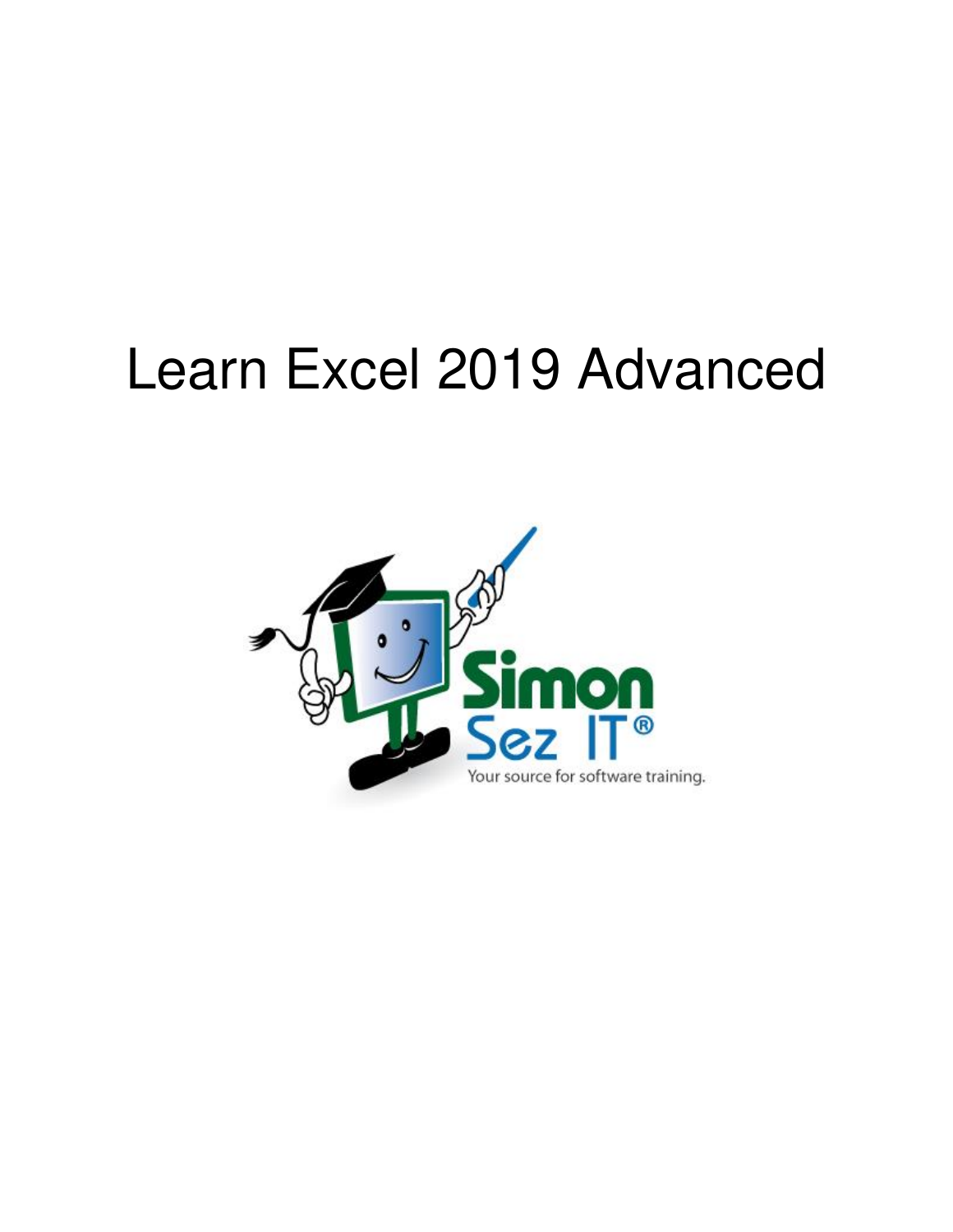# **Table of Contents**

| Chapter 1 – Introduction to Excel 2019 Advanced Course |
|--------------------------------------------------------|
|                                                        |
|                                                        |
| Chapter $2$ – Functions                                |
|                                                        |
|                                                        |
|                                                        |
| Chapter $3$ – Date and Time Functions                  |
|                                                        |
|                                                        |
|                                                        |
| Chapter $4 - Text$ Functions                           |
|                                                        |
|                                                        |
| Chapter $5 -$ Logical Functions                        |
|                                                        |
|                                                        |
| Chapter $6$ – Lookup Function                          |
|                                                        |
|                                                        |
|                                                        |
| Chapter 7 – Financial Functions                        |
|                                                        |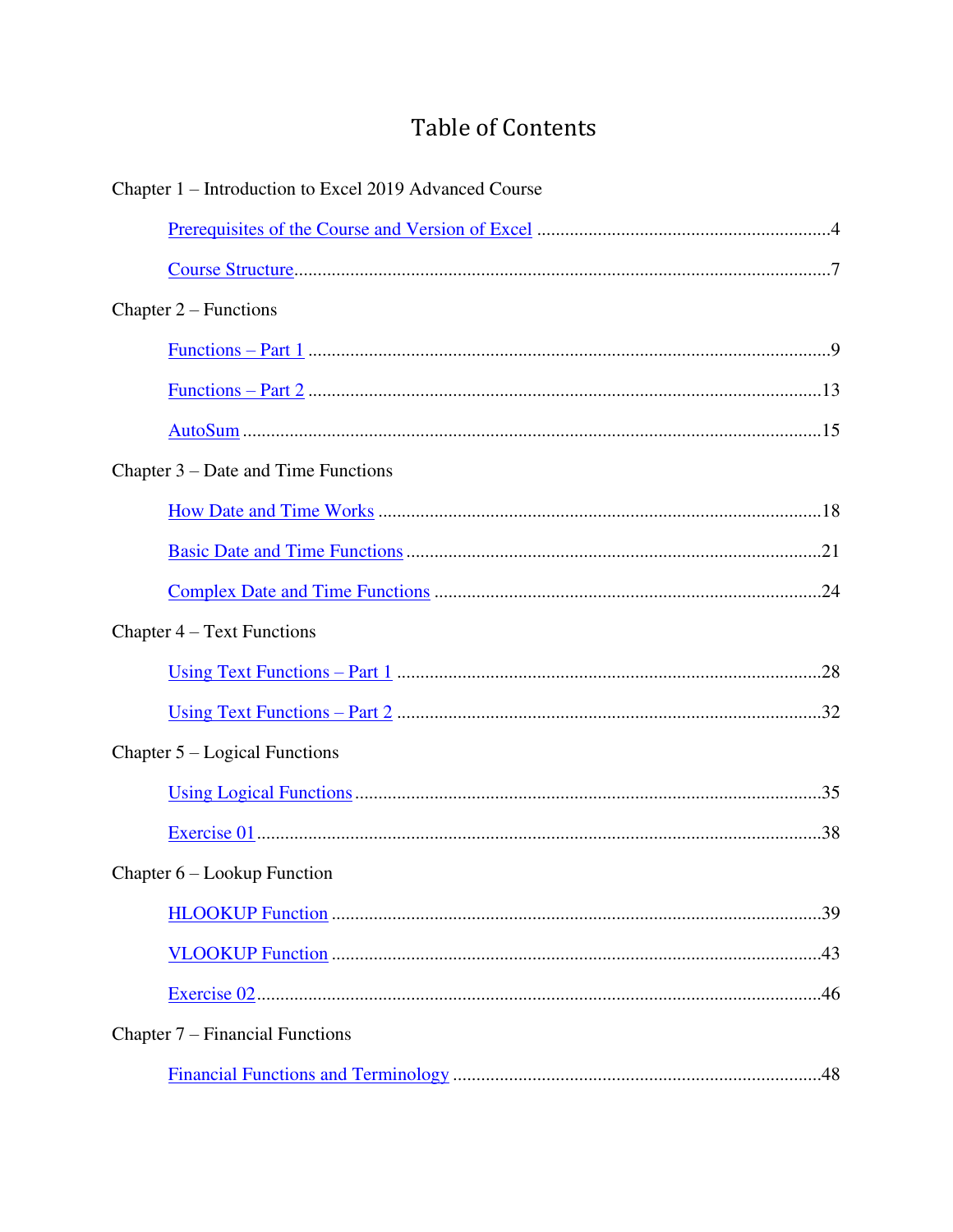| Chapter 8 – Statistical Functions       |  |
|-----------------------------------------|--|
|                                         |  |
|                                         |  |
|                                         |  |
|                                         |  |
|                                         |  |
|                                         |  |
|                                         |  |
| Chapter 9 – Connecting to External Data |  |
|                                         |  |
|                                         |  |
|                                         |  |
|                                         |  |
|                                         |  |
| Chapter $10$ – Tables                   |  |
|                                         |  |
|                                         |  |
|                                         |  |
|                                         |  |
|                                         |  |
|                                         |  |

Chapter  $11 -$ Pivot Tables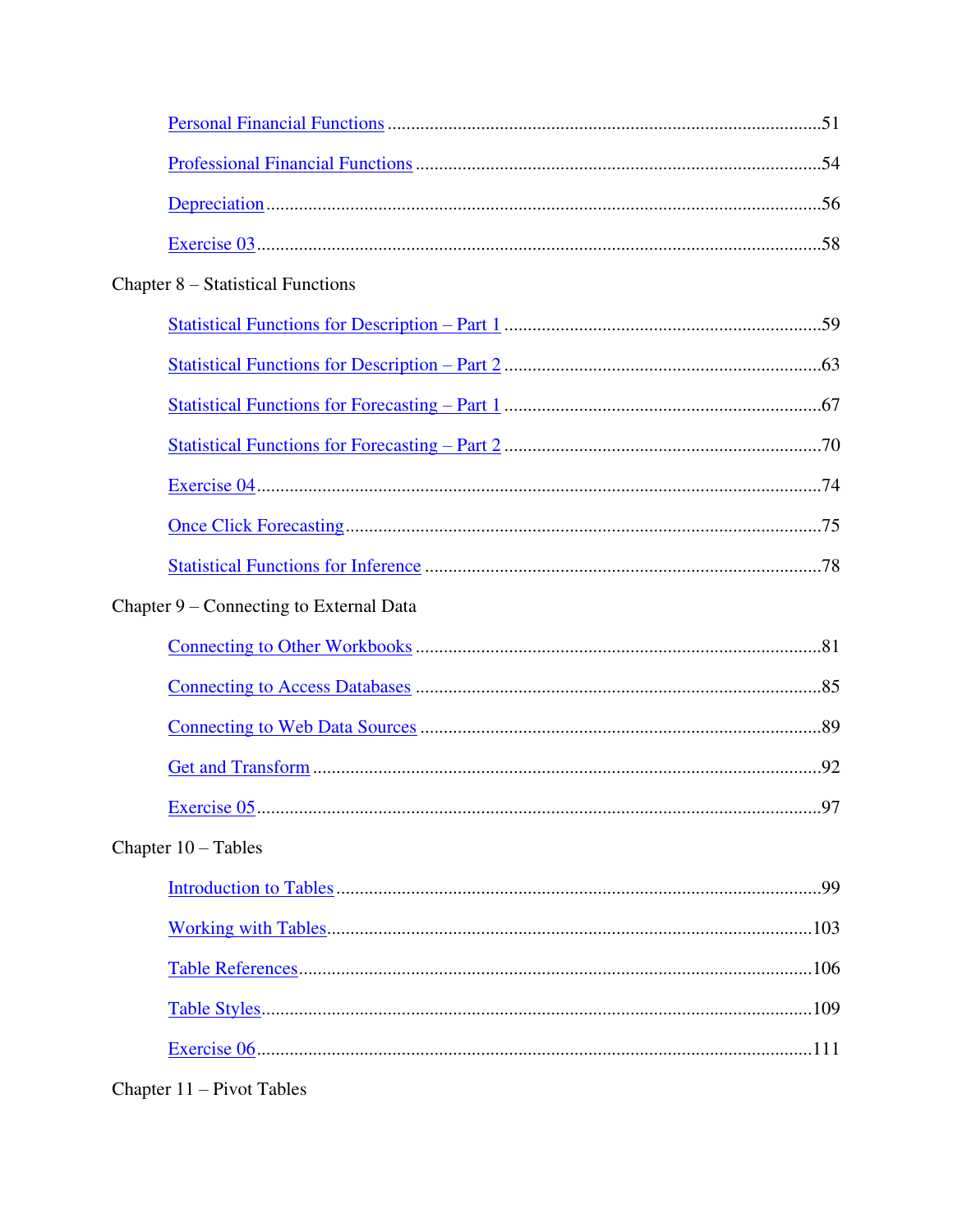| Chapter 12 – Data Analysis     |  |
|--------------------------------|--|
|                                |  |
|                                |  |
|                                |  |
|                                |  |
|                                |  |
| Chapter 13 – Graphs and Charts |  |
|                                |  |
|                                |  |
|                                |  |
|                                |  |
|                                |  |
|                                |  |
|                                |  |
| Chapter $14$ – Excel Web App   |  |
|                                |  |
|                                |  |
| Chapter 15 – Course Conclusion |  |
|                                |  |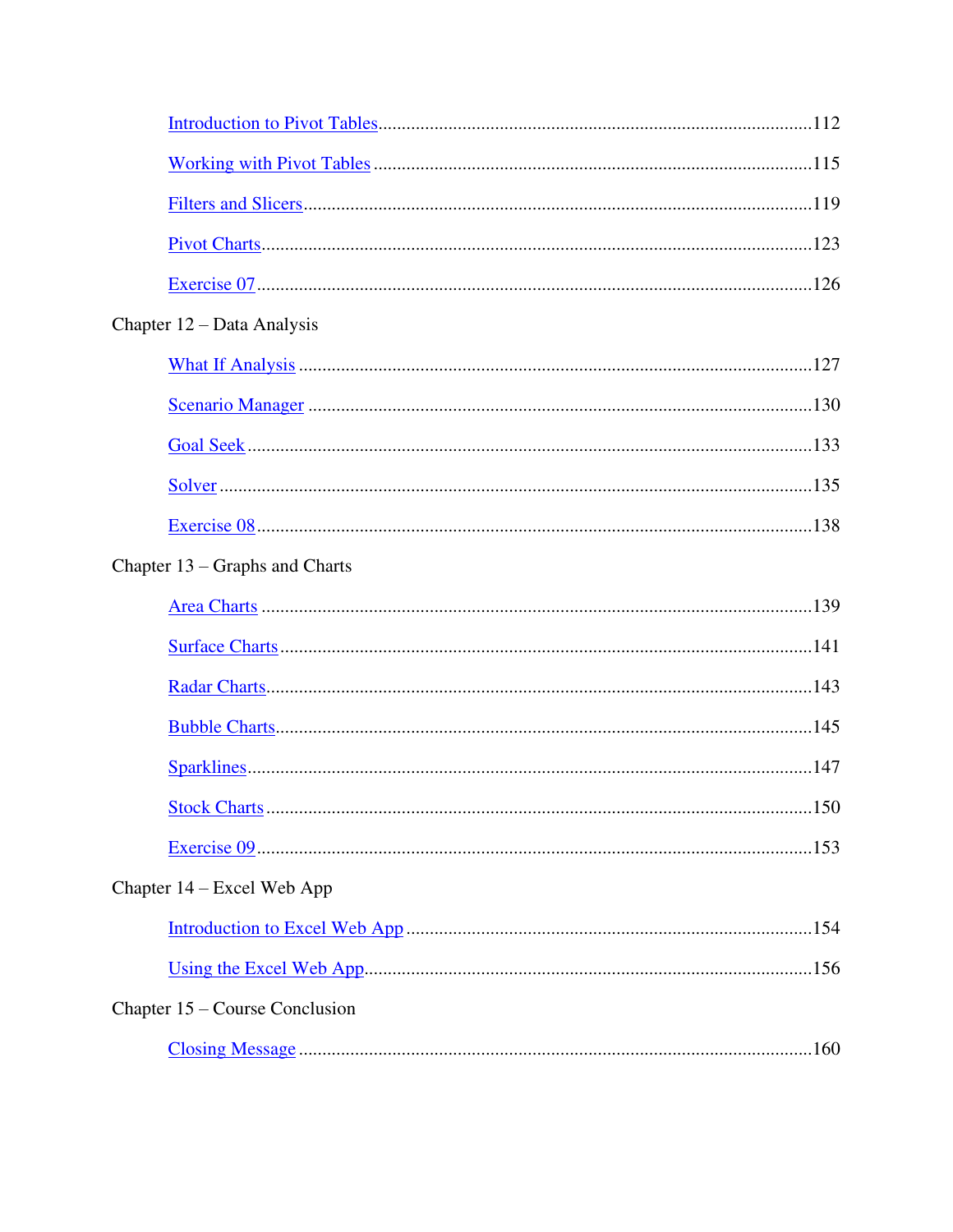# **Chapter 1 – Introduction to Excel 2019 Advanced Course**

## <span id="page-4-0"></span>**Video: Prerequisites of the Course and Version of Excel**

**Deborah:** Hello and you're very welcome to our course on Microsoft Excel 2019 Advanced. My name's Deborah and I'm your instructor on this course.

Now I've been using Excel for over 20 years and during that time I've used a number of different versions of Excel in my role as a MOS Certified IT trainer and Microsoft subject matter expert. I've been involved in a number of large scale projects that utilize Excel and Excel is used widely across different industries and business, in particular finance but Excel has a much wider reach than that. Many people use it at home to help manage household budgets and personal finances also.

Now it is true to say that whilst applications like Google Sheets are becoming more and more popular Excel is still the most widely used spreadsheet software in the world. And Excel 2019 is the latest on premise release from Microsoft and it differs from Office 365 by the way that it's not a subscription offering.

Office 2019 is a one time purchase desktop application for those who haven't chosen to subscribe to Office 365 and who prefer to purchase the software and essentially own the software on their PC. I like to liken it to property. So Office 365 is for renters. You pay a monthly fee to rent the software from Microsoft and Office 2019 is like purchasing a house. You buy it once and it's yours forever.

Now with that in mind if you're coming to this course having used Office 365 previously you're probably not going to notice too much of a difference at all. All of the updates to Excel 2019 have been available in Office 365 for a while. However if you're coming to Excel 2019 from a much older version there will be lots of new stuff in this course for you to sink your teeth into.

Now in this first section I need to cover a little bit of housekeeping. I need to make you aware that this is not a beginner course. This is an advanced course. If you are a beginner in Excel then you might want to take a look at our beginner's course on our website. If you've used a much earlier version of Excel, let's say before 2007 but you're a pretty advanced user you probably should still go through at least some of the elements of our basic course to get up to speed with the Ribbon and some of the more recent developments in Microsoft Excel. If you are an accomplished user of 2007 or certainly Excel 2010, 2013 or 2016 you probably have a good enough foundation to cover this course.

I'm not going to repeat a lot of the basic information in this course but I will occasionally do a quick summary of what I'm expecting you to know. If I do a do quick summary at the beginning of the section and you think to yourself, "Hmm. I didn't know that" you can always go back to the basic course and review the information that you're not familiar with.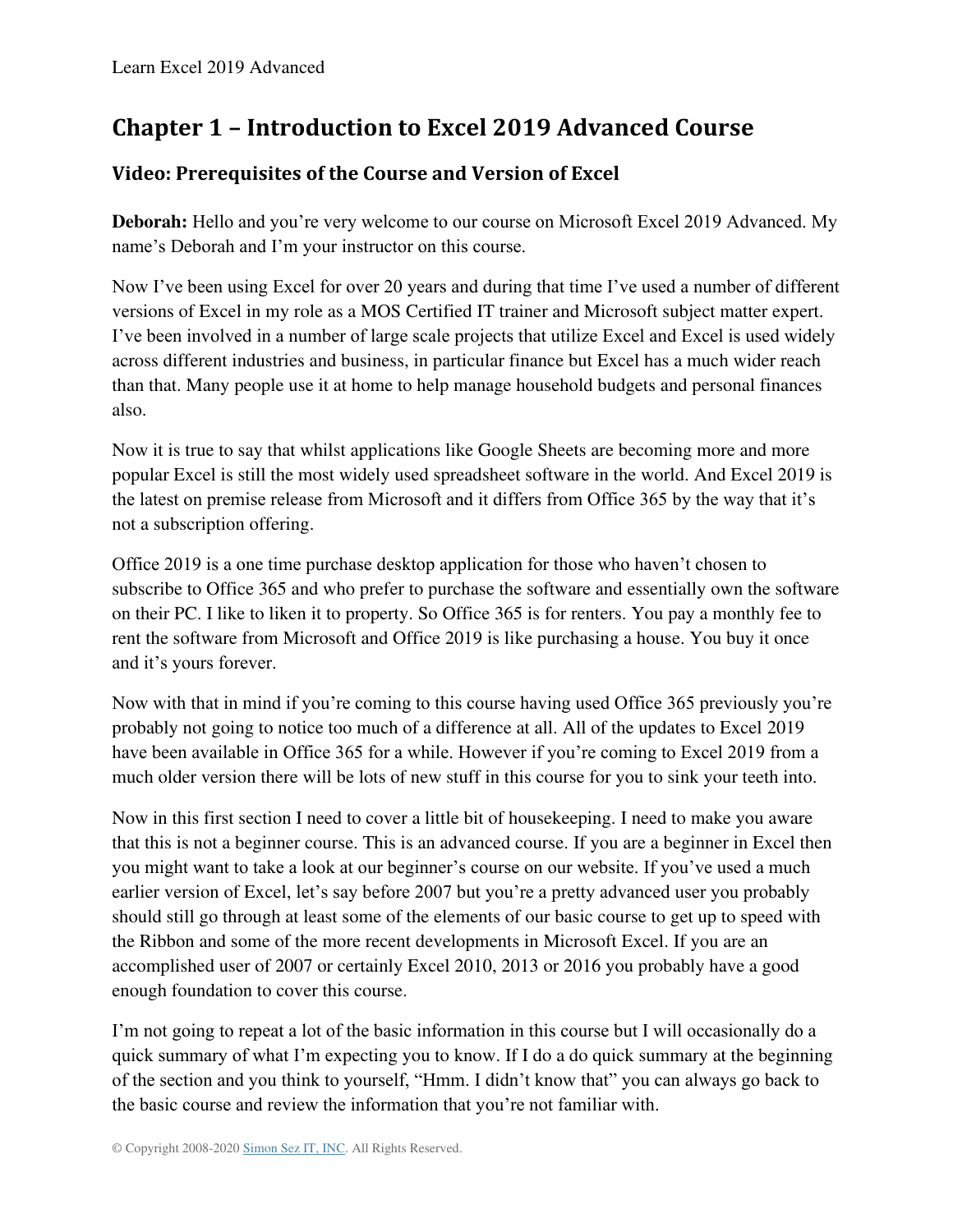Now one important aspect of this is that throughout the life of Excel many of the basic aspects of it haven't really changed that much. The Ribbon was introduced in 2007 but a lot of the basic aspects of what Excel actually does as a spreadsheet package haven't changed a great deal since the very beginning. However, many things have been added and in areas such as Charts and Graphs if you're only familiar with an older version of Excel you're probably going to be quite amazed at the different types of charts you can build and the things that you can do.

Another thing I want to talk to you about is the version of Excel that this course is based on. This course is entirely based on the installed version of Excel 2019 desktop application.

Now as I mentioned previously Excel 2019 or Office 2019 differs from Office 365 by the way that it's not a subscription. So if you want Excel 2019 or Office 2019 you will need to download it. And I would refer you to this page on the Microsoft Support site which goes through the instructions of how you can actually install Office 2019 on a PC or Mac. And I would pay particular attention to the information that we have in the gray box just here.

Another thing I'd like to mention is that this course will be completed almost exclusively using a keyboard and a mouse. We won't be using touch mode at all. Now touch mode works very well in Excel now on a tablet device. So it might be that you want to work through this course using touch and that's entirely up to you. The instructions for enabling touch mode in Excel 2019 are basically the same as enabling touch mode in Excel 2016 or Excel 2013. And there is a page on Office.com that you can see here explaining how to do this. It only covers Excel 2013 but as I said it's pretty much the same process for Excel 2019.

The last point I need to make here is that although I'm based in the UK I'm going to be using U.S. locale throughout this course. And this will include not only U.S. dollars as the currency but also adopting things like U.S. data format and the U.S. Spellchecker. If you want to work along with me as closely as possible then you may want to adopt that approach too. However, if you would prefer to use your own locale, your own currency, your own date and time then you should be able to adapt all of the workbooks that I'm providing you with so that you can work with them using your own settings.

Now as this is an advanced course I'm going to assume you know where in the settings you need to set these things up. But for example, if I click on Language as I have here, you'll see that I usually work with two languages, English United States and English United Kingdom. For the purpose of this course English United States is going to be my default.

So that's an introduction to the course. I am of course assuming now that you have Excel 2019 installed and ready to use. In the next section I just need to run through with you the course materials supplied with the course and just explain that in the light of the structure of the course. That's where we're going to next. I'll see you there.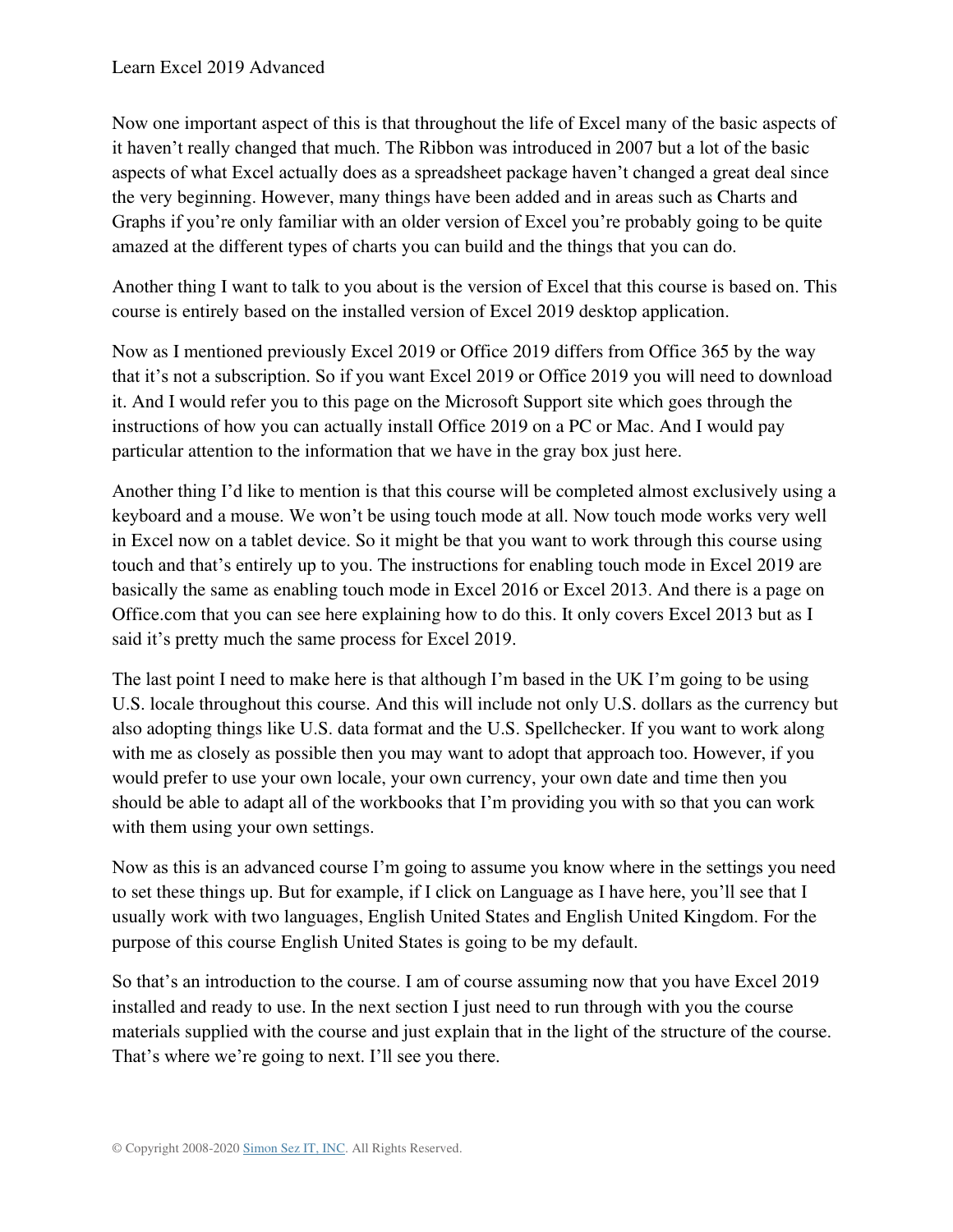#### <span id="page-6-0"></span>**Video: Course Structure**

**Deborah:** Hello again and welcome back to our course. In this video I'm going to talk a little bit about the structure of the course and give you some important information about how best to follow the course.

Now first of all this course should ideally be covered in sequence and I have prepared the course on that basis. However, this is an advanced course and if you need to cover a topic that's later on in the course right away there shouldn't be any reason why you can't do that. I've tried to make the parts of the course as standalone as possible and each of them should have limited reference to earlier parts of the course, but you can go back if you need to.

The course is arranged into chapters and each chapter comprises one or more sections. Each section consists of a single video and typically a single video is 15 minutes or less in length. Possibly one or two of them are slightly longer but I try not to go too much over 15 minutes.

Now apart from the videos themselves there is a folder containing the course files and this has most of the files that I use during the course so that if you want to work along with me or try a variation of what I've done then you have access to those files here.

Some of the very small simple workbooks are not included but where the workbook has any significant content I've tried to include it in this folder. I suggest that you make sure you know where your course files folder is and maybe take a backup copy, particularly if you're working along with me. You might break something and need to recover those original files.

There's also an Exercise Files folder. In most cases this folder includes the starter point for each exercise as well as my sample answer for the exercise as well. So once again it's important to know where these files are and take a backup copy of the folder.

Now for a couple of important general points. In Excel there are many ways of doing things and in order to keep the length of the course not too long I will show you one or two ways of doing things but I do appreciate that there are many ways to do the same thing in Excel and alternative methods that you may prefer. So I do suggest that you experiment and find the way that suites you most.

Now there are one or two things that I generally try to avoid and one of them in particular that you might be surprised by is that I generally don't use keyboard shortcuts. Now there will be a few instances where I do and when I do I will tell you that's what I'm doing. And the main reason I don't use keyboard shortcuts is that you won't see me doing that on the screen. And generally speaking I like to click something on the screen so you can see me doing it. And I will often highlight or outline where I'm clicking to make it clear. Again, I do appreciate that in many situations you'll probably use a keyboard shortcut instead of clicking on the screen.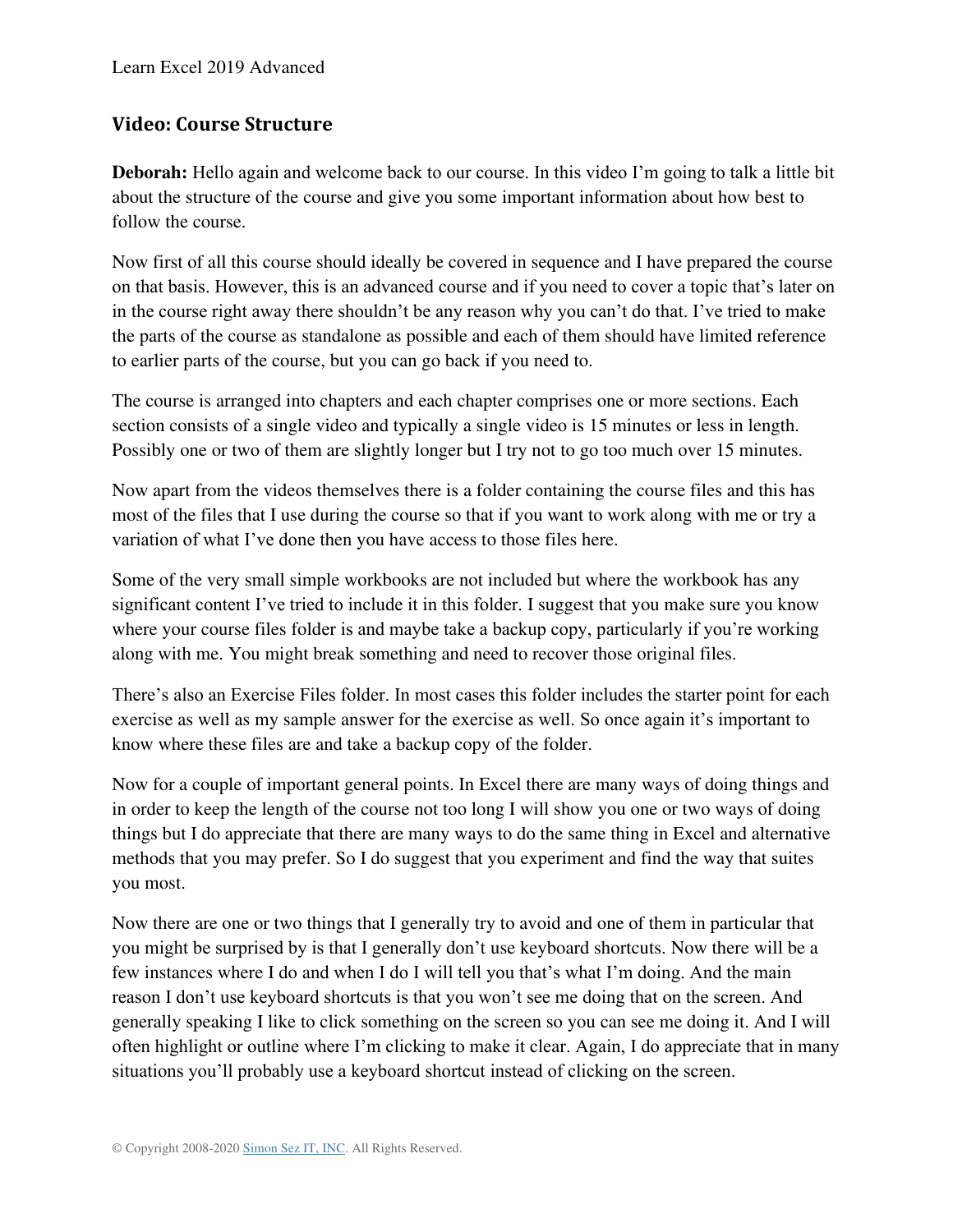One other important point, the case studies we're going to be using in this course are very often in quite specialized areas, such as in statistics and finance. Some of these areas might be areas that you're not familiar with and you might be a little concerned that I will be talking about aspects of these that you really don't understand. Where this might happen I will try to explain all of the things that you need to know about a particular area or activity in order to demonstrate and understand what's going on. For example, you may not know a lot about finance or statistics then I'll explain a few key points you need to know in each situation and hopefully that will make sense in relation to each case study.

So that's it. That's the outline to the course structure and a few important points to bear in mind as we work through it. So I think it's time to get started. And we're going to start by taking a look at some general aspects of the use of functions. That's in the next section. I will see you there.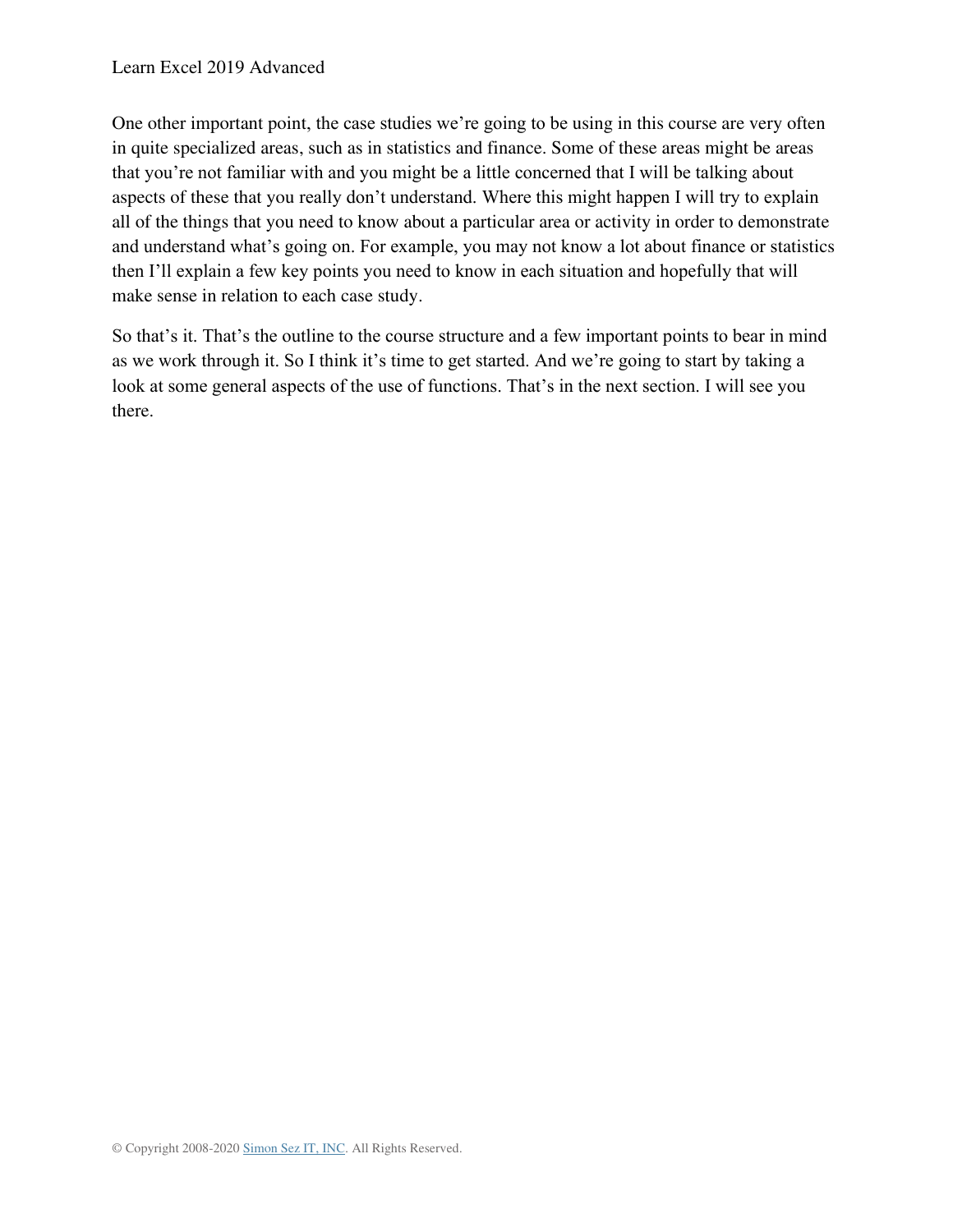# **Chapter 2 – Functions**

#### <span id="page-8-0"></span>**Video: Functions – Part 1**

**Deborah:** Hello again and welcome back to our course on Excel 2019 Advanced. In this section we're going to start to look at functions and we're going to spend quite a bit of time looking at functions as they really do form the backbone of pretty much everything that we do in Excel.

The functions have been very much the main strength of Excel since the beginning. In Excel 2019 the number of available functions has just about passed the 400 mark and I can assure you don't worry, we're not going to be looking at all of them in this course but we are going to look at quite a few of them. And really I guess the main problem with functions is the sheer number of them. And that even if you have an idea of the function you want to use you might know what it's called or be able to identify easily. So in this first section I'm going to cover a few of the basics of functions that you might be familiar with but I'm also going to try to extend that into areas that you may not have used or seen before.

I'm also going to talk to you a little bit about how you find what you need and how to identify not only what it does but how to use it.

The first thing I'm going to point out is that there is a really good Help topic on functions in Excel 2019 that's a pretty good reference point to find out all the information you need about functions. And here is that Help topic, Excel Functions by Category.

Let's go into a particular category, like Logical Functions, and within the list of logical functions some of the functions have a little year number underneath them. So for example, you can see the If S function is only available in Excel 2016.

If you drill down a bit further into the function by clicking you'll find a description of what the function does. There will also be some technical details. That includes information about the arguments, which ones are required and optional, information about the data types and so on. And then generally one or more examples of the use of that function.

You also get at the bottom sometimes some common problems that you might encounter and typical errors that you get and explanations to how to correct those errors that may have occurred. So this is all very useful if you're looking for a little bit more information about a specific function.

Now something that isn't mentioned here but is important is that some of the functions in Excel have been improved or advanced and in some cases give what is usually more accurate results than they used to. So if you have any legacy systems based on Excel or macros you might find that the results are more accurate than they used to be.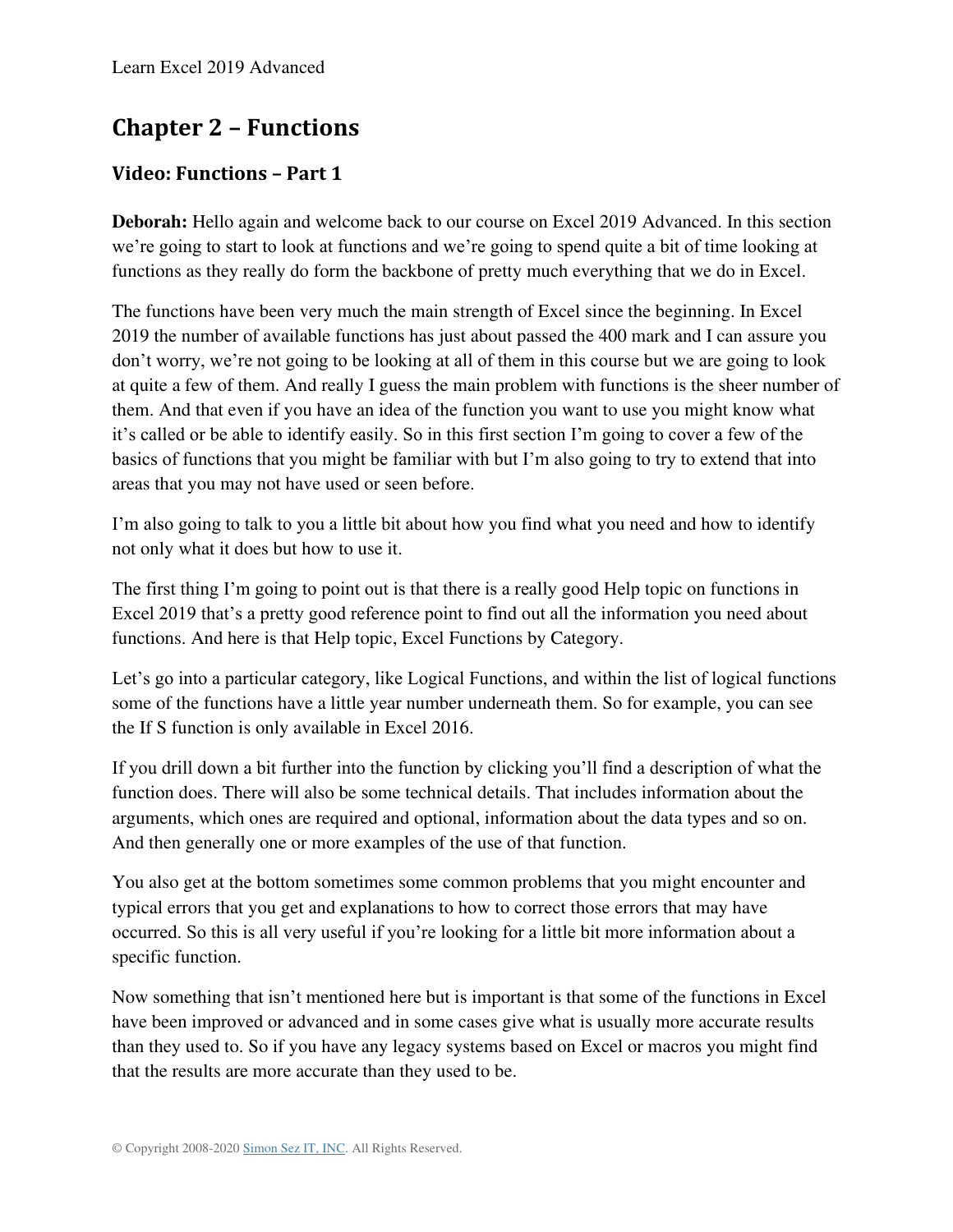There are some other useful links towards the bottom of this page but there's also a link here to the Excel Functions listed in alphabetical order. And there they are.

And a couple of other things worth bearing in mind is that you can buy or sometimes get for free functions from third parties. Of course you could always write your own. Both of these are outside the scope of this course but are well worth bearing in mind for future reference.

What I'm going to do now is a very quick demo of a simple function and I'm going to point out some of the key features that you're probably familiar with but possibly a couple of things that you're also not familiar with. So let's start out with a very simple job and just add up these four numbers.

If I want to total some numbers, as I do here, I can enter a formula anywhere on this sheet. On this occasion I'm going to write it directly under the list of four numbers. I start with an equal sign and I'm going to use the Sum function. Now if I hit S it's going to give me a list of all the functions that begin with S. Now if I hit U it narrows that list down to all the of the functions that begin with SU. And of course the one I want on this occasion is Sum. So I'm going to select it by double clicking and you'll see that not only do I get rest of the name of the function but I get the first parentheses. And within the parentheses I'm going to need to enter some arguments. And in the list of arguments you'll see the bold arguments are mandatory. So I must have at least one number in here. And then the nonbold arguments indicated also here by square brackets are optional arguments.

As you can see in the standard definition of the Sum function the arguments are also separated by commas. So whatever the function, even in functions that have no arguments you'll need to use parentheses. And we'll look at an example of that in a moment.

In those arguments I don't have to put cell references. I could put actual constants. So I could put, for example, SUM and then I could type a 6 and then when I put a comma in you will see that Excel is telling me that the next argument is mandatory as it's highlighted in bold. I could then add 8, comma, 10, so on and so forth. And it continues until I close those parentheses.

When I've finished entering the argument I can either hit Enter or I can tick the tick on the formula bar and I'm going to hit the Enter key and I have my total there of 23.

The way I have Excel set up is when I hit the Enter key the cursor moves down to the cell below the one where I've just entered the formula.

And now you can see the full formula in the formula bar using the Sum function and constants.

If instead of using constants for the argument I want to use cell references, so I want to sum the contents of cell D2, D3, D4, and D5 I can use those cell references instead of the constants. So I could enter my formula equals, Sum, open bracket, select the first cell reference, comma, second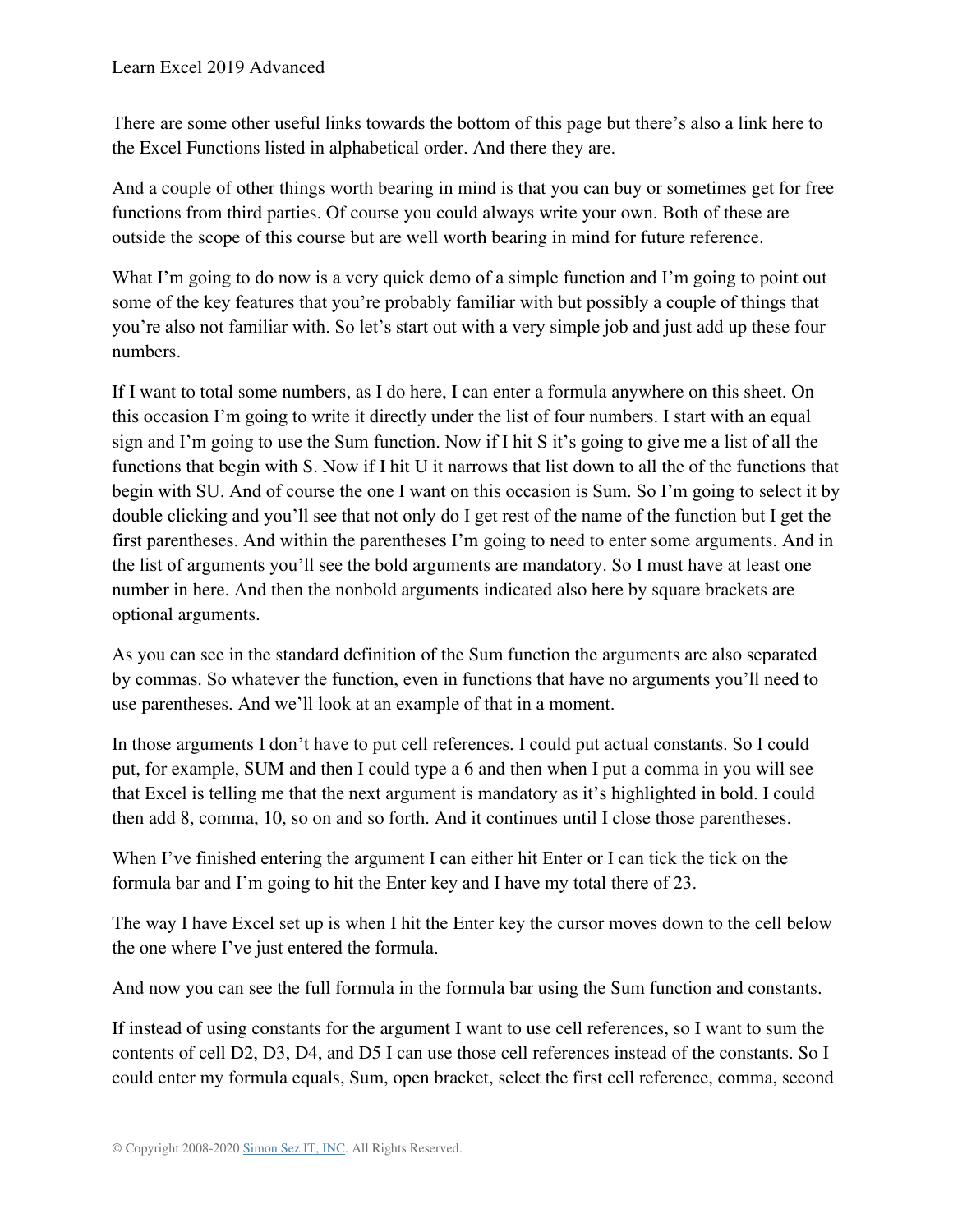cell reference, comma, third cell reference, comma, and then finally and it's underneath there, the last cell reference, close the parentheses and hit the Enter key to give me an answer of 75.

So listing the cell references is one possibility. The other possibility of course is to specify a range. So instead of listing all of those cells separated by a comma I could use a range of cells instead. And the way that you can indicate a range is by using a colon between the start cell in the range and the end cell in the range. So let's do this formula again.

I'm going to delete out and this time we're going to use the range. So equals, Sum, open bracket, and I'm just going to drag my mouse down to select the range. Oh, hang on. I think I've gone one too far there so I'm going to make a quick edit, D5, close my parenthesis and hit Enter and I get the same result.

Now I'm not restricted to using values just on this worksheet alone. I have a second range located on Sheet3. Let's go back to Sheet2 and I'm going to double click and I'm just going to remove my cell range or delete it out.

So what I can do now is jump across to Sheet3 and select the cell range just by highlighting E3 to I3 and then if I hit Enter you'll see I get the total of 68. Let's take a closer look at what exactly that function is doing. So if we double click so we can see it and you can see it gives the sheet name, so Sheet3. It then gives an exclamation point or a bang as I like to call them and then it shows the cell range that we've actually selected that's located on that particular sheet.

There is also nothing to stop me adding the values in cell range D2 to D5 on this sheet to the values in the range E3 to I3 on Sheet3, which will give me a big, grand total. So I'm going to go up to the formula bar this time to edit and I'm just going to click before where it says Sheet3. I'm then going to highlight cells D2 to D5, put in a comma, and I'm going to click the tick this time instead of hitting Enter and there we go. That gives me a nice answer. All those totals together of 143.

Now partly because of the flexibility within the use of formulae in Excel there are rules that you need to stick to, such as you don't have any spaces between function names and parentheses. So if I was just to add one in here by just adding a space and then clicking on the tick to accept it you'll see that Excel pops up an error. And it says we found a typo in your formula and it's tried to correct it. And I can just double check to make sure that it's corrected it correctly, which in this case it has. And Excel is pretty clever is like that. It can normally work out most of the time what you're trying to do and provide you with a suitable correction. So I'm going to say Yes to accept this correction and my formula is working again.

Now I mentioned earlier that even if a function has no arguments you still need to put it in parentheses. So let's look at an example of that.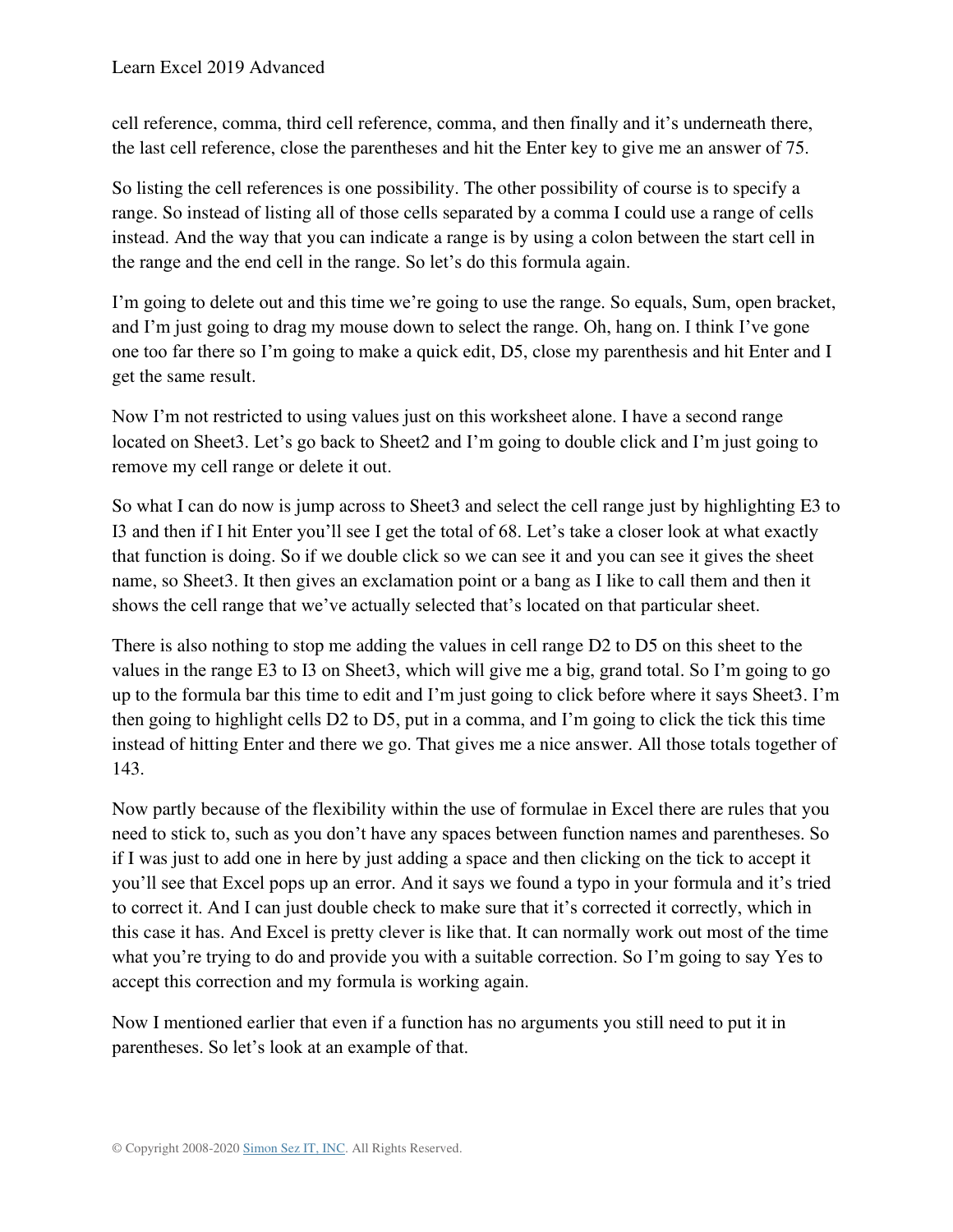So for example, I want to work out the value of Pi so I'm going to enter in equals and I'm going to type Pi into my cell and you can see there, I just want to draw your attention to that screen tip that's popped up. So it says Returns the value of Pi and then it gives me that value of Pi accurate to 15 digits.

If I click on the tick it will produce an error. So in this case I'm getting a name error. And you should notice a little marker in the corner there to indicate that there is an error. So if I click it and see what my options are it's picked up that it's invalid name error. I could also go to Help on this error, show calculation steps, ignore error, edit it in the formula bar, or I can go and modify my error checking options.

Now this formula contains unrecognized text and it's given me a link through to the invalid name error. So I know that there is a problem with the name. So let's go and edit it in the formula bar.

So I'm going to click up here and this is where I need to add my empty parentheses. So I'm going to add them in like so. And now when I click on the tick you can see that that formula is now working and it's accurate specifically to the format of that particular cell.

The other thing to bear in mind is that you can also nest functions. So if I wanted to add the value of Pi to the sum of my numbers over here I could do that. So I'm going to go up to the formula bar again and I'm just going to click within my formula at the end there. I'm going to add comma, I'm going to add Pi, and I'm going to do my parentheses. And remember when closing off parentheses you always need to close as many as you've opened. And now when I hit Enter I have my new total of 146.142, and I could change that by just taking down the decimal places or increasing those decimal places if I wanted to.

One other feature which you may have noticed is the use of color coding to make it easier to identify arguments on a worksheet. In this case it won't be particularly helpful but later on in some of the case studies this color coding can make your life so much easier. So let's take a look at it.

I'm just going to double click in my cell and I'm actually going to remove the majority of what I've put in here, just delete that out. And I'm going to type the cell reference D2 and you'll see it highlights it so we have a dark blue border with some blue shading. If I do comma, D3 you'll see it highlights the next one and it highlights it in the formula that you're typing and on the actual worksheet. And it will carry on if I type in D4. We get a highlight in a different color.

In the next section we're going to continue to look at functions in general, but focus on some of the more sophisticated utilities, such as the use of the Functions dialog box. So I will meet you there.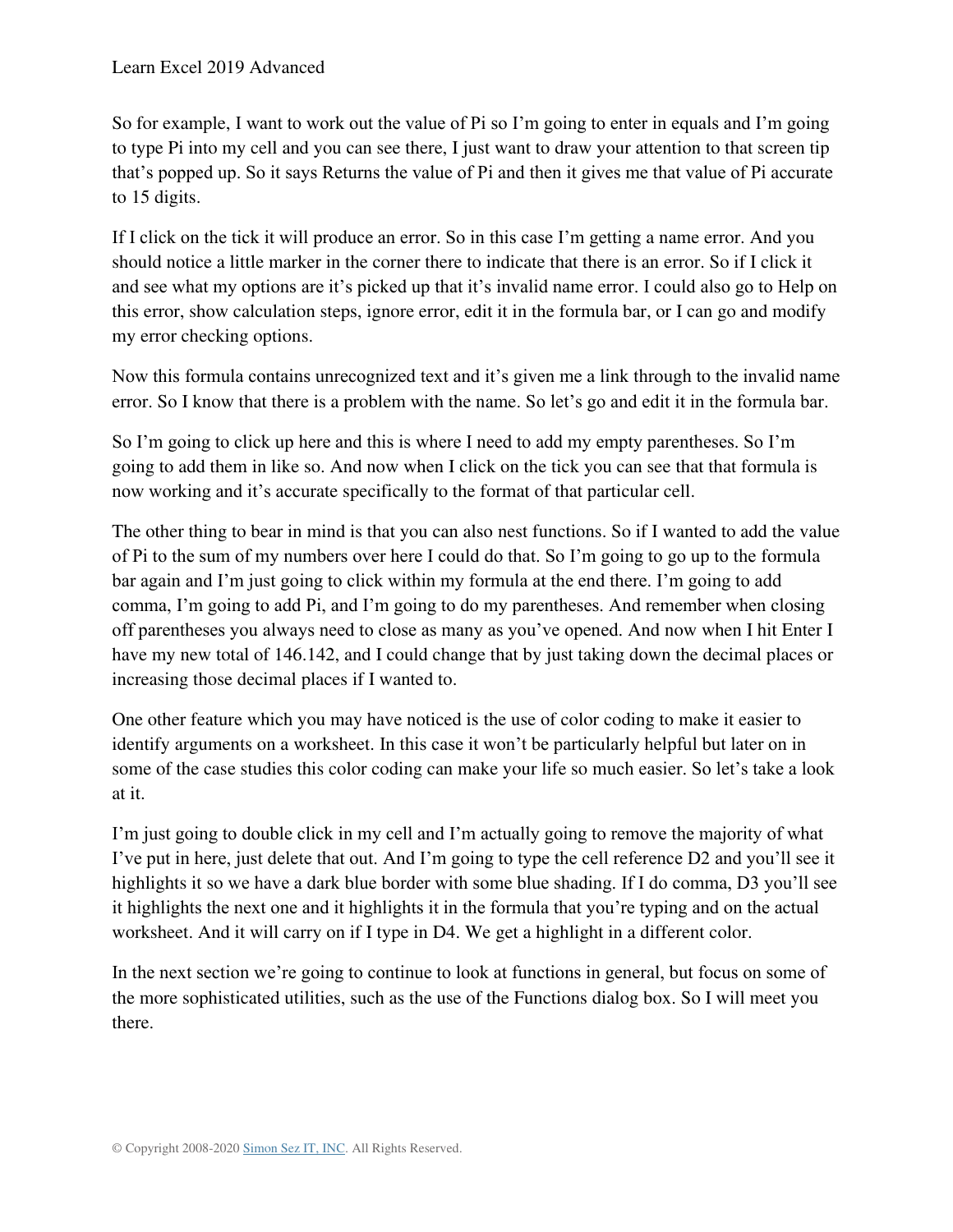#### <span id="page-12-0"></span>**Video: Functions – Part 2**

**Deborah:** Hello again and welcome back to our course on Excel 2019 Advanced. In this section we're going to be looking at functions in general and I want to look first at tools that help you find the functional functions that you need.

Now let's take a particular example and I know that I need a standard deviation function and that's a statistical function. If you look at the Formulas tab you'll see the Function Library group and some of the most commonly used categories of function. So you have Financial, Logical, Text, Date & Time, so on and so forth. Note also there is a category called Recently Used and if you use a fairly restricted set of functions that's actually quite a good feature because it makes it more likely that the function you want has been used recently. And you can see there the top three functions that I've last used.

If you look at the other end of the group there's a More Functions dropdown. More Functions gives you access to other categories and one of them is Statistical. The flyout list lists all of the available statistical functions.

Now it's worth noting that with each of these as you hover over them you'll get a screen tip about that particular function. And underneath that screen tip there is a link to Help. So what you might do knowing that you need a statistical function is scroll through the list and try and find the function that you need.

Now if you didn't find it it might be because you didn't know the name. Now there is another option and that is to click on the Insert Function button. The Insert Function dialog here has the category field preselected at Statistical because I was looking at this before I invoked it.

There's another way of invoking the Insert dialog box and that is where you can invoke it by using the fx button on the formula bar.

So once I've invoked the Insert Function dialog box I have access to the same list of functions, that Statistical functions that we were looking at previously.

There are a couple of important differences using this dialog. Notice that as I click on each of these functions I will see an equivalent of the screen tip information underneath. I also have a link through to Help on this function. This will open an external window and give me the information that I need about the specific function.

Another big advantage of the Insert Function dialog box is that if you don't know the name of the function that you want you can use the Search facility. Now I know I need standard deviation so I'm going to type into the Search box Standard Deviation and click Go. And this brings me up a list of functions that in some way involve standard deviation.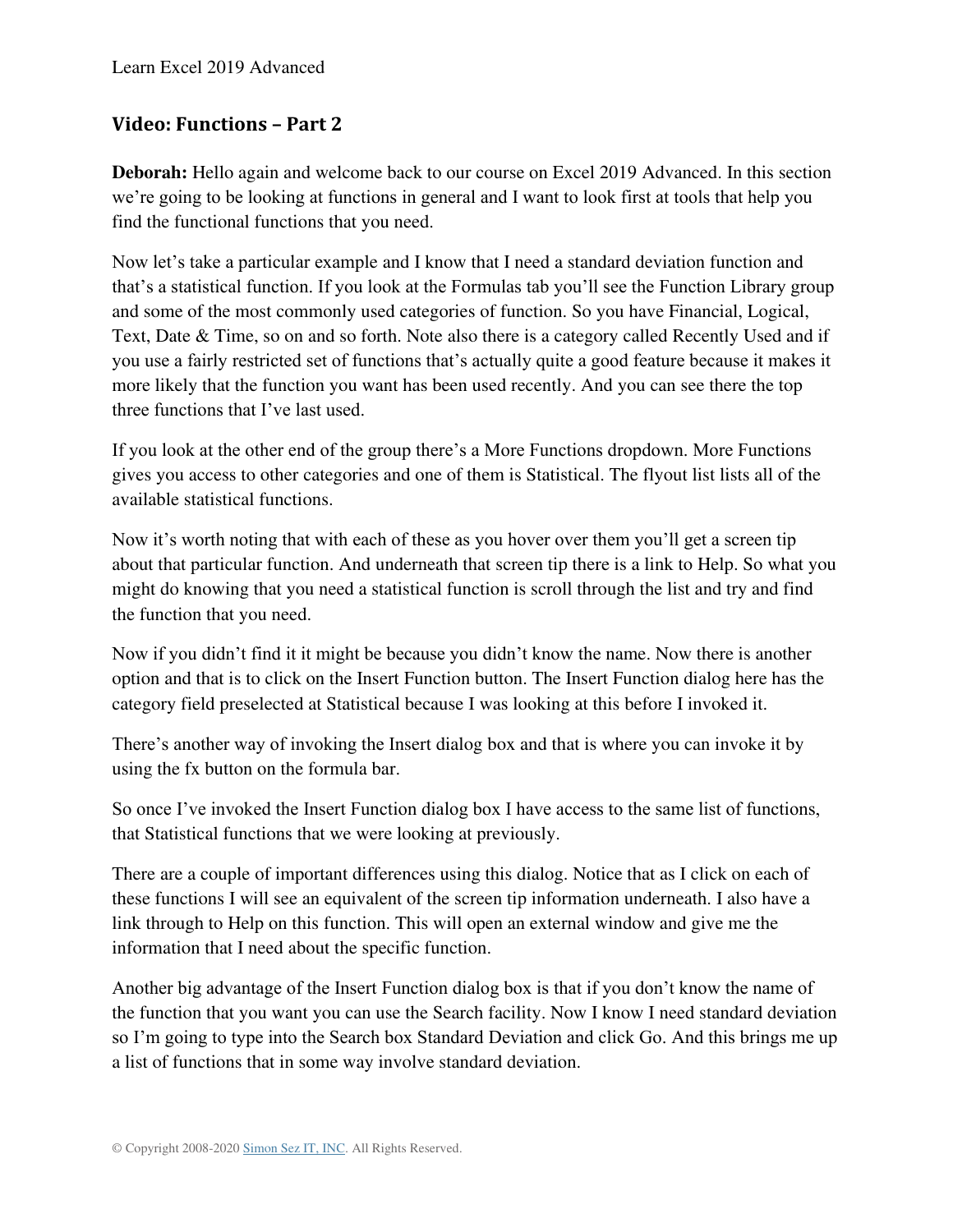The first one is STDEV. That's the old standard deviation function and as you can see there from the text underneath the list this function is available for is compatible with Excel 2007 and earlier.

Then we have the current standard deviation options. This one is for calculating a standard deviation on a sample. And we have various other functions for calculating standard deviation.

So what I'm going to do here is calculate the standard deviation of numbers in cells A1 to A7 and I'm going to put the result in D4. So let's invoke the Insert Function dialog box and I'm going to search for Standard Deviation again. And I know that the one that I want to use is this one just here.

So now I can see my Function Arguments dialog and this is a useful dialog not only because it will remind you of the arguments you need but it can also help you enter the arguments for the function. So you can not only type arguments in but you can make selections on a worksheet to form the arguments for the function.

The cursor is flashing in the first argument field and I could type in there the first number from the list. So in this case the number that we have in cell A1. I could also put lists of numbers or ranges, for example. Note the prompt on the right there that tells me a number is expected but if as in this case the numbers are adjacent I can also select the range of numbers. And now you can see that my first argument is a range.

If I wanted to add a second range I could put that in as number two or I could put a comma in between number one and put an additional range in there as well. So it's very flexible.

Now the Functions Arguments dialog gives me a preview of the formula result and I can just click on OK and there is my standard deviation.

Now there is another feature that can be very useful and that's a feature called Formula Auto Complete. Now in order for this to work you need to make sure your options are set correctly. The option you need is on the Formulas page in the Working with Formulas section, second option down, Formula Auto Complete. And as the screen tip shows it shows a list of relevant functions and defined names when building cell formulas. This functionality can be enabled or disabled by using the keyboard shortcut Alt plus down arrow when in Formula Editing mode.

Now the reason for giving you that straightforward shortcut is that this function can be both helpful but a little annoying as well. So let's suppose that I'm going to put a formula into D4 that's going to involve one of the amortization functions. I can type in equals to start the formula and as soon as I type in A I get a list of the functions that start A. You can actually move this little screen tip out of the way just by clicking and dragging if you're finding that a little bit annoying.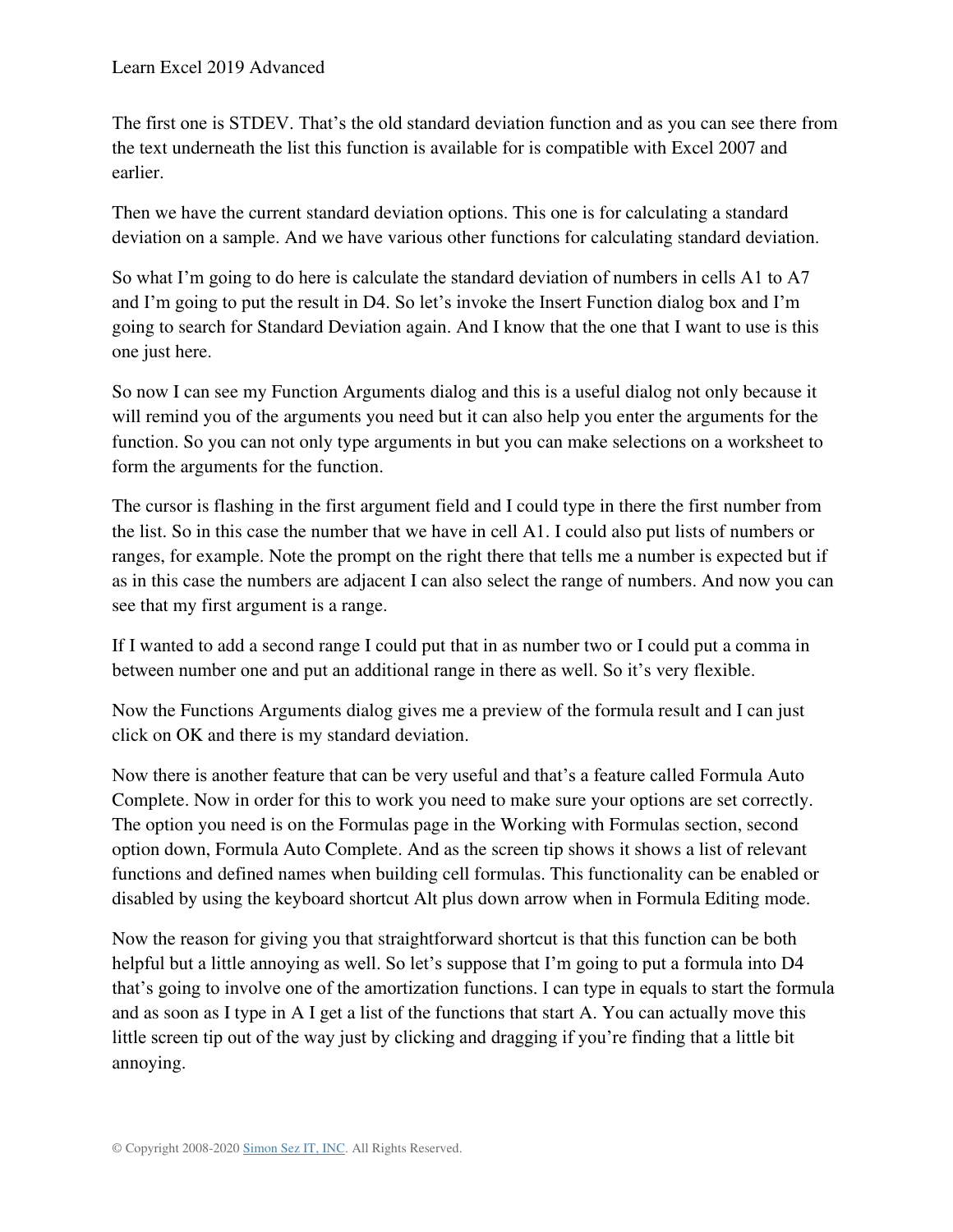Now let's say I know it's AM and I decided it's probably the first one so when I double click not only do I get the arguments for that function but the function itself has a link to a Help file with more information on that particular function. This will give me a full explanation of the function and usually some examples. So that can be really helpful if you're trying to work out if this is actually the correct function.

Depending on the arguments as you start to type in the value, so let's say the first value I want is Cost and let's assume it's \$3,000. Not only does the next argument in the list get highlighted but if it's possible what the Formula Auto Complete will do will offer me options or recognize what I'm typing in that particular argument.

Now my next argument is Date Purchased and in this case Excel won't be able to recognize which date I'm going to use, but if this was a name I was typing in it would be able to react to what I was typing to help me identify the name that I want to include.

Other than that I carry on entering my arguments. Remember optional arguments are in the square brackets. And that's it. That's Formula Auto Complete.

Now in these first two sections I've introduced you or recapped for you some of the key features for using functions in Excel 2019. In the next section I'm going to look at the AutoSum Functions as they have some rather important and unusual features that's worth knowing about. And in subsequent sections of the course as we use some of these functions you'll see some of these features I've been talking about in action. But that's it for this section so I'll see you in the next one.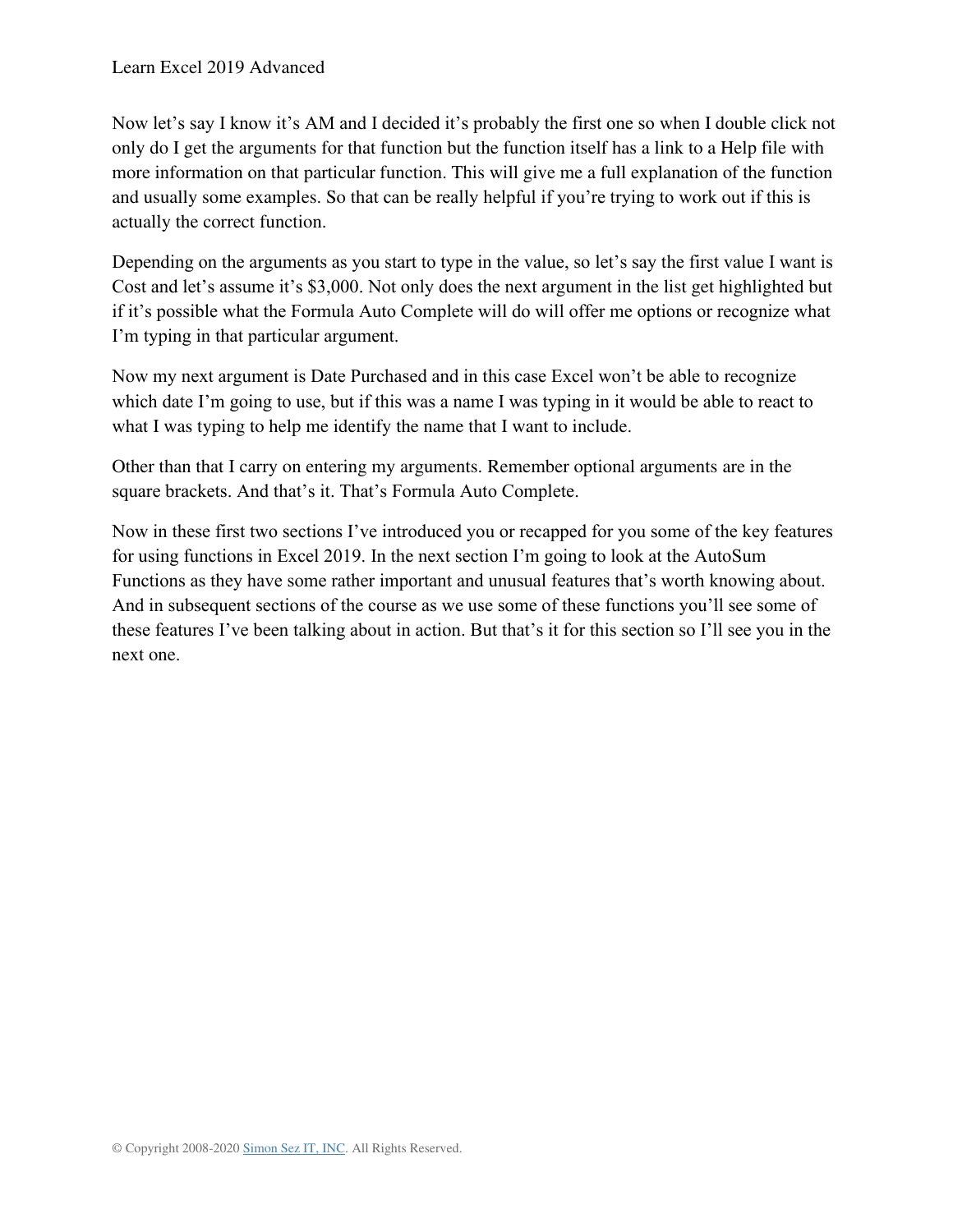#### <span id="page-15-0"></span>**Video: AutoSum**

**Deborah:** Hello again and welcome back to our course on Excel 2019 Advanced. We've been looking at functions for the last couple of sections and in this section I'd like to look at the AutoSum functions, which you've probably used before but you might not be aware of some of the aspects of their use. Let me show you what I mean.

Let's suppose I wanted to add the numbers in column B. Now you might be temped to select the numbers in column B and then insert the AutoSum function as part of the formula in B6, but in fact you don't need to select the numbers first. If you just click below the column and then go up to the Ribbon, either the Home tab or the Formulas tab, I'm going to select Home, and the AutoSum feature is available on both.

So if I click AutoSum you can see that Excel 2019 picks up the numbers listed above and if I just click the Tick to Confirm and I get my total.

Now if instead of doing that I selected those first four cells and it's worth noting that I haven't selected B6 in this case and then click on the AutoSum button it gives me the same result.

It's also worth noting that if I select cell B2 all the way down to B6 and click on the AutoSum button I get the same result once again.

Now let me undo that so I'm going to click the Undo button on my Quick Access Toolbar. Now this time what I'm going to do is select the cells from B6 to C6 and click AutoSum. In this case it can sum both of those columns. It puts the formula in B6 for column B and in C6 for column C.

Now this doesn't just work for columns. If I wanted to deal with rows, let's click in G2 and AutoSum, I get the sum from B2 to F2. So it works on rows as well.

Now let's delete the contents of cell F5 and let's look at what would happen if I click the AutoSum button. The answer it gives is the sum from F2 to F4. When AutoSum has the option of dealing with columns or rows it always give precedents to the columns.

So you might be interested to see what happens if I select cells B2 to B5 and click on AutoSum. Notice the column totals I get. And of course another way to sum totals that I don't want you to forget about is if we make a selection, so C2 to C5, and use the Quick Analysis popup, we have a Totals tab where we can access the Sum function as well. So when I click that you'll see it also puts in my total in cell C6.

And what if I select cells B2 to G6 and click AutoSum. I get all of the totals. And the 150 in the bottom right hand corner is of course is the sum from B6 to F6.

Another important point here is that Excel 2019 is pretty good at identifying entities that aren't part of what you're trying to do. So for instance, if in B1 I had a header, so let's pretend that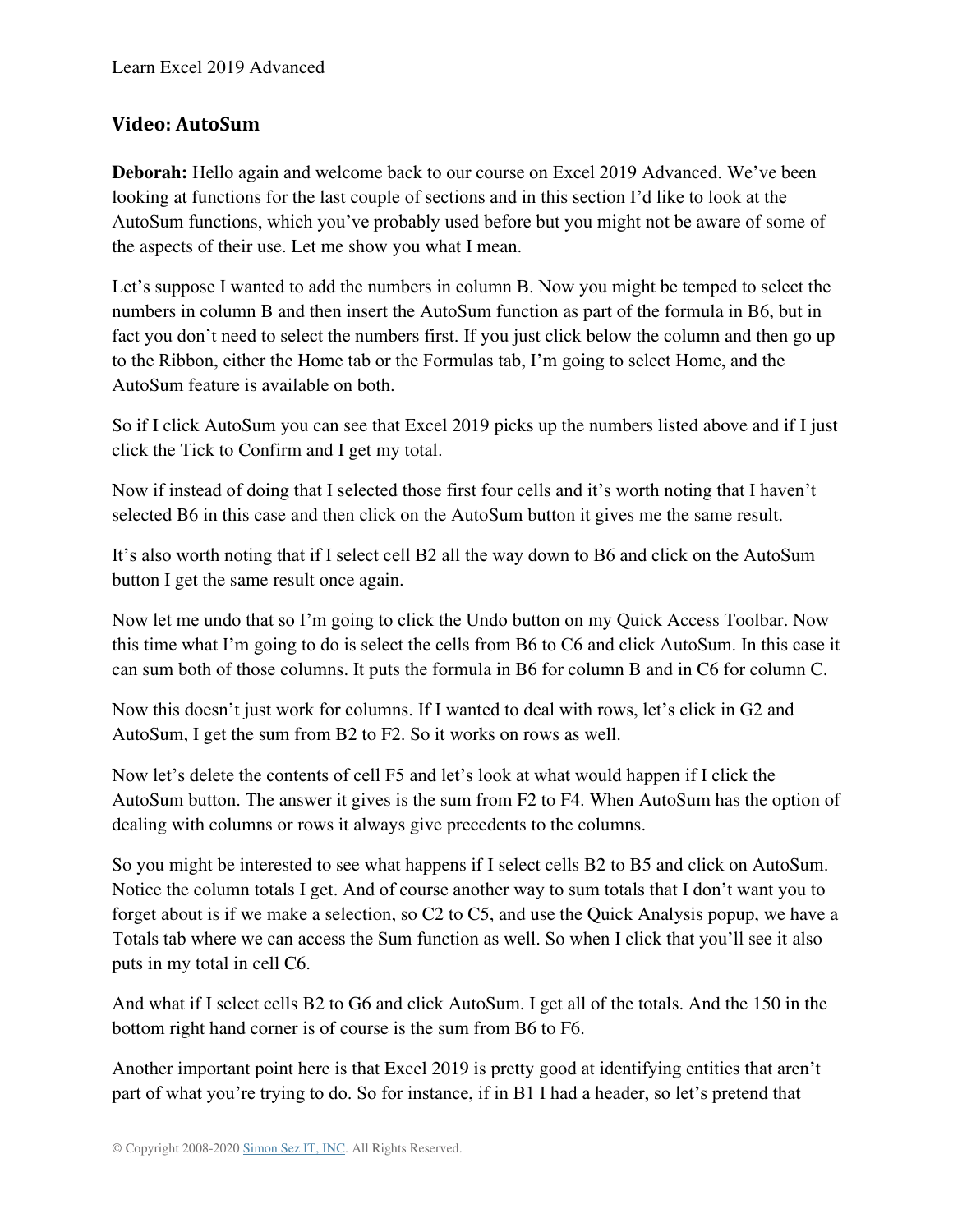these are figures for different months of the year and I'm just going to AutoFill that across. Now if I wanted to sum B2 to B5 by clicking AutoSum that's no problem. Excel realizes that B1 is not part of this and will discard it.

In fact if I select B1 to B5 and click AutoSum Excel 2019 can cope with that as well.

The other point I'd like to make here is that so far I've been dealing with Sum functions only, but of course the same is applicable if we're doing a count or a Min or a Max or using one of the other functions. So I'm going to click my AutoSum dropdown and I'm going to do a count. Excel 2019 makes my selection and I hit Enter and you can see my count is now full. Let's just try a Max as well. And press Enter and there we have our Max.

Another point to remember here is that in a specific situation or in fact if in general you find yourself using a specific function often, so let's say for example in this case Max as it's the one we've just used, you also have the option of adding that to the Quick Access Toolbar which will make it really, really easy for you to access quickly.

And there's a really quick way of doing that. Again if we go up to the AutoSum dropdown, go down to Max, right click and select Add to Quick Access Toolbar. And you can see there by looking at the Quick Access Toolbar we have this little symbol on the end and if I hover over it does a Max. So let's just check to make sure that works. And click the icon. There we go. Looks great. I'm going to hit Enter and there we have our Max for column D.

So that's a few general points about the AutoSum family of functions. Now in the balance of this course we'll be doing a lot of work with functions and we'll be using quite a few of these general points as well.

That's the end of this section. I'll see you in the next one.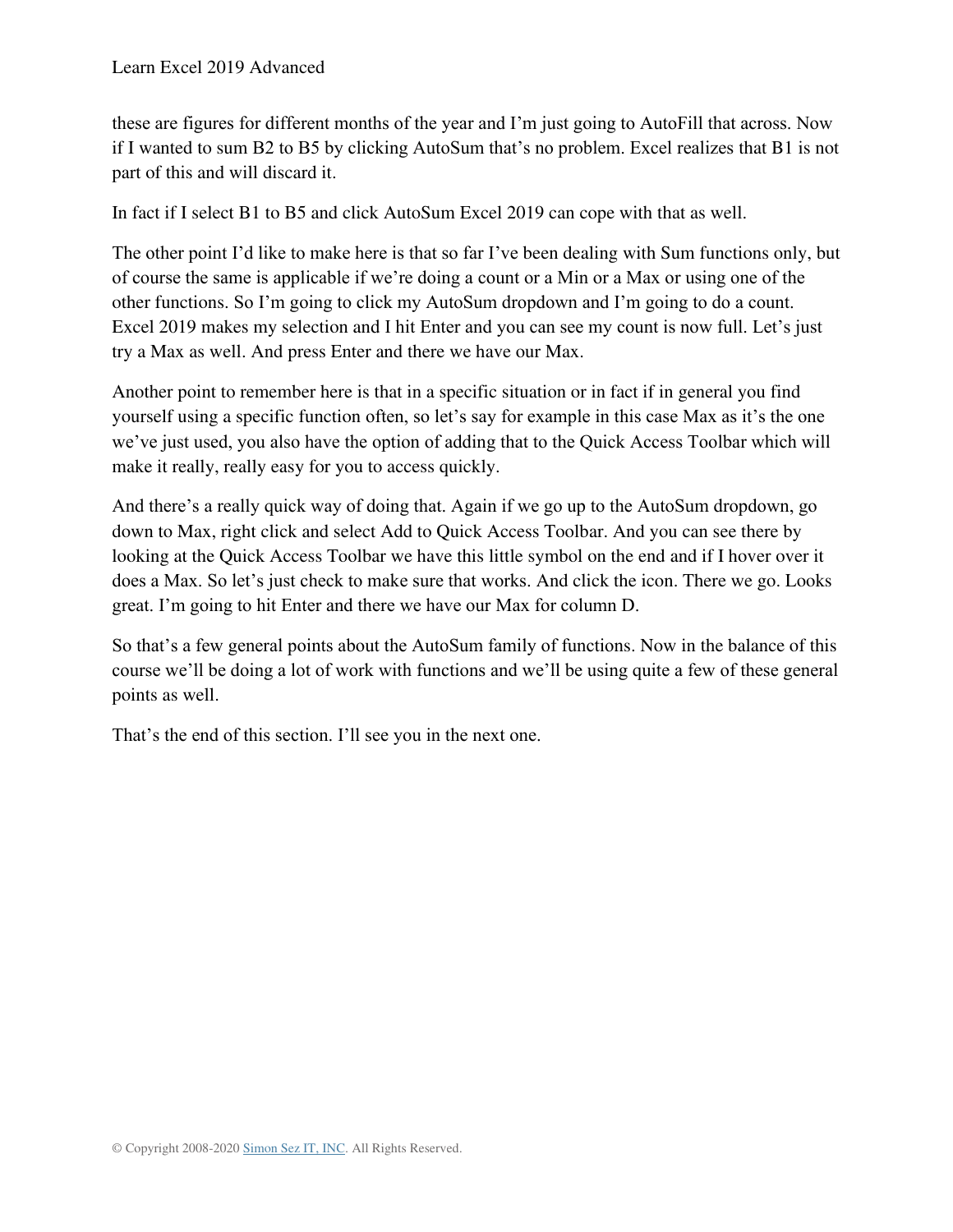# **Chapter 3 – Date and Time Functions**

## <span id="page-17-0"></span>**Video: How Date and Time Works**

**Deborah:** Hello again and welcome back to our course on Excel 2019 Advanced. In this section we're going to start to look at Date and Time Functions in Excel 2019. Now of course the use of dates and times is fundamental in Excel but for many people there are aspects of dates and times that are baffling, confusing and can cause all sorts of problems. So what I'm going to do in this section is explain in detail how dates and times work and then look at some of the main functions you're going to need to be familiar with in order to handle any kind of Excel application that requires the use of dates and times.

Now before we begin let's start with one of the things that I think is the root of many people's problems with dates and times and that is ideally you will have the date and time settings on your device set correctly before you even begin. Now I don't mean by that that you have the correct date and time set but I mean that you have the format set. Although there are some minor differences in how these default settings are handled in the versions of Windows that Excel 2019 will run fundamentally the approach is the same.

You need to start by going to Control Panel and clicking on Region. And you'll get this little dialog box. As I said before my default language is set to English United States and in this dropdown my selection Match Windows Display Language means that my regional settings generally will match English United States. In the dropdown where I could choose a different language to determine the settings, for example let's scroll down and select English United Kingdom my short date format will be day, month, year. Whereas if I say, and let's go back to our dropdown and scroll back up to the top, Match Windows display language, it is of course month, day, year.

Now you're probably familiar with what these little D's and big M's mean but I'll come back to those in a moment. The important thing to realize is that these are my default settings and if I don't change anything else, if I just insert dates, this determines how they will appear. The same is true of time as well.

Now it may be that in a particular workbook or even a particular cell I need some different settings and I'm sure you already know how to change the time or the date format in the cell. But if you find that you're always having to change the short date format and you think, "Why can't this be the way I want it to be?" you will most certainly need to change it in your default settings.

Changing the short date format is easy. You can click the dropdown and select a Short Date format. And the same could be done for long date. So there are my defaults.

And very importantly down here we have some additional settings. And these give us settings for time and date.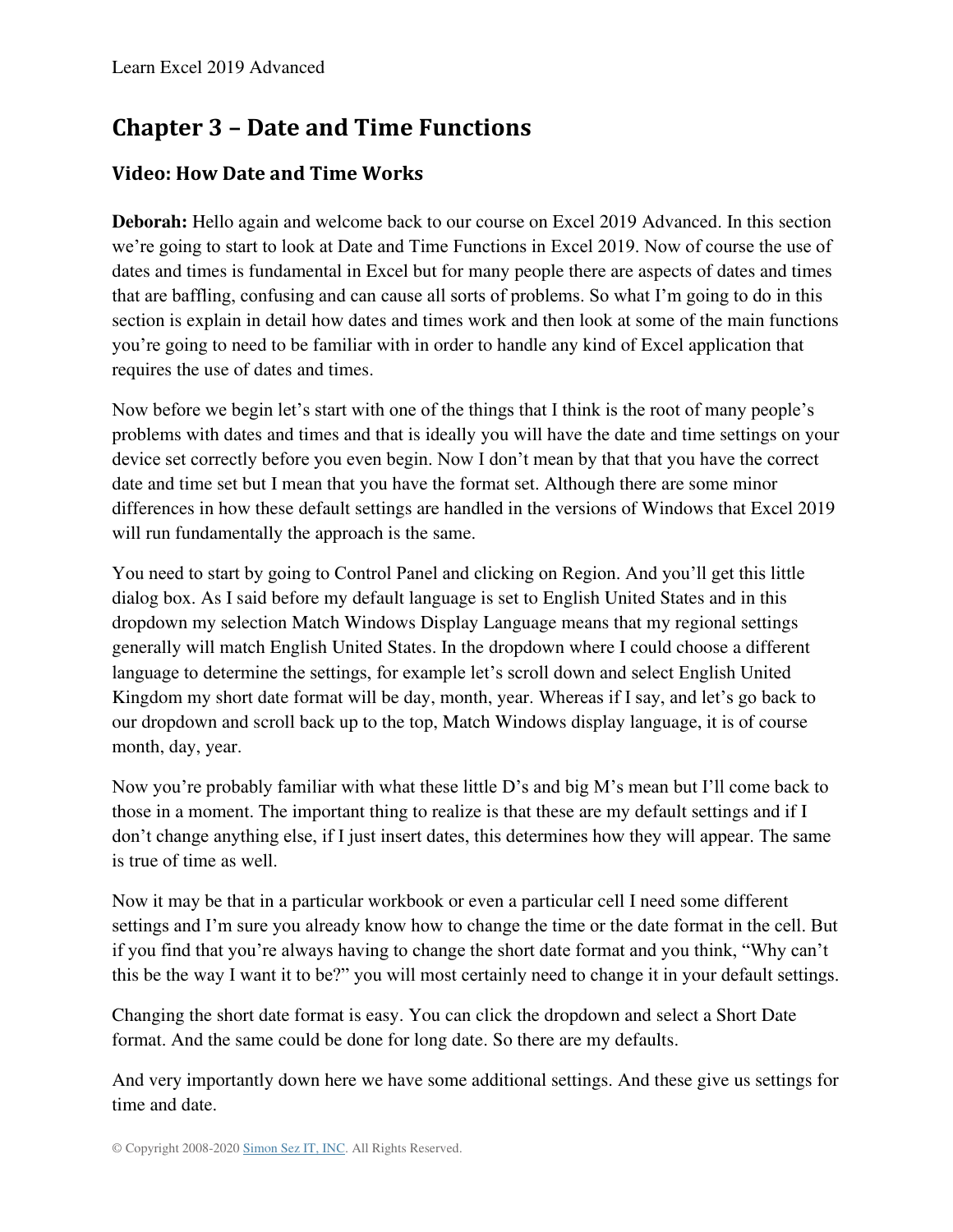Now starting with the date ones, there's an example Short Date and Long Date. And those are my date formats.

Not only can I choose these standard defaults but I can click in here like so and edit this if I want to to any combination of the appropriate symbols. And you will see immediately below that there is an explanation of what the notation means. So D or DD is the day number, DDD or DDDD is the day of the week, M is the month, Y is the year, single M will give you a numeric month, long string of M's will give you the words for the month.

Also under there is a standard cut off year which determines which century is assumed if you enter a two digit year. So if I set a year number of 67 it will assume that it's 1967. Now again you can change that cutoff year if you want to and you can also change the first day of the week, which I currently have set to Sunday.

Note the Reset button in the bottom right hand corner.

Now you have a similar set of options for time and an explanation of what those abbreviation symbols mean.

Now the first thing you need to do before you start dealing with dates and times is to make sure that you know how these are set and that you are happy with how they're set. And the second thing is that when you are working in Excel if you're annoyed with the fact that you don't get the right defaults this is the starting point for setting those defaults.

Now following on from that explanation you might want to take a look at the Help page either from within Excel 2019, I've brought it up in the side pane just here, or on Office.com. And I searched for Formatted Date the way you want. This basically explains how to set date formats, how to set custom date formats and so on. I'm not covering these formats on this course because I'm assuming you're already fairly familiar with these but if you do have any uncertainty then this is a good page to look at.

So let's start doing some things with dates and times. Let's put a date in cell F5 and I'm going to put  $06/11/78$  and hit Enter. So that's June the  $11<sup>th</sup> 1978$ . Note that because I only entered the two digit year it became 1978 because of that cutoff earlier on. Let's go back into that cell now and change the cell format. So right click, Format Cells, and I'm going to change it to Number Format with no decimal places and click OK. So it now becomes a number, 28652. Now this is something that tends to confuse people. A date in Excel 2019 when formatted as numbers is the number of days since the first of the  $1<sup>st</sup> 1900$ . Now when you look at a date in an Excel worksheet what you're looking at is a representation of a whole number. In fact times are stored as fractions of a day. So midday on that date would be 28652.5, 6 a.m. would be 28652.25, so on and so forth.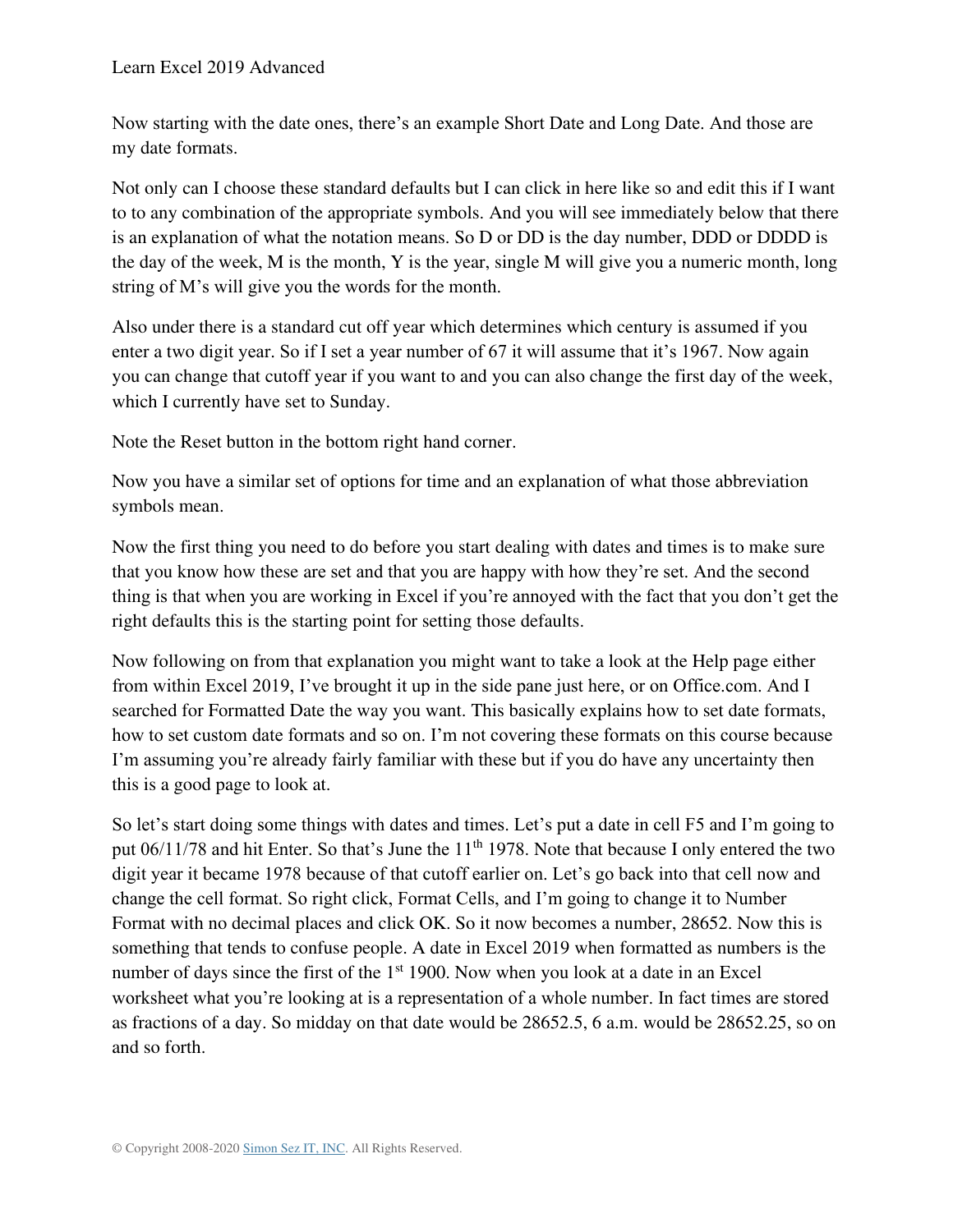One of the things that Excel is pretty good at is recognizing dates and times. If I start with a new cell, so H6, and I'm just going to check the formatting on that cell by going to Format Cells and I can see that has General formatting applied. So no specific format. So let's put in here 10-Aug and hit Enter. You can see that Excel has looked at that and decided it's probably a date so it's changed the format of the cell and we can just double check that. So right click and Format Cells and you can see here it's selected Custom with this format just here, D-MMM. Now if I change this back to General format and click on OK I can see that Excel has correctly stored that as a date. And that's the number of days in question since the  $1<sup>st</sup>$  of January 1900.

But what about dates and times? Let's put in a time into cell H8 of 10:30 and we'll say a.m. and hit Enter. Let's check the formatting on that cell and I can see it selected Custom and it selected Hours/Minutes with that AM/PM marker.

But what about if we want to put those two things together? So in cell H10 I'm going to combine the two. So let's say 10-Aug and Enter. Again Excel has realized it's a date and time. And if I change it to Number format and let's give this quite a few decimal places and click OK you can see that it's displaying it as a fraction of a day.

However if I try and put that in a sentence and hit Enter then Excel will not recognize a date or time combination as part of a sentence. So it's important to understand how dates and times are stored in Excel 2019. And it's also important to understand that Excel will do quite a lot of work in recognizing dates and times, but that the formatting, apart from the default formatting that Excel will use, is largely down to you. And it's important to understand how to use those formatting codes to get dates and times to display the way you want them to.

It's also important to understand the various different functions that you can use with dates and times. For instance, you might want to use a function that will tell you a date 60 days from today or maybe you want to find a function that will tell you what the time was two-and-a-half hours ago. These are the types of time and date functions that we're going to be looking at in the next section. So please join me for that.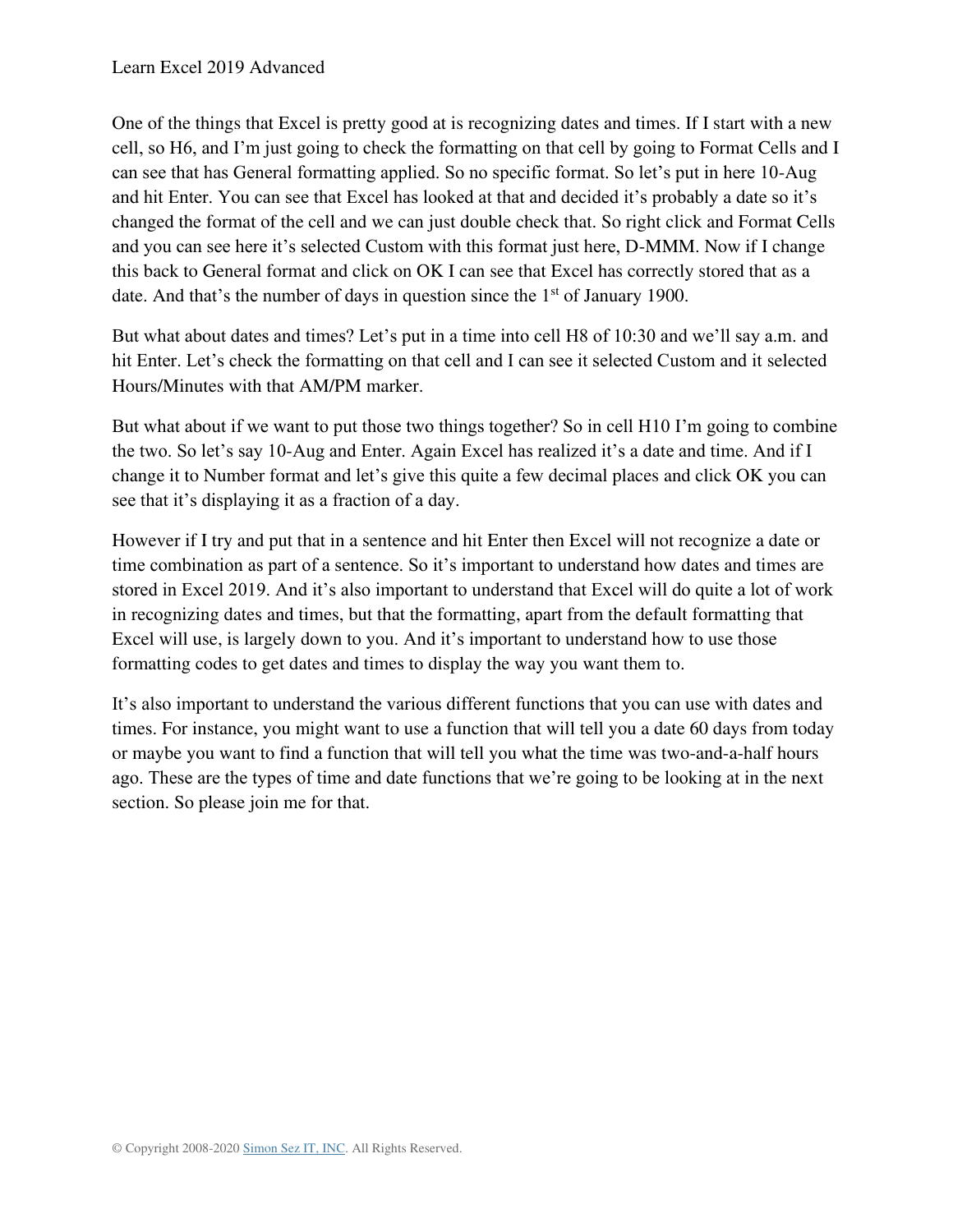#### <span id="page-20-0"></span>**Video: Basic Date and Time Functions**

**Deborah:** Hello again and welcome back to our course on Excel 2019 Advanced. In this section we're going to look at some of the most important aspects of using date and time functions in Excel 2019. Now we're not going to look in detail at formatting. I'm going to assume you're somewhat familiar with formatting, although there will be examples coming up throughout the course but I want to take about actual date and time processing first. We've looked at storage in the preceding section and as a first step in this I want to look at one of the examples we're going to be developing as we go through the course and that is the creation of a company invoice.

Now let's suppose that I put an invoice date on my invoice and in fact there are two dates associated with this invoice. That's invoice date and due date. Now first of all one way that we could populate the invoice date field is by using the Today function. And the Today function, as you would expect, gives the date today.

So we just type in =Today and we have our empty parentheses. So I want you to note that this is one of those functions that doesn't need any arguments. Obviously I could also change the format if I wanted to.

Now the due date could potentially be a date a certain number of days beyond that date. And one way of doing this would be to say that the due date is 30 days after the invoice date. So how do you find a date 30 days after the invoice date. Well, remember the invoice date will be stored as a number of days. So in fact all I really need to do here is put a link to cell C2 and plus 30. And we can just do a quick visual check and I can see that that does in fact look correct.

As we work through the balance of this course we're going to continue to develop this invoice but there are still a few points to make here about dates and times. And the first is that if I click in C2 the definition of the date there is that it is today. Of course if I was to close this workbook and open it again tomorrow the date in there would be tomorrow's date, as it's always going to show the current date.

Now what about if you wanted to put in a static date which may well be the case with something like an invoice? The way you put in a static date is not to use a function. You could either type the date in to the cell or there's a handy keyboard shortcut of Control-Semicolon and that will input a static date into the cell.

Now apart from the Today function which gives you the current date there's also the Now function. The Now function gives you the time and the date right now. So let's type in =Now and again we have our empty parentheses because this is a function that doesn't require any arguments. And you can see there we've got our usual string of hashes which just means that we need to widen that column ever so slightly and make a bit more room. And there you go.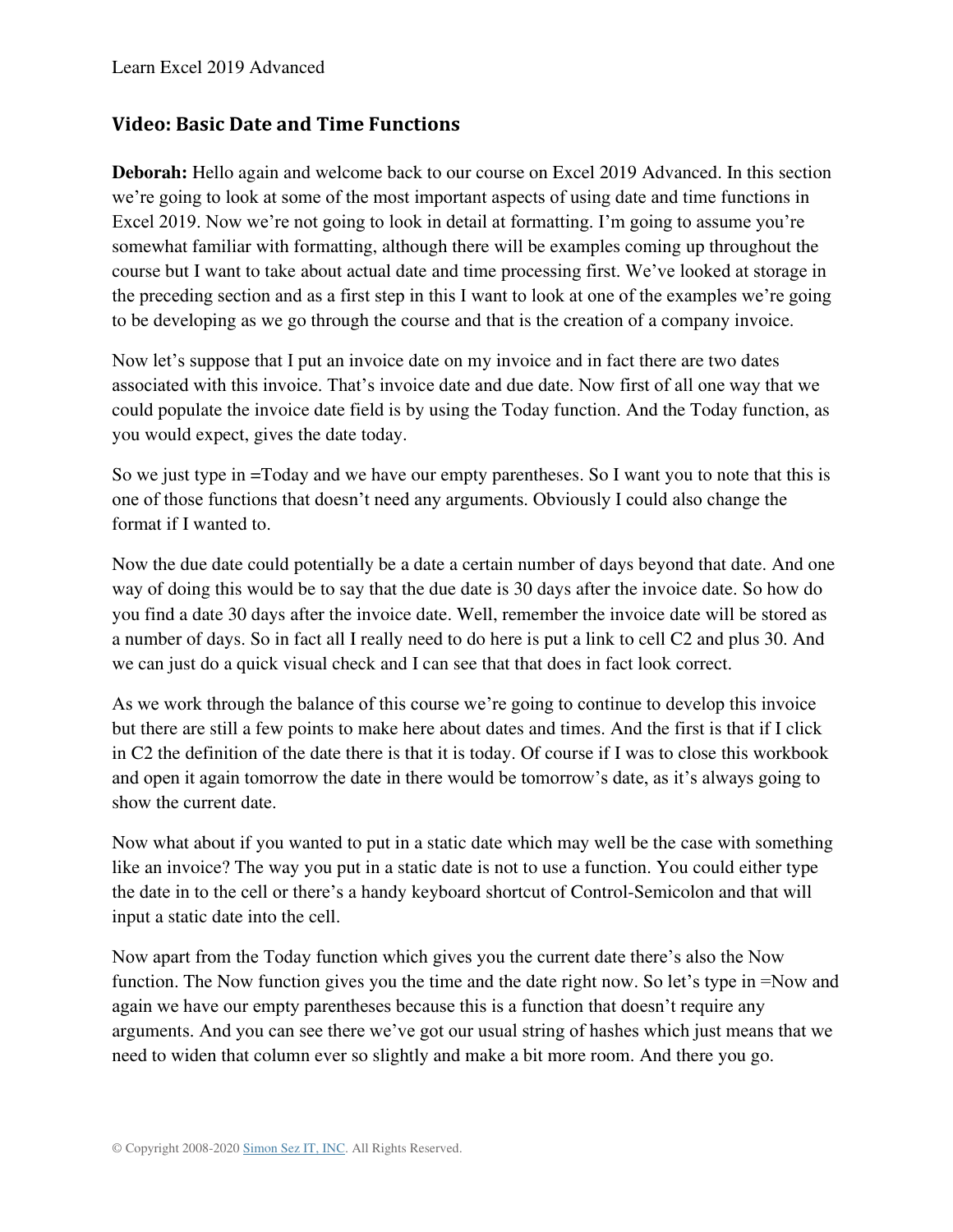There's also another keyboard shortcut that you could use just to input the current time into a cell and that's Control-Shift-Semicolon.

So it's really worth remembering this point. C2 is dynamic and D2 is static.

So having looked at Today and Now let's look at another important function. Let's suppose you're importing some data from another system and what you have is several dates, such as the one in D7, but they are text dates. How do you make them into dates? For example, so that you can store them as regular dates in Excel 2019.

The function you use for that is the Date Value function. So I'm going to go up to Formulas and I'm going to go to my Date and Time dropdown in my Functions library. And you cans see the second one down is Date Value. And as my argument I'm going to select cell D7 and click OK. So Excel has converted that to a number. So I can just go apply some date formatting and I'm going to select the top one, click on OK and now I have that formatted as a short date.

The next set of Date and Time functions I'd like to look at is a set of six functions that can separate out for me the year number, the month number, and the day number, down to the second number of any given date and time.

I'm going to use the date in cell D4. Just bear in mind that a minute or two has now passed since D4 was last updated. So it's slightly out of date right now. But if in F4 I use the Year function, so again I'm going to go up to my Date and Time and it's right at the bottom. I'm going to select Year. And I'm going to select cell D4 as my argument, click on OK and it pulls back 2019.

Now I invoked the Year function what actually happened is cell D4 updates. So you'll see now that the time has refreshed and it is now the current time. Let me do the same for month. So again up to Date and Time and select Month. I'm going to use the same cell as my argument, cell D4. And again watch when I click on OK. You should see that time update and there we go. Let's fill out the rest of them so I can show you all six. So we're going to do up to Date and Time, we're going to do Day, select cell D4 again and again you'll see this update. So those six functions can be used to isolate the year, month, day, hour, minute, and second. Any change made to cell values anywhere on this sheet will cause that value to be updated. So if I was just to add a one in here you'll see when I hit Enter everything will refresh, and there we go. And hopefully you saw that that minute changed just there.

Now I've already shown you how to get a date from a text date but there is another way that you can build dates as well. And in fact you can use a similar approach for times, and that is to use the Date function. And what the Date function does is to build a date from three constituent parts.

Now what I'm going to do is first invoke the Date function. So again let's jump up to Date and Time and Date is the top one. So I'm going to choose a year number. So let's say 2018. I'm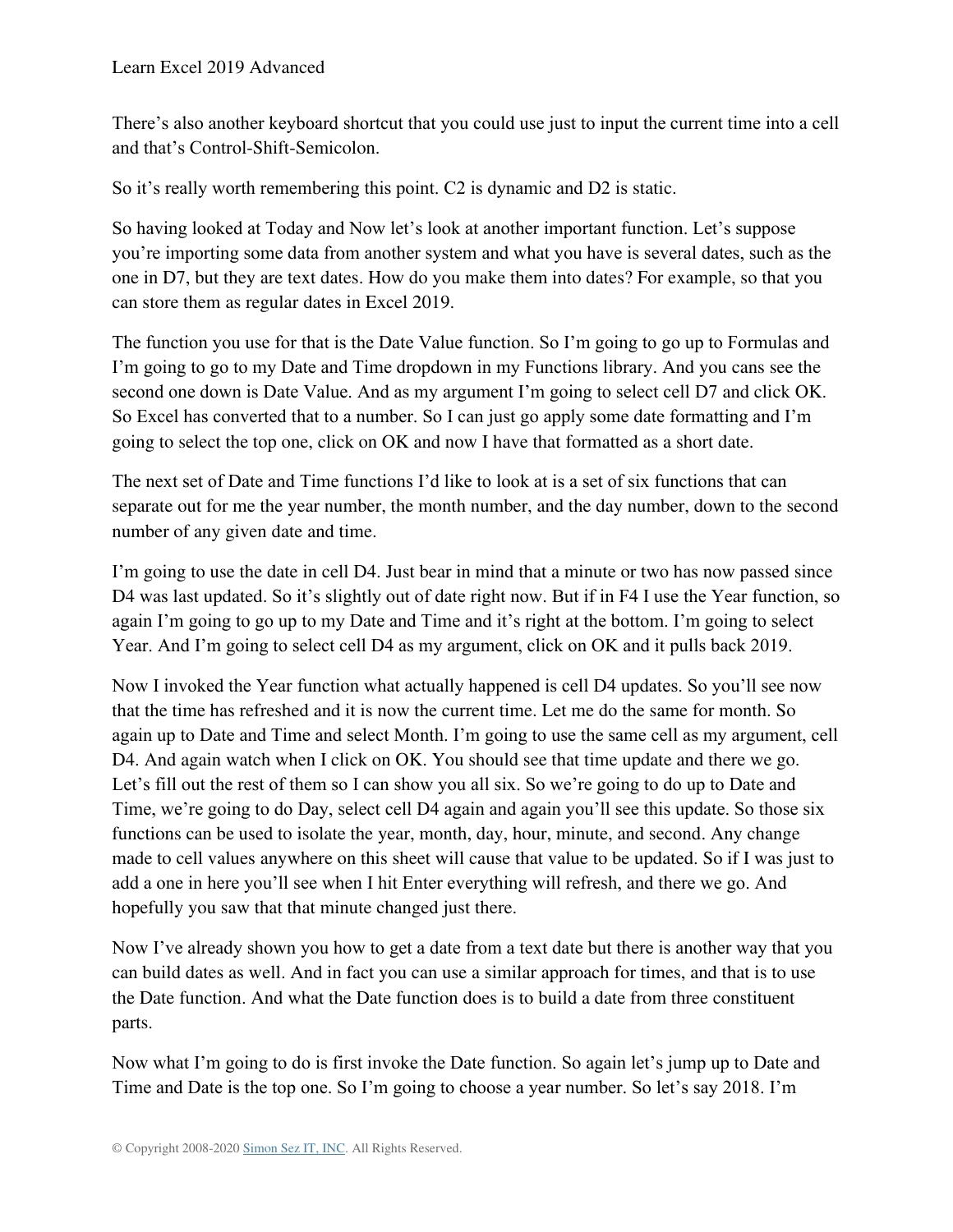going to say the month 11 and the day 10 and click OK. Now I don't have to use constant values for those arguments. I could in fact use values from other cells on the worksheet. So for instance, instead of 2018, and I'm just working up in the Formula bar now, I'm going to double click, I'm going to delete it and I could say take the year and then specify a cell reference. So I'm going to select cell D4 and close my parentheses. I'm going to do the same for month. So let's delete that out and take it from D4 and then finally we're going to say Day and take that from D4 like so. And there we go. Our answer in D11 replicates what we have in D2, which is correct.

Now what about if I wanted to add 30 days to the date in D11? Well all I need to do is click just before that last parentheses and click plus 30 and hit Enter. And there we go. And we can just do another visual check and I can see that yes that looks like it's 30 days. And I can just do a visual check and I can see that yes this new date in D11 is 30 days beyond the date in D2.

So we've looked at some very important Date and Time functions in this section. There are two or three others I need to go through with you but we're going to cover those in the next section. I've saved this workbook into the course files folder as Date Functions 1 in case you want to go in and have a little play around with it. So I will see you in the next section.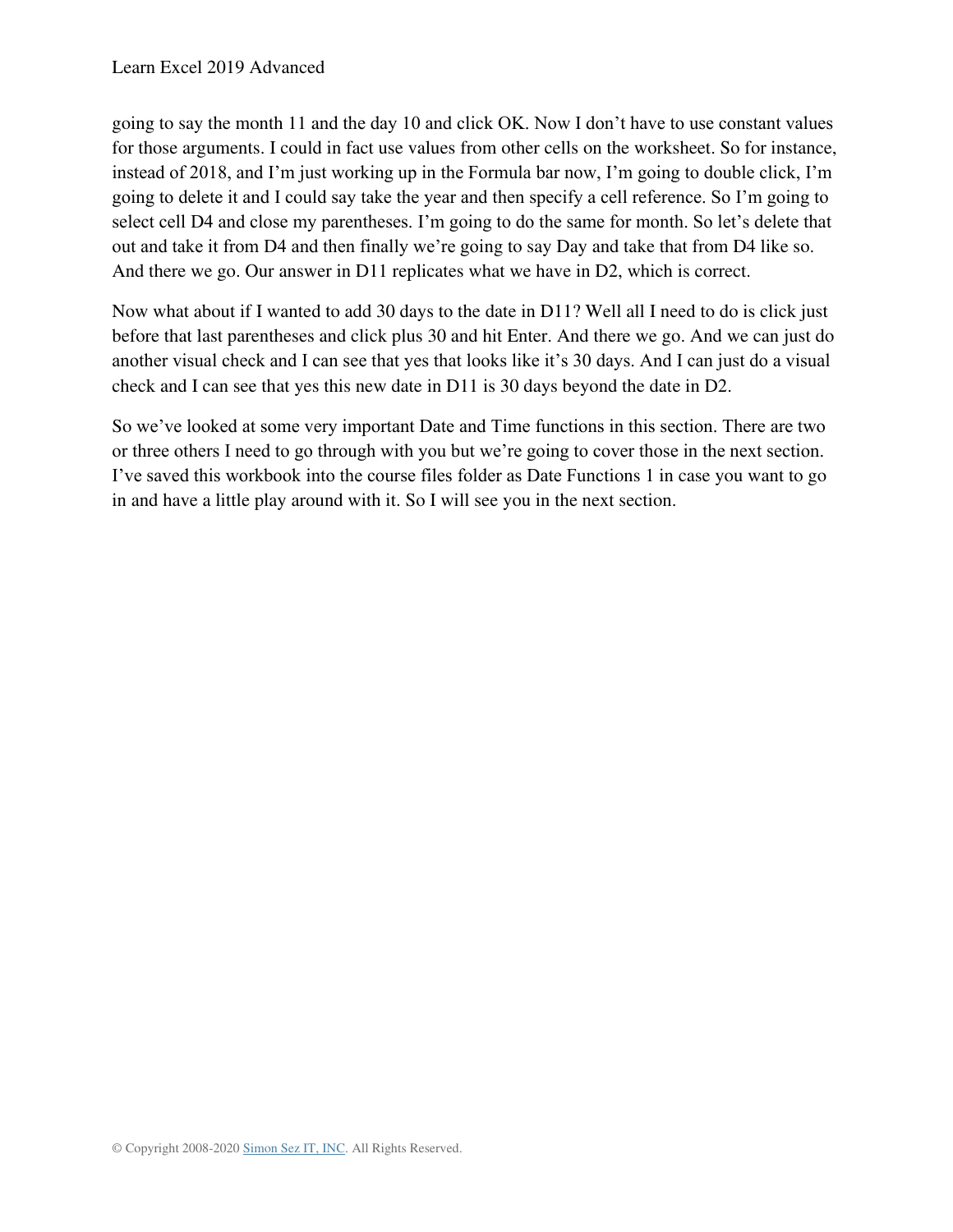## <span id="page-23-0"></span>**Video: Complex Date and Time Functions**

**Deborah:** Hello again and welcome back to our course on Excel 2019 Advanced. In the preceding section we looked at some of the basic functions associated with working with dates and times and in this section we're going to look at two or three of the more advanced, more complex functions that I think you will also find useful.

Before we do that though I did mention that when it comes to building dates from individual components there is an equivalent set of facilities for time. So just as a way of demonstrating this let's run through a quick example.

Now in cell B2 I have the current date and time. If I wanted to add 12 hours to that all I would need to do would be to write =B2+0.5 and hit Enter to confirm. And I can do a quick visual check and look and see to make sure that that is correct, which it appears to be. Note that whenever I update something on the sheet the value of Now is updated also because it's dynamic.

Now suppose I wanted to add a much more unusual amount. So for example say 3 hours and 23 minutes. Well ideally what you want to do is add 3 hours and 23 minutes to the date and time in B2. So let's type in =B2+, now this time I can use the Time function. And you can see my arguments underneath. So I can type in the hour which is three, comma, the minute which is 23, comma and then the second which is zero and close off my parentheses. And I can either hit Enter, this time I'm going to click the tick to confirm and there we go. And again I can do a quick visual check and compare F2 to B2 and I can see that yes roughly that time looks roughly around 3 hours and 23 minutes after.

So as you can see we have the equivalent functions that we have for building dates. Now so far we've been looking at dates with no regard for working days and nonworking days. Sometimes working days are very important. So for instance you might give someone 30 working days to pay as opposed to 30 calendar days. Now there is a function in Excel 2019 which is the Workday function. And the workday function can calculate the number of workdays from a given date, either in the future or in the past. And it has an added very useful facility where it can take into account holidays as well.

In the first instance I'm going to demonstrate it without the use of holidays. So I'm going to click in cell D4 and I'm going to use B4 as my starting date and I'm going to look for a date which is 30 working days beyond the date in B4. So the function I need is Workday. So let's jump up to Date and Time and select Workday and we get our function dialog box.

So Start Date, that's nice and easy. We're going to select B4 and then we need to specify the amount of days. So in this case 30. And as I said we have a third argument we could complete for holidays. We're not going to do that just at the moment. We will do that in a second. And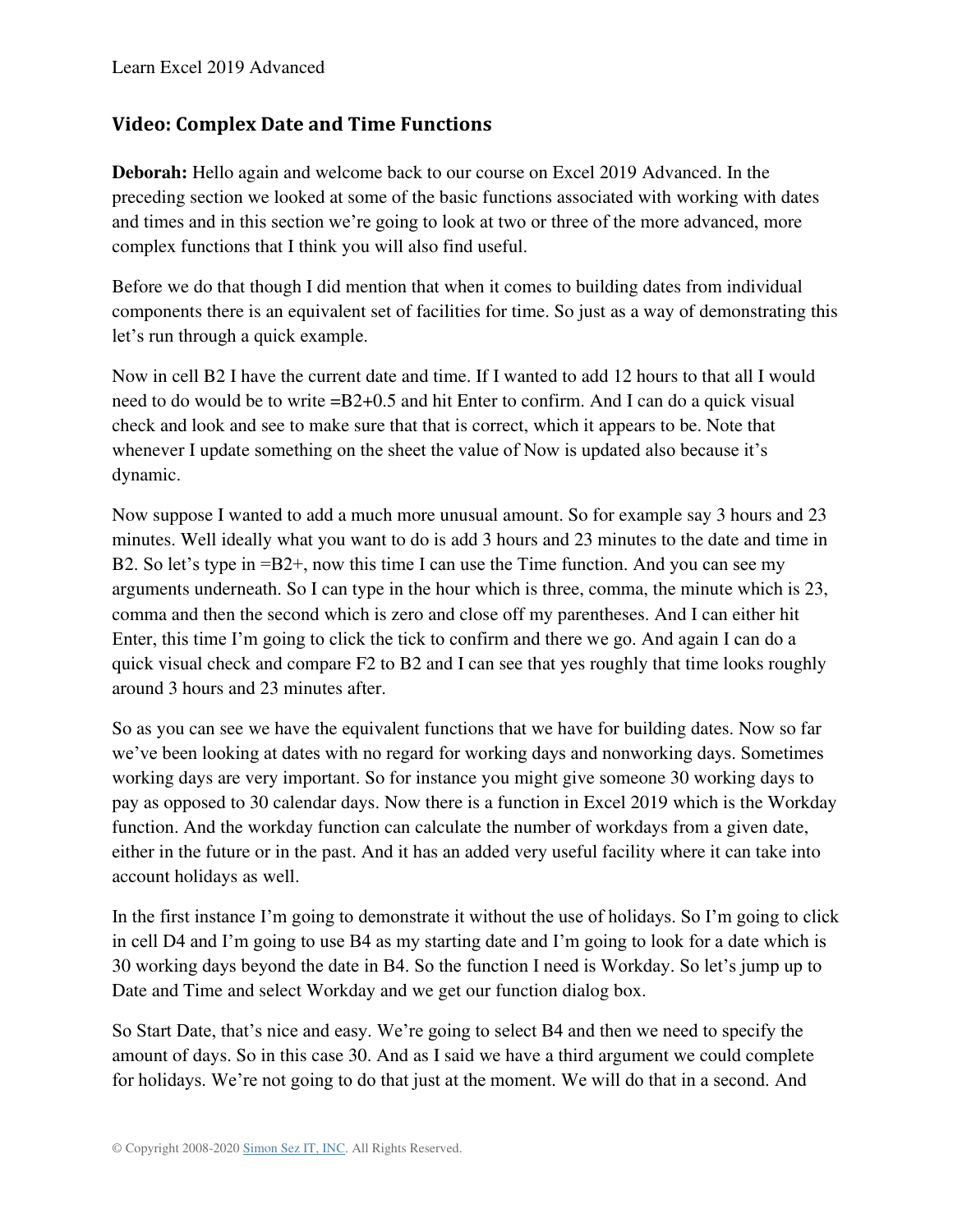click on OK. And again if I do a quick visual check, and you can check this yourself if you want to make sure that it's correct, that is roughly 30 working days in advance of the date in B4.

Now let's take a look at this holiday feature. If you have a number of holidays, so for example public holidays, work holidays, etcetera, then you can define those as a list of dates and Excel 2019 will take those into account when it's doing it's doing its calculations. Now on this occasion I'm going to put in a few assorted holiday dates or vacation days.

Now one of the holidays where I live is the August bank holiday and I've also included the Labor day holiday for good measure. So let me go back to my formula in D4. Let's edit the formula by jumping up into the Formula bar and just clicking before the last parentheses and I'm going to add an additional argument. So if I do comma, it now highlights that third argument, the holidays argument. So all I need to do now is tell Excel where my holiday dates are. So I'm going to select my range F4 to F5 and hit enter to confirm. And you can see that mine's jumped forward a little bit more than that to take in account the weekend. So it's actually brought it across into the next week.

Now the other thing about the Workday function is that you can have a negative value for the number of days. And if I change this to a negative value, so minus-30, and hit Enter it will give me 30 working days before.

We're going to look now at something else you might have to do from time to time. And that's to find the difference between two dates. Now that sounds like it could be quite straightforward but there are a couple of interesting quirks to be aware. So let's start by finding the difference between the date in B7 and the date in D7 and we're going to find out first of all how many years are between those dates.

Now one way of doing that is using the Year function. And if you look up in the Formula bar you'll see the function that we're doing there. So essentially we're taking the year from D7 and minus-ing the year from B7. So when I click the tick to confirm we get an answer of one.

Now you may look at that and say, "Well that's not a whole year." What Excel is actually doing is looking at the year number in one date and then the year number in the other date and taking the difference between them. It's not really looking at how many totally elapsed years there are between those two dates.

There is an alternative approach to this and that is to use the Date Diff function. And this function is designed to show you the difference between two dates.

Now one of the quirks with Date Diff is that you won't find it listed in the Function library. So if you look under Date and Time you won't find the Date Diff function and you won't find it if you explore the wider function library either. So you need to type it directly into the cell. So =DATEDIF, open parentheses.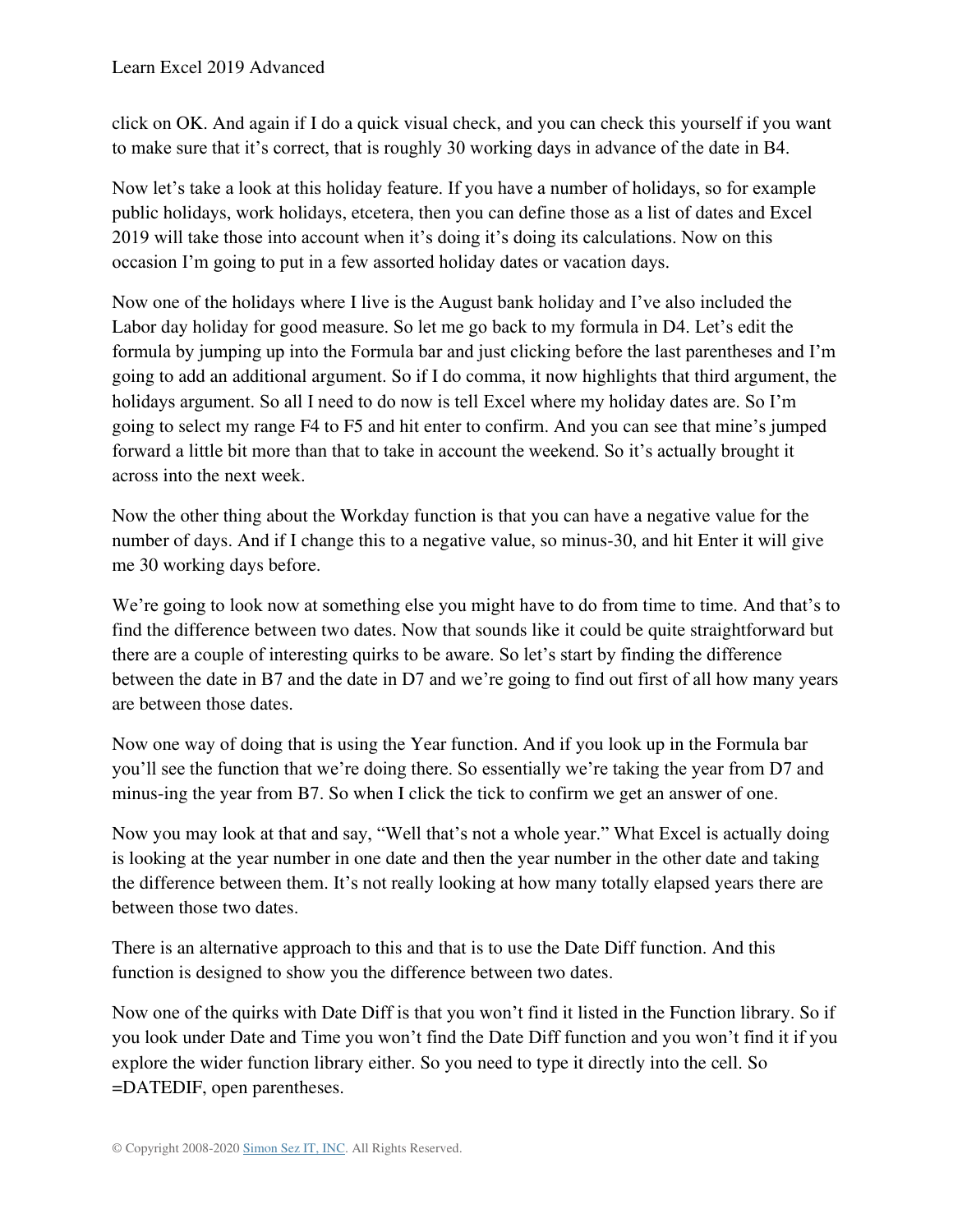The first argument is the start date. So in this case B7, comma. The second argument is the end date, so D7, comma. And then we need to tell Excel what we want it to extract. So in this case we're doing the year. Close parentheses.

So that's the Date Diff function and you can see it says that there zero years. So essentially finding the difference using Years is rounding up and finding the difference using Date Diff is rounding down because there not one full year according to Date Diff.

Let's now turn our attention to the number of months between those dates. And first of all in G8 I'm going to use the Month function. So up to the Formula bar and I could use this combination of functions. So Month D7- Month B7, click the tick to confirm. So if we just look at our months you can see that 7-4 is actually three, so minus-3 in this case.

So let's see how that works using our Date Diff function again. Up to the Formula bar, DATEDIF, open parentheses, B7, comma, D7, comma, and then we're going to specify the month this time and close our parentheses. Hit Enter to confirm and now you can see we have the correct answer of 8 if you count from July 2016 to April 2017 then that will give you an answer. There are eight months in between.

Following on from that the next question might be what is the number of days between those two dates. And in H9 as you can see I've already put in the Date Diff function for the number of days. However for days there is a much simpler way of doing things. We can simply do =D7-B7, hit Enter to confirm and you'll see we get exactly the same as the result using the Date Diff function.

Now the Date Diff function does a pretty good job but there may be occasions when you wan to do something which is a little bit outside the scope of what Date Diff is able to do. And it's very useful to be able to manipulate functions like year, month and day.

Now we've seen quite a few of these date and time functions I will leave you to read up on some of the ones that we haven't covered in this section. So you can refer to the Help feature in Excel and just look for Date and Time functions and you will see all of them listed here. Some useful ones I'd like to highlight, the Days function, and you can see here that that is available in Excel 2013 and onwards.

Some other functions that I want to draw to your attention that might be worth checking out are the Network Days function and also the Network Days.intl function. Both of those help you work out the whole workdays between two dates. So as an additional little exercise you might try to set up a calculation of the net number of working days between B7 and D7 on the worksheet on the Data Functions 2 workbook.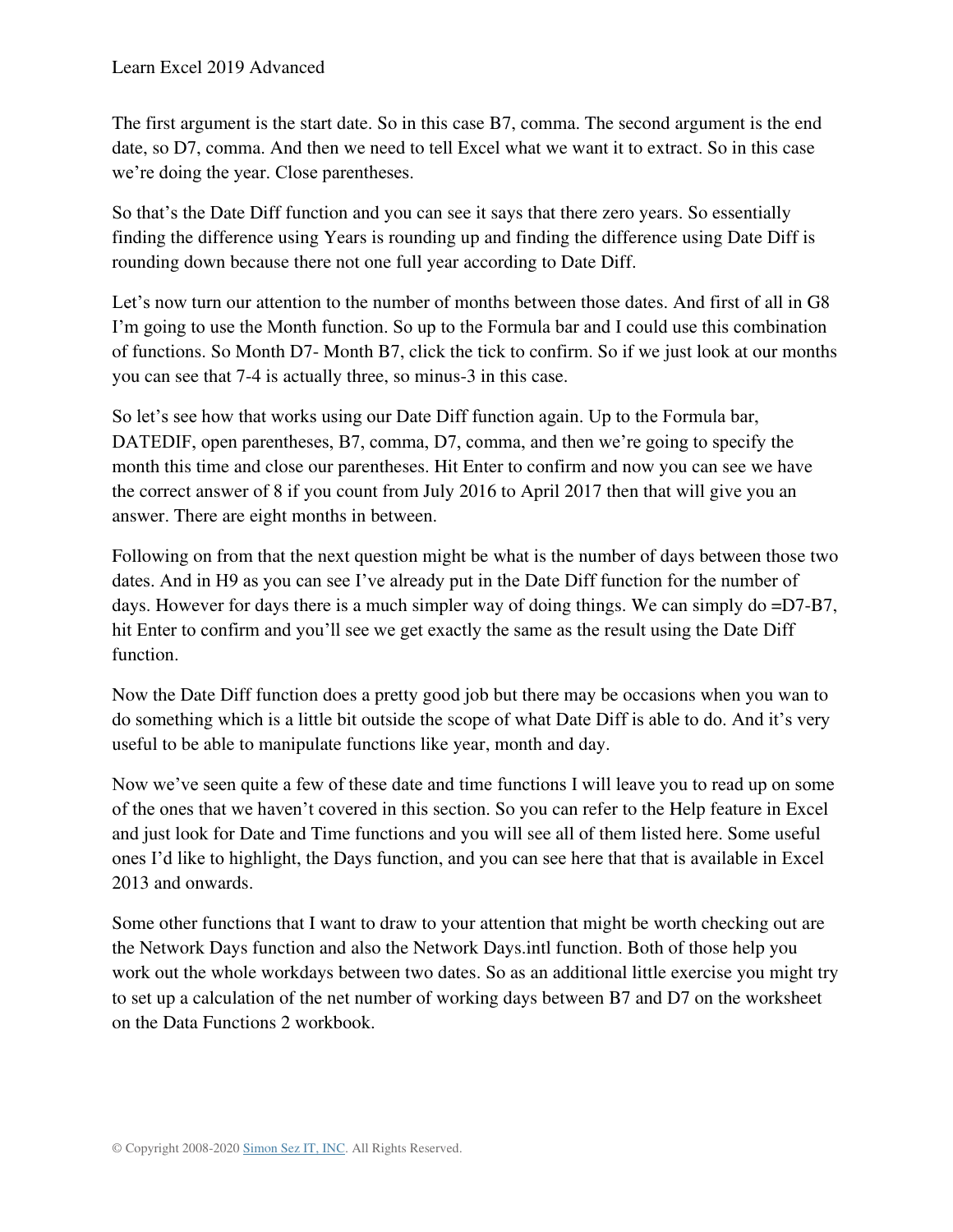Now as we go through the course we will be referring to dates and times and the associated functions, but now it's time to turn our attention towards Text functions. That's what we'll be looking at in the next section so I'll see you over there.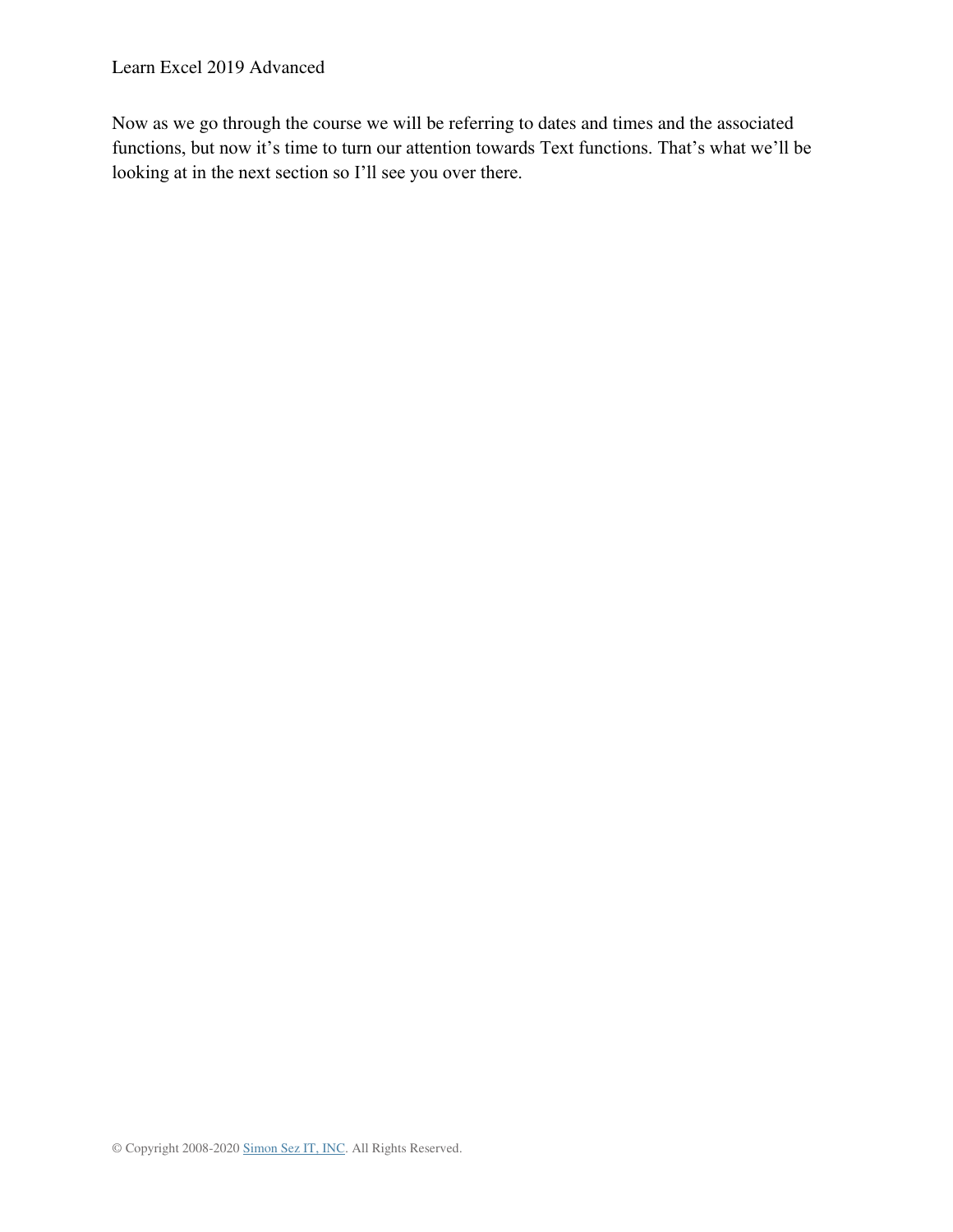# **Chapter 4 – Text Functions**

## <span id="page-27-0"></span>**Video: Using Text Functions – Part 1**

**Deborah:** Hello again and welcome back to our course on Excel 2019 Advanced. In this section we're going to start to look at Text Functions, but instead of going through the Text Functions one at a time and demonstrating what each one of them does I'm going to do a very specific exercise using a range of text functions.

Now I'm going to assume that you've used basic text functions before. And I'm also going to assume you're familiar with the use of concatenation, either using the ampersand symbol or if you're using Excel 2016 or 2019 the Concat function. But some of the functions I'm going to be using in this section may well be some you haven't used before.

Now the basis of the exercise I'm going to do is that I've been given a long list of employee details and for each employee I've got five pieces of information. And in a text file I've got about 20 employees information, just as sort of a test sample, and I'm going to see if I can use Excel's text functions to basically tidy this data up and to reveal the structure in the data.

I've opened the data here in Notepad so you can see that text file. And if you look in the first row there is an employee name, there is a number and I believe that's the start date, then we have the salary, and then what I believe is the department he works in, and finally his job title. Now these five pieces of information are separated by semicolons. What I want to do is use text functions to split the data up for each employee and I want to end up with the data for this test sample neatly structured in an Excel workbook.

Now one thing that probably is obvious is you could say, "Well why not just type it all into the workbook just using this Notepad file?" As I said before this is basically a sample of about 20 people. And let's assume I have thousands of people and what I want to do is put together a set of formulae and functions that will work on those thousands of people but I want to test it out on just this select group first of all.

Now I'm going to close this text file and open it up in Excel. So let's go to File, Open, and I'm just going to browse to where I have my Notepad file saved, and there it is. And when I click Open you'll see we get the Text Import Wizard.

Now using the Text Import Wizard I could say that this is a delimited file, so the semicolons are used as delimiters and I could get Excel to split the data up into five constituent fields. Now I could do that but on this occasion I'm really trying to demonstrate some of the more sophisticated text functions. So I'm not going to do that on this occasion. What I am going to do is stick with the default setting and I'm going to stick with the default of Tab Delimiters.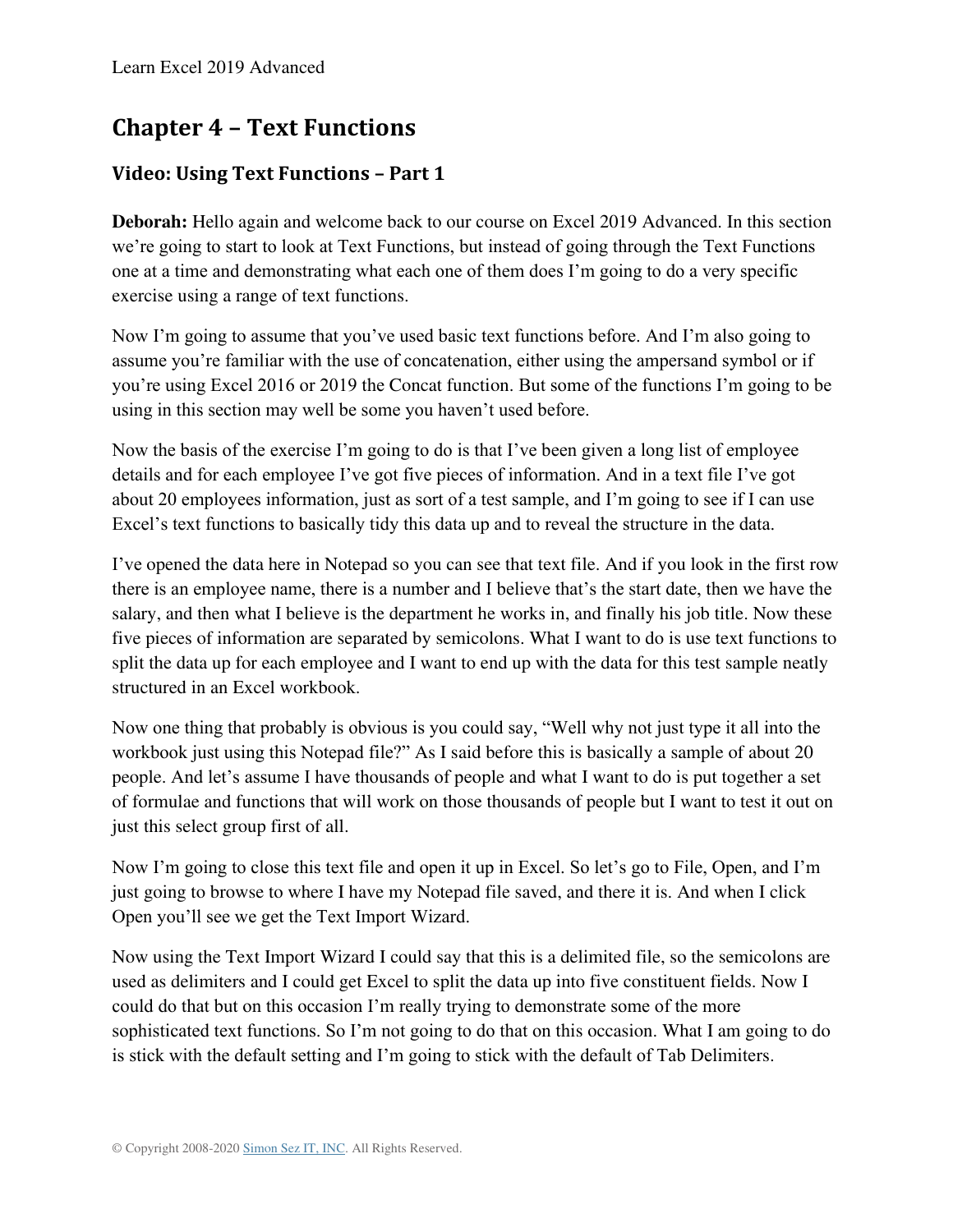As you can see from the preview window at the bottom it's going to treat the contents of each row as a single field within the row. So it's not going to split up each row at all for me. Now I realize of course that under normal circumstances you'd declare that the semicolon is the delimiter and get Excel to do all the hard work for you, but on this occasion I really want to show you how to use some of the text functions. And click Finish.

Now what I end up with is a new worksheet and all of the data is in one column. So if I just widen that out slightly you can see that all the information is within column A.

Now in the early stages of working on this file what I'm going to do is make one or two really deliberate mistakes. Now before I get started on this if you're not too familiar with Excel text functions take a look at Excel 2019 Help. On the Text Functions page you'll see a list of the functions which of course include the ones that we're going to use. And there are three functions we're going to look at at the beginning and the first one is Lower, so it's pretty easy to figure out what that does. It converts all text to lowercase. The Upper function that converts text to uppercase, and finally we're going to look at the Proper function which capitalizes the first letter in each word of text value.

Now it's the Proper function that I'm going to demonstrate first and what I'm going to do in column B is to use the Proper function. So I'm going to type in equals, Proper, open bracket, and you can see the argument there is Text. So I'm just going to select cell A1, close, and hit Enter and again if we drag the column out to give it a little bit more room you can see there that Excel has done a nice job of converting all of those words to proper case. It doesn't get it right in every instance but it is normally fairly good at working this out. So you can see here if we just take the first part where it was Juarez, Jose that those have now been changed to uppercase in column A to capitalizing the first letter of each word.

Now assuming I'm happy with that, which I am, I'm going to fill it down. So a nice quick way of doing that is to highlight all the way down and then Control-D to fill that down. And again I can double click just to widen that column out.

Now I'm going to make the first of those mistakes. And the first mistake I'm going to make is to say, "Hmm. Okay. That's much better so now I can delete column A." But look what happens if I do that. Let's just delete column A and you'll see that immediately I get an Error. That's because the formula Proper was referring to values in the cells that we've just deleted. And of course the consequence of that is that column B doesn't work anymore. So one thing to bear in mind is to make sure you don't remove any data that you need.

Now of course there is an alternative to this. What I could do, and let's just widen out column C, is I could highlight my data in column B, I could go up and do a Copy, click in column C and then do Paste Values. And what that does is it essentially throws away those underlying formulas so I could then go in and delete both columns A and B and that appears to have worked fairly well.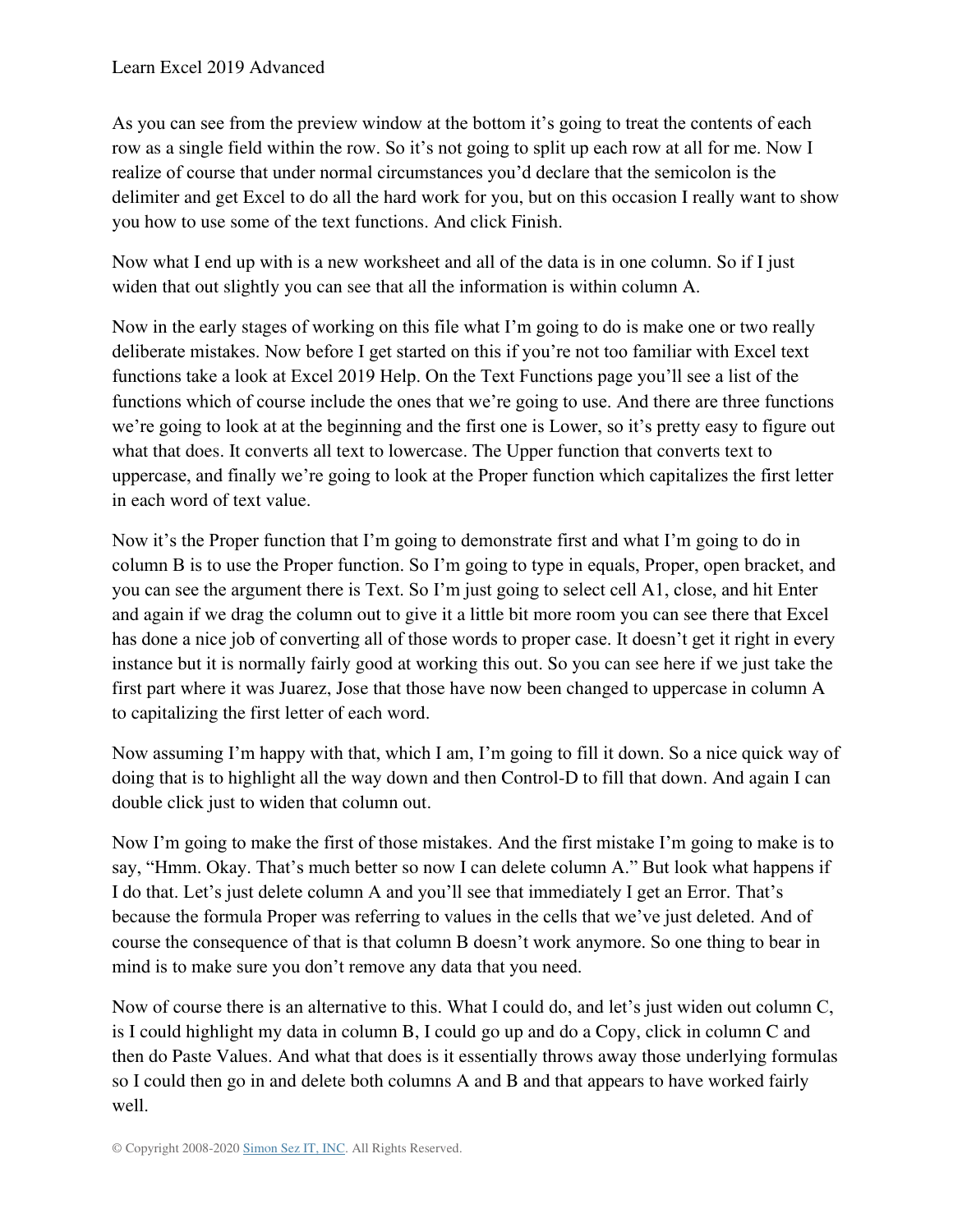Now you may think that's a much better way of doing it but the problem now is that if this is something you're doing as a one off then that's probably going to be fine, but if what you're trying to do is work out a set of formulae and functions which you can use not just on a sample data of 20 people but on 2,000 people you can't really lose those intermediate steps. So what we really need to do here is keep the columns as we work our way through all of our data.

Now normally what I would do instead of deleting the columns out is I would hide those columns. So I'm going to right click and I'm going to select Hide instead.

Now the next part of the job is going to be to start to split up the information about each employee. And the first thing I'm going to do is separate the name from the rest of the information. The key to this is to locate the first semicolon character in the data in column C. And to find a particular character in a text string we use the Find function. So in D1 I'm going to put a formula and it's going to be equals, Find, open parentheses. So now I'm going to say I'm finding the semicolon and that goes within quotation marks, comma, within cell C1, close parentheses. And hit Enter. So what I now have in cell D1 is the location of that first semicolon. So I can see that it's the  $14<sup>th</sup>$  character.

The other thing I need to know is the total number of characters in cell C1. So I need to know the length of the string in C1 and the text function I use for that is the LEN function. So let's do that in column E. Let's make it a bit wider. And we're going to type in equals, LEN, select cell C1, and that's all we need to do.

So now what I want to do is to get the two separate parts of C1 into separate fields. So in F1 what I want is the string of characters up to the first semicolon. To do that I can use the Left function, which gives you the left most characters in a string. So equals, Left, the text string I want to take the characters from is C1, comma, and the number I want isn't actually 14 in this case because that would include the semicolon. So it's the value minus one. And hit Enter to confirm. And I can see that that is now working perfectly.

Now what I want to do is put the remaining text that's in column C into column G. Now you might be able to guess what goes into cell G1 because there is also a Right function. So again what text string am I looking at? Well we're going to be looking at the text string in C1. So let's type in equals, Right, select cell C1, comma. So how many characters do I want from the right of the text string? Well it's the length of the whole string, so E1, minus D1. And hit Enter to confirm. And again I can just do a quick visual check and I can see now that yes the rest of that information has now populated in column G. And of course we could do exactly the same and fill all of these details down. So let's highlight and remember you have that Control-D shortcut or you can select Fill and Fill Down from the Home Ribbon. And if I look through all of those I should see that it's worked successfully.

Now once you've completed that step you might look at column G and say, "Okay. Well I can work on column G and separate out the first field in column G in a similar way. and in fact that's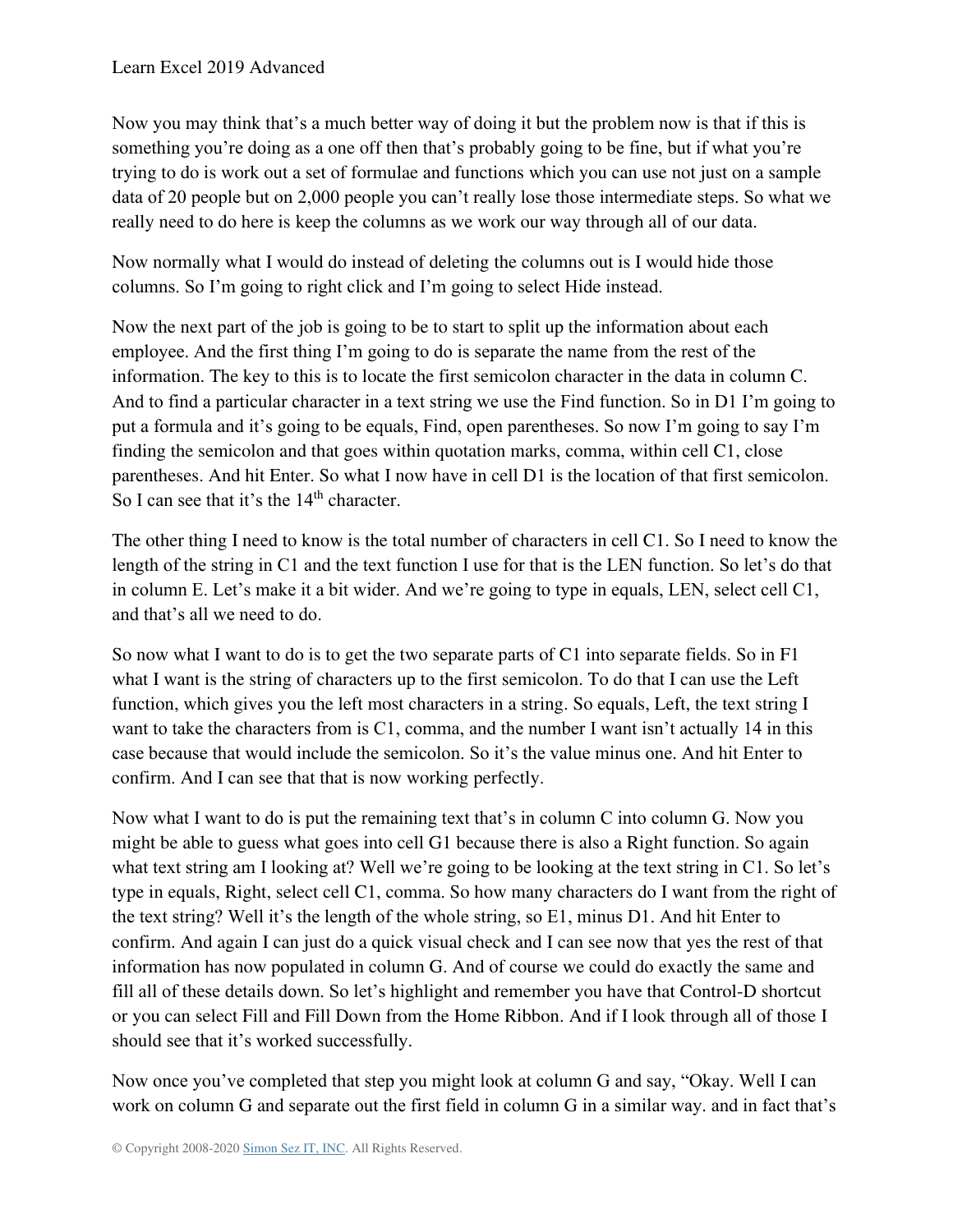one of the things we're going to do in the next section. But I have a few other things to explain at the start of the next section about what we've done so far and about a couple of alternatives that you need to be aware of.

So the final thing I'm going to do is save my file as an Excel workbook. Now when you're working on this kind of conversion not only is it a good idea to frequently save your work but you might want to take a copy of the worksheet so that if everything goes wrong you can get back to your original starting point. I'm going to save this as a workbook now and I'll see you in the next section.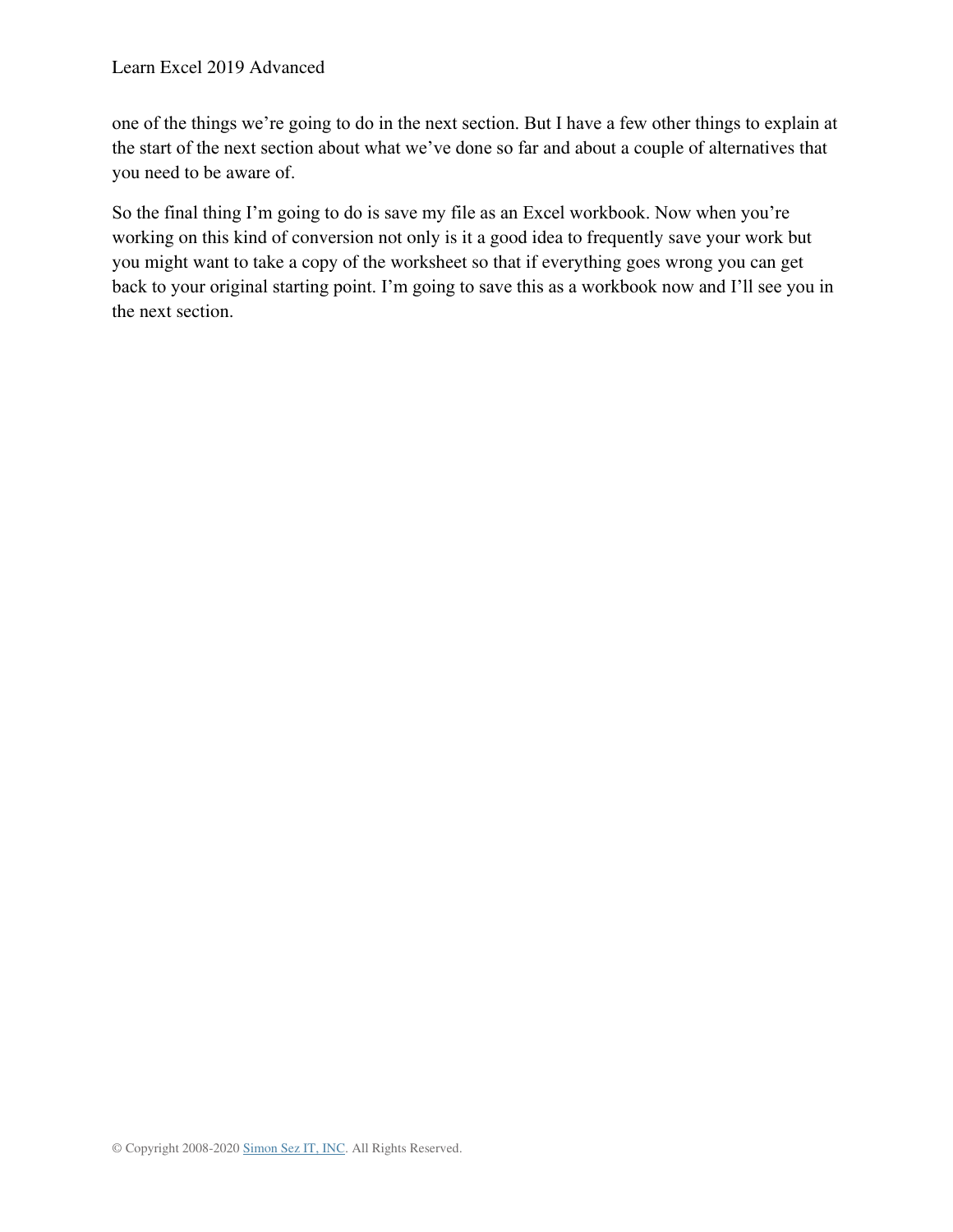#### <span id="page-31-0"></span>**Video: Using Text Functions – Part 2**

**Deborah:** Hello again and welcome back to our course on Excel 2019 Advanced. In this section we're going to continue looking at text functions and I want to start by reviewing a couple of tasks we completed in the previous section.

Now we've started to split up the employee data that we had into five fields. The first field is here in column E and the balance of the information about each employee is in column F. Now in a moment I'm going to split what's in column F a little bit further, but before we do I'd like to review an aspect of what we've been doing so far and it in order to do that I'm going to look at E2.

Now in E2 we have a formula, Left, B2, C2-1, and B2 is the text string and C2 is the value 14. Now if I click on C2 I can see that it's actually itself a formula, Find, semicolon in B2. Now if I take that Find and copy it to the clipboard and now select E2 what I can do is replace C2 with the function that I've just copied to the clipboard. So what I've done there is to replace C2 with Find, which eliminates any reference to column C from column E. Now I realize I've only done it in the case of row 2 but I could of course fill down to cover the other rows.

Also notice that in the formula equals Left I have two references to B2. Now what is B2? Now B2 is Proper. What I could do, and let me copy Proper to the clipboard, now I'm going to go into E2 and wherever I have B2 I'm going to put Proper. And copy down. Now if I carry on doing this and if I did the same to the formula in column F I could eventually get to the point where I have no references to the columns B, C or D. And I could in fact find that columns B, C and D are totally unnecessary because what I've done there is to create formulas with nested functions. And each function within its arguments may have references to other functions and its arguments and so on. So I could finish up in a situation where ultimately each of my five columns with individual fields is really just a formula which only refers to what's in column A. So I find that all the other columns that I've introduced for the purpose of developing this system step by step I could finish up with a situation where I could just do the whole thing with those five formulae.

Certainly when I'm showing people how to do this for the first time I break it down into steps, but if you can understand the use of formulae in functions and if long formulae don't cause you a problem then clearly not having these intermediate columns can be an advantage.

If you find all of this a little bit confusing at this stage it's probably best to stick with the approach I'm using here of building the whole thing up column by column.

So I put E2 back to the way it was and what I'm going to do now is to develop column by column a breakdown into the four remaining fields for the contents of column F. Now I don't really think there's a whole lot of point you watching me do this. In fact what would be a good idea is that I'm going to save this version as Text Functions 1 and if you want to try doing the next bit yourself, this isn't one of the exercises, but you can try it this way anyway. We'll then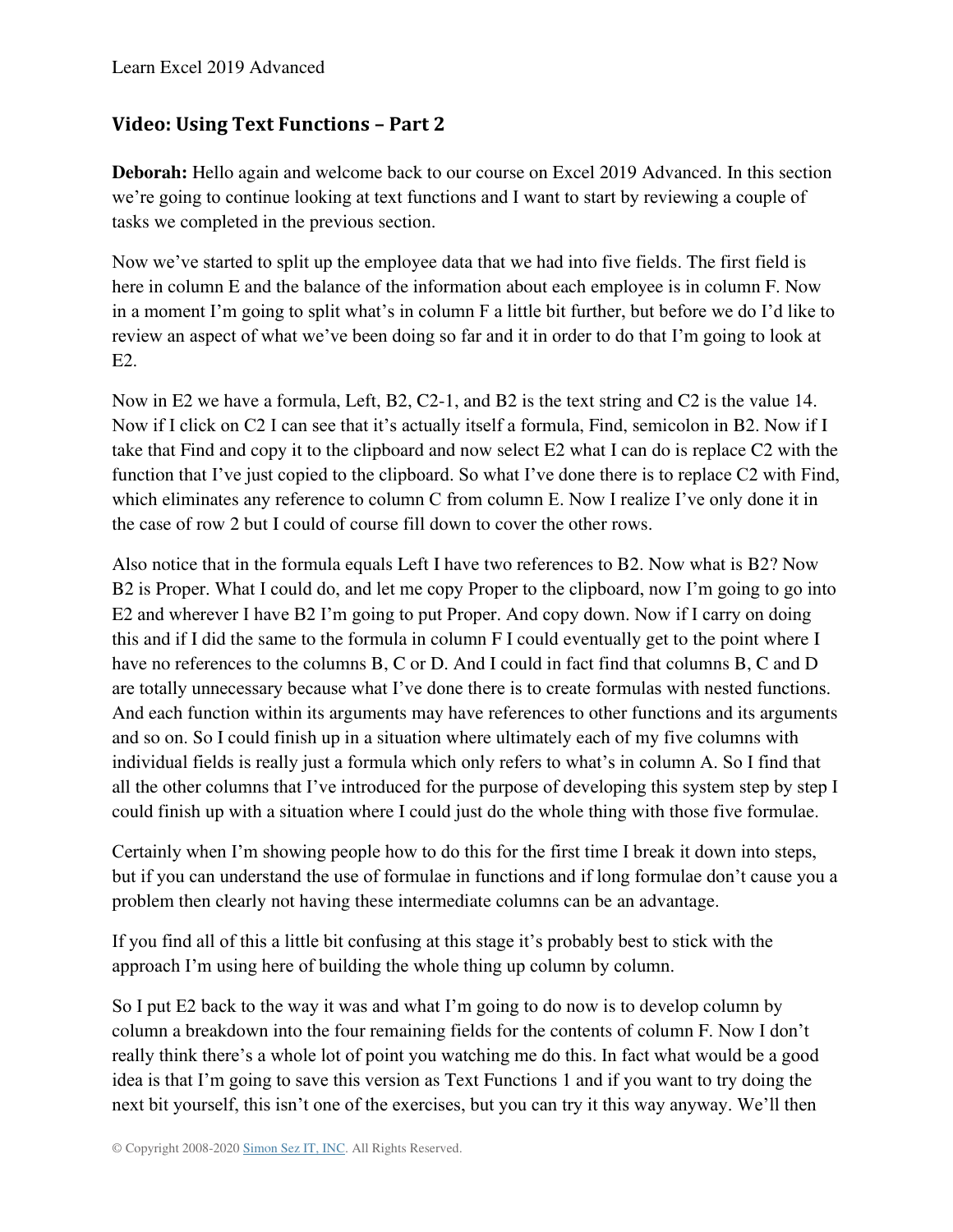pick up immediately after this with Text Functions 2 where you'll see the breakdown of what I've done.

So what I've done here is to continue to break up the information about each of the employees and I've put headers on the five columns that have the five pieces of information about each employee. So we have Name, Start Date, Salary, Department, and Position. So what I'm going to do now is hide the working columns and bring back column A and talk about some of the other issues with the work that we've done here.

Now if you consider our starting point you might think we've made some pretty good progress here because we've split up the information into five columns but there are still a few things that need our attention. And of course the first thing to note is that in the case of Start Date and Salary both of those are coming across as text and you can normally tell that because they are left justified in the cell. So starting with Start Date it's clear that Excel 2019 hasn't realized it's a date field we're dealing with and hasn't realized that these are numbers.

Now there are various ways of dealing with this. One of them is equals, Left. And if I want to convert text to a number I can use the Value function. So equals, Value, open parentheses, close parentheses, and Enter to confirm. And it now becomes a number. I can then select my whole column and fill down with Control-D. Now column I contains numbers so all I need to do is format as a date.

Now it looks as though the contents of the salary column are also text, so let's turn those into numbers. Now in order to format that as currency and I'm going to use U.S. dollars, I can pretty much do that the same way as I formatted the Start Date column by selecting the whole column and formatting the cells. However there is an alternative option and that's the Dollar function. And it's definitely one worth looking at. So equals, Dollar, open parentheses. And you can see Dollar has two arguments, the value you want to turn into the dollar amount and then the second argument is the number of decimal places. So I'm going to move across to the end because we have our number, that's the formula there, comma, and I'm going to say zero decimal places, and close my parentheses. Hit Enter to confirm. Note that when I do that I finish up with a dollar amount as a text value because it's still left aligned. So I'm going to undo that one and fill down the Value function. Control-D to fill down. And I'm going to format that column as currency with zero decimal places. And there we go.

Now something that you may have noticed is that the names of these employees in many places have additional trailing places after them. For example, if you look in cell A2, if you remember the position of the semicolon is position 14 in the string, which implies that there are 13 characters before it. But if you add up the characters it only comes to 12. The 13<sup>th</sup> character is the space. And you can see that between the E in Jose and the semicolon you can see that there is a space. Now generally speaking trailing leading spaces, double spaces, etcetera, in many cases they can cause a problem but there is an Excel function to cope with this and it's called the Trim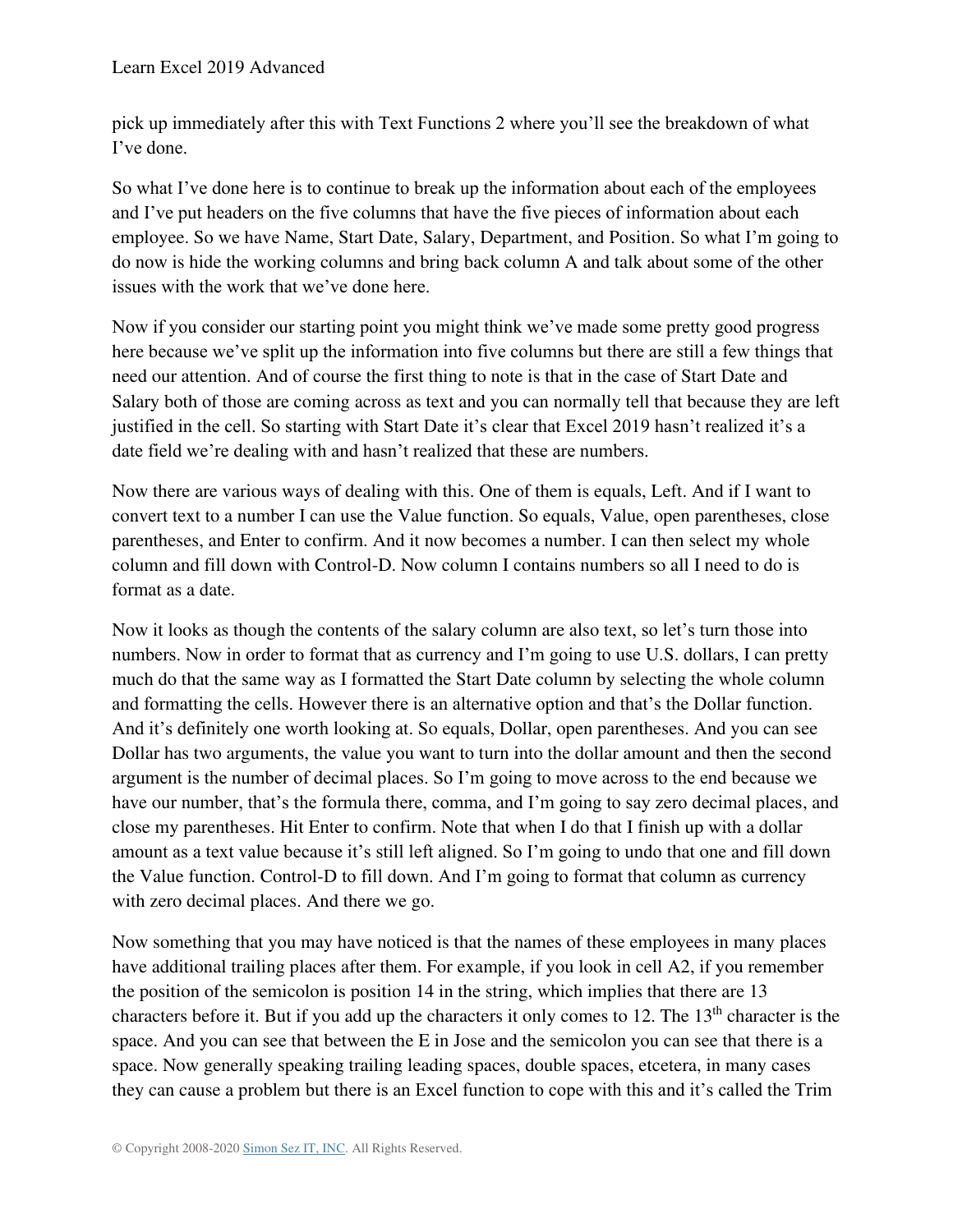function. And it trims leading and trailing spaces and also multiple spaces. So where there's supposed to be a space within a string it reduces it to a single space.

So equals, Trim, and press Enter. Now of course there won't be any visible affect on what you can see in column E but those spaces will be removed once I fill this formula down.

Finally I'd like to look at one more text function in this section. If you look at the Department column, department name includes Mktg, M-K-T-G, which is here in cell Q8. We've also got R&D, etcetera. So let's suppose that some of the data you are processing has abbreviations but you'd like to make it into Marketing, Research & Development. Now one way you can do this is to use the Substitute function. Now I'm going to demonstrate the Substitute function here. It's not necessarily a particularly good way of doing this, for reasons that will become apparent in a moment.

So in Q2 is the formula =Left(N2,O2-1). Let's introduced the Substitute function. So equals, Substitute. Now notice what it says there in the screen tip it replaces existing text with new text in a text string. So open parentheses. Our first argument is we need the text. So that is our function, our left function just there. So I'm going to click at the end, comma. We now need to say what is the old text. So we're going to substitute Marketing, MKTG. So we're going to put it in quote marks and we're going to say MKTG, close our quotes, comma, and now the new text that we want to substitute it with, so again in quotes, we're going to replace it with Marketing, close quotes, and close our parentheses. And press Enter to confirm. Now again in this particular case it has no affect whatsoever on cell Q2 that we've applied this formula to. However when we copy it down if you keep your eye on cell Q8 you should see it change. So let's highlight, Control-D to copy down, and there we go. It's been replaced or substituted with the word Marketing.

Now that's fine but it only did one substitution of marketing and if I wanted to do a substitution of R&D as well, well I'd have to use the Substitute function twice within each formula within column Q. And so that starts to get a little bit messy. And there is a much better way of doing that which we're going to look at later on in this course.

Now the example I've just shown you you probably wouldn't do it that way. Really only if you have one instance of something. You'd more or less treat it as correcting an error. There are one or two text functions that we're going to come across later in the course and we'll cover those as well.

I suggest you do go through the Help on text functions but that's it for this section. Please join me in the next one.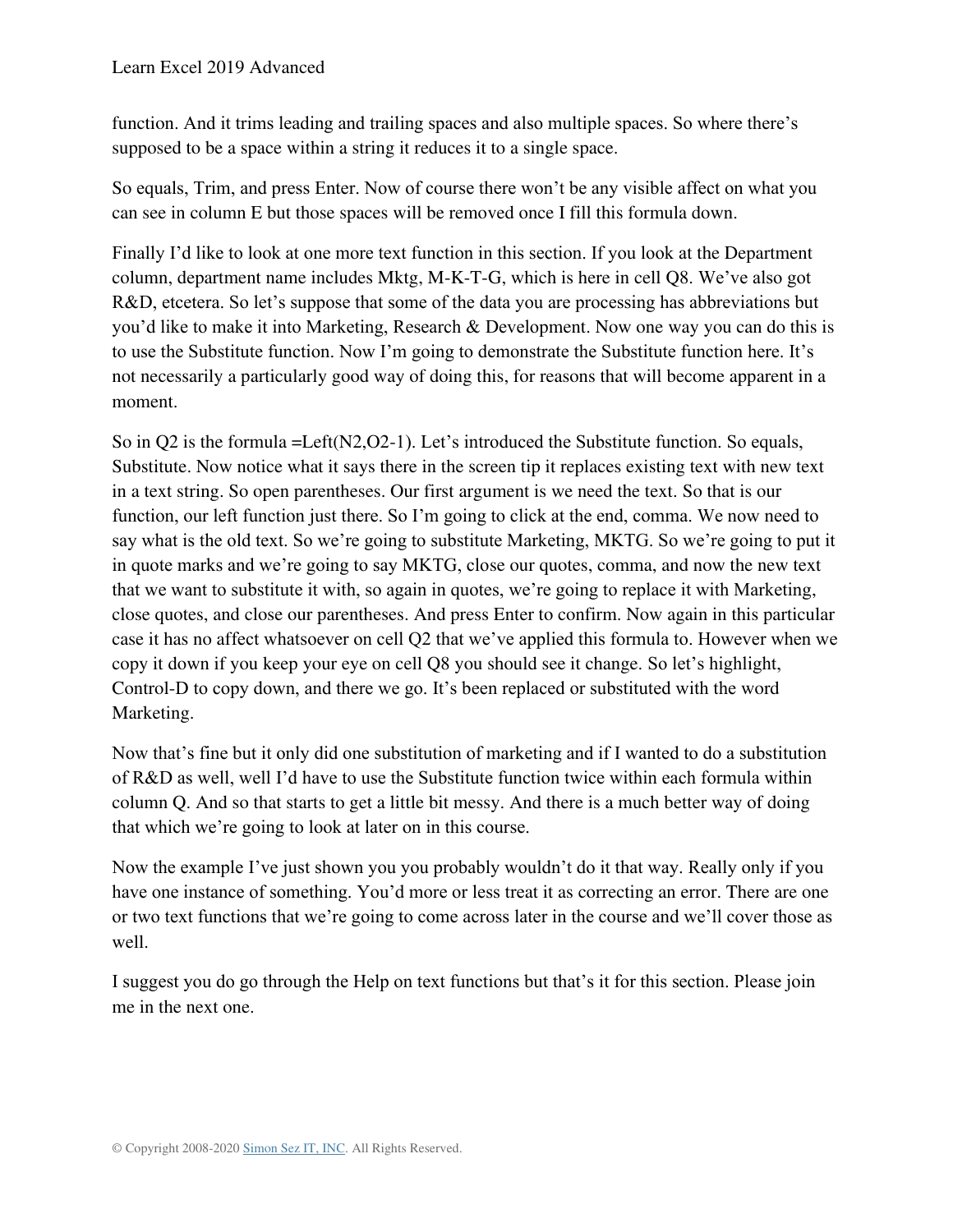# **Chapter 5 – Logical Functions**

## <span id="page-34-0"></span>**Video: Using Logical Functions**

**Deborah:** Hello again and welcome back to our course on Excel 2019 Advanced. In this section we're going to look at Logical functions. Now you've probably used the If function before. You might also be familiar with the Boolean Logical functions, so And, Or, Not, etcetera. And there are one or two newer functions introduced, such as the If S function and also the Switch function and those have been introduced in Excel 2016.

The Logical functions although they're quite a small group in number they are very important and they are particularly important as your Excel workbooks start to get more complex. And the key important points about the use of Logical functions is that they enable you to evaluate values of cells. And they help you ascertain what to do in any given situation on the basis of circumstances that might vary. So rather than always doing a particular thing, you might for instance compare a few values on a worksheet and put a number in another cell, perhaps maybe you'll compare whether one value is bigger than another, and in its most basic form we will use the If function for this purpose. And it's the If function that I'm going to demonstrate first.

Now as a very straightforward example what I'm going to do is put a word in the cell C3 that says whether John's birthday is earlier than Jane's birthday or later than Jane's birthday. So all I need to do is use the If function here. So let's type. Equals, If and I have basically three arguments. The first argument is the logical test itself. And the test I'm going to do in this scenario is, is B3 less than D3. If that's true I'm going to say Earlier. If that's false I'm going to say Later. Close parentheses, click the tick to confirm and you can see that I have that answer of Later in cell C3.

Now if I change Jane's birthday from 1990 to 92 and press Enter you can see that it now changes to Earlier. So that's the If function. That's pretty straightforward. Now whilst that was very simple it does have some problems. What would happen if the birthdays were the same? Now in the past what would have happened is that you would have constructed a more complex If statement. For example, going back to cell C3 here we might first of all say If B3 equals D3 then put the Same or leave C3 empty. Then if it's not true we would put the If statement we have now. But in Excel 2019 we now have the option of using an If S statement. So I'm going to delete out what I have in cell C3 and we're going to type equals, If S, open parentheses. So our first logical condition is Is B3 equal to D3? If that's true we're going to input the word Twins into cell C3. Then we're going to do our second logical test. So If B3 is less than D3 input the word Earlier into cell C3. And our third logical test, if B3 is greater than D3 we're going to input the word Later into cell C3. Close parentheses and click the tick to confirm. So there we are. So that should start with Earlier of course. And if I put Jane's birthday back to 1990 you'll see I get the result of Later. If I make both the birthdays the same, so let's change John's birthday, I get the result of Twins.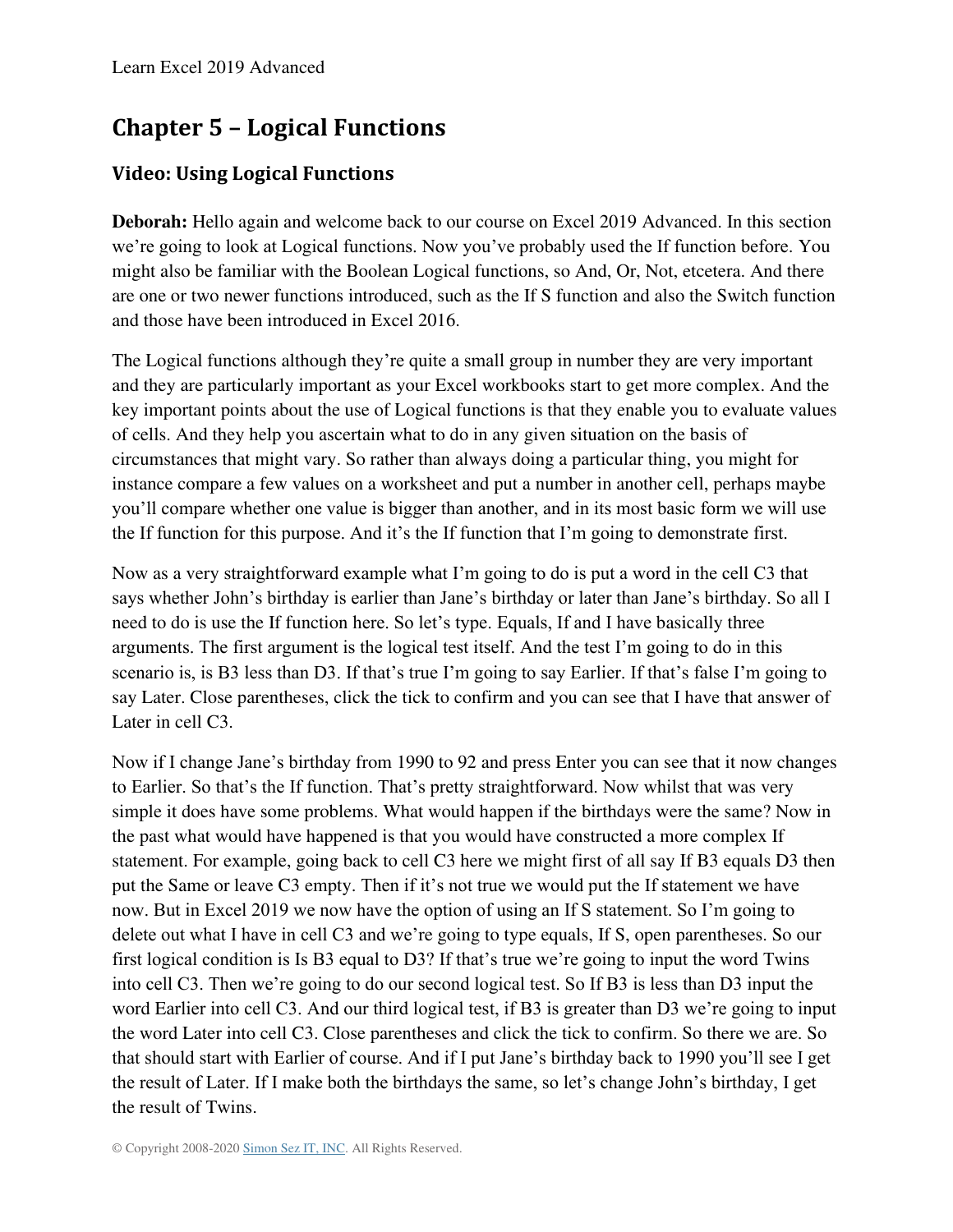Now as you can see there in C3 we have an If S statement with three alternative conditions. Equals, Less Than, and Greater Than. You can have up to 127 pairs of conditions and values there. It probably starts to become a bit unwieldy once you have quite a few but you can certainly put many different conditions in there. But it's still not really quite right because if I hadn't have entered John or Jane's birthday what would happen? So let me delete out John's birthday and you'll see I still get the result of Earlier in C3, which isn't quite correct.

So what I really need to do to make this accurate is I need to check that both of those cells have values before I construct my formula. So that's what I'm going to do next. I'm going to build in a little check that will check if there is a value in cell B3 and in cell D3 before running the function.

Now I'm going to stick with my If S statement but what I'm going to do is embed it in an If statement itself. And what we're going to say is that it's only going to apply the If S function if there are valid dates in both B3 and D3. So I'm looking at both B3 and D3 containing numbers greater than zero. So let's do that. Let's wrap this If S statement in an If condition. And we're also going to use the And function in here as well.

So If, open parentheses, and now we're going to use that And function. And first we're going to check that B3 is greater than zero. And our next check is that D3 is greater than zero. Now if that's true, so if both B3 and D3 are greater than zero then we'll run our If S function. So the If S is essentially the condition of the value if true. So what's our value if false? Let's jump across to the end, comma, and if that's false, so if B3 or D3 doesn't have a number greater than zero in it I just want it to put a blank. So we're just going to put a space within quotation marks on the end. Press Enter to confirm. So now because I don't have anything in John's birthday, so essentially cell B3 is blank, I'm getting nothing in C3, which is correct. Let's pop John's birthday back in and I get the answer of Later. So I can see that that formula is actually working correctly.

Now let's look at one of the other new logical functions. This is the Switch function. It's quite similar to If S in some ways. The main difference is that we're only looking at the value of one thing. And in order to demonstrate the use of the Switch function we're going to look at the values in the Q column in our Imported Employee Data.

Now I'm going to work on cell S2 and I'm going to say that the formula is equals, Switch, and the value I'm going to test is the value in cell Q2. Now the first value I'm going to look for is the value Admin. And if I see the value Admin what I'm going to do is put into S2 Administration. The next value I'm going to look for is MKTG, or M-K-T-G. And where I find that value I'm going to replace it with Marketing. The next value I'm going to look for is R&D and I'm going to replace that with Research & Development.

Now right at the end having identified the three cases where in effect I want to change the department to the full name of the department what do I put as my default. Well if I don't find any of those the value I'm going to put in Q2 is just whatever is currently in Q2. So Admin,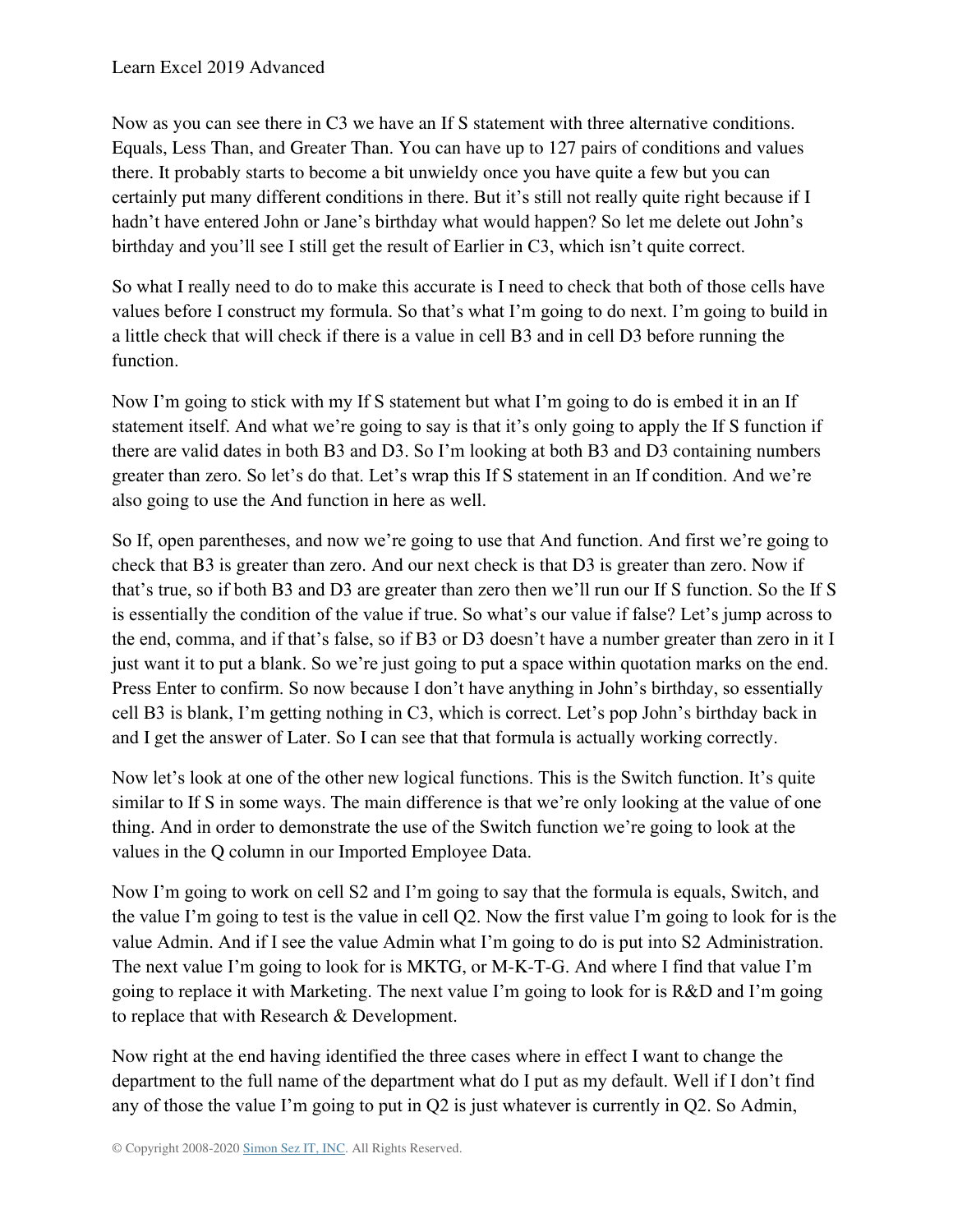Engineering, Sales, Marketing, whatever that might be. So my final argument is just Q2. And click the tick to confirm. And if I copy down you should see that formula in action. So wherever we have Admin in column Q we now have Administration, wherever we have MKTG we now have Marketing, and wherever we have R&D in column Q we now have Research & Development in column S.

So there we are. We've looked at a couple of the basic logical functions, If and And, and I've also looked at two new logical functions, the If S and the Switch. And in the coming sections of the course we're going to be using logical functions quite a bit. And so the first way we're going to use them is in Exercise 01, which is in the next section, so please join me for that.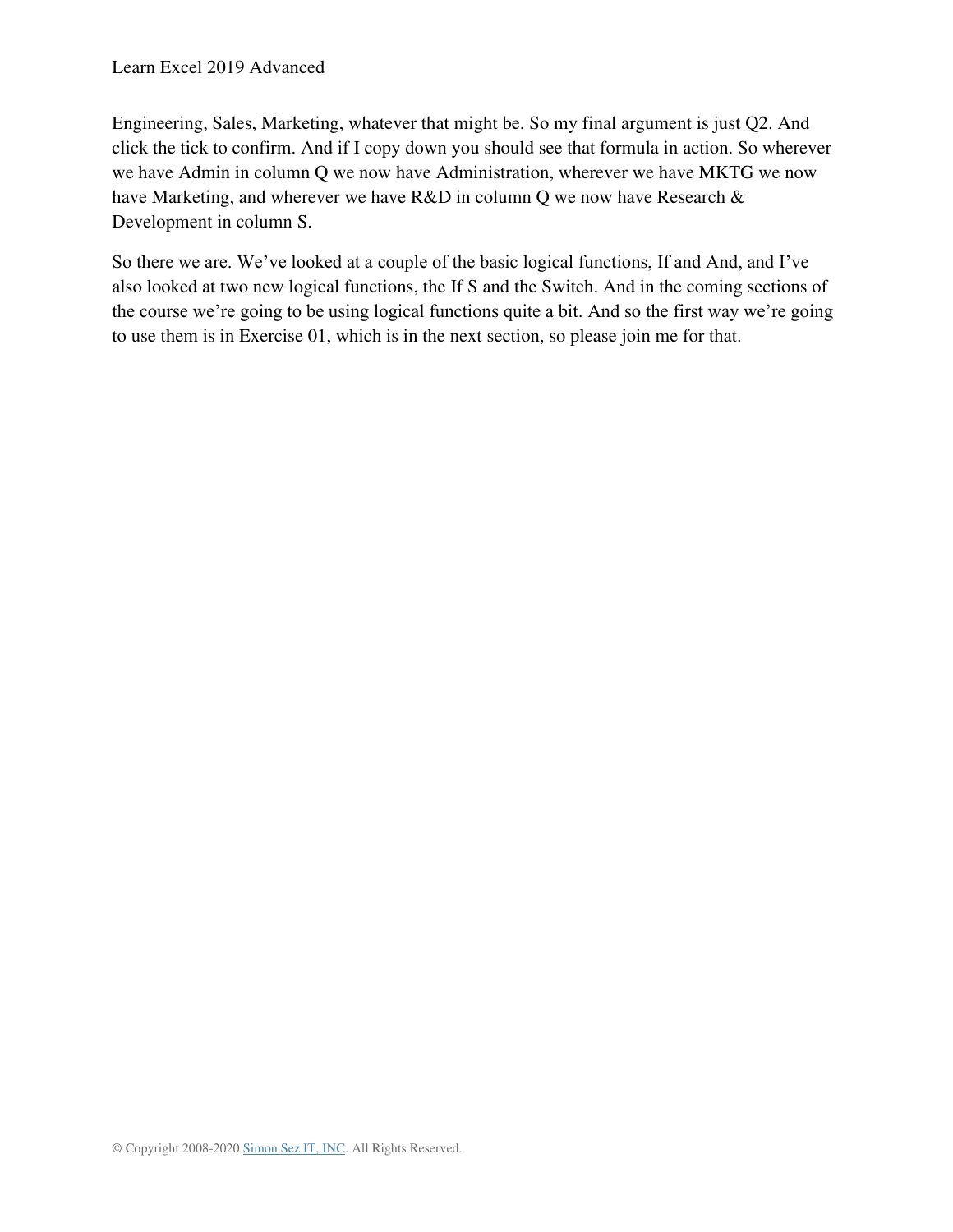#### **Video: Exercise 01**

**Deborah:** Welcome back to our course on Excel 2019 Advanced. It's time now for Exercise 01. And in Exercise 01 I want you to set up a very straightforward John's birthday, Jane's birthday pair here. I'd like you to make a few improvements to the version that you saw during the previous section though.

One of the improvements is that I want you to be specific about missing birthdays. So in this case I've got neither birthday in there so it says Please enter John's birthday. So let me put his birthday in there and now it says Please enter Jane's birthday. So let's add that in as well. We've got both now and I have the question Are they twins? Let me change John's birthday and now it says John's birthday is 373 days later than Jane's birthday. And obviously if I made Jane's birthday later it would be able to cope with that in days as well.

Now that's basically it with Exercise 01, but I would like to go back to a point I made earlier in the course. When we're talking about difference in years, months and days and I made the point that sometimes when you're doing these calculations you need to address issues like whether a particular date is earlier or later in the month than another date. Well using the logical functions you can perform this type of test. So you can look at a date and look at the day number and the month and look at another date and look at the day number and month and work out pretty much to any level of accuracy what the difference in years, months, days, etcetera is between the dates. So it's using these logical functions that you can address these issues with date calculations.

So that's it for this section. Please join me in the next one.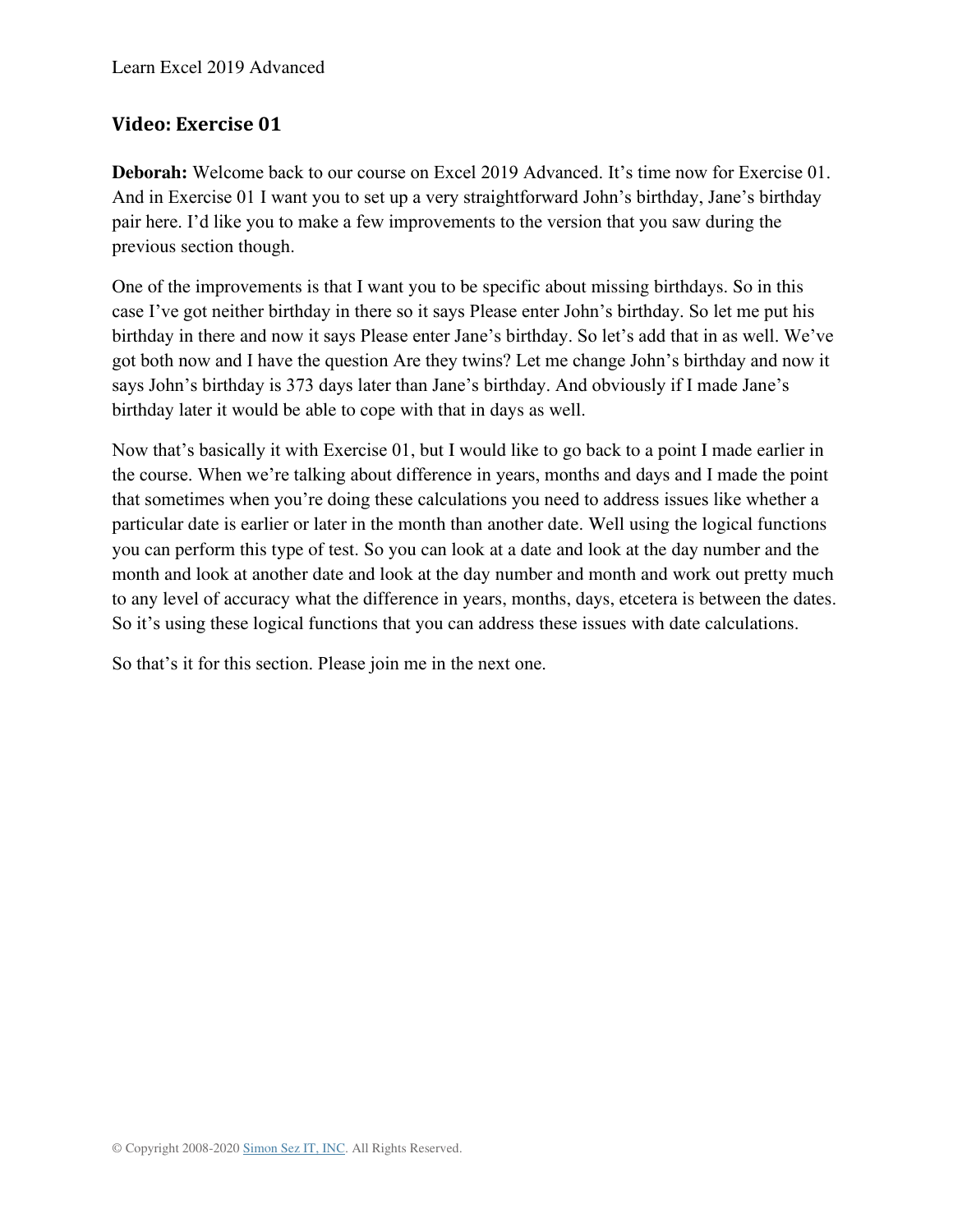# **Chapter 6 – Lookup Functions**

## **Video: HLOOKUP Function**

**Deborah:** Hello again and welcome back to our course on Excel 2019 Advanced. In this section we're going to take a look at Lookup and Reference functions, and in particular we're going to start looking at Lookup functions.

Now as the name implies what we're doing with a Lookup function is looking up a value in some kind of index or list and using the returned or identified value. Now I'm going to demonstrate first a very simple lookup function, which is the Choose function. It really is quite limited in what you can do but you may come across situations where it does the job for you.

Now by the way of a very straightforward example let's suppose that I have some responses to some survey types of questions and the people give a numeric response in the range of one to five. And each of those numbers corresponds to a phrase. And in a particular situation I not only want to show the response as a number but the particular phrase it's equivalent to.

Now the way I can do that in this case is I'm going to put my phrases in column D and I can accomplish that by using the Choose function.

Now I can either start to type =Choose or I could go to the Lookup and Reference functions and select the Choose function from there. And the first argument is the index number. So this is the number that we're going to look at and use as the basis of our choice. Now for D3 the number I'm going to be looking at is the number in C3.

The next argument is the value I'm going to put into D3 if the value in C3 is one. And we must always start at one. So I'm going to say that one corresponds to Strongly Agree. Now I put in the next value. A value of two corresponds to Agree, a value of three corresponds to Neither Agree or Disagree, a value of four Disagree, and a value of five Strongly Disagree. Now I can put up to 2,504 values there. So at the moment I've put in five values which means in this case I can accommodate numerical values in C3 from one to five. Now any time there is nothing there I'm going to get an error message. So in this case #Value. Let me put a number into C3. So let's try two. And now it says Agree. Let's change it to four and we get Disagree. Now as you can see that's pretty straightforward.

Now Choose always works with positive integer values starting with one on a continuous scale. In fact in the response there if I put something like 3.6 what Excel 2019 does is round that down and it will give me the equivalent of if I'd put three in there. And if it comes out below one, so I'd put say 0.8 I'd get an error. At the same time if I put value outside of the range that we've specified, so six I'll also get an error. So that's basically how the Choose function works, but it also presents us with another issue.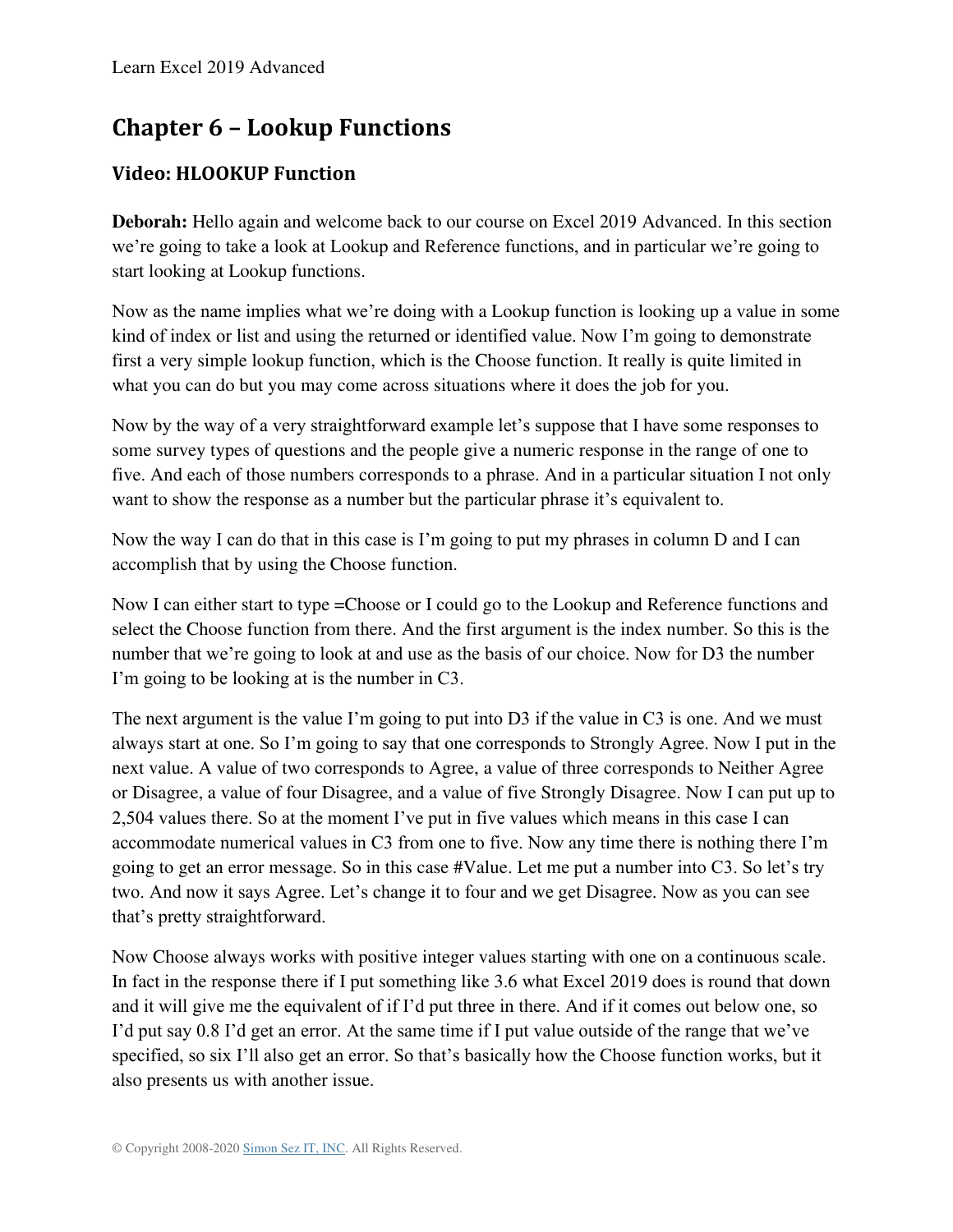If I'm setting up something like this is there a way to avoid getting error values like the one you can see on the screen? Now there are a couple of very good ways that you can deal with situations like this one. For example, you want to put a formula into several cells but you know that until some other cells have some values in them that the formula is actually going to return an error. So for instance you could actually test to see if the response was in the range one to five and if it isn't you could prompt the user to enter a value of one to five. But the easiest way of dealing with this is to use the If Error function. So let's add into our formula If Error.

Now with the If Error function what I would do in this case is evaluate my formula using Choose and if there is no error I will get the value that Choose is going to deliver to me. But if I do get an error what I do is the second argument in the If Error function. Note that there is a screen tip there. And I can say here what I would like to appear in D3 if there is an error. Now I might want to put a message in there such as Response must be in the range of one to five, or if I'm anticipating that I'm going to fill D3 down to D12 with this formula and therefore I'm going to get that message everywhere I might just choose to leave column D empty. So I could use a blank, which is what I'm going to do in this case. So I'm going to say quote mark, space, quote mark, close parentheses. So now if I do get an error there's going to be nothing in the cell. Let's see if that works. And you can see there I have six as my response but that's outside of our range, but instead of getting an error I now have a blank. What happens if I copy that formula down? Let's double click and I get nothing. Let's put a three in here and maybe a one and also a zero. And you can see that that's working nicely.

Now as I say, you might want to combine this with a more complex arrangement whereby you say if in fact there is a response in column C but it's not in the range of one to five you might want it to say to the user that you must enter a value in the range of one to five. And you can just add that onto the end there instead of having just the quote mark, space, quote mark. But as you can probably tell you can build this up to be as complex as you want it to be.

So to quickly run over that again, looking at D4 note the use of the Choose function there. My index value is my value in C4 and the Choose function will return values for an index value of one, two, three, four, up to the number of alternative values I've specified.

The five options I have are all text values but I could have had numbers in there, I could have put cell references, I could have put functions, formulas, names, there are many possibilities of what you can put in.

Now next we're going to look at one of the most popular Lookup functions and actually it's a pair of functions, HLOOKUP and VLOOKUP. And in this section we're going to look at HLOOKUP or Horizontal Lookup and then in the next session we're going to look at a more complex example of VLOOKUP or Vertical Lookup.

So what we have here are some scores in a quiz and I have scores for around 20 students. And what I want to do is determine which Quartile each student's score puts them in.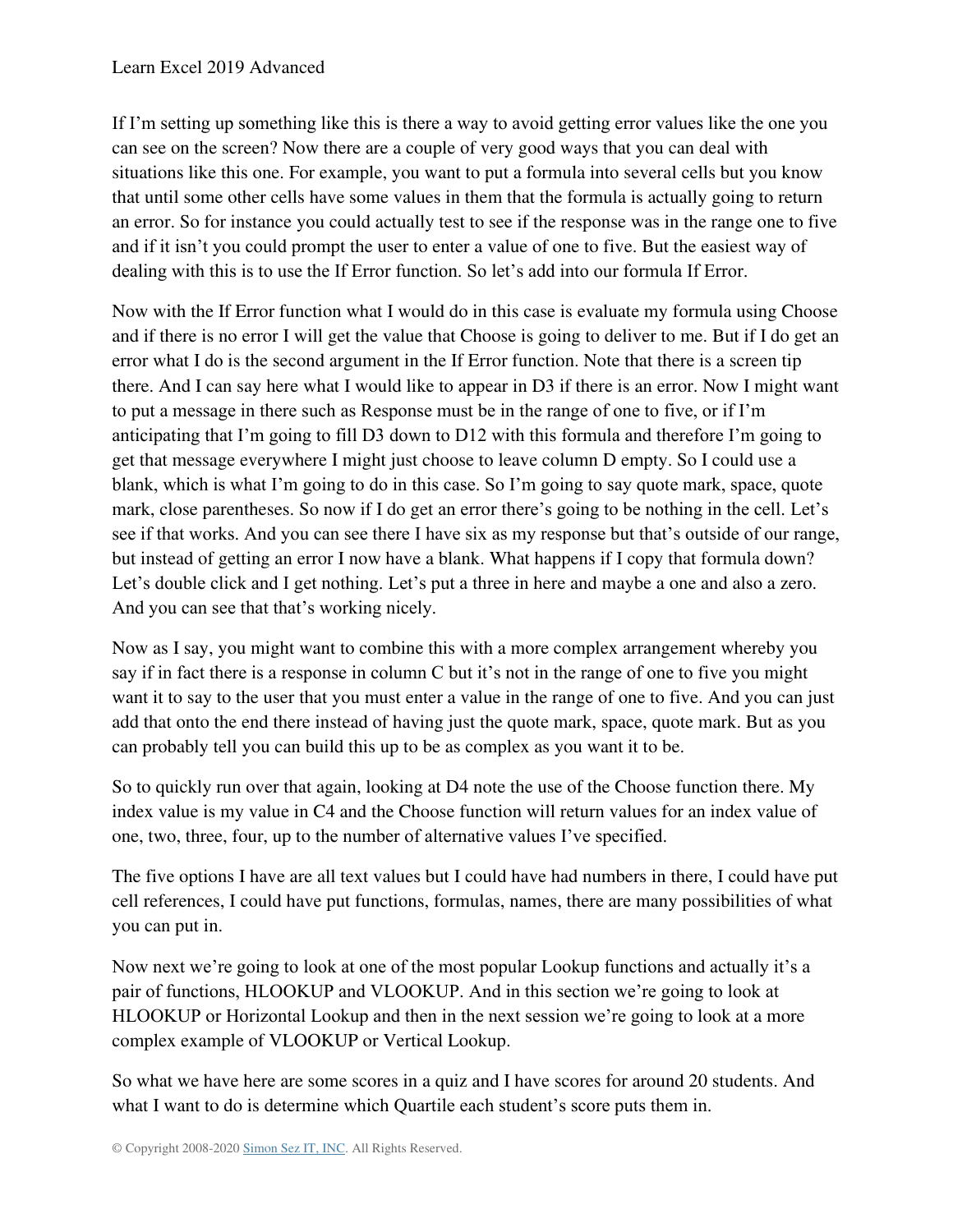#### Learn Excel 2019 Advanced

Now the lowest score in this list is for Parker, Hector who's down here in row 12 and he has a score of 43. We've got some very high scores in there as well. We have a 98 and so on. So what I'm going to do is use a very straightforward statistical function to calculate the quartiles. Now let me explain to you first what quartiles are.

If you have a set of results like this think of it as slicing them up into four even bits. So I actually have 19 students but let's call it 20 roughly. You're going to say what range of scores covers the first five, then the next five, then the next five, and so on. So you're really dividing the class up into four quarters.

Now the first thing I need to do here is evaluate the quartiles. There are values that divide my results into four even sets. Now if you've not used the Quartile function before let me just demonstrate something I mentioned on earlier in the course.

You might need a statistical function but you're not sure which function it is so you might start to type in something like Quartile and ah, look, there is a whole set of them. The first two are effectively the same. Quartile is the original Quartile function and Quartile.inc replaces it because there is a distinction between Quartile.inc and Quartile.exc. Now I'm not going to go into that too much and there is a distinction between the two and it's an important distinction and it really has to do with the use to which the quartile is being put. But for the purpose of demonstrating Lookup functions we're going to stick with Quartile.inc.

And we have two arguments. Which array of numbers are we going to find the quartile of? So in this case it's B2 to B20. And I want the first quartile. So this will be the score below which the first quarter of students would be positioned. So this is if you like the weakest quarter of the class. And I find that that score is 72.5.

Now what I need to be able to do is evaluate the other quartiles and I'm going to arrange them horizontally. And if I select the three cells to the right and use the Control-R keyboard shortcut I get errors. And the reason I get an error is because if I look at the formula in G2 I'm now looking at the scores in C2 to C20, which is definitely wrong. So of course when I specified the array from which the quartile scores are going to be calculated I need to use absolute references, so let me go in and do that. Now I can right fill and of course I will get the first quartile in all of those cells. But all I really have to do is go back and edit those to get the second and subsequent quartiles. And very importantly at the beginning of my set of scores is the score of zero.

Now the function we're going to use in order to decide which quartile each score is in is the HLOOKUP function. And the way that the HLOOKUP function will work is that I will tell it where the list is and for each student's score, so let's start with John Beale who has a score of 82 it will read along that list horizontally and it will basically compare 82 to each of these figures. So it will say is 82 bigger than zero? Yes. Is 82 bigger than that? Yes. Is 82 bigger than 76? Yes. And then oh no I'm not bigger than 87 and therefore the score of 76 in this case denotes the start of the third quartile, the score of 72.5 denotes the start of the second quartile and zero denotes the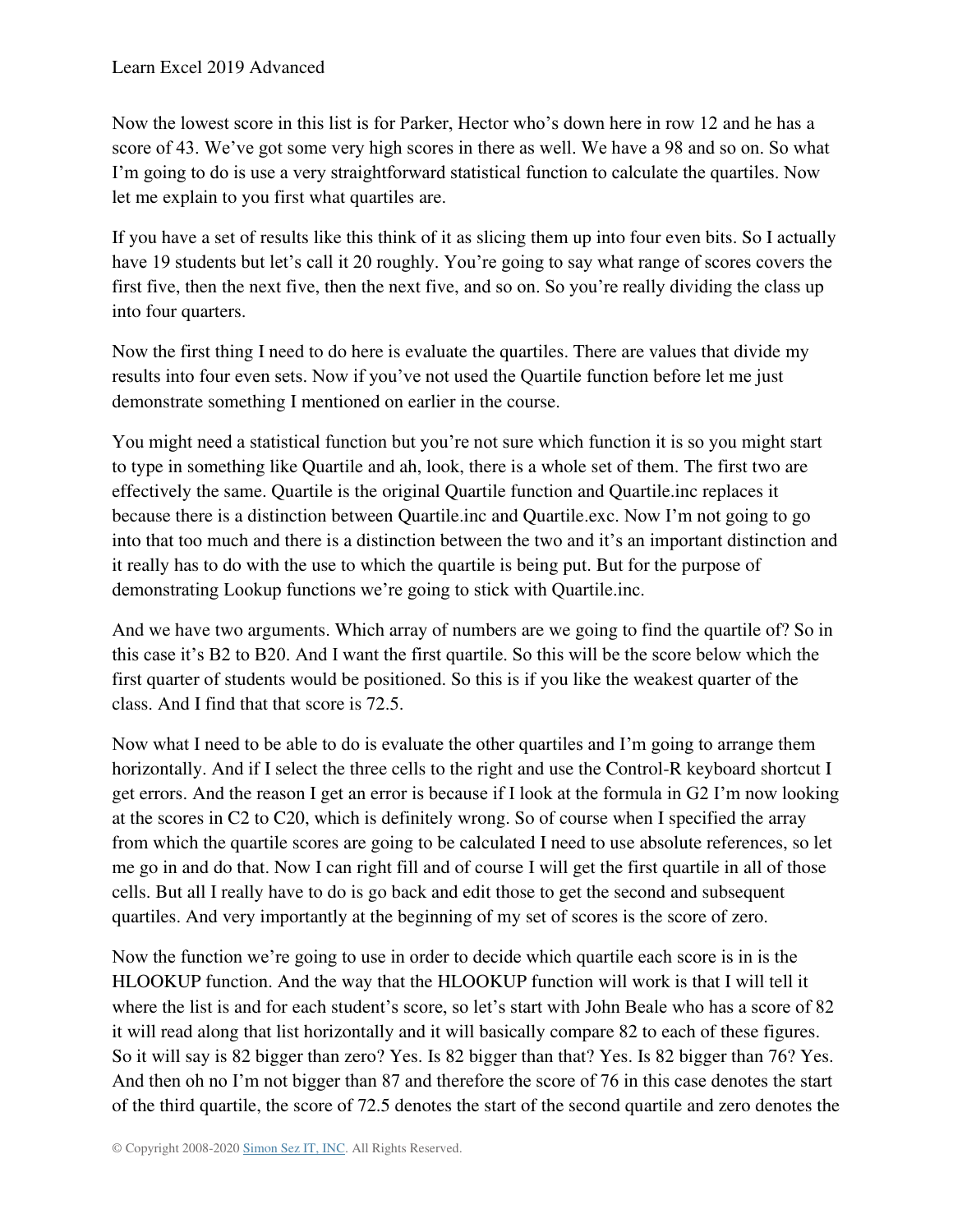start of the first quartile. So obviously that means 87 denotes the fourth quartile and 98 is the highest score. The high score is also going to be in the fourth quartile as well. So basically as HLOOKUP works its way along there it waits until it gets to a score that is too big, in this case 87, and says, "Okay, well John must be in the category that begins with a score of 76." And in this case that's the third quartile. So we're all set to work out our quartiles using the HLOOKUP Function.

The first argument is the value we're going to look up. So the value is B2. The table array that we're going to look in is E2 to I3. Now remember there we need to make these absolute as we're going to fill down. The row index number, this is which row gives us the value we want. So in this case it's the second row. We want it to tell us which quartile these values are in. So the row number is two. If we wanted to match the values exactly, so if we were looking for exactly 72.5 or exactly 76 we would set the range lookup to false, but we want it to be true. And click on OK and it correctly says that John Beale is in quartile three. Let's do a fill down now and see what we get for those other scores. And yep I think those all look to be correct.

I suggest that you check those for yourself and I will see you in the next section.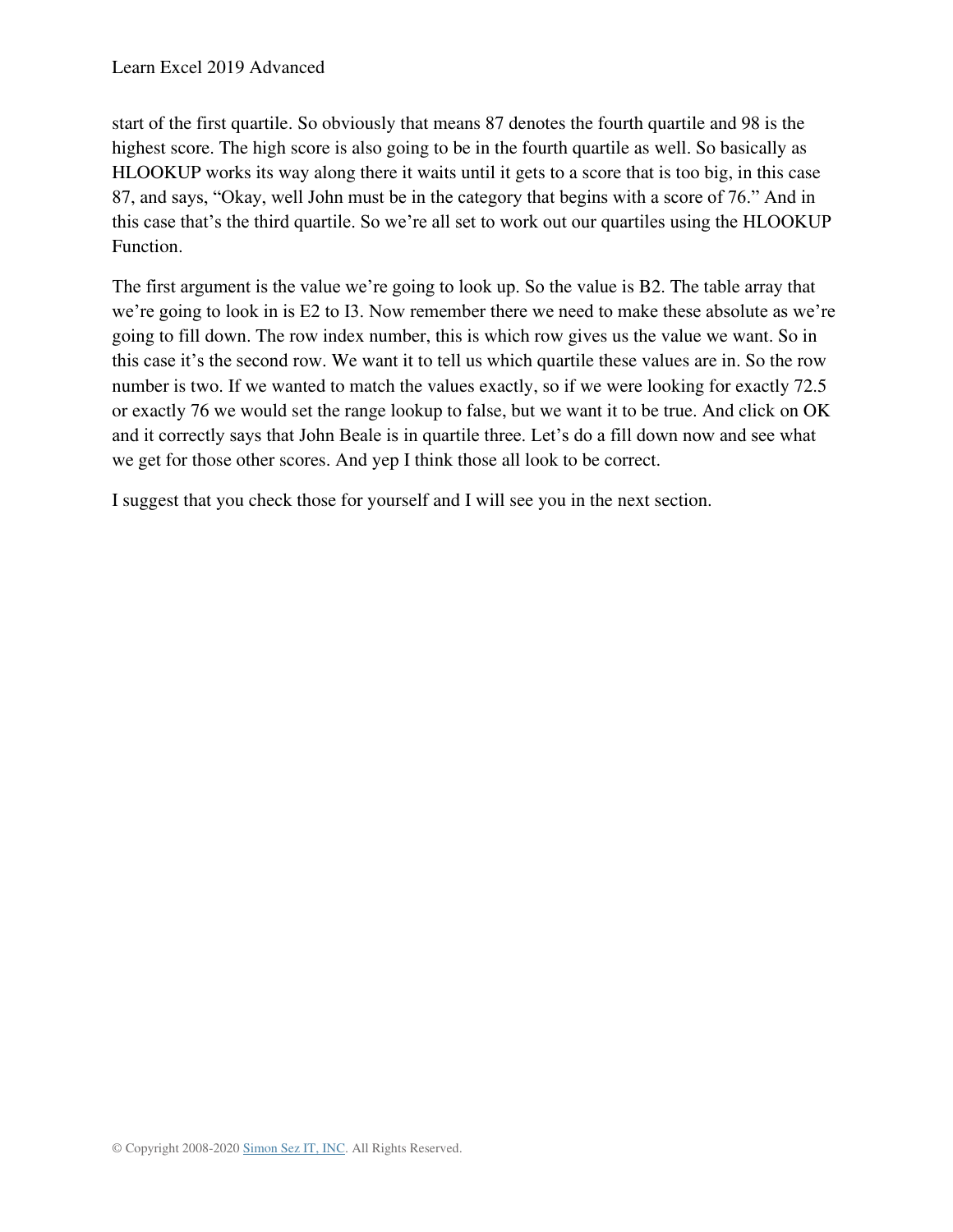## **Video: VLOOKUP Function**

**Deborah:** Hello again and welcome back to our course on Excel 2019 Advanced. We're going to continue looking at Lookup functions and in particular we're going to look at the VLOOKUP function.

The principle on which this VLOOKUP function works is pretty much the same as HLOOKUP, except that instead of looking horizontally across a list of values it looks for a vertical list of values to look up.

Now one of the reasons I'm devoting an entire section to this function is that I'm also going to try and make the Lookup function functionality here considerably more complex. And the way that we're going to use the VLOOKUP function is to do some more work on developing an invoicing system.

At the moment in Lookup Functions 3 here I have a few headings on a sheet and apart from a date and those headings there's not too much other information currently, but the general principle is that I'm going to put together a system whereby I can take an order from a client, list the details of the order and prepare an invoice.

Now basically in the body of the order, in this part here, I'm going to specify the number of an item that the client wants, a part number, and a description associated with that part number. There will then be a unit price, a discount where applicable, a discounted price, and a total price, and then a grand total for the order down in cell H12.

Now the first thing you might say is where is all this information coming from? Well on the second sheet in this workbook I have a catalog. Now it's a relatively small catalog but it will demonstrate what I'm trying to do very well. And it's a catalog of parts and these are actually plumbing, bathroom fitting parts. And each part has a part number in column A, a description in column B, and a dollar price undiscounted in column C. So basically what we need to do is when we put a part number into column C on the first sheet, the first thing we're going to do is look up the description. Now if somebody puts a part number in there that doesn't correspond to an item in the catalog we'll want to put a relevant message in there and we will also need to deal with some other complications as we go along.

Now the first thing I'm going to do is give all of the parts catalog name. So I'm going to select the entire catalog, click of Formulas, and in the Defined Names group in the middle there I'm going to select Define Name. And the name I'm going to give this is Parts Catalog. The scope of the name is Workbook so I can reference it on a different sheet, so that's fine, and I'll click OK. Now let me go back to Sheet 1 and we'll implement our first VLOOKUP.

Now what I actually want to do is to get the description to show the description for the part that's specified in column C. We currently don't have a part number in there but we will do eventually.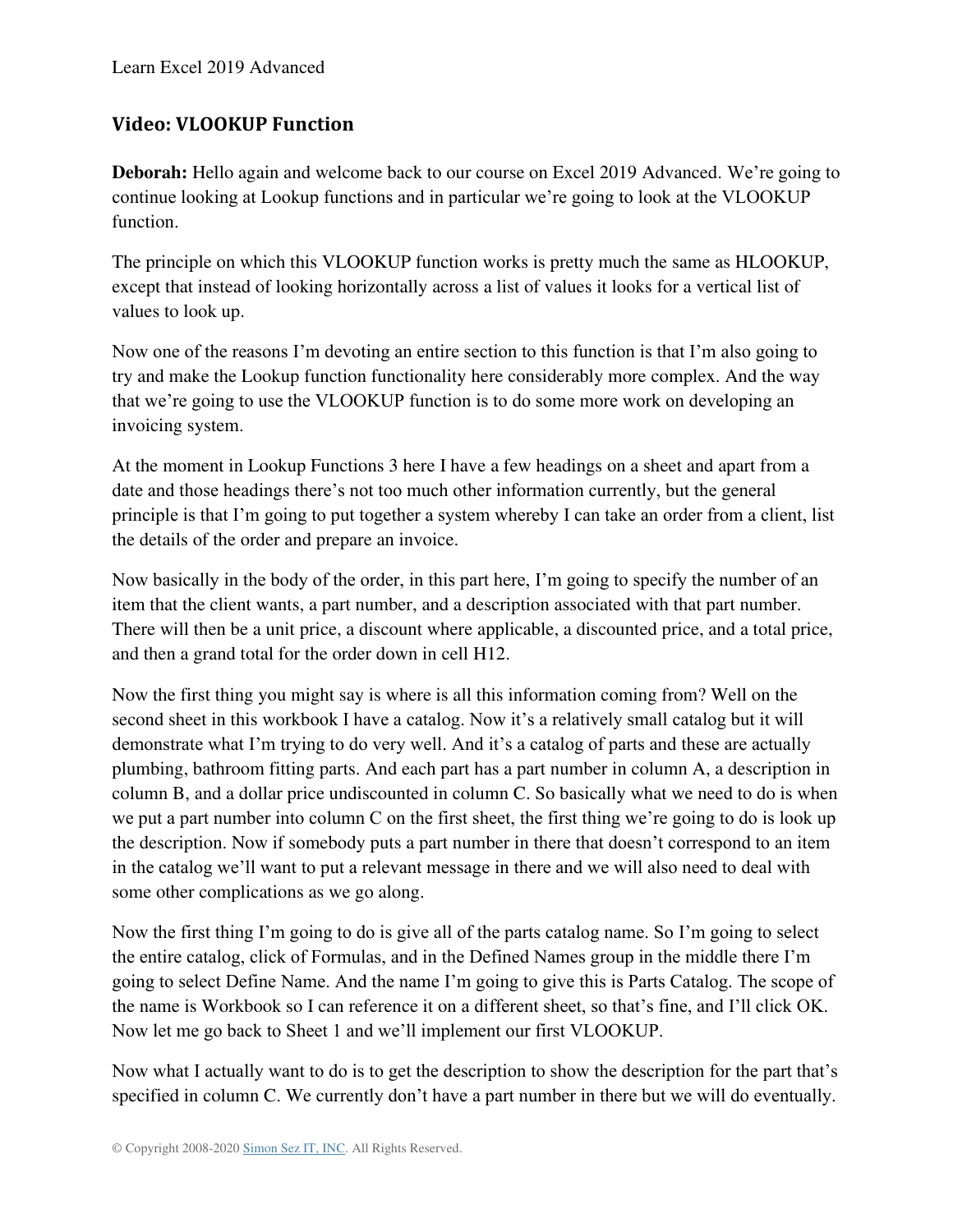So I'm going to do that by using the VLOOKUP function. The arguments start with the lookup value, which will be C7. So when that part number is entered in C7 that's what we're going to use to lookup the description. The table array will of course be the name of our parts catalog. So I need to select the range, so it's Parts Catalog. Now the column index number, which column are we trying to pull information back for? So we're trying to pull back information on the description which is column 2. And finally the range lookup. Here if you're looking for values in a range, say between two part numbers, you would set this to true, but that's not what we need in this case. We're looking for an exact match. So in this case the range lookup value is false and click OK. And of course we get an Error message. Now that's because we don't have a part number in C7 as yet. So all we're getting is a N/A message.

Now I can overcome that using a similar approach to the one we used in the preceding section for cases where we get an error message because there is an If N/A function. So what I'm going to do is embed that VLOOKUP in an If N/A function.

The first argument is the value to assign. So there we have our VLOOKUP as our first argument and the second argument is where we want to put what we want to happen if the value is N/A. So in this case I'm just going to set it to be an empty string again. So I'm going to do just a space in double quotes, close parentheses, Enter. So let's try that out now by selecting a number from the parts catalog and I'm just going to grab this one in A3. I'm just going to copy it. I'm going to paste it into cell C7 and there we go. It pulls back the description.

Now I want to do one more thing to this to make it a little more helpful and informative. So let's fill this formula down to D11 and let me say put a part number in C9 that doesn't exist in the database. So I'm just going to go with 1234. Now notice that in this case what has happened is different from the situation where the part number is just left blank. I actually show the text there Not Found. And if you look at the version of the formula that I have in here, I still have the If N/A and the VLOOKUP and of course if the VLOOKUP works and the part number is found then the description is shown. But if it doesn't in the second argument for the If N/A I've put an If statement. And in that If statement I've said if you trim the part number, in this case C9, and it's blank then that means that the user hasn't entered a part number. So therefore the fact the lookup didn't work is fine because the user didn't specify a part number. So in D9 just put a blank. That's what the double-double quote is. But if when trimming C9 there's something there but I still don't find a description, so the VLOOKUP still essentially doesn't work then I've got a situation where the part number is not found and in that case the message I'm going to put in cell D9 is Not Found. So that draws a distinction between the case where the user has entered a value in the relevant cell in column C and where they haven't. So that's quite a helpful change to make.

So armed with VLOOKUP and a couple of the other things I've explained recently I think we can do quite a bit more work on this invoice. And to be more specific I think you can do quite a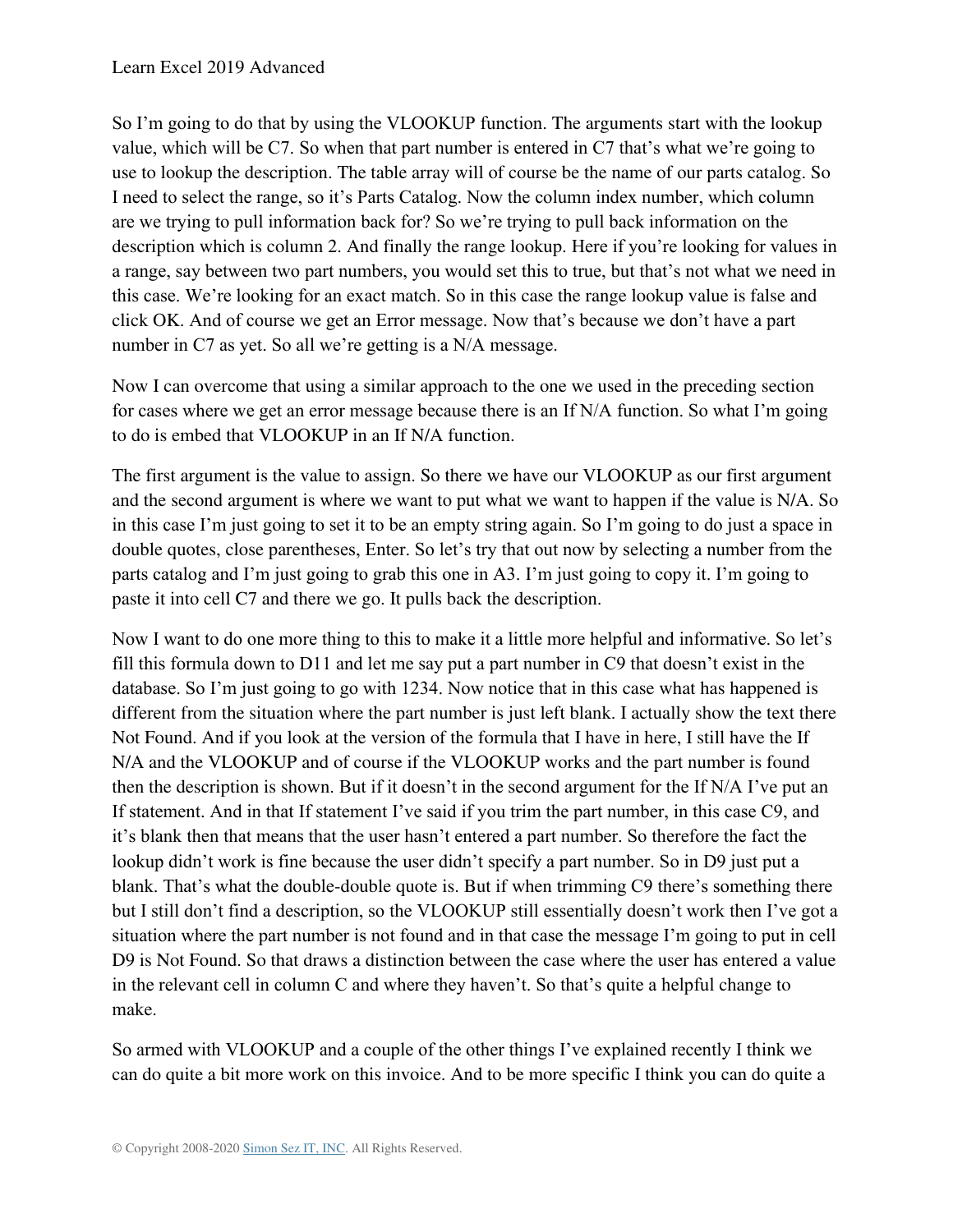Learn Excel 2019 Advanced

bit more work on this invoice. And you're going to do quite a bit more in Exercise 02, which is coming up next so I'll see you then.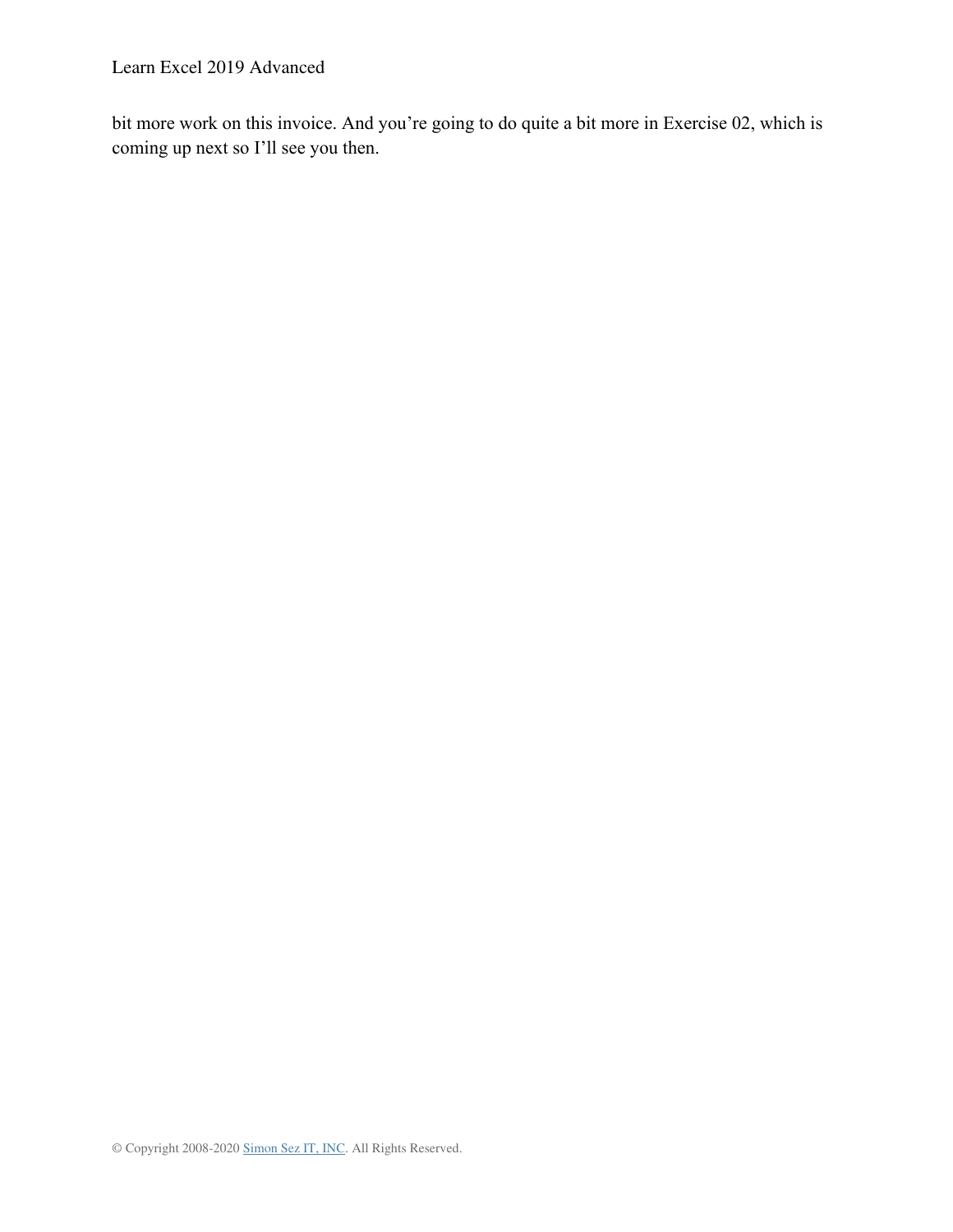## **Video: Exercise 02**

**Deborah:** Welcome back to our course Excel 2019 Advanced. It's time now for Exercise 02 and with Exercise 02 I'm going to set you quite a few things to do with this invoice we're developing. The starting point is the Exercise 02 file and my answer will be in the Exercise 02 Answer.

There are several steps to this exercise so I'm going to work through it in front of you without actually showing you exactly how I'm doing each step because that is going to be for you to figure out.

So the point at which we left this was that we set up VLOOKUP to determine descriptions for entered part numbers and we've put in some handling for situations where there was a missing part number or in situations where the part number was not entered in column C. Now ultimately we might want to make the number of line items in this worksheet variable but right now I'm happy to leave it at five line items.

Now the first thing I want you to do is pick up the unit price from the catalog. And having picked up the unit price make sure that the quantity column, column B, allows just numeric whole numbers. In this case the customer is ordering just three door handles. But then I want you to apply a discount. And the rule for the discount is that the discount is generally zero unless the item being ordered has door handle in the description. So we're doing a special offer on door handles at the moment and you get a special 10% discount for door handles.

So this is the next step for me. I now have two line items in the order. The first line item, part number 19232, is in fact for some door handles. And as you can see the discount of 10% is shown in column F. And the discounted price is shown in column G, whereas the second line item these are not door handles so there is no discount and the discounted price is the same as the unit price. I've then multiplied the quantity by the discounted price and got a total price. And I've then got a grand total at the bottom there, \$88.47. I've also put into cell B12 the total number of items in the order.

So in Exercise 02 this is what you're headed for but there are some features that are not immediately apparent and I want to talk about those next.

In rows 10 and 11, that's the fourth and fifth line items, note that there is nothing shown at all, but in fact the required formulae are in the various columns. So all of this is set up in such a way that these cells are empty every time there is no valid part displayed. Note that in row 9, that is the third line item, because we have a part that doesn't exist in the catalog we don't get a price or a discount, etcetera. So one of the tricky things about these formulae is that you have to set them up in such a way that these cells are left blank when there is no valid value to show. You don't want an error message or an N/A. So that's one of the tricky things to do.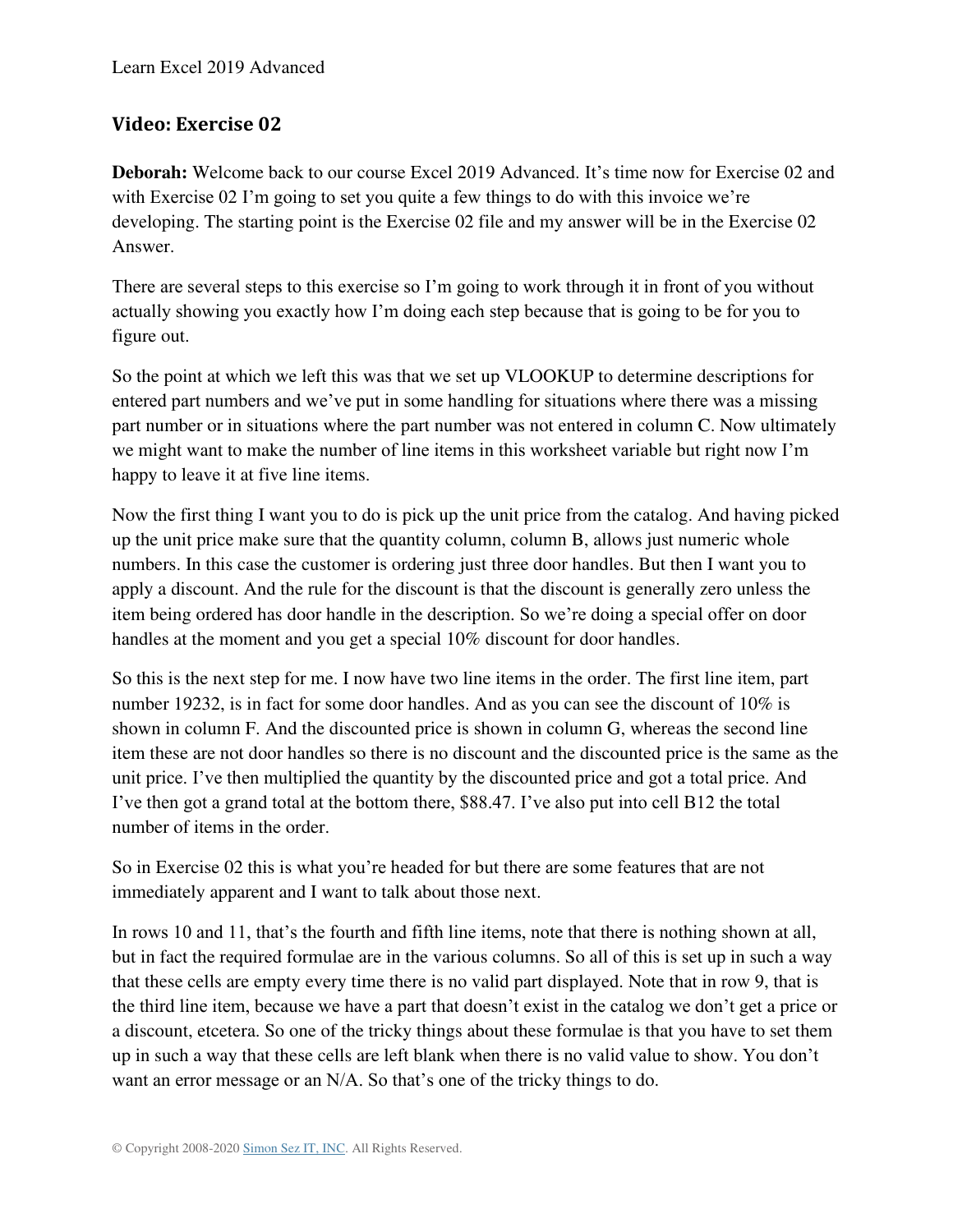Another tricky thing to do is this. Let me put in another part number here and I'm going to put in 75664. Now note that is not a door handle so there is a 0% discount. I get the unit price okay, I get the discounted price okay, the total price is zero because I haven't put in a quantity let. So let's suppose that I want four of those, and that's fine.

Now let me put in one other part number, 51609. And we're going to have two of those. Now note 10% discount because this part is a door handle. Note that in this case the H on Handle is in lowercase. Still the way that I've done this detects the fact this is a door handle part and if you've been using the Find function you may want to look at alternatives for that. Or you may want to think a little more laterally about what you would need as a description to look for door handle in it, whether or not it had capital letters and indeed whether or not it was a door handle or door handles.

So a little bit more detailed thinking to do there. Quite often when you're setting up relatively complex workbooks in Excel some of these details take quite a little bit of head scratching to sort out.

And I guess the only other thing I might say is that if you come up with a solution which is pretty much different to mine but works it's equally valid to mine. There isn't one right way to do this and lots of wrong ways. You're just looking for a way that works to the level that I've described here.

Now to be fair there are probably one or two ways in which what I've done wouldn't quite work in an ideal way. I probably have a bit more work to do to sort out the remaining glitches but don't look to match what I've done in terms of how I've done it. Just find something that works.

That's it for this section. I will see you in the next.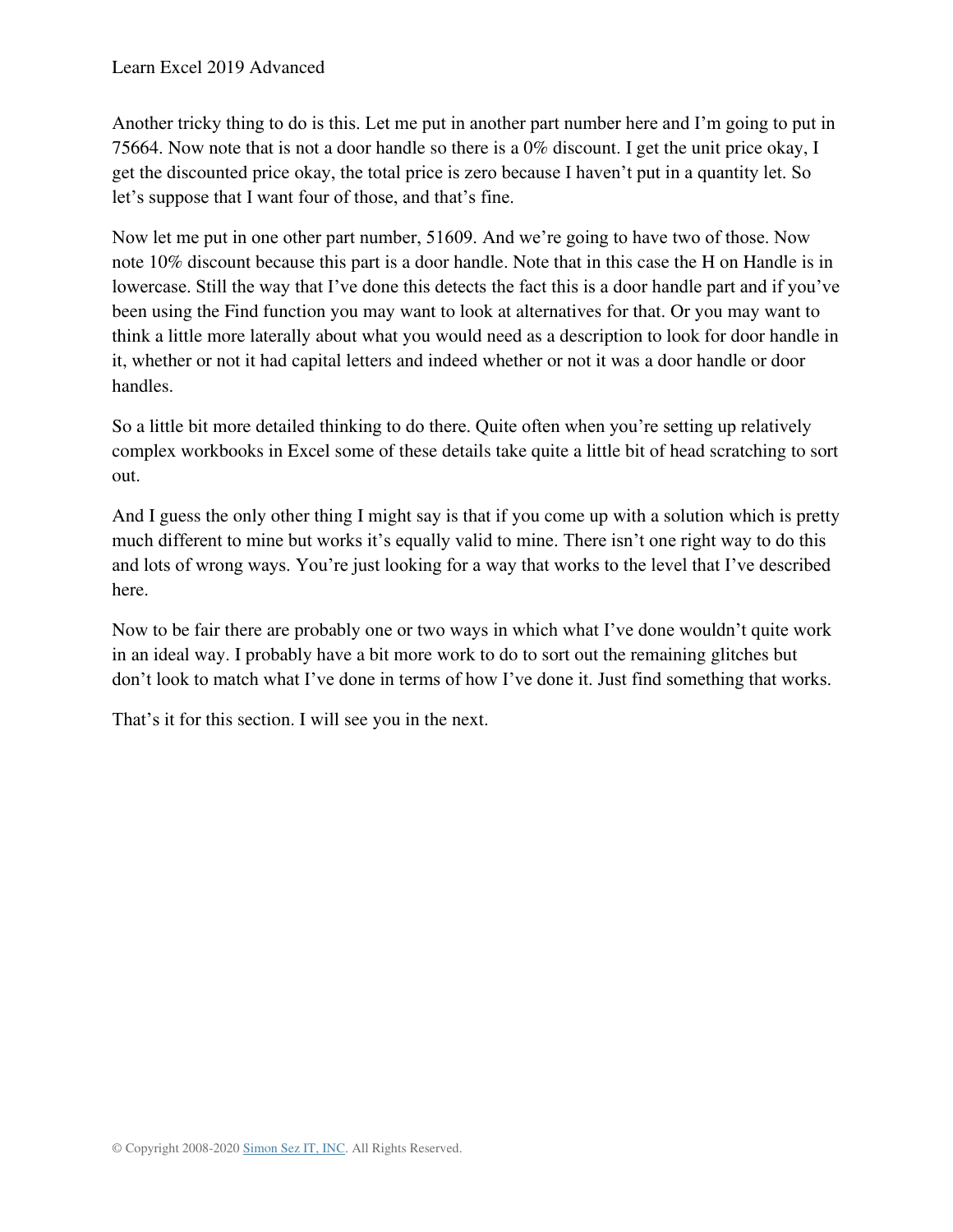## **Chapter 7 – Financial Functions**

## **Video: Financial Functions and Terminology**

**Deborah:** Hello again and welcome back to our course on Excel 2019 Advanced. In this section we're going to start to look at financial functions and there are a very large number of financial functions in Excel and some of them are used for personal finance, some for professional finance used in commerce and industry, and some can be used in either. There are some aspects of using financial functions that can take a little bit of getting used to. And in this section I'm going to demonstrate and explain one of the most commonly used financial functions. And in doing that I will explain some of the terminology and other issues that you need to be aware of when you're working with these types of functions.

Now the first function I'm going to work through today is PMT or the Payment function. And basically we generally use the PMT function to work out the payments on a loan. Now it's a little more powerful than that and there are quite a few options that are associated with the Payment function and again I'm going to use this section as an opportunity to explain these.

One of the first things that takes some getting used to is some of the terminology. So what I have set up here on this first sheet to begin with is a set of five things in cells B2 to B6. We have Rate, NPER, PV, FV, and Type and I'm going to explain what all of those are and then subject to what I'm going to explain we're going to be able to calculate a payment.

Now one other term you might see from time to time when you're working with financial functions is the term Amortization and many people don't know what this actually means. Amortization in a general sense is spreading something out, in this case payments on a loan, or it's effectively the schedule of repayment for a loan. It can also be used elsewhere in finance for things like how you spread out over a period of time the depreciation on an asset, but don't let the term Amortization confuse you. It just means a schedule of payments, or in this case a loan and how you spread those out over time.

Now what I'm going to do first is click in cell C8 here and I'm going to introduce you to the Payment function. So it's PMT and you can see that there are actually five arguments and those arguments correspond to the terms I've listed in cells B2 to B6. And in order to explain each of these let's bring up useful Functions dialog box.

Now the first term is Rate and this is the interest rate period for the loan. And one important thing to bear in mind with Excel and the Payment function is that it doesn't always have to work in years or any other specific unit. So if you're trying to work out monthly payments you need to put in here the monthly interest rate. And look at the example there. You use 6% divided by 4 for quarterly payments at 6% APR. So that's how you can enter an interest rate for the period other than an annual period.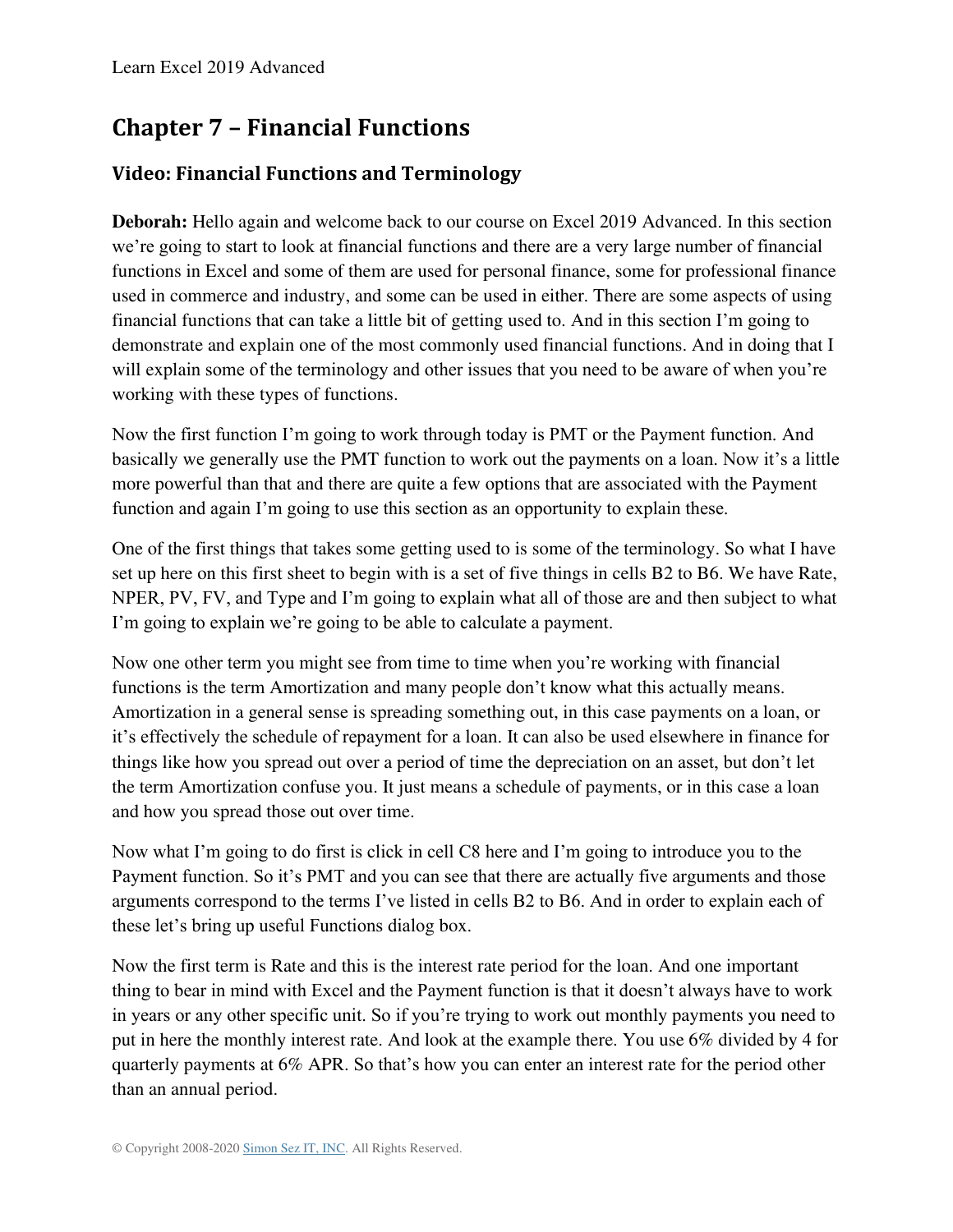Next we have NPER. This is the total number of payments for the loan. So on a five year loan on monthly payments that would be 60. PV is the Prevent Value. Now in this case the explanation there is probably a little confusing. If you're thinking of a loan, in the case of a loan that would be the principle amount or the capital amount of the loan. So if we were borrowing \$5,000 we would put \$5,000 in there. And if the intention is to pay off a loan completely the future value, the value you want to be left with is zero. Now it may be that what you really want to do is reduce the amount that you owe somebody so you're not going to go down to zero in this case. You'd put a nonzero value in here, but we will go into that in more detail later.

And then the fifth item, Type. This is a logical value. It's one or a zero. If it's a one you're going to make the payments at the beginning of the period and if it's zero you're going to make the payments at the end of the period. The significance there of course is that if you make a payment at the beginning of the period you're not going to incur interest on the amount of that payment through the period, whereas if you wait to the end of that period you'll be accruing interest on the amount you haven't paid until the end of the period.

So let's work through an example of this. Let's suppose we want to borrow \$5,000 and I'm going to pay that loan off so the future value will be zero and I'm going to make the payments at the start of each period. The payments are going to be monthly payments over the course of five years. So there will be 60 payments and with a 5% annual interest rate. Let's now work out what the payments are.

So the rate is C2 divided by 12. This will give me a monthly rate. The number of periods is C3 and the present value is C4. The future value, C5, and the type is C6. Let's see what that comes up with. So I have currently a monthly payment of \$93.96. Note that the payment is showing in red and that means it's a negative amount. And all that basically indicates is that the money is going out. So that's a very straightforward example of the use of the PMT function.

Now let's take a look at one or two changes to some of these arguments. What do you think would happen if I changed the type from one to zero? So instead of making payments at the start of the month I make them at the end of the month. Would that increase or decrease the payment? Well based on the fact that there would be interest to pay on the monthly payment amount, which I would be hanging on to for the month, if I change this to zero \$93.96 will go up and in fact it's become \$94.36. So that's about \$0.40 a month extra if I make the payments at the end of the month.

Now what about looking at that figure \$94.36 and thinking, "Well I can't really afford that much each month." What about trying it over 10 years? So let's try 120 months. Well that reduces the payments to just over \$50.00. so with this arrangement it's very easy to adjust each of those arguments and see the consequences in terms of how much you'd need to pay for this loan.

Now one other thing I would like to show you, which is something that tends to confuse people quite a bit. What if my intention was not to pay off this loan but to finish up with a reduced loan?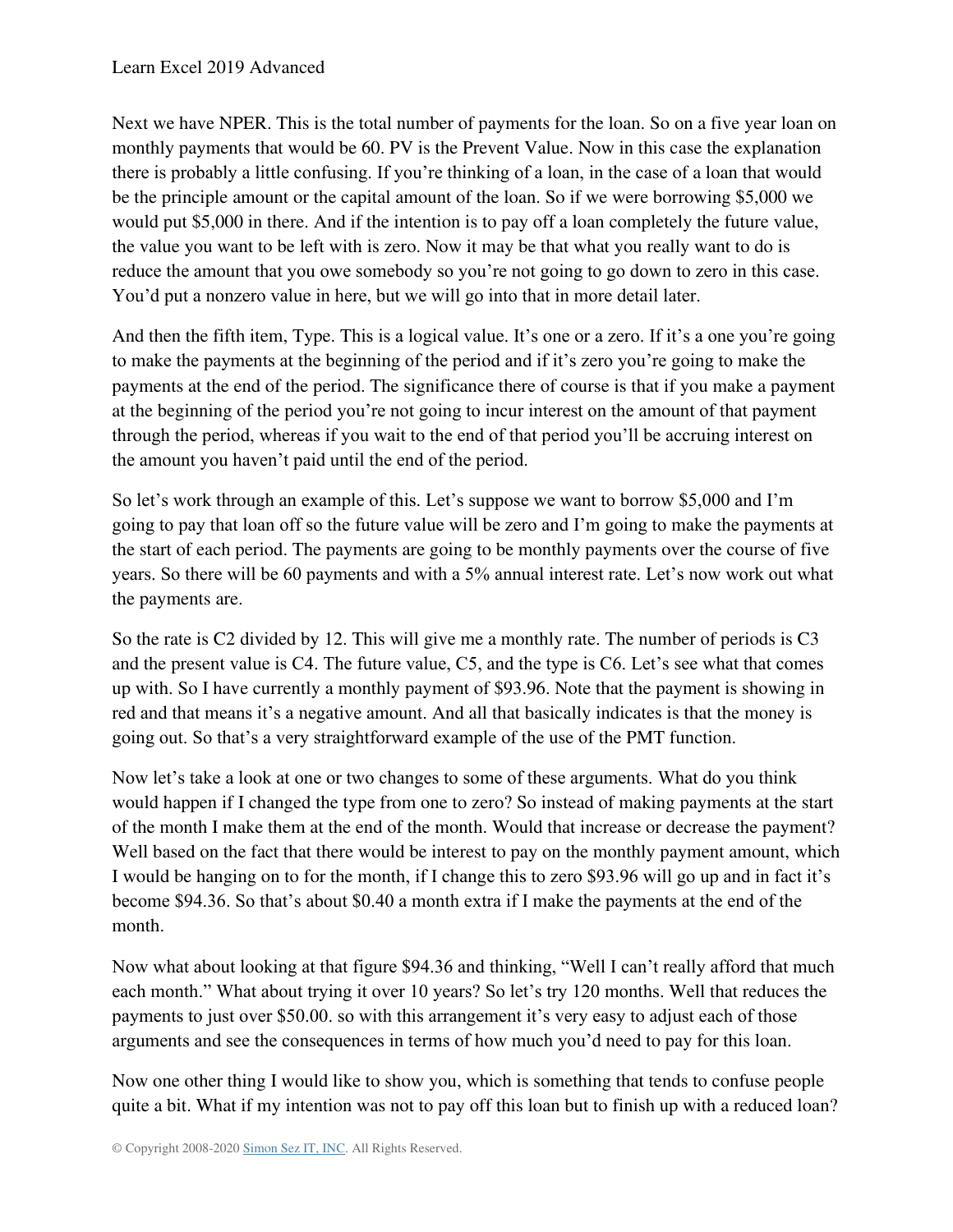So I want to reduce it from \$5,000 to \$1,000. I'm currently planning to pay \$53 a month to completely pay off the loan but what if I didn't want to completely pay it off but just reduce the loan to \$1,000? Now what I'm going to do here is for future value I'm going to change it from zero to \$1,000 in the mistaken belief that it means I still owe \$1,000. It's not \$1,000 though. It must be minus-\$1,000. The value to me is minus-\$1,000 because I still owe \$1,000. And you'll see that now my monthly payments have gone down to \$46.59 a month.

So having looked at the Payment function we're going to move on in subsequent sections to look at other financial functions. That's the end of the section folks. I will see you in the next.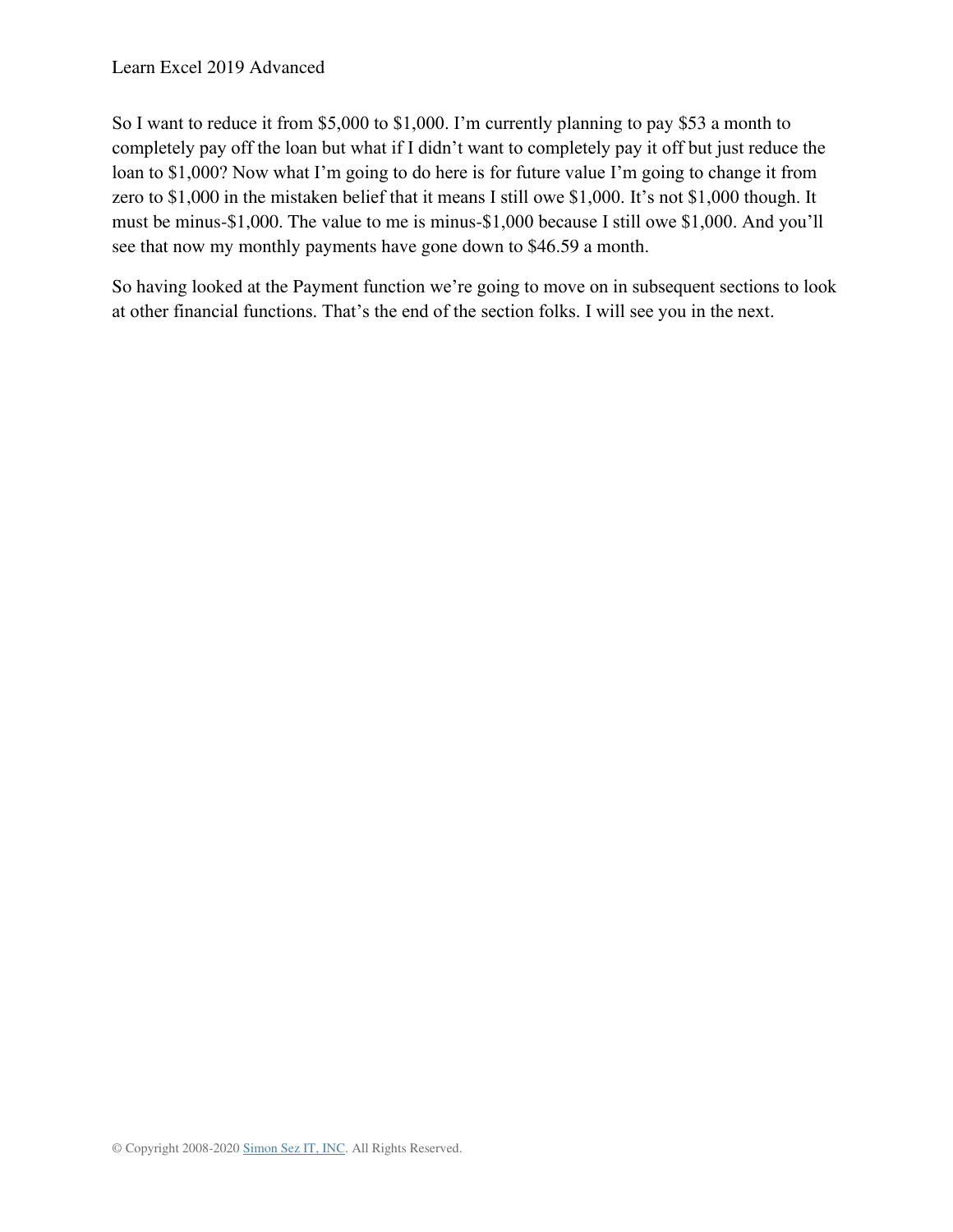### **Video: Personal Financial Functions**

**Deborah:** Hello again and welcome back to our course Excel 2019 Advanced. In this section we're going to continue to look at financial functions and we're going to start here by looking at another personal financial function. The function we're going to look at is the FV or Future Value function. And it's more or less the opposite of the PMT function. What the FV function basically does is to work out the future value of a saving or investment based on payments made over a period of time. Although we're starting this section with the FV function I in general like to combine it with some other topics that we've covered earlier on in the course and head towards making a pretty useful retirement planner. So, let's start with the FV function.

I'm going to put the FV of a saving or investment in C8 of this worksheet. So it' equals, FV, and you can see the arguments there. Let's bring up the Functions Arguments dialog. And you should be pretty familiar with what all of these terms are now. First off there is the rate and the rate is going to be the value in cell C2. Now that's an annual rate and I'm going to work on the principle that this is a monthly savings. So I'm actually going to put in there C2 divided by 12. NPER is the total number of payment periods. So that's going to be cell C3. The monthly payment is cell C4. The PV is the Present Value so that's going to be in cell C5. And then the type is going to be one or zero. So that's cell C6. So that's my FV function. Let's do click to confirm and of course I get a value of zero because we haven't added any values into the worksheet as yet.

Let's put in an interest rate of 3% over a period of ten years, so that's 120 months, and a payment of \$200. Now don't forget this is a payment so this is going to be minus-\$200. Let's assume we're starting with nothing and we'll go for the default type of payment which is zero, which means payment at the end of the period. That gives us an FV for the saving of \$27,948.28. So as far as that goes it's fine but what I would like to do is turn this into a retirement planner.

If I were developing a retirement planner, generally speaking, I would ask someone what is your date of birth and what age do you plan to retire and then work out based on a monthly payment the value of a pension fund that had been accumulated by that retirement date. Now clearly the amount, the future value of that particular type of saving, will depend on how many months there are between the time the saving plan starts and that retirement date. So what we really need Excel to calculate is the number of periods from now to the date that somebody is going to retire.

So let's add a couple of extra rows into this worksheet and I'm going to add into the top here Date of Birth and Retirement Age into cells B2 and B3.

So the calculation we have to do here is that given a date of birth and a retirement age we need to work out how many months between today and the retirement date of the potential client. Now first let's work out what the retirement date is. I'm going to put the retirement date here in cell E2 as a temporary measure. Generally speaking when I am developing more complex formulae I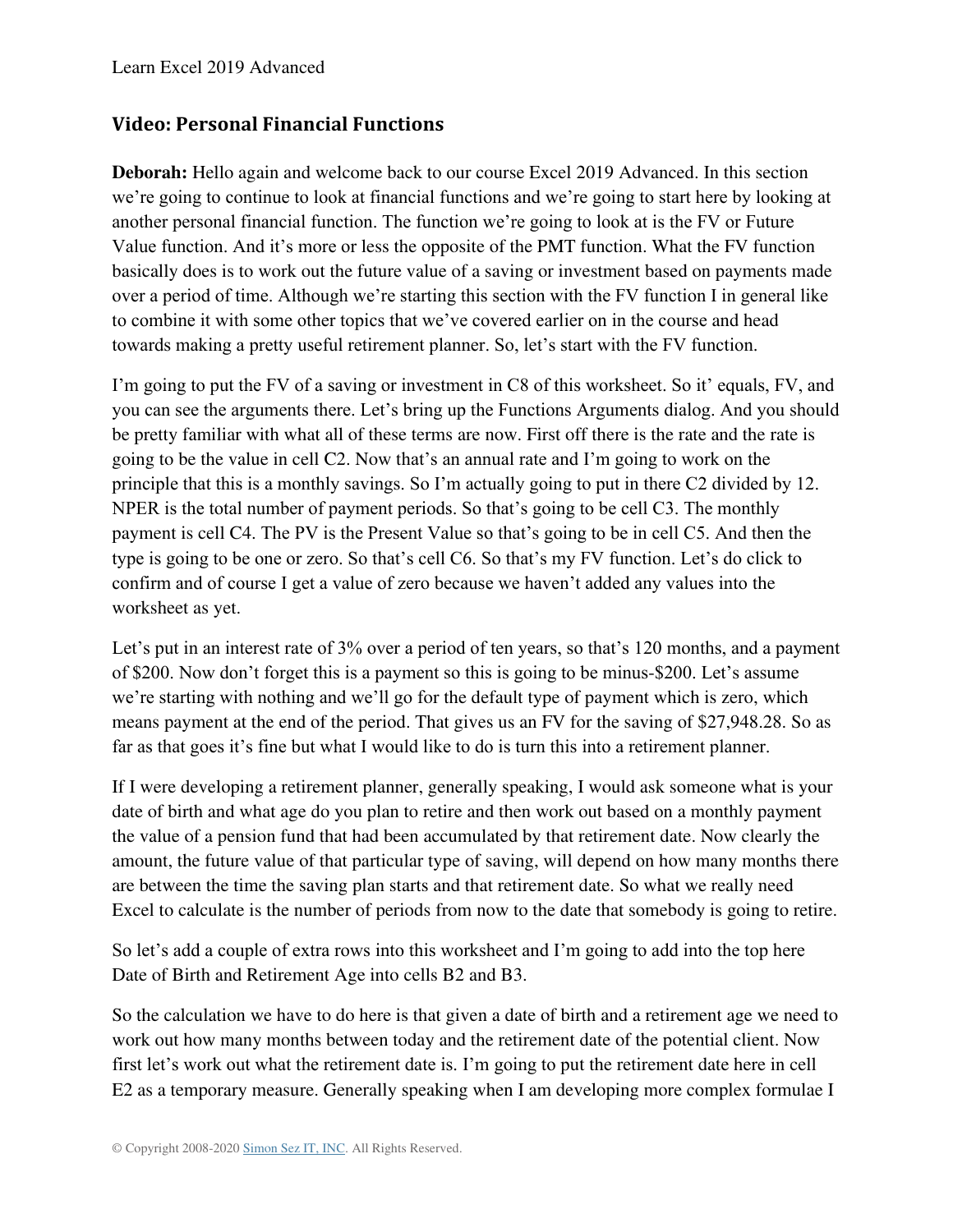do tend to do them a step at a time and I do tend to use part of the workbook as a scratch area and then delete the work afterwards.

I'm going to work out the retirement date and store it temporarily in cell E2. Now let's suppose that this person's date of birth is December 24, 1969 and they want to retire at the age of 55. Now the way that I add 55 years, and you should remember how to do this from earlier on in the course, so there we are. So it's basically the same date as C2 but I'm adding C3 years to the year. So that's going to give me a date of December 24, 2024, which looks about right to me.

Now the number of months between today and that date is going to go in here in cell C5. And again you should be able to remember how to do that from earlier on in the course. So the result of that is actually 70 months.

So what I do now to remove my temp working is to go to E2 and take from the formula bar that function there and I'm going to just highlight it and copy it to my clipboard, Control-C, and then I'm going to cancel clicking the red cross and then I'm going to go down to the NPER, so cell C5, and in that formula where we have the reference to cell E2 I'm just going to replace it with my function that I have stored on the clipboard. So Control-V to paste in there and press Enter. And then what that means is that we can then safely delete and clear everything from cell E2.

So now I have a working retirement planner. If somebody comes to me with a very different date of birth not only do I find out how many months until they retire but I get a future value for them based on their agreed monthly payment.

Now I saved this particular example as Personal Financial Functions 2 in the course files folder. One other thing to mention here and that is to do with PV. Let's suppose that before somebody started saving for retirement they already had a certain amount of money in their pension pot and wanted to include it in here as a starting point. Of course remember in that starting pot if it's invested at the same rate of interest that will grow in value as well.

So let's assume this particular saver already has \$100,000 as a starting pot and that would go into PV as a negative value. So that's an amount going into the pension pot and that would increase the future value of the pension pot to just over \$335,000.

So it's a good point to remember when you are doing calculations such as this one that the amounts that are being paid or have been paid are recorded as negative numbers. The future value, which is the amount coming back is a negative number.

Now I just wanted to talk about two other personal financial functions. So I'll point you at the Help for those. One of those is the RRI function. And with the RRI function what you do is give the starting value of an invest and a future value of an investment, the number of periods that the investment has been in place, and it returns the equivalent interest rate for the growth of an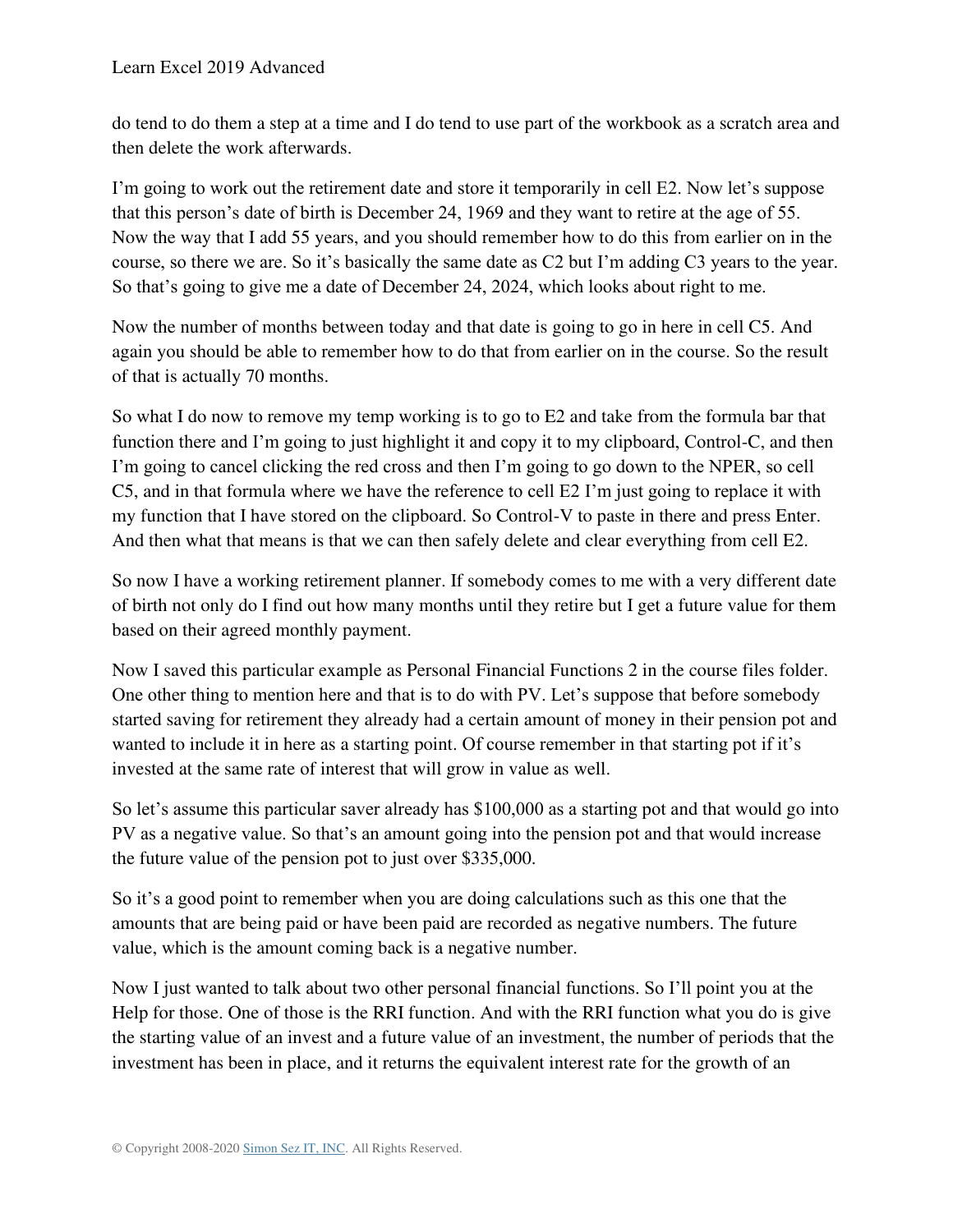investment. So if you have savings the RRI function will tell you what the equivalent interest rate is.

Another very useful one in the personal finance arena is the P Duration function. And with the P Duration function you basically say I have an investment and I would like it to grow to this amount of money and I can get this interest rate, how long it will take, what will the duration of the investment be. Again, that's a very useful function and with both of those functions there are examples and I strongly suggest that you work through a quick example of these yourself.

In the next section we're going to turn our attention to professional financial functions. That's what we're going to cover next. I'll see you then.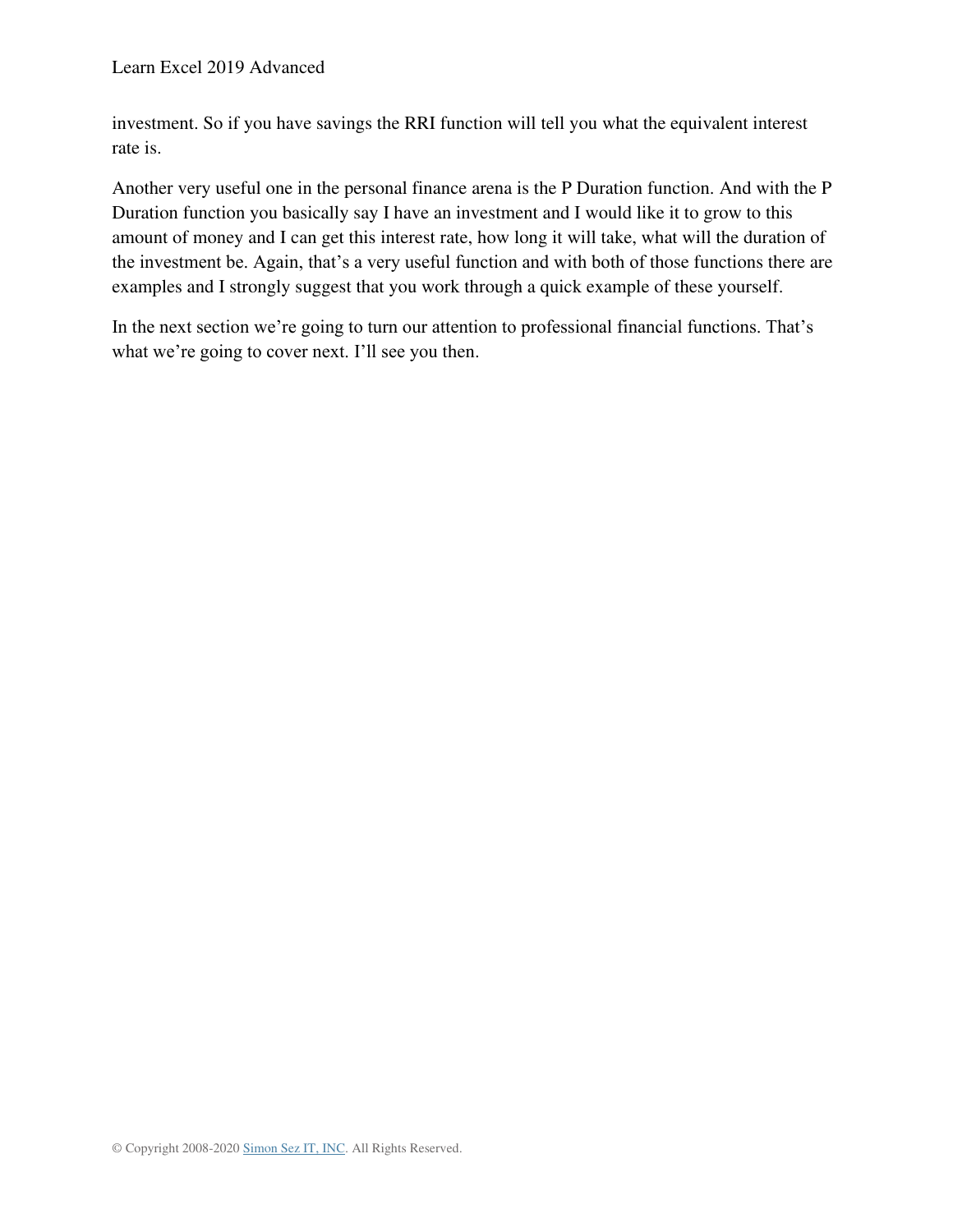#### **Video: Professional Financial Functions**

**Deborah:** Hello again and welcome back to our course on Excel 2019 Advanced. We're now going to turn our attention to some more advanced aspects of financial functions and many of the functions that come into the category of advanced are ones that are used more in a professional context then they are personally. Having said that, many of them can be used for personal finance and the first case that we're going to look at relates again to loans, but in this case I'm going to do something that business often needs to do and that is to split the payments on a loan between principle repayments and the interest repayments to understand what part of a loan falls into each category.

Now I've set up a very straightforward example here. The table of values is in B2 to C6. So I have a rate, a number of periods, the amount of the loan, FV or Future Value is zero, and the monthly payment calculated using the PMT function is \$1,109.53. And what I want to do is determine how much of that payment is principle and how much of it is interest and I'm going to use two specific Excel functions to calculate those amounts.

Now as I'm sure you're aware when you're paying off a loan and this loan is being paid off over 180 months each month the split of the payment between principle and interest varies. Generally speaking the amount of the payment which goes to paying off the principle increases and the amount of interest decreases. So what we need to do now is put in a facility that will calculate the spread of the payment for each of these 180 monthly payments.

So what I'm going to do in column E is to put in a period number. So we're going to put one and two and I'm going to use the Fill option and select Series. It's going to be by columns. It's going to be linear. The step value is going to be one and the stop value is going to be 180 and there we go. I now have my 180 periods listed out.

The next step is to put in a column that shows the principle payment. Now there is a specific function in Excel that calculates the principle payment in a monthly payment on a loan and it's called the PPMT function. So what I'm going to do here is type in equals, PPMT, and the first argument is the rate per period. So remember it's monthly payments. So we want the annual rate divided by twelve. The period number is actually E2, the number of periods is C3, the principle value is in C4, and the future value is currently at zero but it's in C5, and click OK. So that means that in the first period the principle payment is \$609.53.

So next I'm going to calculate the interest payment. And the function I use here is IPMT. And this one has the same argument. So we're going to say rate divided by 12, PR is E2, and NPER is C3, present value C4, and future value C5. And you can see that my first interest payment is \$500 for the first month. And of course if you add the principle and the interest together you get the payment that you can in cell C8.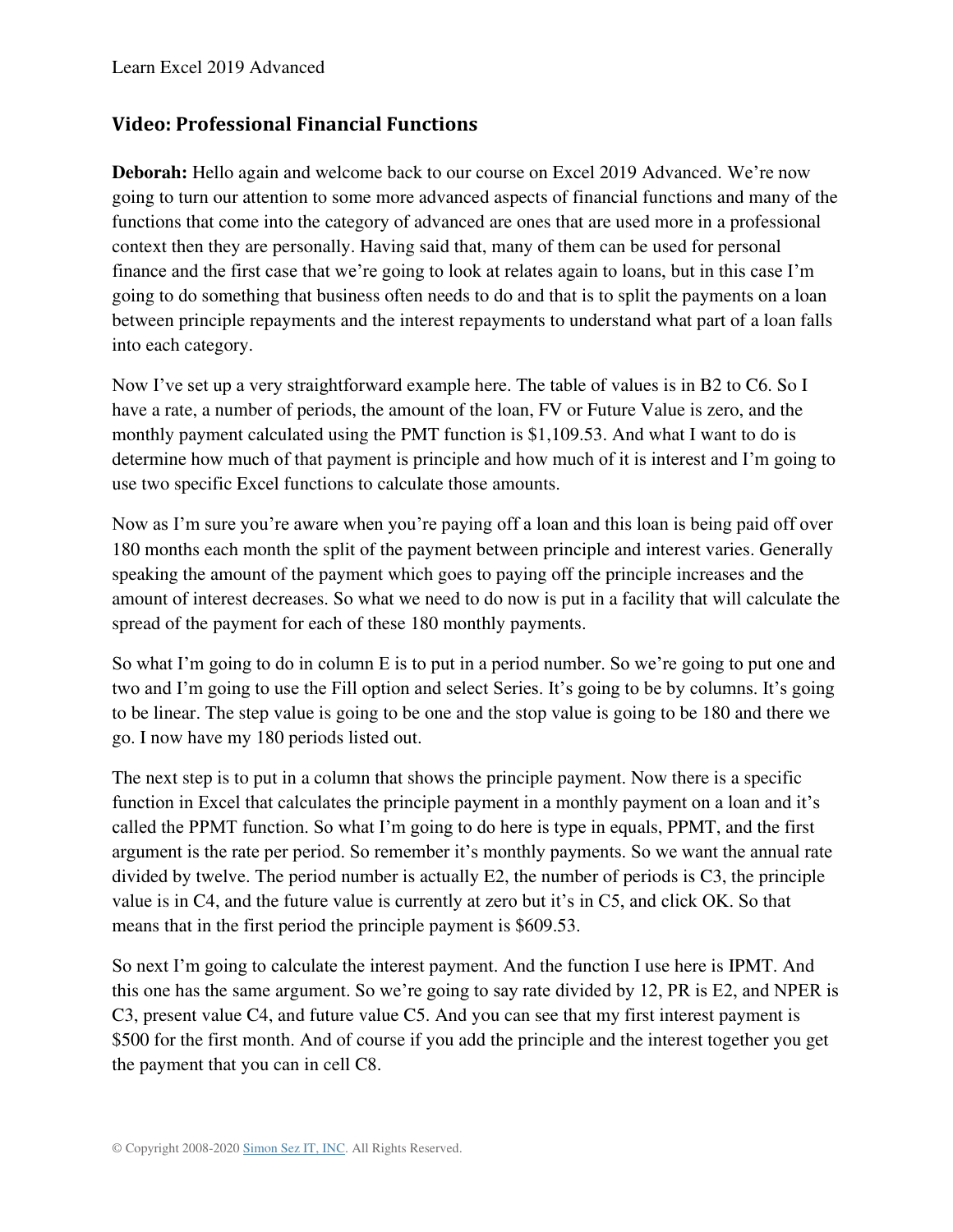Now the next step I did is a deliberate error earlier on and we really don't need to do deliberate errors for this type of thing now because as you'll already realize although I'm going to fill down all of these values some of those arguments need to be made into absolute. So let's just bring up the function arguments again and check which ones.

C2, for example, is always going to be C2, but as the use of this formula goes from F2 downwards C2 isn't going to vary. Now the only thing that will tend to vary as I drag down is the row number. So technically all I really need to do is to make the row numbers absolute. So let's go through and for NPER, present value, and future value. We're fine to leave E2 as it is and click OK. Let's do the same for our IPMT function that we have in G2. And now I'm just going to fill both of those down. And you'll notice in the very last payment at the bottom the interest payment is only \$3.69, whereas the principle payment is \$1,105.85.

Now just as an interesting exercise having selected those two columns what about an AutoSum? Now hopefully you won't be too surprised to learn that the total amount of principle paid, the last figure in F182, is \$150,000, but you can also see exactly how much interest has been paid over the entire period.

Now make sure to familiarize yourself with the list of financial functions. Many of them are very specialized but there are some which you're going to be able to use in many different situations. And one of the popular uses of these function is in looking at depreciation of assets. So in the next section I'm going to demonstrate a very simple depreciation function and then I'm going to set you Exercise 03, which is also about depreciation but things do get a little bit more complex. But that's it for this section. I'll see you in the next one.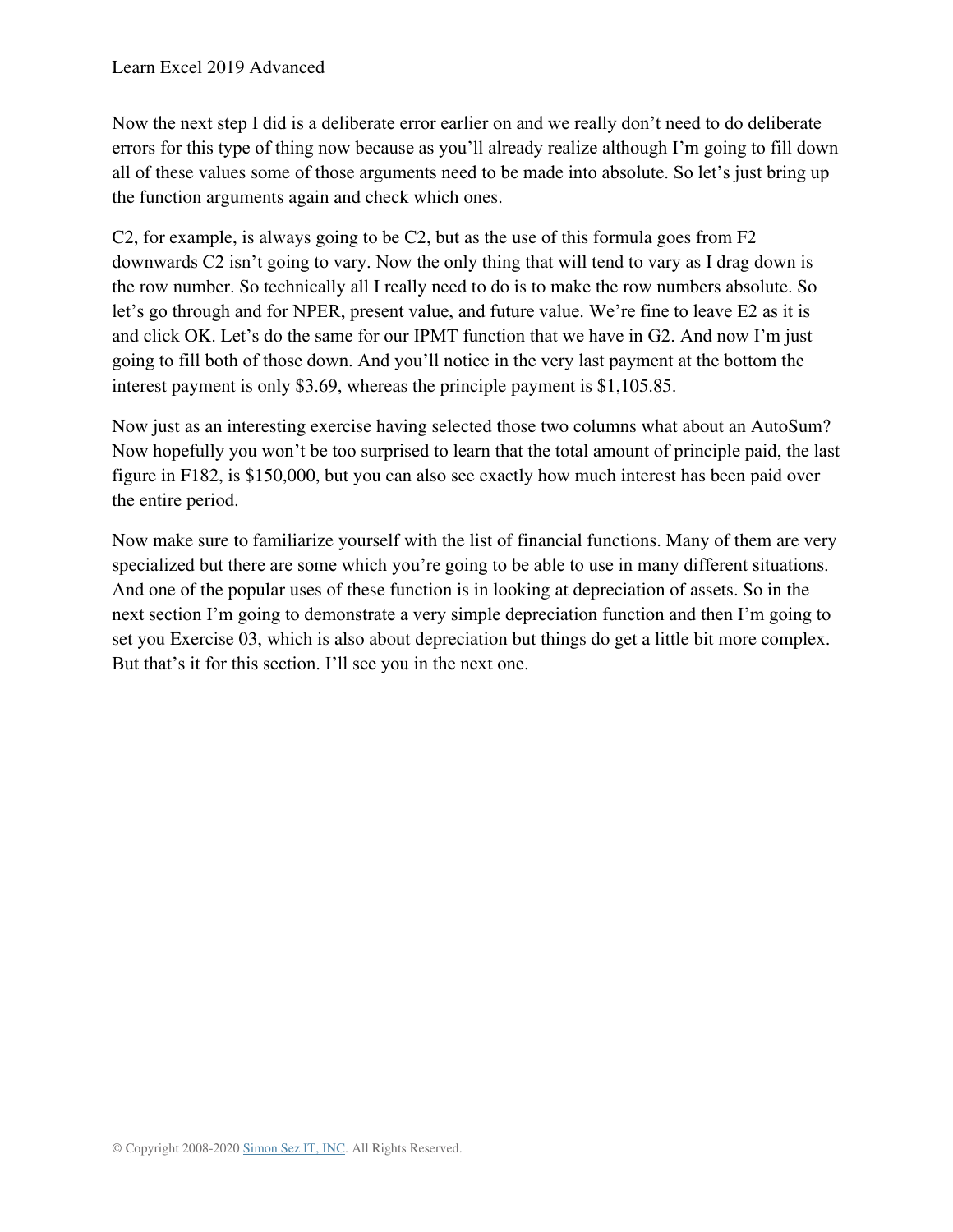## **Video: Depreciation**

**Deborah:** Hello again and welcome back to our course on Excel 2019 Advanced. In this section we're going to take a look at depreciation. And in business in particular if an organization buys a piece of equipment it will normally be the case that they will plan for that piece of equipment to have a certain life and a certain value at the end of the life. And rather than show the cost of the equipment at the point of purchase they will normally write off the cost of the purchase over the life of the equipment.

Now in order to demonstrate this we're going to consider we've bought a piece of equipment and it's cost \$100,000. That's the figure you can see there in C2. And we know that at the end of the useful life of the equipment we can count on a salvage value of \$20,000. And we can expect to write off that piece of equipment over five years.

Now when it comes to calculating the value of that equipment and in particular the depreciation in value over that time there are a number of different ways of calculating it.

And the simplest way of calculating depreciation is the straight line method whereby basically what we say is the amount of depreciation over each of those five years, in this case would be the same. Now of course it's pretty straightforward mental arithmetic to work out what the depreciation over those five years would be but we're going to use an Excel function to help us out with that.

So what I'm going to do first of all is calculate the depreciation per year for this equipment and the function I'm going to use is the SLN function. And note there the arguments, cost, salvage and life. Let's use the Function Arguments dialog and of course the cost is C2 and we know that's not going to vary so we'll make that absolute and then the salvage value, C3, absolute, and the life C4, and make that absolute as well.

Now note one important thing here is that because this is straight line depreciation it's going to be the same amount of depreciation for each of those five years. So if I was to fill down you can see that it's the same.

So let's now calculate the value at each of those five year ends. Now a bit of a formula challenge here. The first one is pretty straightforward as it's just C2 minus F2. The next one on the other hand is a little bit more complicated. We need to do C2 and make that absolute, minus F2, plus F3. So that's getting a little bit messy, isn't it? So really what we need to do for G3 is to calculate the total depreciation so far. So I'm going to replace the F2 plus F3 by the Sum function from F2 to F3. Now that's going to cause me a bit of a problem if I filled that down because the formula in G4 would be the sum from F3 to F4, which is not right. So what I really need to do here is fix the start of the range that I'm going to sum. And now if I fill down that looks to be correct. And of course I can apply the same principle in G2. So instead of just having F2 there what I'm going to have is the sum from F2 to F2. So it's only one number that I am adding but then I can apply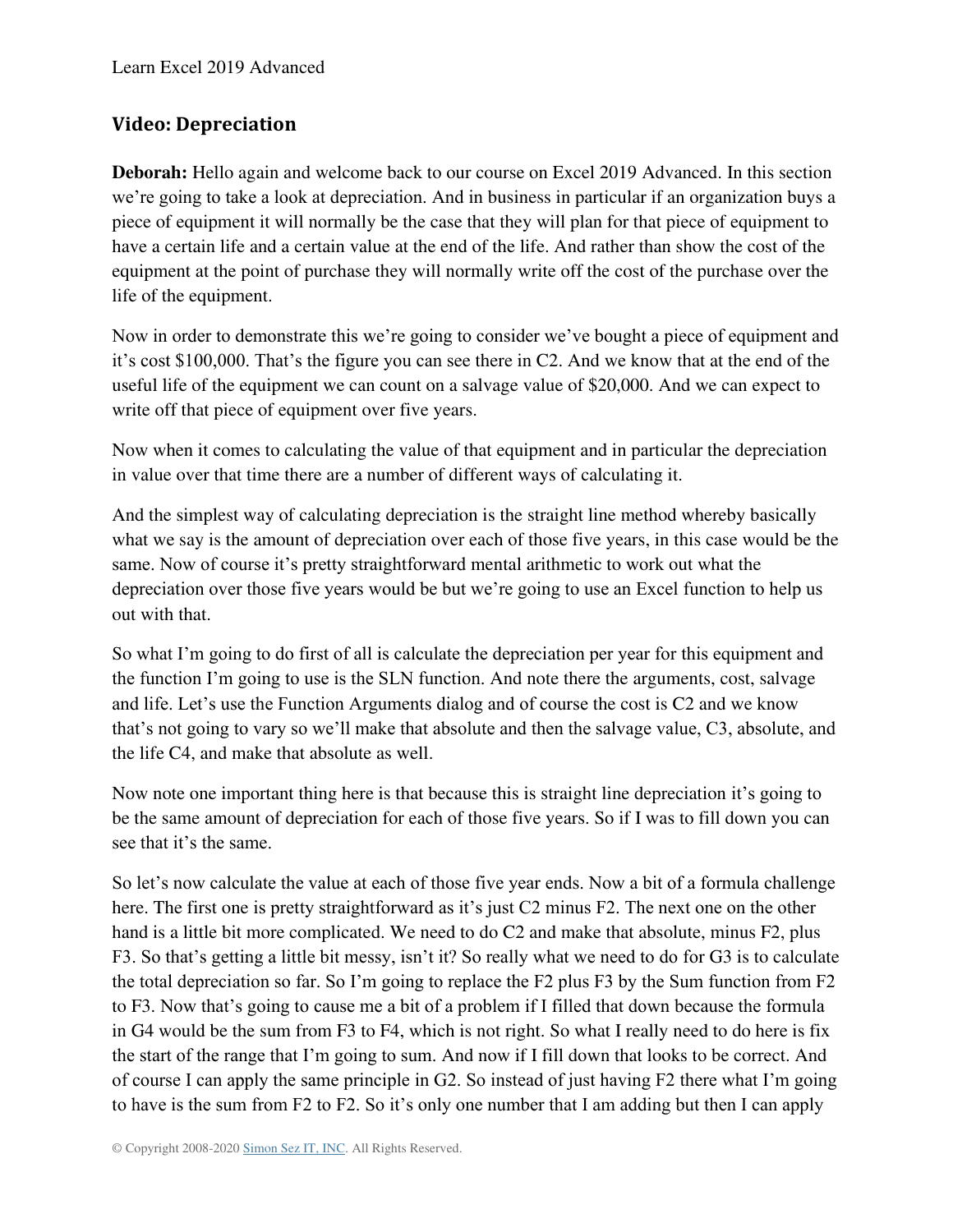that, fill it all the way down and we'll get our final figure. So let's do that. And fill down and there we go.

So once again there I have emphasized the use of absolute references and one particular reason for doing that again is to prepare you for Exercise 03, which I'm going to present to you in the next section. And in Exercise 03 you're going to apply a couple of different approaches to depreciation. So please join me for that.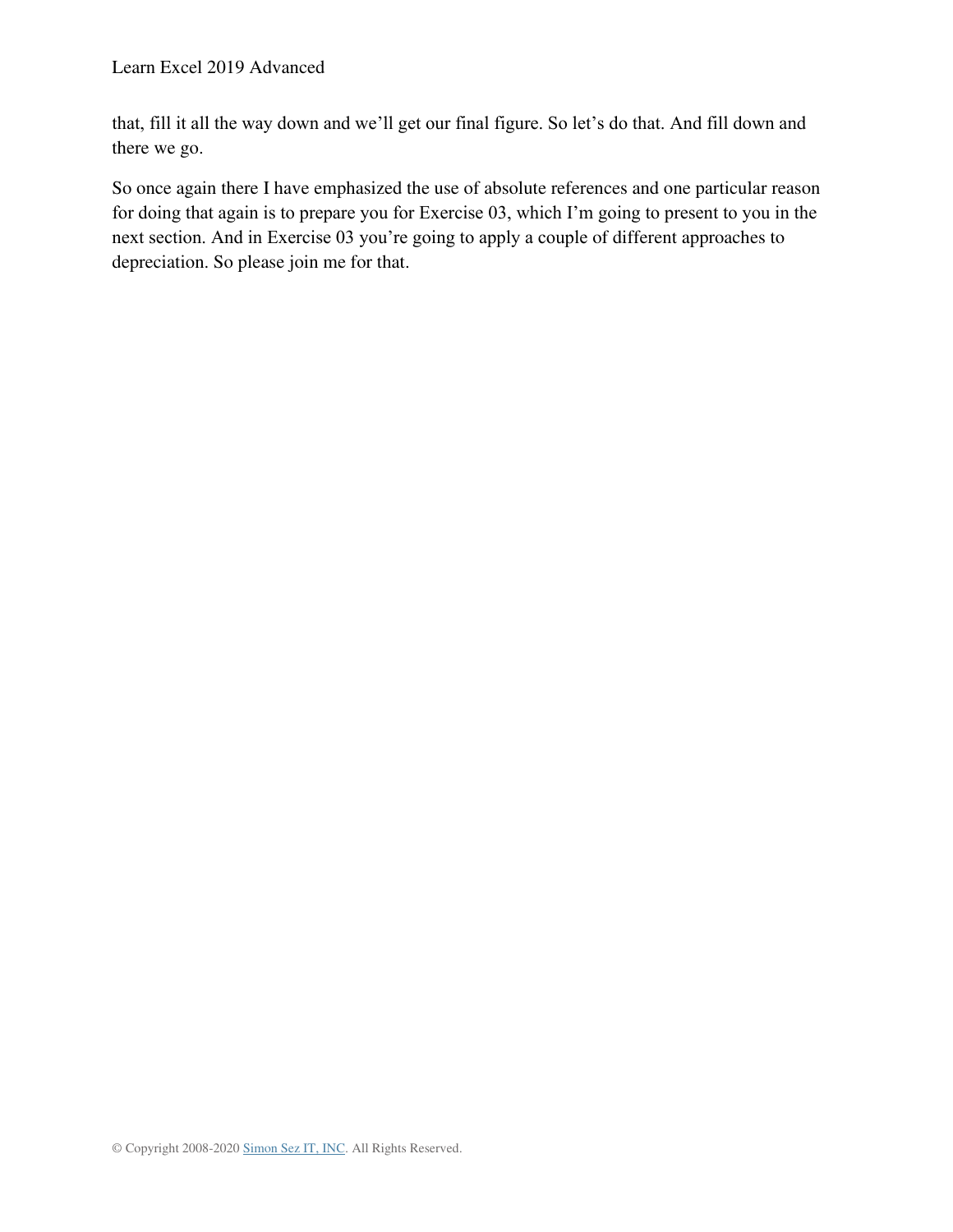### **Video: Exercise 03**

**Deborah:** Hello again and welcome back to our course on Excel 2019 Advanced. It's time now for Exercise 03 and your starting point for Exercise 03 is a slightly enhanced version of the last course file you saw with the figures for straight line depreciation in columns F and G.

Column F contains the figures for depreciation and column G the value at year end. And what I would like you to do is the equivalent calculation for two other types of depreciation. One of them is declining balance depreciation. And in columns J and K sum of years digits depreciation.

And I'd like you to avoid, if possible, any intermediate columns or values or anything like that. So as with the work that I did with column G in the preceding section make sure that all of the workings to calculate the value at year end in this case is in a single formula.

And here is my answer to Exercise 03. One thing to note here in column I, there is a very small rounding error there. And if you look for help on the fixed declining balance depreciation function you will see that there is a certain amount of rounding done in the calculation which explains that slight discrepancy, but you should come out with something similar to what I have here.

That's it for Exercise 03. Good luck with that. And I will see you in the next section.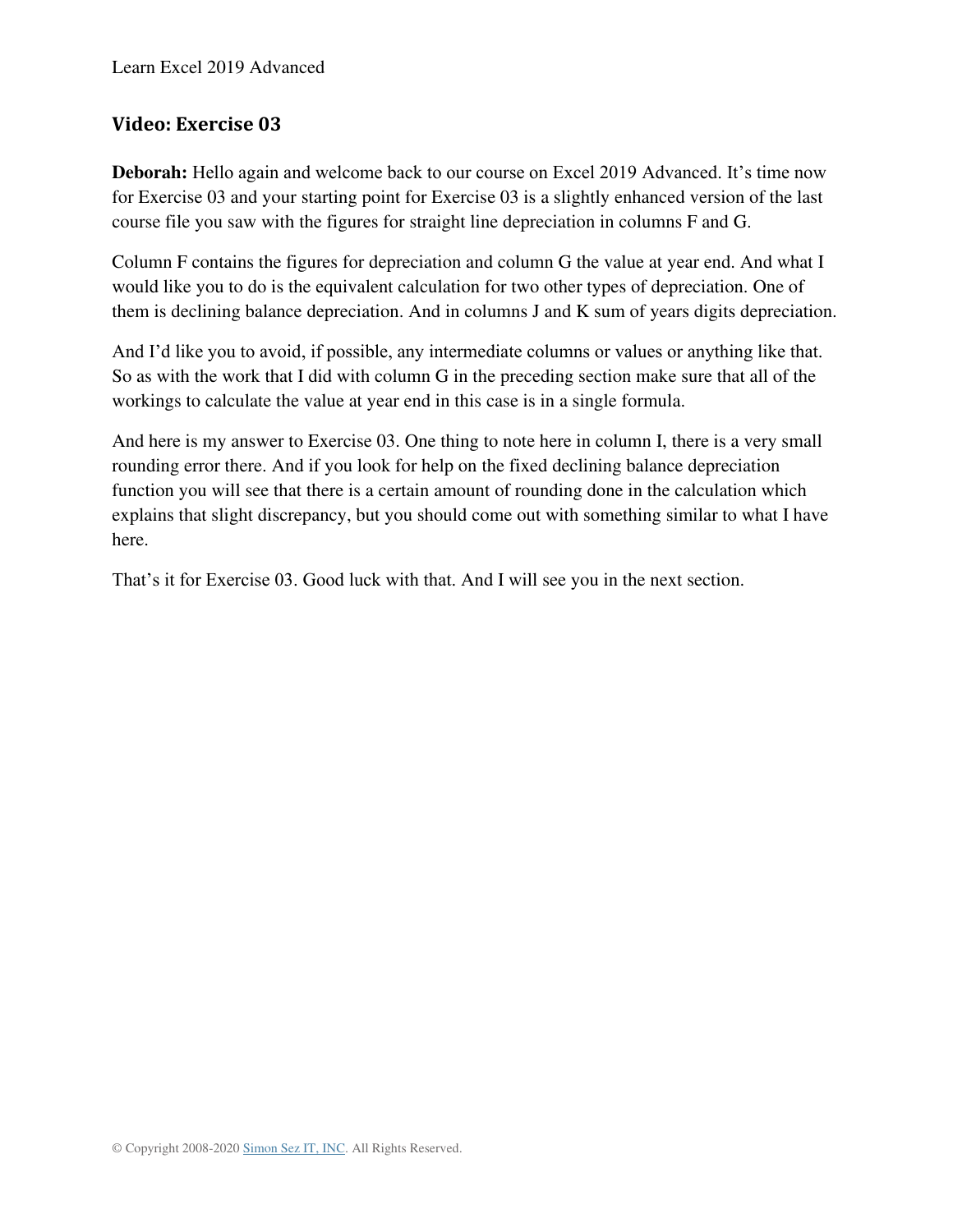## **Chapter 8 – Statistical Functions**

## **Video: Statistical Functions for Description – Part 1**

**Deborah:** Hello again and welcome back to our course on Excel 2019 Advanced. In this and the next few sections we're going to look at the use of statistical functions. And statistical functions are amongst the most numerous in Excel 2019. And many of them are used in relation to pretty complex statistics. And because this isn't a specialized course in statistics I'm really going to look mainly at the most commonly used and in some sense most basic statistical functions. But if you do have an advanced knowledge of statistics and you need to use statistical functions you'll find the ones provided in Excel 2019 are a pretty powerful set.

Now I'm looking at the Excel 2019 Help page here and as I scroll down the list of statistical functions you'll see just how many of them there are. And as usual the ones that have been introduced in the most recent versions of Excel are marked and there is a batch there for Forecasting, which were introduced in Excel 2016.

Now in my coverage of statistical functions I'm really going to divide the functions and their use into three main groups. First of all we're going to look at descriptive functions. These are functions you can use to describe a set of results, normally one or more samples of results, and where you are looking at statistics that typify those results or enable you to compare one sample with another sample. The second set of functions are the ones that are used for prediction or forecasting and that includes these newer functions that you can see here. And the third set are the set that are used for statistical inference and these are functions that were based on a sample you want to infer something. For example, the population where the sample comes. These are often functions that are used in scientific research, opinion poles and so on.

Now one important point to bear in mind is that there is a very long list of functions and a couple of the functions here, Quartile.exc and Quartile.inc. We saw the use Quartile.inc earlier in the course and don't forget there is also a quartile function and in fact there are quite a few statistical functions that are still available in Excel 2019 that have been superseded by the ones listed here. These are kept in Excel 2019 to make sure that older workbooks work for people, but wherever you possible you should try to use the ones that are used in the current Excel 2019 Help on functions. Try and avoid using the older ones.

So let's get started on the descriptive statistics and I'm going to use some data relating to a branch of an insurance company and the data covers a period from January 2012 through to the end of December 2015. And there are two columns of numbers. The first column, column B, represents the number of inquiries made at that branch over time. And the second column shows the number of policies issued each month.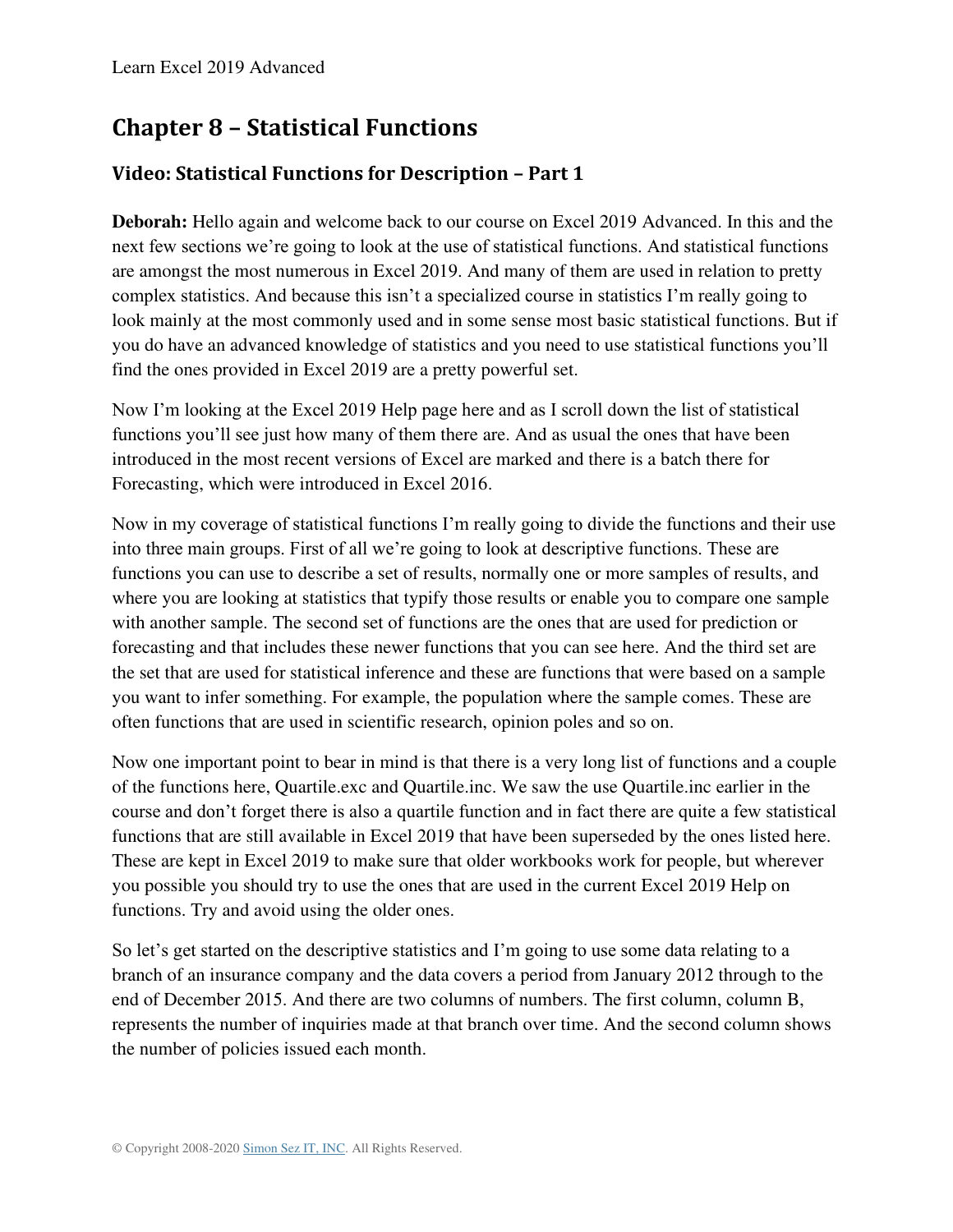Now the data you see here is very typical of a situation where you have a whole mass of numbers and simply looking at that list of numbers it's hard to deduce anything from that list of numbers. You can see that there are generally a lot more inquiries than policies, you can see that the number of inquiries is usually in the range of 400, 500, 600, and the number of policies issued is usually around 100, 150, a little bit higher sometimes.

Now when we are doing statistical analysis one of the first things we normally do is calculate a few standard statistics that enable us to get a good basic picture. So let's look at the typical kind of statistics we might calculate. I'm going to be using the numbers in columns B and C quite a bit so I'm going to define named ranges for inquiries and policies.

Having set up those named ranges let's calculate a few straightforward statistics. We might, for instance, look at the minimum number of inquiries.

Now when we use the MIN function note the list of arguments. Now I've set up a named range so I know it begins with the word Branch. So if I just start typing what happens is that Intellisense will eventually show me my options. So it's Branch and there you go. I can select Branch Inquiries. Close my brackets and press Enter. And the lowest value in column B is 418. And of course it's a very straightforward job to find the minimum number of policies and the maximum as well and I'll do that next.

Now of course we could do a comparison of the figures between a couple of branches based on these Min and Max numbers but more normally we would do a comparison based on average measures and measures of spread. Now the three main average measures are the arithmetic mean, the median and the mode. So I am now going to calculate the mean number of inquiries and the mean number of policies.

So mean number of inquiries the function we use there is the Average function. And I get 557.6458333. Let's round that down to a whole number and the mean number of inquiries is 558. Now the mean number of policies. And again let's round that down to the nearest whole number. And so the mean number of policies is 114.

Now the next two main average measures are the median and the mode. And just in case you aren't familiar with what a median is and a mode, mode is the value that occurs most frequently. So if the number of inquiries per month varies quite a bit, as it does here, if there is a particular number of inquiries that occur most often that will be the modal value. In the case of the median if you imagine putting the number of inquiries in numerical order, smallest to largest, the median is the middle one. And if you have an even number of values it's the average of the middle two.

So I've entered the relevant text and formulae for the median and the mode. If you tried mode yourself you might be somewhat confused by the fact that there are three mode functions. There's the old mode function and you also have a pair of newer mode functions, Mode.sngl for single mode and Mode.mult, which is for multiple modes because a sample of data may have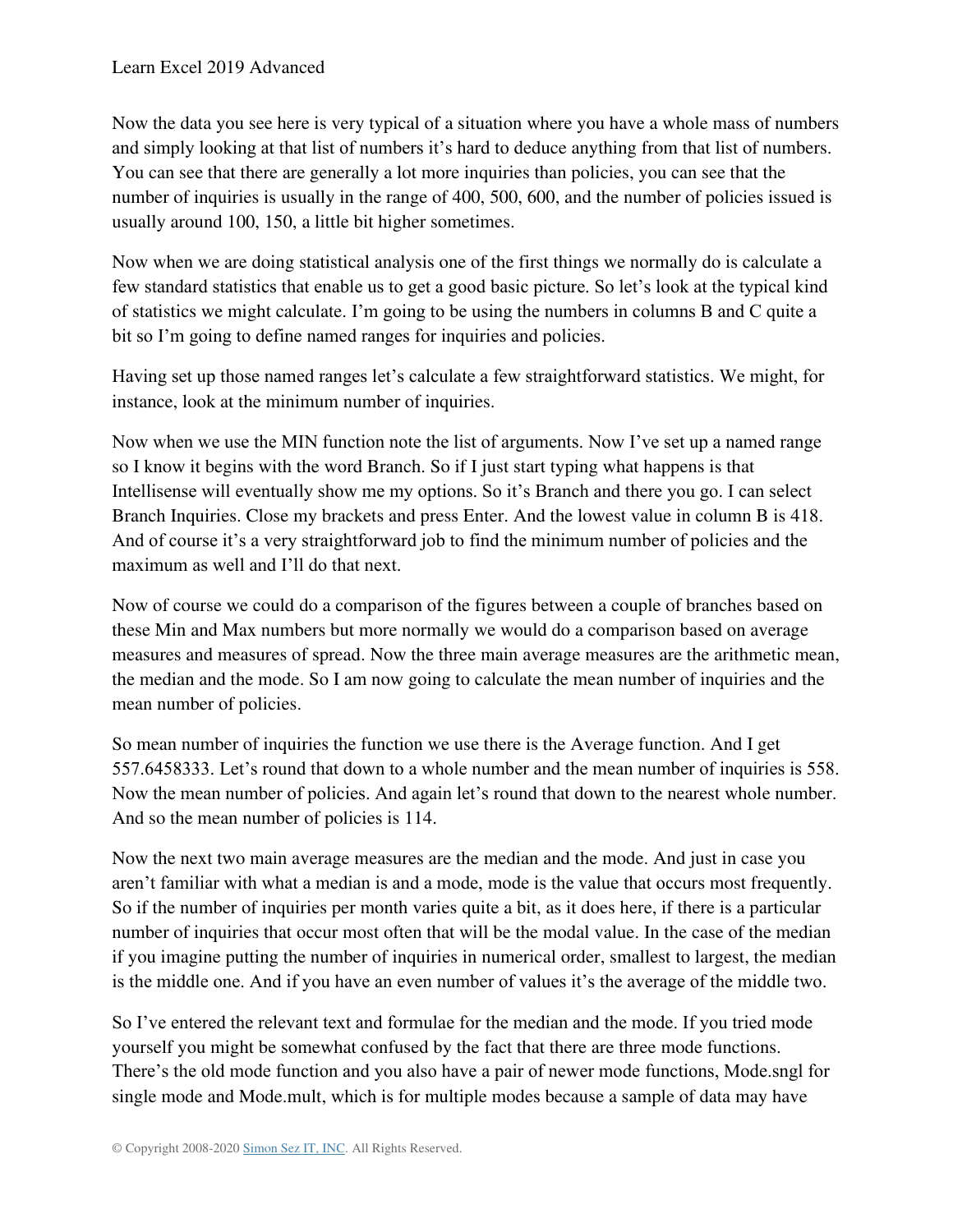more than one mode. There can be more than one value that occurs at the highest frequency. And in fact for both inquiries and policies here they are multimodal.

What I used here is a function that you might have used before, Mode.sngl, but in fact for the number of policies there is more than one modal value. And in order to identify these multiple modal values you need to set up the formula that is currently in F17 as an array formula. Now I'm going to assume for a moment that you have used array formulas before but I'm going to run through this example fairly quickly in case you're a bit rusty on it.

So the first thing I'm going to do is clear the formula in F17. And I'm going to select say half a dozen or so cells. And having made that selection I'm going to enter a formula and because I've already made a selection that covers more than one cell it will be an array formula. So equals, Mode, and we're going to select Mult. And the array that I'm going to look in is of course Branch Policies. Now what I do is press Control-Shift and Enter. And I will see that there are in fact two modal values, 99 and 132. And if you check through the data in column C you will see that both of those occur three times. Note that having made the initial selection and of the cells in the selection F17 to F24 that are not needed, that don't contain one of the multiple modes, they have an N/A there instead. And of course we could apply the same principle to the modal number of inquiries. And in this case we can see that there are actually four modal values.

So having looked at some of the most important functions for calculating averages in Excel 2019 the Average function in particular, the one that calculates the mean, has a couple of variants that can be very useful and one of them is AverageIf, whereby you can apply one or more conditions and find the average of set of numbers subject to a set of conditions.

Now the inquiry and policy figures we have cover the period from January 2012 to December 2015. What if I said, "What's the average number of inquiries in the second half of 2015?" Well what I can do in this case is say equals, AverageIf. Now first of all I need to specify the range of values that I'm going to test for a condition. So this case it's the range of dates. So that's A4 to A51. Now we specify the criteria. In this case the single criteria we're going to apply is that we're talking about inquiries in the second half of 2015. So it's going to be from July the 1<sup>st</sup> onward. So that is greater than or equal to July 1, 2015.

And then finally which are the values we're going to average? Well they are the values we identify by the branch inquiries name. And let's see what we get. Let's just take those decimal places down again and we find that for the second half of 2015 the average number of inquiries per month is just over 461 or 461 if you round down to a whole number.

And it's also worth noting that there is another arithmetic mean function, AverageIfS, which enables you to specify multiple criteria.

Just one other thing to mention here, if you take this list of policy sales and select it all the way down don't forget the Quick Analysis button. And if you click on Totals, totals include Average,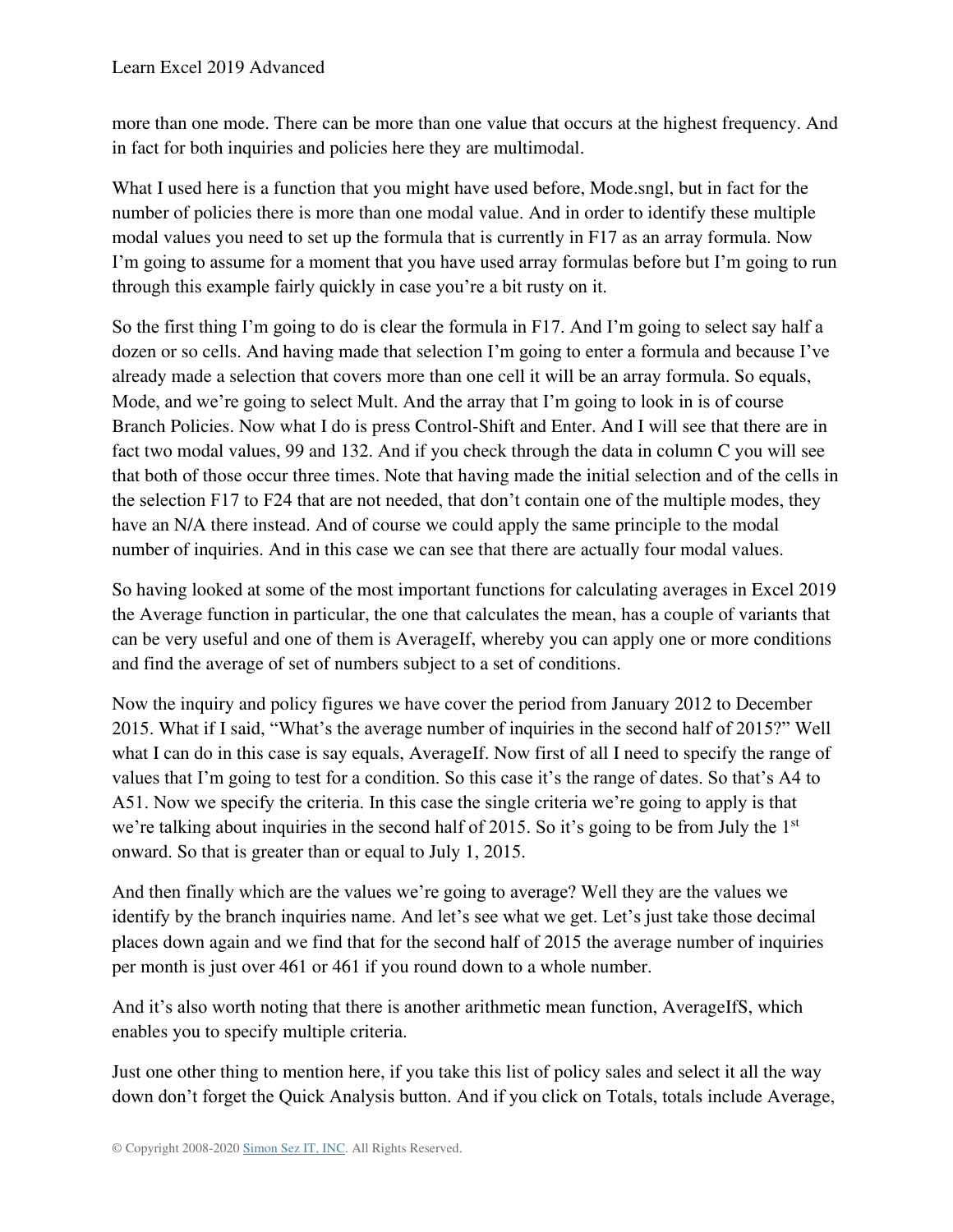Count, Sum, etcetera. So some of the basic statistics that you might be interested in can be quickly calculated by referring to the Quick Analysis facility there.

So that's it on averages. In the next section we're going to be looking at measures of spread so please join me for that.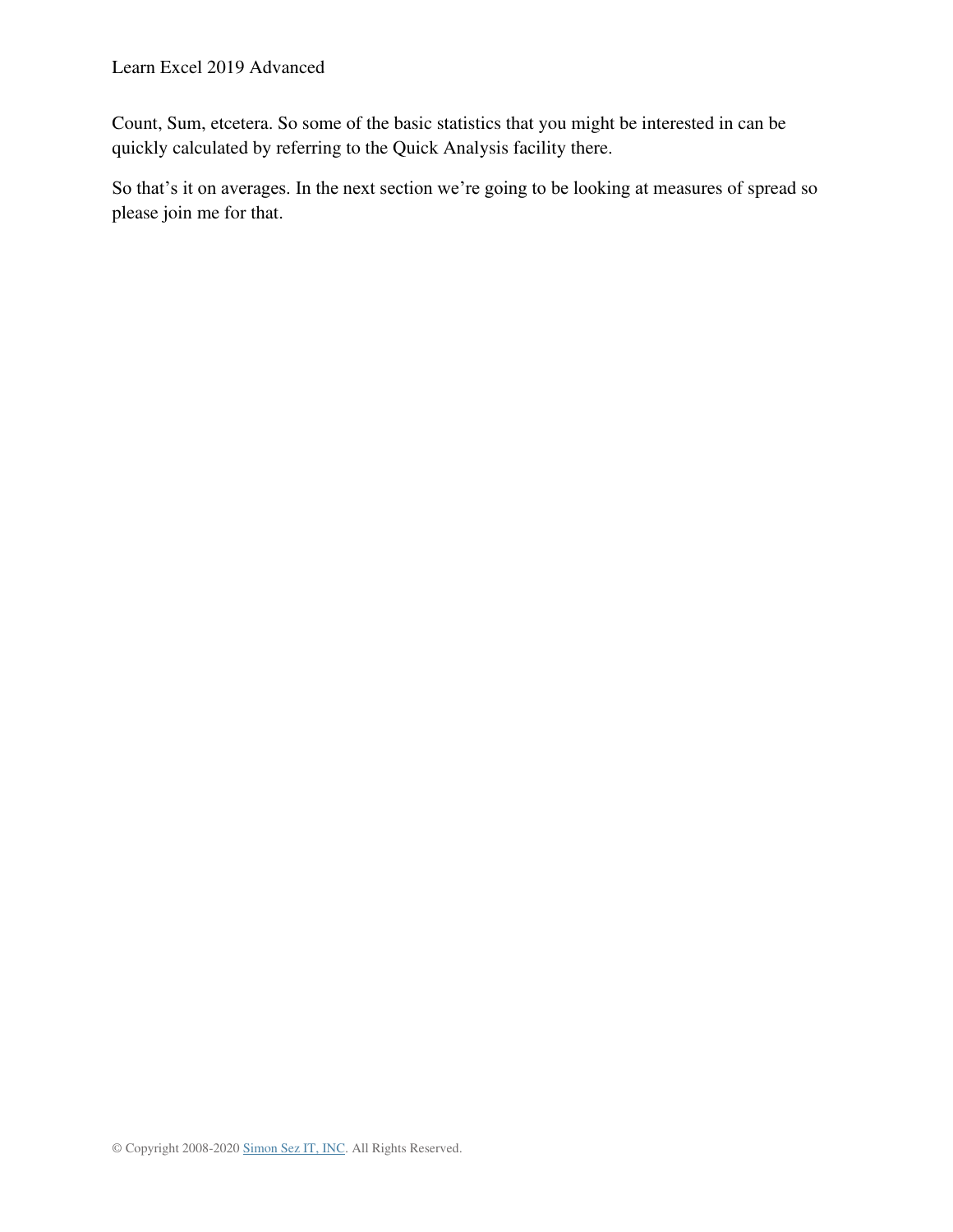### **Video: Statistical Functions for Description – Part 2**

**Deborah:** Hello again and welcome back to our course on Excel 2019 Advanced. In the preceding section we looked at some averages in relation to statistical samples and in this section we're going to look at measures of spread.

Now in order to do an analysis of a statistical sample or indeed to do a comparison with another statistical sample it's pretty much always necessary not only to have some kind of averages to give you an idea of how big or how long or how many of something are associated with that sample but also to have a good idea as to how spread out the values are, how much variation is there in this sample.

Now in statistics in general there are quite a few very useful measures of spread and we're going to look at the main ones in this section. And we are going to look at alternatives for calculating them in Excel 2019.

Now as part of that I'm going to need to explain one or two statistical concepts and terms but I'm going to do that in a pretty straightforward way. So if you're not too comfortable with statistics I think you should still have a pretty good idea of what's going on in this section.

So what I've done already is to calculate the median number of inquiries and policies and you may recall that the way that we calculate the median is that we put the number of inquiries per month in numerical order and we look for the one that is in the middle. If there are two in the middle, so we've got an even sized sample, we take the average of the middle two. Now if you did that with the contents of column B, so we're talking B4 downwards, you would find out that the median is 574, but of course we used the Median function in Excel 2019 to do that for us.

Now I also mentioned that apart from taking that middle value we could identify the quartiles and the quartiles lead us to a very good measure of spread. So what I'm going to do now is calculate the quartiles for the number of inquiries and the number of policies.

I also mentioned earlier on that there are actually two quartile functions, Quartile.inc and Quartile.exc, and in a moment I'm going to explain the difference between them, but for the moment let's just calculate the quartiles and we're going to start with the Quartile.inc function.

And my array will be Branch Inquiries and we get 418. All I need to do then for the first quartile is repeat that. Identify the same name for the range of inquiry values and change the quartile number to one and so on. So I'll do that next and let's see where we get to. So there are five quartile values. If we put our inquiries in sequence the first  $25\%$ , the smallest  $25\%$  will be between the zero and first quartiles, between 418 and 493, etcetera.

Now the quartiles are very commonly used in statistics and the measure of spreads that we can derive from there is called the Interquartile Range. And we calculate it as the difference between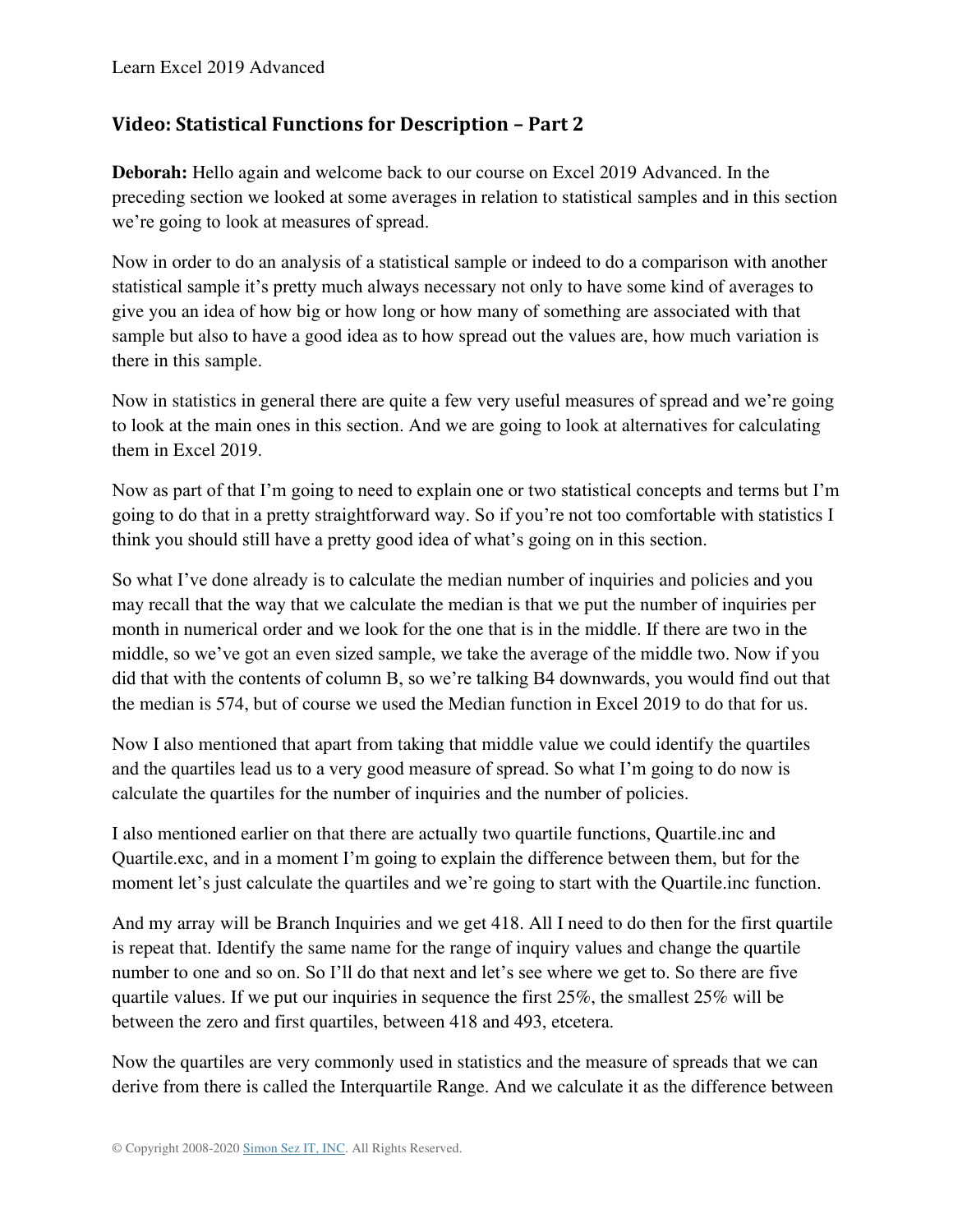the first quartile and the third quartile. There is an additional measure of spread that is called the Semi-Interquartile Range, that is half of the interquartile range. So I'm going to calculate the interquartile range and the semi-interquartile range. And I'm also going to put in the quartiles for policies.

Now of course when you open this file in the course files folder you'll see all of these formulae and so on, but at this point in this section you may want to try these out for yourself.

So having completed those calculations, including the quartiles for policies I've also calculated the interquartile range and the semi-interquartile range for policy sales. And if you've been working along with this you should have come up with the same figures as the ones that I've got here.

So the use of these ranges is pretty popular in statistics and I'm going to come back to those a little bit later in this section.

Before I move on to talk about what is probably the most important measure in spread I want to take a moment to talk about Inc and Exc, as I said I would.

So within the policy sales workbook I've included a worksheet called IncExc Demo and this is a very straightforward demo of the difference between Inc and Exc. The data that we're finding the quartiles of are in B2 to I2. So the smallest number is 23 and then in rows four and five I've got the quartiles calculated using Quartile.inc and Quartile.exc. The most notable thing is that if you use Quartile.exc, so for example that the formula in cell C5, the quartile value of zero is actually invalid. There isn't a zero quartile this way. There isn't a fourth quartile this way either. And in fact the remaining values and remaining quartiles are calculated in such a way that although the median is the same as with the Quartile.inc generally speaking the first quartile and the third quartile will be smaller and larger respectively and therefore will give a larger interquartile range.

Now I'm not going to go into the reasons for all of these differences. In fact there are many other ways of calculating quartiles, but there are a couple of pretty good explanations of how these two methods work. And if you search the web there are a number of papers that discuss the differences between the two of these.

Now during the rest of this course when I need to use quartiles I tend to use Quartile.inc and that's what I will be using going forward throughout this course.

Now the quartiles, the interquartile range, etcetera are very important in descriptive statistics. Not only are we wanting to describe a sample but we're wanting to use the values in the sample to perhaps predict what's going to happen in the future, maybe to calculate some properties of the population that we've sampled from or maybe to infer something else from that sample. And in order to do that there is an even more important measure of spread and that's called Standard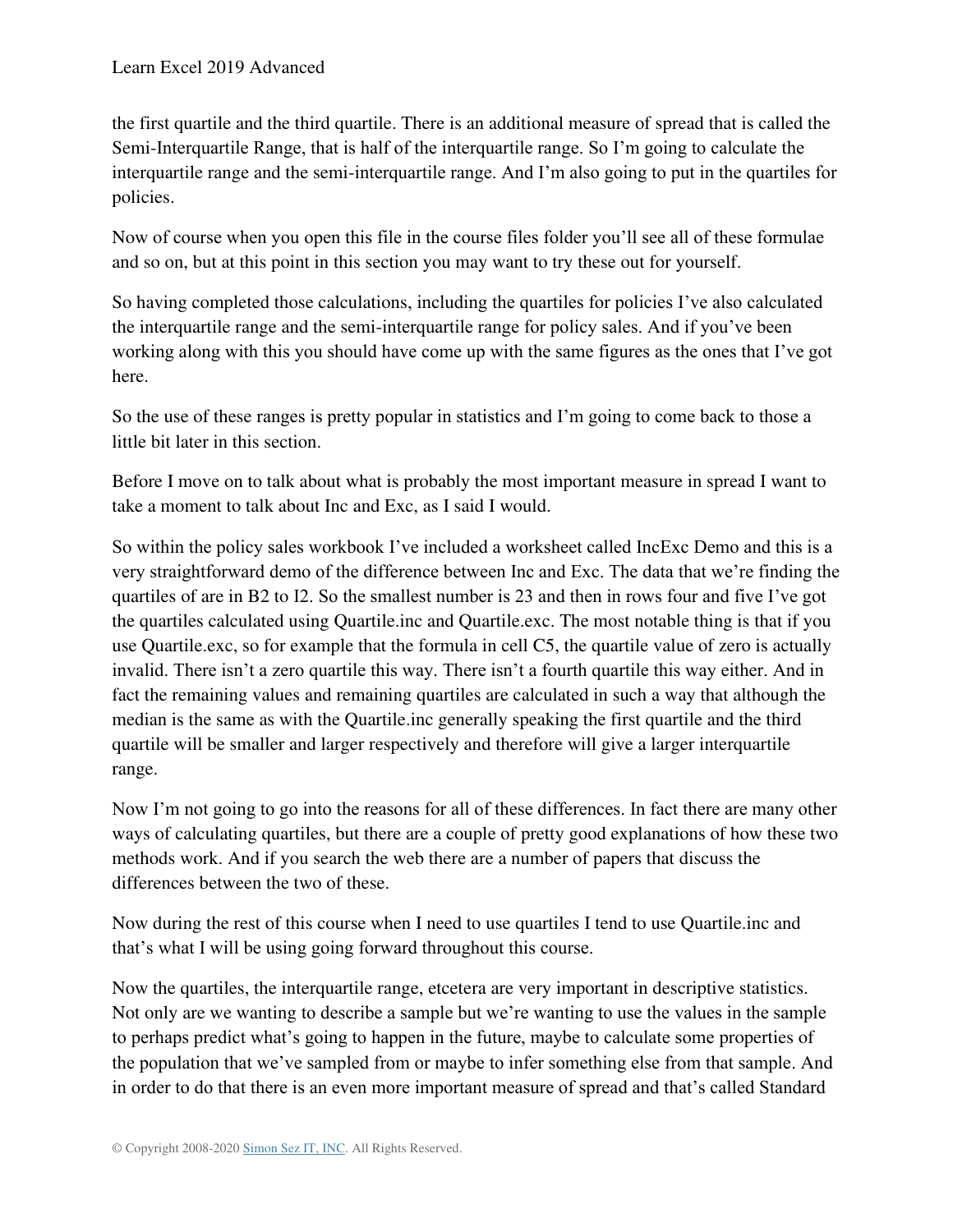Deviation. And there is also an associated measure of spread, that's the Square of Standard Deviation and that's called the Variance.

Now in this section I'm going to concentrate on calculating Standard Deviation. And just to confuse matters a little when you want to calculate standard deviation there are really two options and it's very important to understand the difference between them.

If I take a sample such as the number of inquiries over several months in this branch and I work out the standard deviation of this number of inquiries, which is a measure of how much the number varies, then I can either calculate that standard deviation as the standard deviation of the sample or I can calculate it in such a way that I'm trying to estimate the standard deviation of the population that the sample has come from.

So let's suppose you were working on a production line in a factory and you were measuring the length of objects you were making or the weight of objects you were making. If you say took ten products off of that production line you might either say what's the standard deviation, how much do these vary, or you might say using the values from these ten what's my estimate of the amount of variation in the underlying population? Now using the correct one of these from a statistical point of view is very important. And in Excel 2019 there is a function for each. If you wanted to find the standard deviation of a sample itself the function you use is STDev.p and all you would need to do in this case is specify the name of the range. So that would be Branch Inquiries. So let's do that.

And now we just need to specify our named range and we know it's Branch Inquiries. I'm going to show you a little extra tip on how to bring up those named ranges. If you press your F3 key it will bring up any named ranges you have in the workbook. So let's select Branch Inquiries and there we go. Let's take those decimal places down. So that's the standard deviation.

If on the other hand I want to calculate this standard deviation and use it as an estimate of the population standard deviation I use a slightly different function and that is STDev.s, so let's try that. And again F3, Branch Inquiries, and let's roll those decimal places down again. And I'm going to do the same for policies. Let's now take a look at a specific example of how we might use these descriptive statistics.

I now have two sets of sales figures. The first set columns B and C for the Orlando branch and then second set, columns D and E are for the Tampa branch. And for each case I have details of the number of inquiries and the number of policies as before. And if you quickly glance down the list you definitely get an idea that Orlando does a lot more business than Tampa, but it would be very helpful to be able to actually put some solid figures or some solid evidence together about the difference in the amount of business they do.

So what I'm going to do is calculate the mean over the allotted period for both branches and I'm also going to work out the standard deviation and the interquartile range.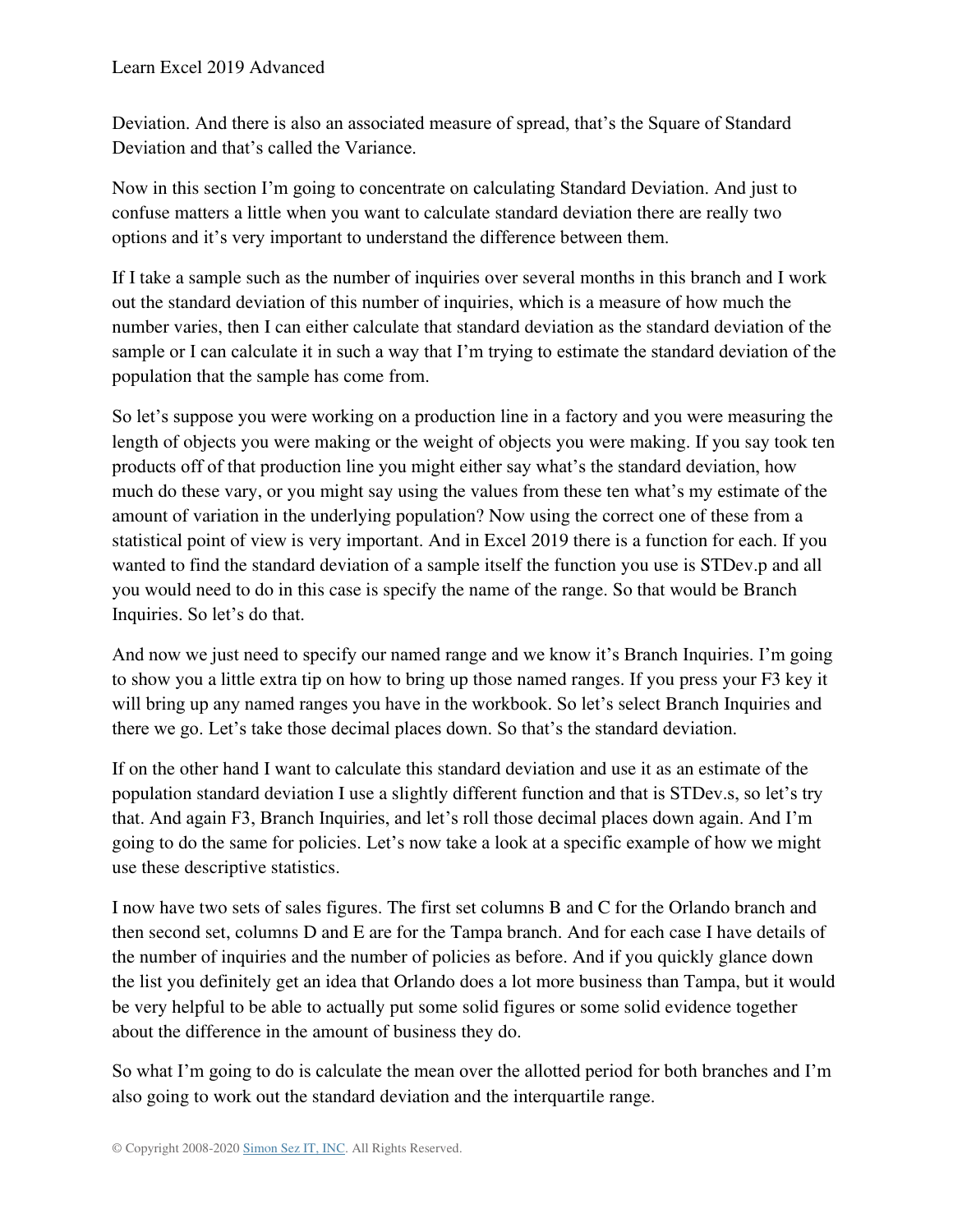And here you can see the results of these various calculations. I would suggest that you take a look at Policy Sales 5. Make sure you're familiar with the formulae that are in use here.

If you really wanted to do an analysis of one of the branches results and in particular if you wanted to compare the two branches there are various statistical techniques that you could apply, but just at a very superficial level if you look at the mean values, for example, generally speaking on average Orlando has about twice as many inquiries and twice as many policies issued as Tampa. Having said that whereas with Orlando the number of inquiries compared to Tampa is well over twice, the number of policies is less than twice as many as Tampa, which sort of implies that Tampa although it's a branch dealing with less inquiries and less policies they seem to be more successful at turning their inquiries into policies.

The other thing to note is that if you look at the level of spread in the case of standard deviation for inquiries for Orlando it's 64.5, whereas with Tampa it's 49.25. And given that for inquiries there are well over twice as many inquiries in Orlando than there are in Tampa there seems to be relatively speaking more of a spread in Tampa inquiries compared to the actual number of inquiries. The same is true of policies as well.

It's also interesting to compare figures like the semi-interquartile range in each case with the standard deviation. Although as I mentioned earlier on in the section in terms of formal statistical analysis standard deviation is a measure of spread that is used more frequently than interquartile range and semi-interquartile range.

So that's it on the use of statistical functions for description. In the next section we're going to look at Forecasting, so please join me for that.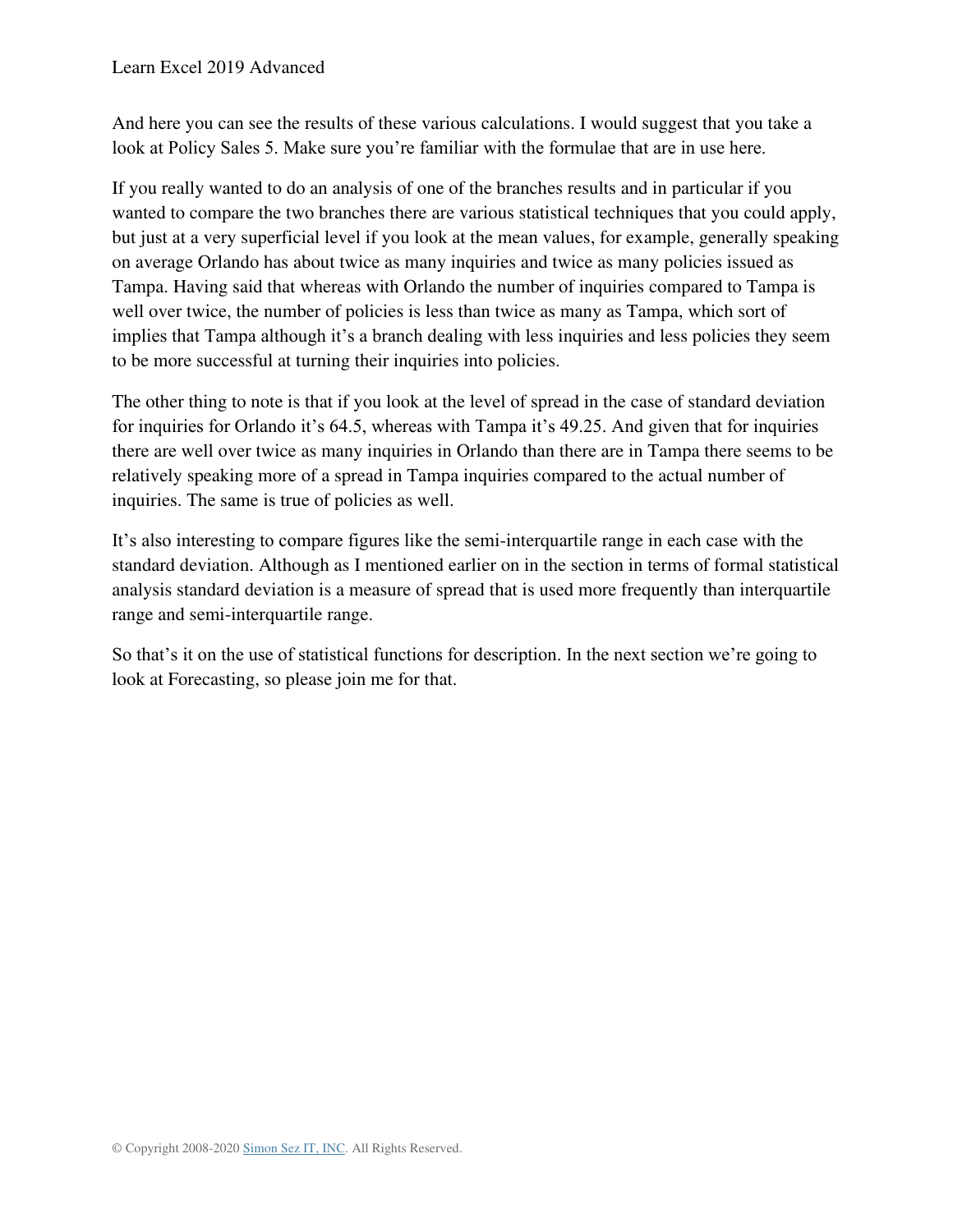## **Video: Statistical Functions for Forecasting – Part 1**

**Deborah:** Hello again and welcome back to our course on Excel 2019 Advanced. In this section we're going to look at functions for Forecasting.

Now very often when we're talking about Forecasting we're talking about looking at what is going to happen as opposed to what has happened so far, but also the functions we're going to be looking at can work in a more general sense as well and I'm going to look at the more general sense in this first section because I want to look at a few of the most commonly used functions without implying that these functions are only used in relation to things that change with time. Having said that quite a few of the examples we're going to look at will involve variables that will change over time.

So let's start off in a fairly general sense. I've got here in columns B and C some values of two variables, X and Y. And if it helps you to think of the contents of column B as the months of the year and the contents of column C as say sales figure in a store then that's probably quite a good way of thinking of those two columns.

And just to give you an idea of what I mean by Forecasting the question is this. Given those values in X and Y what value of Y would I get if X were 13? Now you might look at the figures in column C and say, "Well I don't really know." The values of Y tend to be going up but they don't seem to be going up in any straight and even fashion. What we need to do is find a function which will predict or forecast the value of Y when X is 13.

Now there are many possibilities here and what I want to do first of all is explain what I mean by independent and dependent variables. And in this instance X is an independent variable and Y is a dependent variable. What we mean by this is that X is something that we can control or measure directly or we can predict absolutely. So I didn't have any trouble putting 13 into cell B15 because X is the independent variable. It's clearly progressing in an even fashion. Whereas Y is not progressing in an even and predictable fashion at all.

Now there may be some dependence of X and Y and indeed it may be the case that as X gets bigger Y gets bigger. But it doesn't necessarily mean that the increase in the values of X is causing the increase in the values of Y.

So let me first of all plot a little graph of X against Y of the known values. And there we are. That shows you the figures for X and Y and if I were trying to predict a value for  $X=13$  one of the ways I might do this is to look at the existing graph and try to work out what that relationship is. So we try to model the relationship between X and Y and one of the most common ways to do this is to look at all the known values and to draw a straight line which basically cuts through the middle of that graph. And use that straight line to predict a value when  $X=13$ . And that's what we're going to do in just a moment.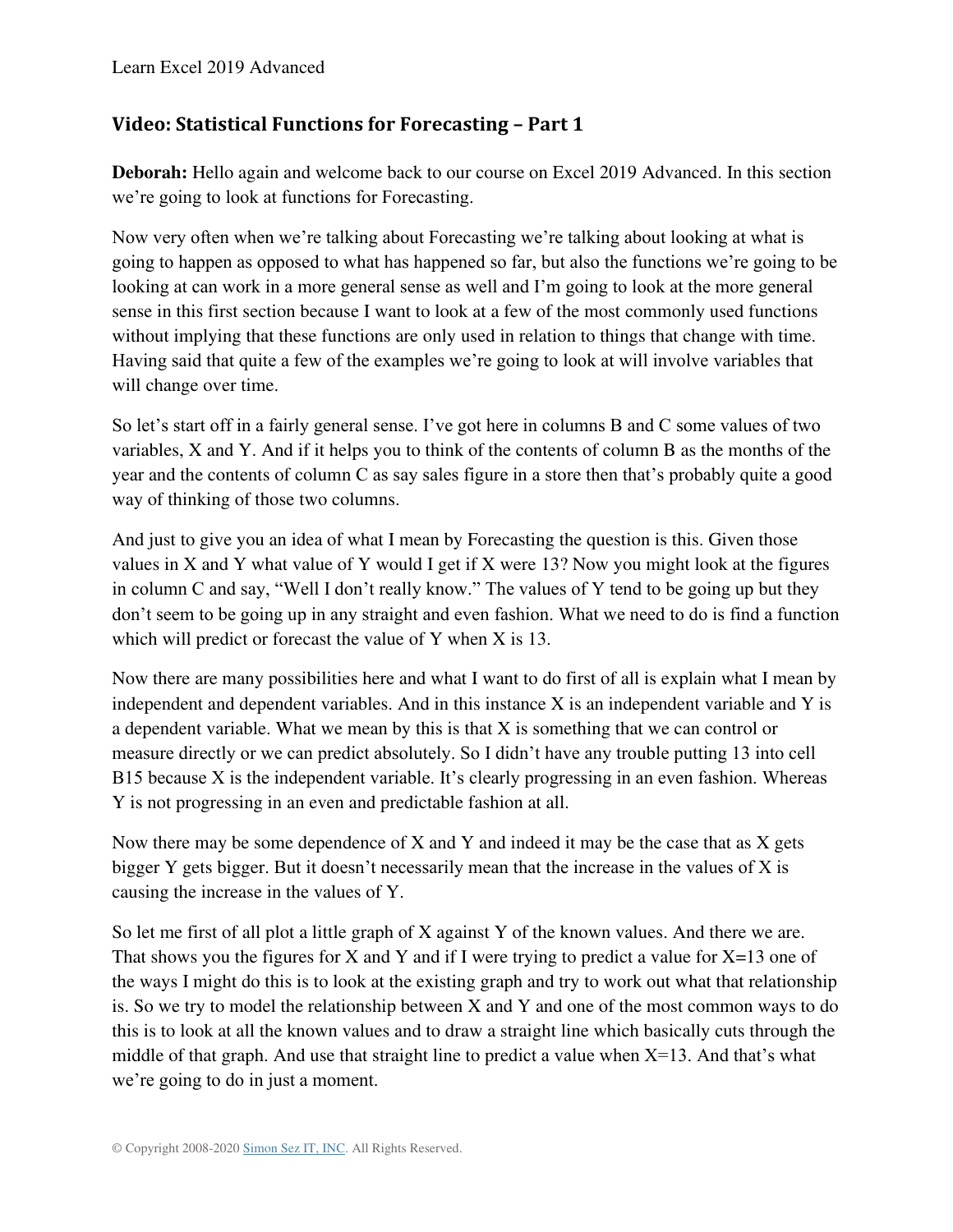Before we do that I'd just like to emphasize something. The forecasting that we're doing here, the prediction is of one dependent variable, in this case Y, against one independent variable, in this case X. But in fact within Excel 2019 there are facilities for performing this regression using multiple variables.

So we are really only looking at the most straightforward case, although to be fair the most straightforward case is the case that is used by most people most often.

So let me just delete my chart for the moment and let's go back to my numeric values and work out what to put here when X=13.

Now we're going to look at three different ways of doing this and hopefully all of the different ways are going to give us the same results. And the first way that we're going to look at this is I'm going to take you back to your high school mathematics and talk about the equation for a straight line.

Now the equation for a straight line is  $Y=MX+C$ . And there are two functions in Excel 2019 that can calculate from a set of values, XY pairs, the values of M and C that best represent that set of XY pairs.

The first of those functions is the Slope function and this will give us a predicted value for M. so I'm going to calculate the value of M in cell E4 and I'm going to use the function equals, Slope. And you'll notice it has two arguments, known Y's and known X's. For the known Y's it's going to be C3 to C14 and I'll put in the known X's as well. And let's use the Functions dialog box. So there is my value for M. And to find the value of C I use the Intersect function and that function has the same arguments. So if I wanted now to work out the value of Y when X is 13 all I would need to do is put in here equals, M, which is essentially cell E4 and let's make that absolute, multiplied by X, which is B15, plus C which is cell E5. So my predicted value is 127 using that method.

Now let me just predict a little further on. Let's say we're going to predict five values. So I'm going to just fill down and there are my predicted values.

Now when I said that I'm going to show you three ways of doing this the second way is different but actually amounts to doing exactly the same thing as the first thing because in Excel 2019 there has been for some time a forecast function which actually performs the same linear regression, the same straight line fitting to the available X and Y pairs that we've just done by calculating M and C for the best fit line. But this function forecast bundles the whole operation into a single function.

Now in Excel 2019 that single function forecast has been superseded by a more specific forecast function called Forecast.linear. But Forecast.linear basically does what I just described. It forecasts values of X based on known X's and Y's on the assumption that there is a linear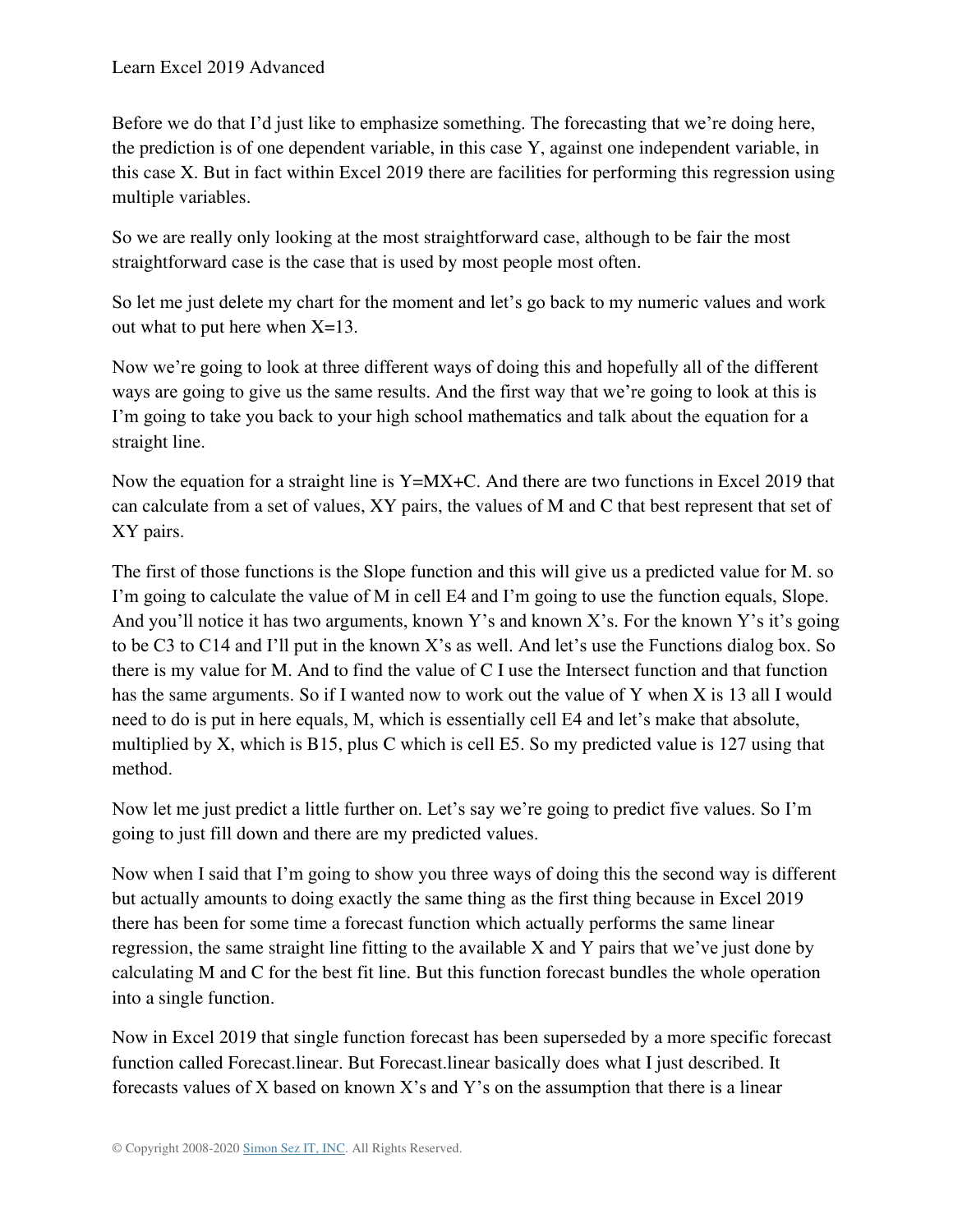relationship between X and Y and that you're using the best fit against the existing X and Y pairs.

So in C15 what I will type is equals, Forecast and we're going to select this one, Forecast.linear. And in this case what I put first is the X value which is B15, then I need my known Y, so that's C3 to C14 and then my known X's, so B3 to B14. And let's see what we get. Hopefully that's no particular surprise. Let me fill down and of course we finish up with the same values.

The third option is the use of the Trend function, which we use an array function and therefore we can apply an array formula.

So if I want to predict the values from C15 to C19, so that's Y values corresponding to  $X=13$  up to X=17. If I select the range of Y values that I wish to calculate and use the Trend function the Trend function uses a set of known Y's, so in this case C3 to C14, a set of known X's, so B3 to B14, and then finally the new X's, so this is all of the X's that I want to calculate. So that's basically B15 to B19. And then we have a value, a constant value of B. Now sometimes when you're fitting a line to some data it's a requirement the intercept, the C, is a zero. Now if you want to set it to zero then you would set this final value to false, but if you want it calculated in the normal way as an intercept you set it to true. And of course because this is an array formula in order to complete that I do Control-Shift-Enter. And there is my full set of values.

So there are three options for doing straightforward linear regression with a single dependent variable and a single independent variable. In the next section we're going to look at some more powerful functions that cannot only do this type of prediction for us but can also tell us how strong the relationship we are using as the basis of predictions are. I'll see you then.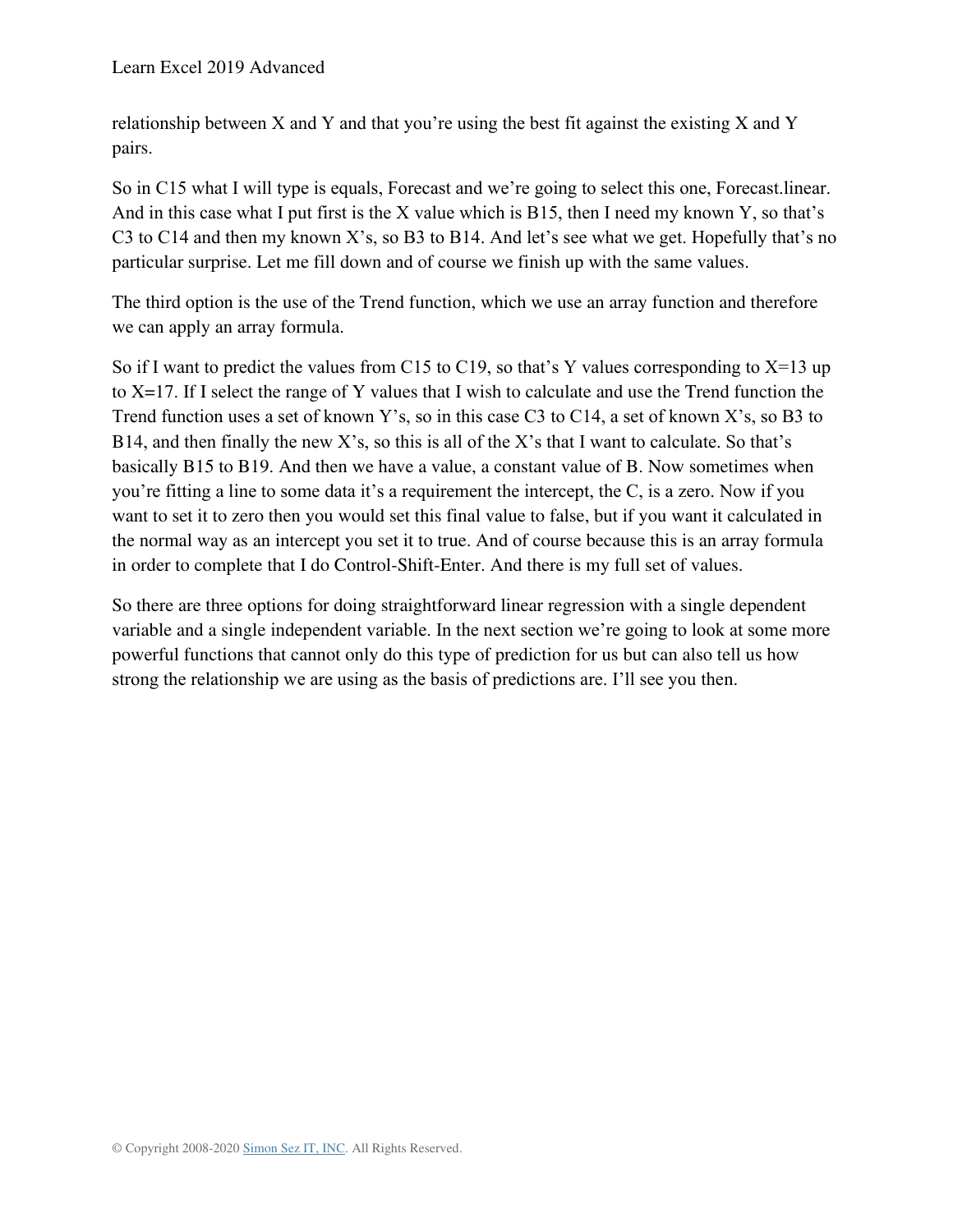## **Video: Statistical Functions for Forecasting – Part 2**

**Deborah:** Hello again and welcome back to our course on Excel 2019 Advanced. In this section we're going to continue looking at forecasting and we're going to be looking at linear regression, but in this case we're going to use the Linest function.

Now the Linest function offers a number of advantages and the first of them that I'm going to concentrate on is not only can it forecast values for us but it can also indicate how likely it is that those forecasts are going to be good forecasts. It does this by evaluating how close the model that it's using is to the observed values that we're providing it with. The second advantage is that the Linest function can be used in multivariant regression.

In this section I'm going to demonstrate the Linest function with a single independent variable and a single dependent variable. And then in Exercise 04 you're going to do some multivariant regression. But don't worry about that too much at the moment because hopefully you'll find it more straightforward than it sounds.

Now on the very subject of it being a little easier than it sounds although I'm going to explain quite a few aspects of this as we go along I'm also going to refer you to a page in the Excel 2019 Help that explains what's going on in quite a lot of detail.

Now if you're not particularly interested in statistics or your math is not quite up to scratch you really don't need to worry too much about all these details. What we really need to be able to do is apply the method and the Help sets up pretty much how to apply that method.

Now referring back to the preceding section the first method that I showed you there involved finding the slope and the intercept for the best fit straight line through some pairs of values. And pretty much that's what Linest does as well. It gives you a slope and an intercept. But it can give you multiple slopes based on the use of multiple variables. So I could have, for example, a number of independent variables and there will be a slope associated with each of those.

Now when we actually use the Linest function we apply it as an array formula. And before I use it I need to know how many rows or how many columns I need to select.

Now the number of columns will be the number of independent variables plus one. So in this case X is my independent variable and therefore I need two columns. The number of rows I need, well I would need one row for the slope value and then if I want all of the additional underlying statistics I need four rows for those. I'm going to look at those statistics so I'll need a total of five rows, one for the slope and four for the statistics. So I'll need to select an area that has two columns and five rows so I'm going to select E3 to F7. Now I'm going to use the Linest function.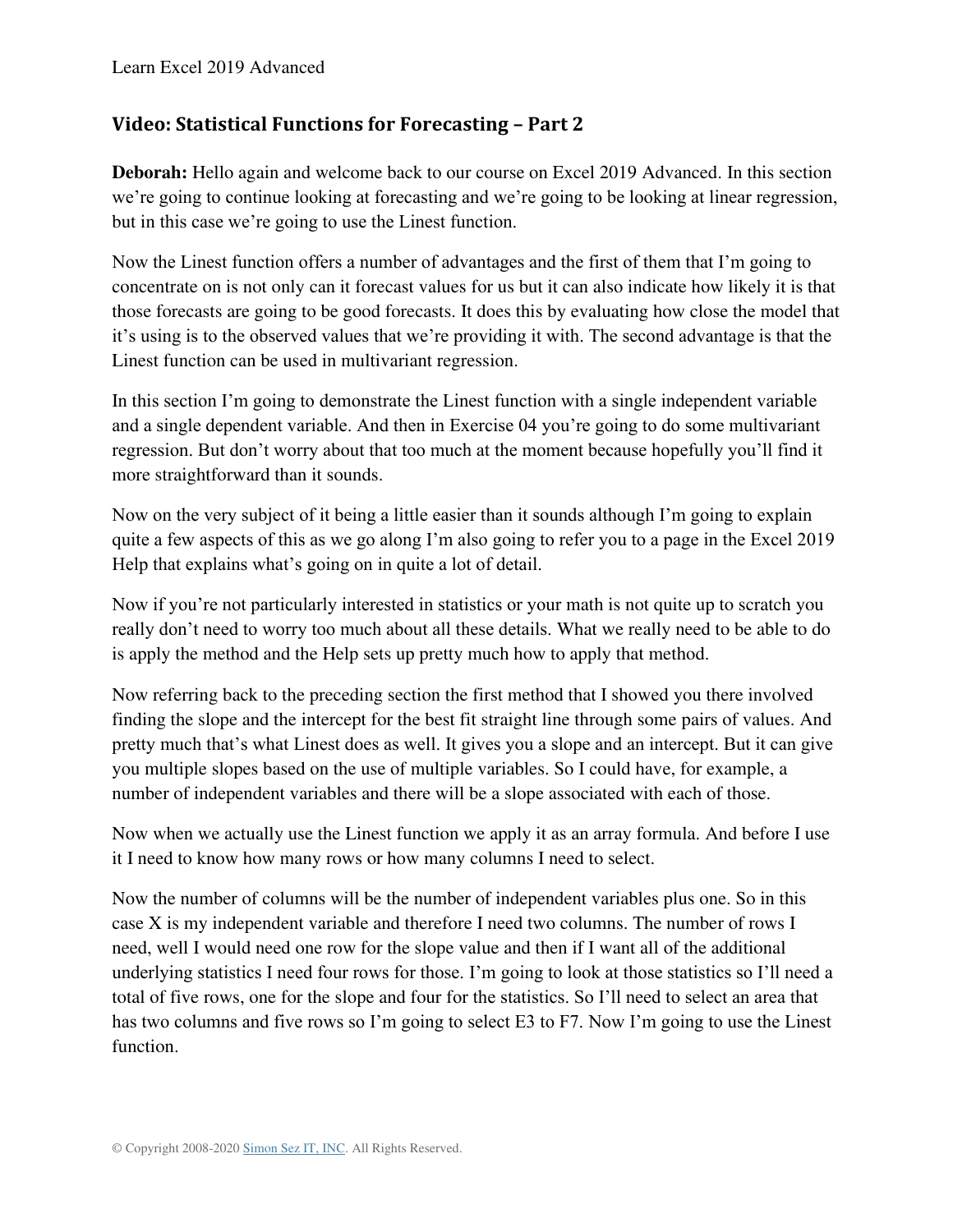Now the first value that I put in there are the known Y's. So that is C3 to C14 and we'll make those absolute. Next I put in the known X values. So that's B3 to B14. The third value is the one we talked about in the previous section and if we expect to have a non-zero intersect we set this to true. And the fourth argument indicates whether we want the additional regression statistics or not. Now we are going to look at those additional regression statistics so that's going to be true as well. Having entered Linest and bearing in mind that this is an array formula we need to do Control-Shift and Enter and there are my values.

Now the first thing to note is that E3 and F3 hold the slope and the intercept. So if all I want to do is to predict the value of Y when X is 13 I can use one of the methods that I showed you in the preceding section. And fill down.

And once again the same values have been predicted but what's particularly helpful and useful here are the other values, the ones in the range E4 to F7. And in order to understand particularly the contents of E5 we're going to go and look at the Help for the Linest function.

Now there are quite a few things I want to point out about the Linest function as it's a very useful and important function in Excel 2019. And the first thing to point out is that you can use it with other functions to model relationships that are not straightforward linear relationship.

So as it says there you can include polynomial, algorithmic, exponential, and power series relationships. Now this has to be done in a particular way and there is more information about this in this Help topic. I'm not going to cover that in this course but you may be in a situation where you have a relationship that is not a simple linear one, where there is some element of it that includes one of those other types of relationships. Well Linest can cope with that kind of situation as well.

Now in the preceding section we looked at the straightforward Y=MX+C. It's normally denoted, although in the Help here it's  $Y=MX+B$  but B is the intercept. Well the situation with Linest is that you can make Y dependent on many X's. And if you do make it dependent on many X's then for each X there will be a slope. So for example, in Exercise 04 I'm going to give you some data with two independent variables in it, two X's, and you'll get two slopes. But more on that later on.

Now when you use the Linest function, I've already talked about the syntax and you've seen one use of it already. There's a further explanation of it there and in particular it covers an explanation of the multivariant situation which is going to be particularly important in Exercise 04.

Now also there's a list of statistical terms, which are very familiar to statisticians but probably a mystery to most other people. So terms like F Statistic or the number of degrees of freedom. If you are a statistician or you understand these terms they're pretty well explained in the Help. And related to that block of numbers that I referred back to in our sheet Regression Functions 04.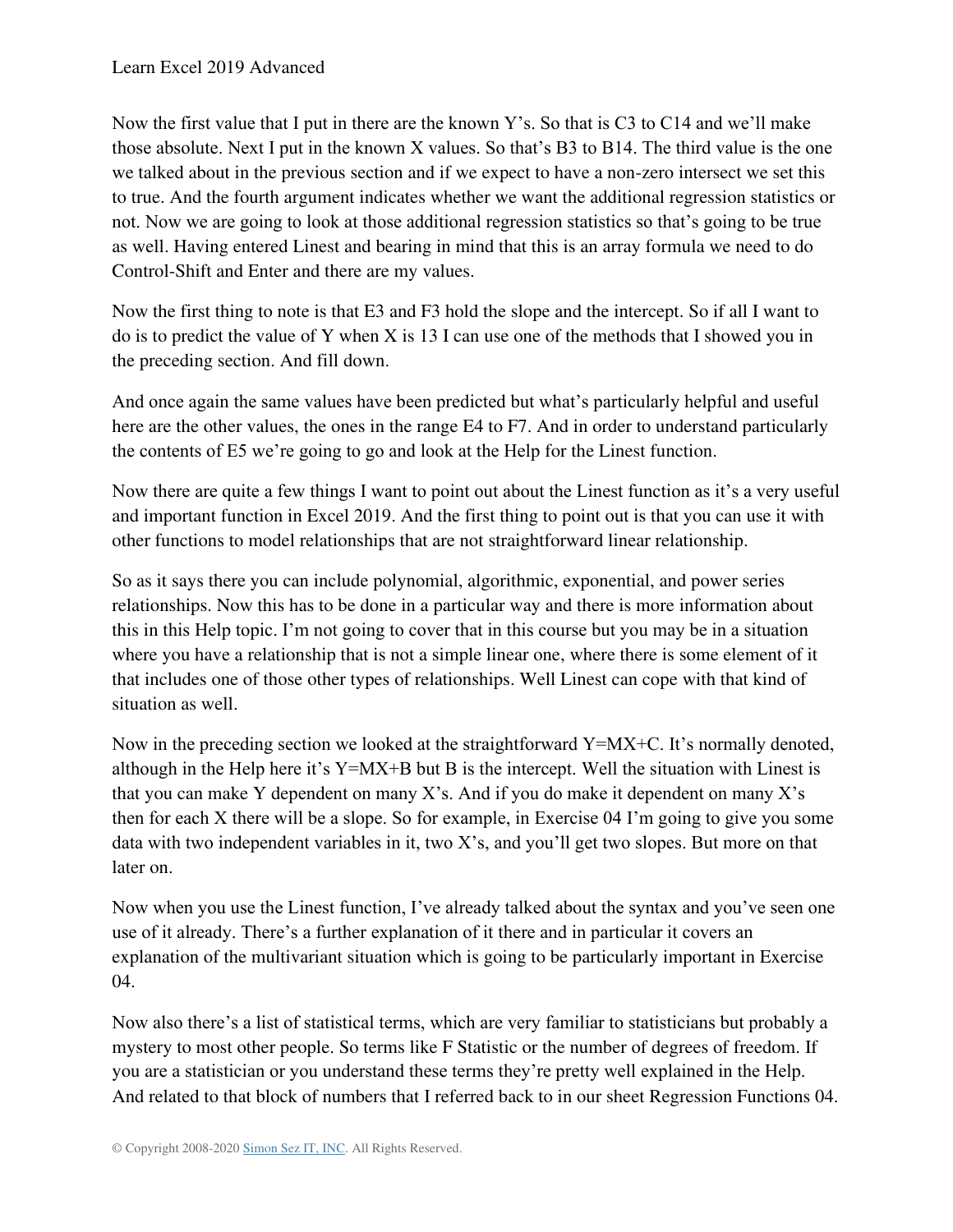Well what I really want to look at here is R2, the coefficient of determination. And what happens with the coefficient of determination is that it compares estimated and actual Y values. Now the closer to one the better the correlation. And by correlation we mean in simple terms how well the line fits against the data we first provided. If the provided data was an absolute straight line already then the coefficient of determination would have a value of one. If all the values seem random and unrelated the coefficient of determination will have a value of zero or close to zero. So what you're looking for, for a good match is a value that is near to one. Now with these other statistics you may or may not be interested in them.

The sum of squares, the regression sum of squares, again I'll come back to that in a moment just for information as I think it's something worth knowing about. But in terms of identifying what's in that array of numbers this little diagram is the important one because it shows you what goes where. Now in our case we only had one independent variable so we only had two columns. And column A in that diagram, that's our slope value in row one and the value in the third row in column one is R2.

Now below there is a whole load of remarks about how this works and how you can interpret things and so on. So if you are interested it makes a very useful and interesting read.

Now let's look again at that diagram because we are interested in the first column, middle row. Now the value we have in there is 0.89 and the value of 0.89 is pretty good. That's a relatively high correlation. So what we're being told there is that there does seem to be a reasonable relationship between the Y values and the X values. It's not brilliant but it's about 90%, which is pretty good.

Now there is one point I said I would come back to and that's the sum of squares. I'm not going to explain this in any great detail. There's actually quite a bit of detail on that Help page but one relatively straightforward way of thinking of how it works is as follows.

If you look at each of our X values here, so one, two, three, four along the horizontal axis and with each of them go up to the graph and the dotted line, which is the best fit straight line. For each value of X you will see there is normally a slight discrepancy between the value on the blue line, which is the observed Y value and the value on the dotted or best fit line. If you work out what the discrepancy is between the Y value, so that's the blue line and the dotted line, and you square that amount and you add all of those discrepancies up the way that the best fit is worked out is to make the sum of those square as small as possible. So you're basically working out how to fit a straight line through those points such that the sum of those squares is as small as possible and that's how the dotted line finishes up where it is.

That's a somewhat oversimplified explanation of it but it will give you some idea of how the best fit line is arrived at and it will also explain how, for example, this coefficient of determination is calculated because it's calculated using a formula based on that sum of squares.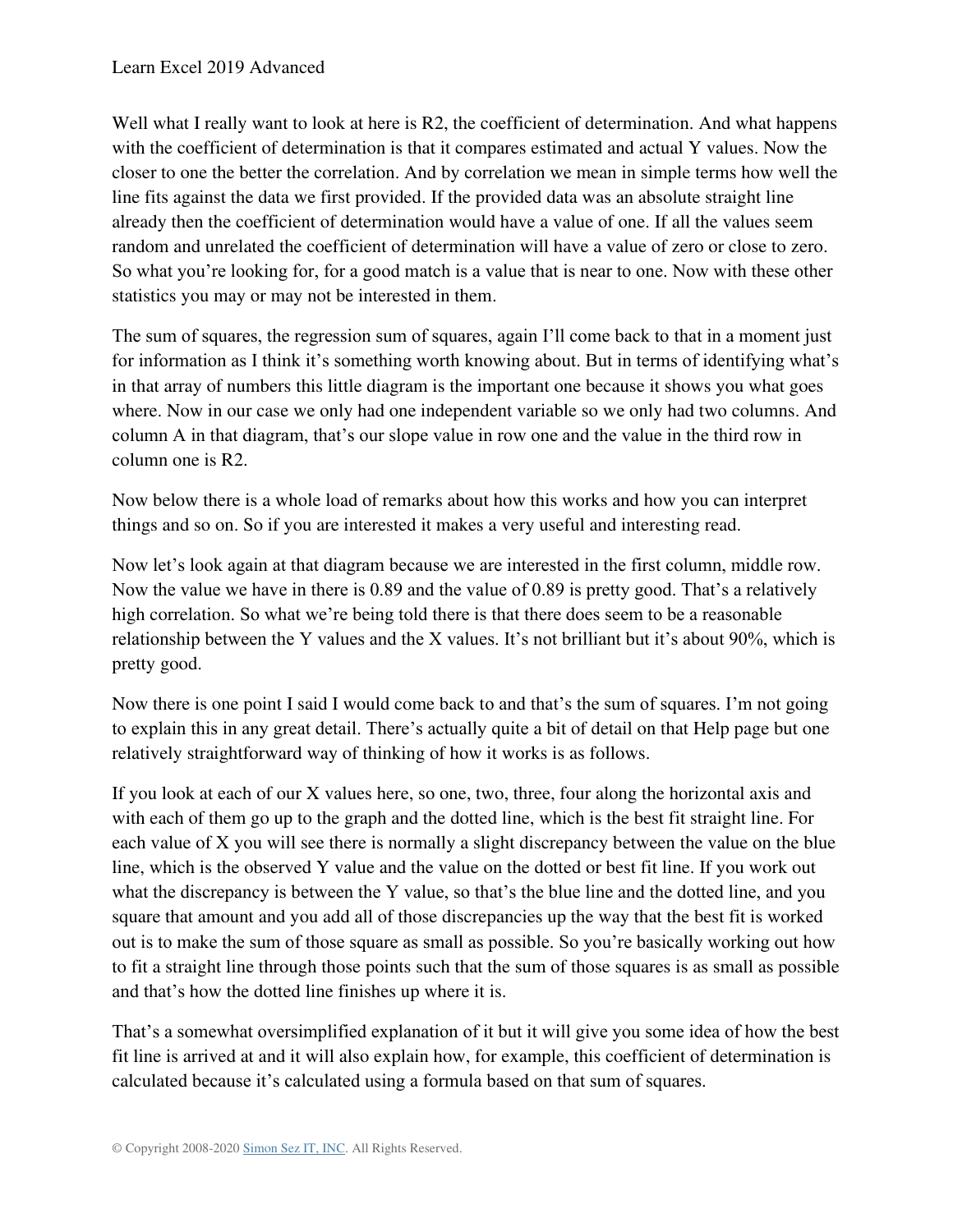#### Learn Excel 2019 Advanced

Now in fact all the documentation you will see that sum of squares referred to as R2. Statistically it's more accurately referred to as  $R^2$  and in the case of linear regression  $R^2$  is actually the square of the correlation coefficient. And basically you want  $R^2$  to be as close as possible to one.

So that's it for this section, please join me in the next.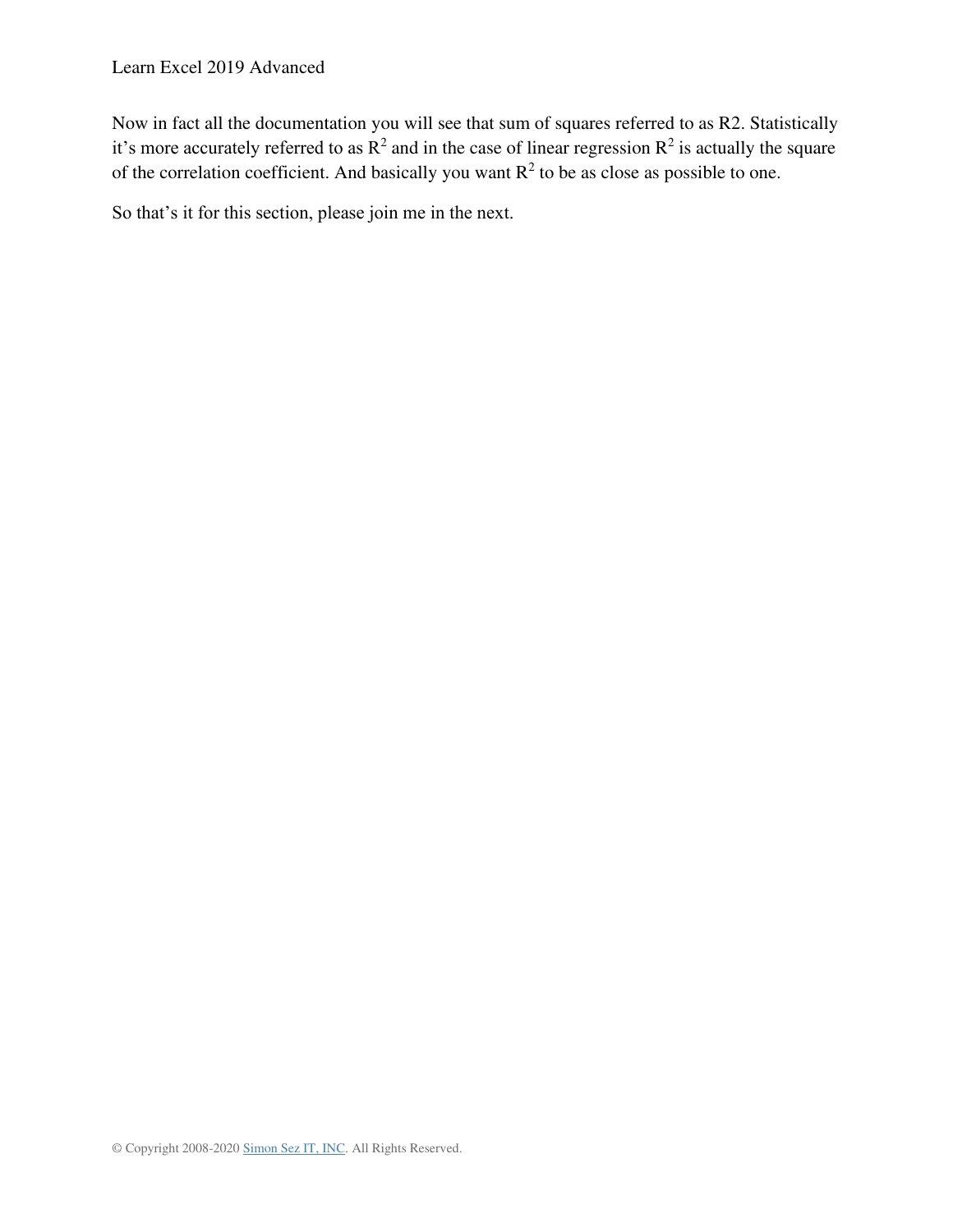# **Video: Exercise 04**

**Deborah:** Hello again and welcome back to our course on Excel 2019 Advanced. In this section I'm setting you Exercise 04. And in Exercise 04 you're going to do some multivariant linear regression.

There are two independent variables, month and rainfall in columns B and C, and in column D we have the dependent variable, the number of umbrellas in store.

So basically what I need you to do is use the Linest function to come up with a prediction for how many umbrellas will be sold in months 13, 14, 15, 16, and 17, dependent on the rainfall figures for those months that you can see in column C.

My answer for that is in the workbook Exercise 04 Answer. As you can see I have a coefficient of determination there of 0.87, so about 87% which is pretty good.

One thing I didn't mention earlier on in this course which is actually quite important, when you are creating the array to put the array formula for Linest into it doesn't matter if you select an area that's too big because any cells that Linest doesn't need or use just get an N/A put in them. So although you can calculate, as I explained in the course, exactly what area you need, in this case I've selected F3 to H7, if you select an area that's too big it really isn't a problem.

So that's Exercise 04. With any luck you'll end up with the same predictions as me for the number of umbrellas sold. I will see you in the next section.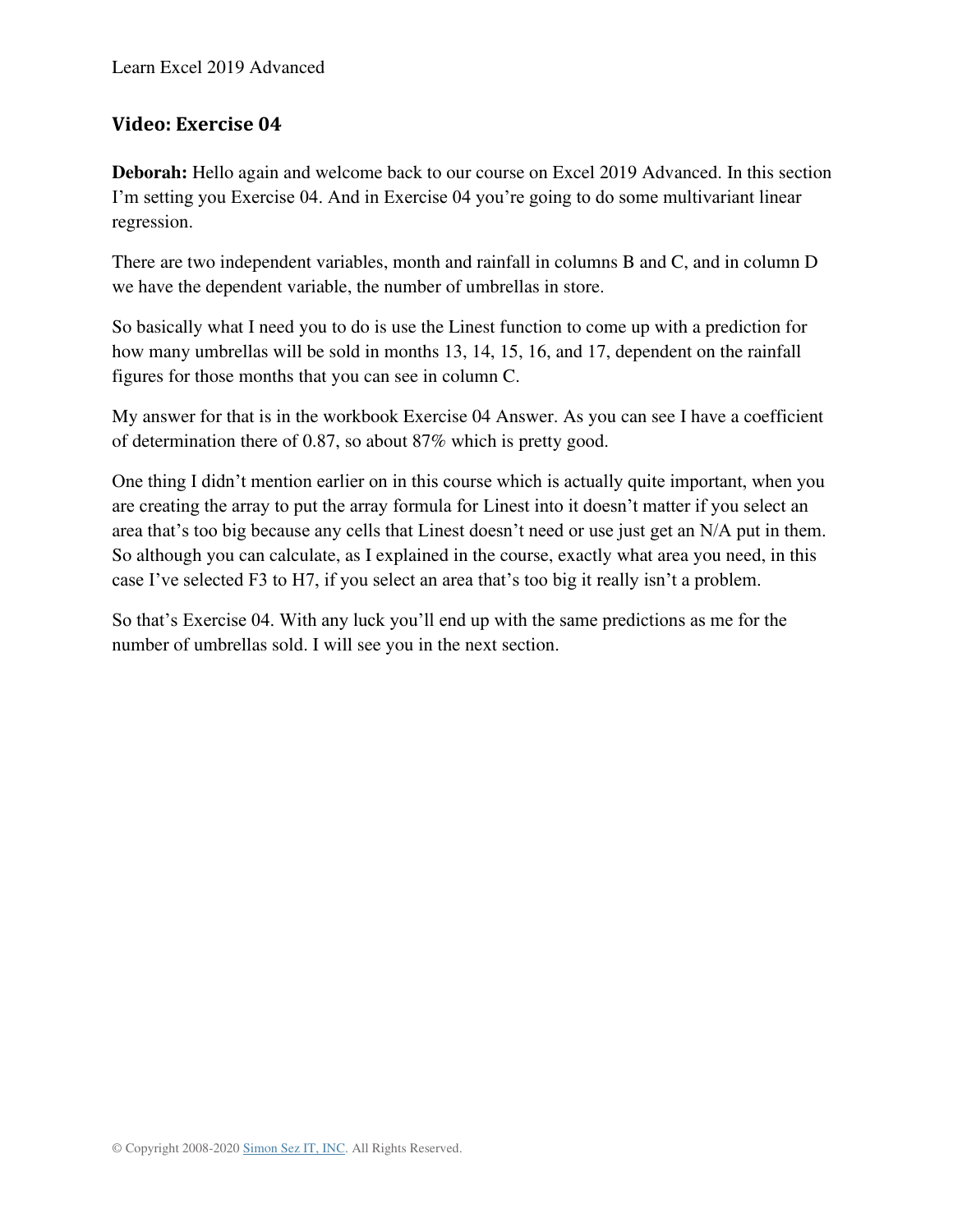#### **Video: One Click Forecasting**

**Deborah:** Hello again and welcome back to our course on Excel 2019 Advanced. In this section we're going to look at one of the newer features in Excel 2019 and this follows on really nicely from our sections looking at forecasting because the new feature is what's called One Click Forecasting. Now it's not really one click forecasting. It does take a few clicks, but it is pretty impressive, a fairly straightforward facility for forecasting time-based data. And what I'm going to do in this section is give you a run through of a very straightforward example and also refer you to the Help section which runs through the main features of this one click forecasting.

Now first of all let me just emphasize the point that this is intended for time-based data. And in theory the dates for the data you can see in column B there in the sample I'm going to use, the dates should be evenly spaced. So I have January the 1<sup>st</sup>, February the 1<sup>st</sup>, etcetera. And these are sales figures. And for each date there are, so for instance for February 1, 2015 the sales figure in column C is the total of the sales for the preceding month. So you can see that over time sales for this particular company are increasing.

Now this is typical of the sort of data we were using earlier on for doing forecasting but with one click forecasting you can get an awful lot of information for a very small amount of effort.

Now I talked just now about these dates being evenly spaced. These are spaced out month by month. You can actually have gaps in the data. They need to be fundamentally evenly spaced, but you could have a month or two figures missing. In fact you can have up to 30% of the date points missing and this will still generally do a pretty decent job.

So let's do a run through now of one click forecasting with that data.

Note the last month I've got there is June 1, 2016. Let's say I'm to forecast sales up until the end of August. So we're looking at the sales figures on September 1, 2016.

First of all let me select the data. And now on the Data tab in the Forecast group there is a Forecast Sheet option. And that brings up a dialog, the Create Forecast Worksheet dialog.

Now you have a couple of basic choices to make here. If you want to see a line graph or a column chart and basically if you look at the column chart first the blue columns indicate the actual data and the orange columns indicate the forecast values. You can probably just about make out the little vertical lines through the top of each column which indicate the range in which the forecast might fall. And in fact if I go back to the line graph you can see this sort of funnel effect there, the lower and upper thinner lines here representing the lower confidence bound and the upper confidence bound for the sales.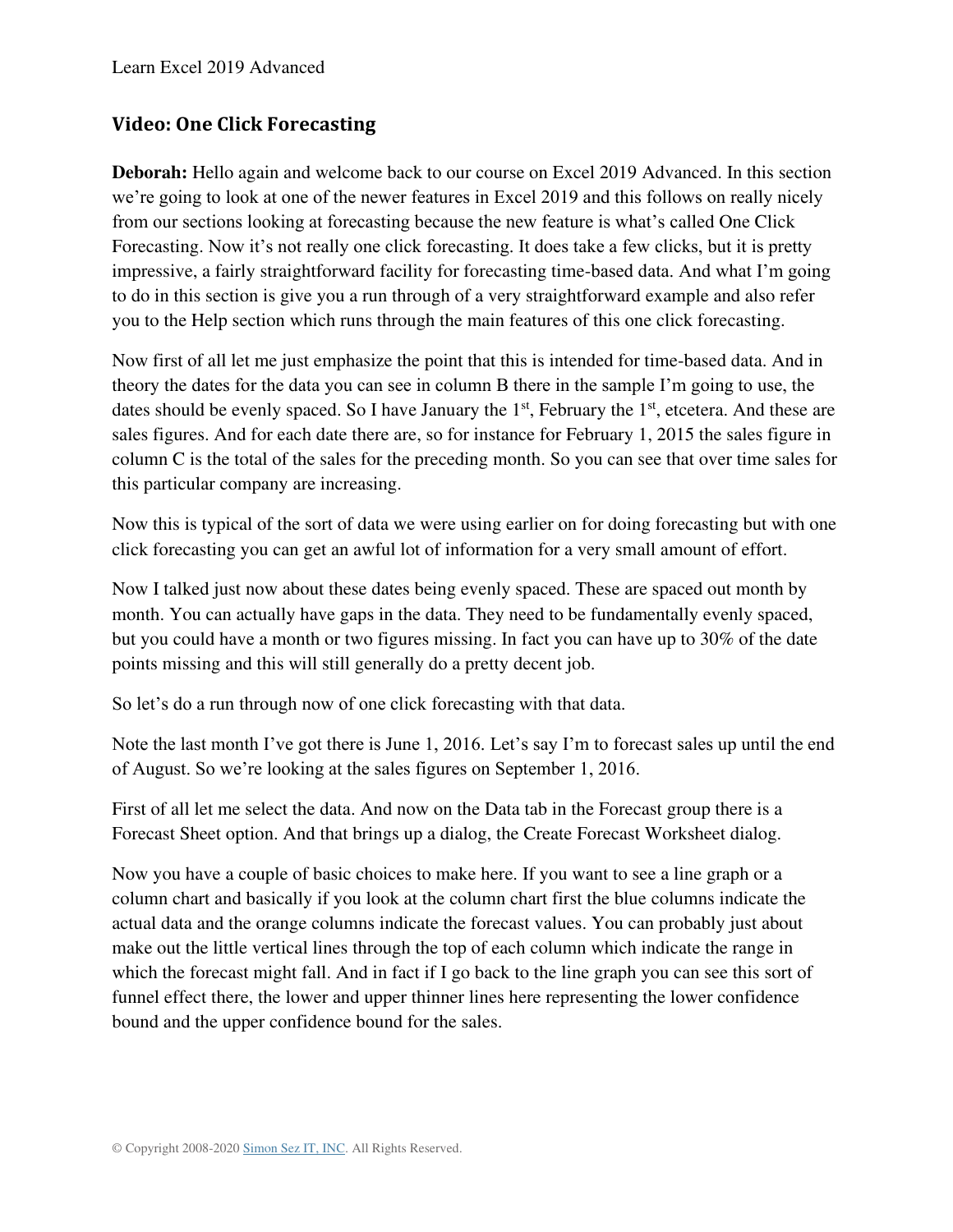Now I just said I'm going to forecast up until September the  $1<sup>st</sup>$ . So I'm going to set the end date for the forecast just here. And then I also have a number of other options. Let's take a look at those other options.

So I've already set the forecast end date. I can also set the forecast start date, by default it's using the final date in my actual historical data. And it is well worth reading the notes in that Help page I referred you to on forecast. Refer to the forecast start date as there can be some advantages to setting a start date before the end of the historical data. And then you can see how well those predictions match your actual measurements, and they should match them very well.

Having said that obviously if that reduces the number of historical data points that you've got then it may in turn harm the prediction. So it's a matter of achieving a balance.

The confidence interval is next. You can switch this off and if you look at the line graph while I do that there's now no confidence interval. Now what that confidence interval means is that in this context 95% of predicted values will fall within that funnel. If you reduce the percentage you would find that that ban would get narrower and narrower. And with a narrower band to aim at less values would fall within the predicted range.

The next important option is seasonality. If you're dealing with seasonal data then you can either tell Excel 2019 to detect seasonality or you can set it manually. Now what we mean by seasonality, for example, is if we're dealing with monthly data and over the course of a year there tends to be a monthly pattern then we would consider our cycle in this case to be a year and the number of intervals in that cycle to be 12. So we would manually set a value of 12 for seasonality. On the other hand on a yearly sales cycle if you believe that you basically follow the four seasons of the year you might set that value manually to four instead. Generally speaking when it comes to detecting seasonality you really need two complete cycles for that to work successfully. Obviously in this case we only have 18 months worth of data so it's ability to detect seasonality is going to be severely restricted.

Finally on the left hand side of the options we have Include Forecast Statistics. If you check this box in the resulting forecast worksheet you'll have a lot of very technically advanced statistics. So again if you're not a statistician and you're not particularly keen on dealing with things like exponential smoothing algorithms then you might want to bypass the forecast statistics. But if you are interested check that box and you'll get some very interesting statistics on the forecast worksheet as well.

On the righthand side of the options you have the timeline range and the values range, and then again two more important options. If you have missing points you can either ask Excel to interpolate those values, so if you say had a months worth missing it would look at the values either side of the missing month and work out its best guess. Or you can replace them by zeros. Now obviously in the case of our sales replacing with zeros would pretty much confuse things,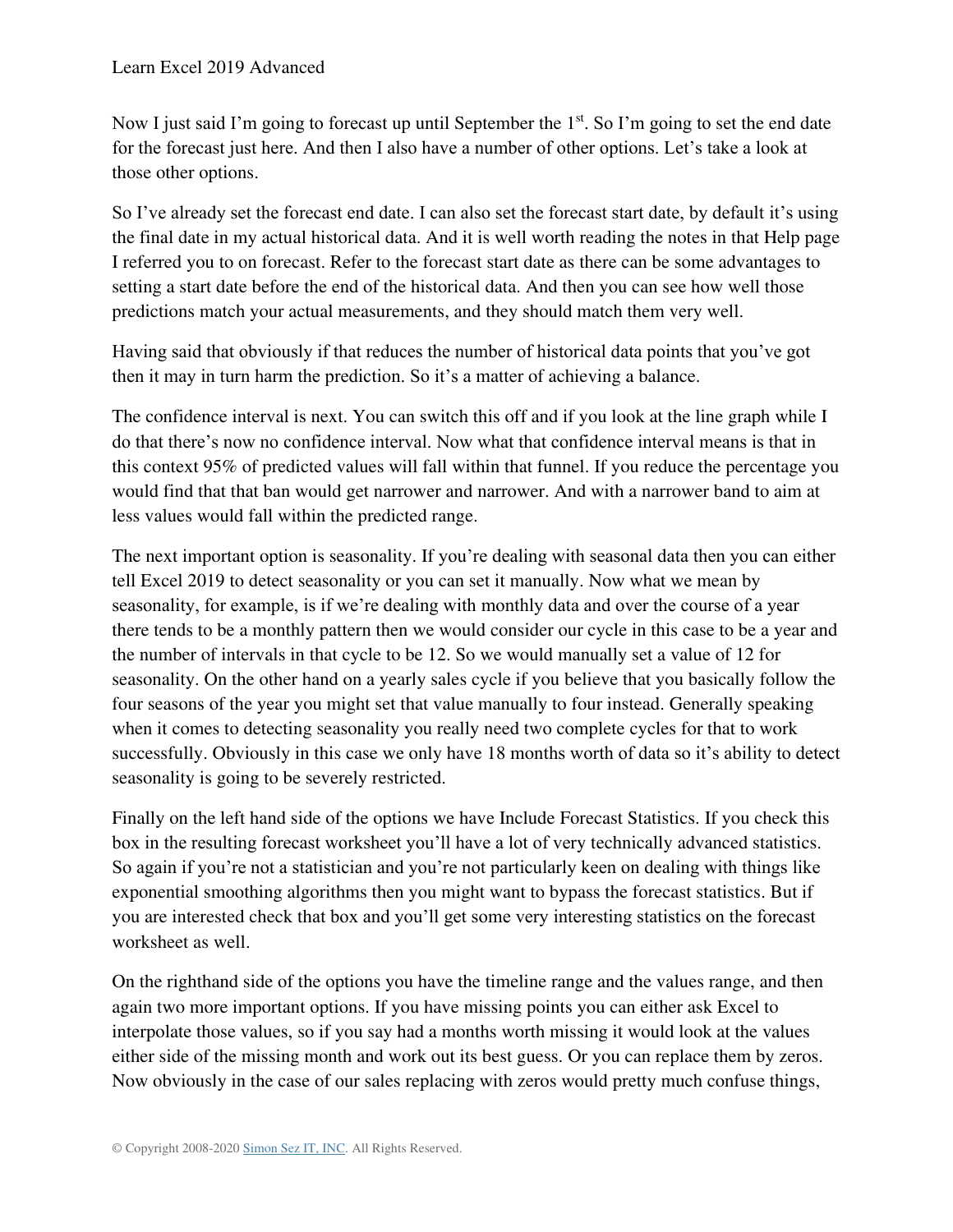but there are situations where you're measuring over time where replacing a value with zero might be more appropriate.

And then finally you can in certain situations have multiple readings on the same date. And this may, for example, happen in meteorology when you are taking measurements of rainfall in different sources. In that case where you have multiple values for the same date you can average the values. Average is the default, or you could process them in any of these ways. For example, you could use the Max or the Median or the Sum. We'll stick with the default which is Average.

And there we are. As I mentioned before you couldn't really call it one click forecasting but it didn't involve too many clicks and you get not only that nice graph but you get a table showing the historical data and the predicted values. Note the first forecast is June the 1<sup>st</sup> which is also my last historical point. And you have the values in the lower confidence bound and the upper confidence bound as well.

Note that the contents of this sheet can also be formatted in the normal way. So if I wanted to do some work on the chart I could select it and do all the normal kinds of formatting.

So that's it one click forecasting. We just have one more section now on statistical functions and that's statistical functions for inference. Please join me in the next section for that.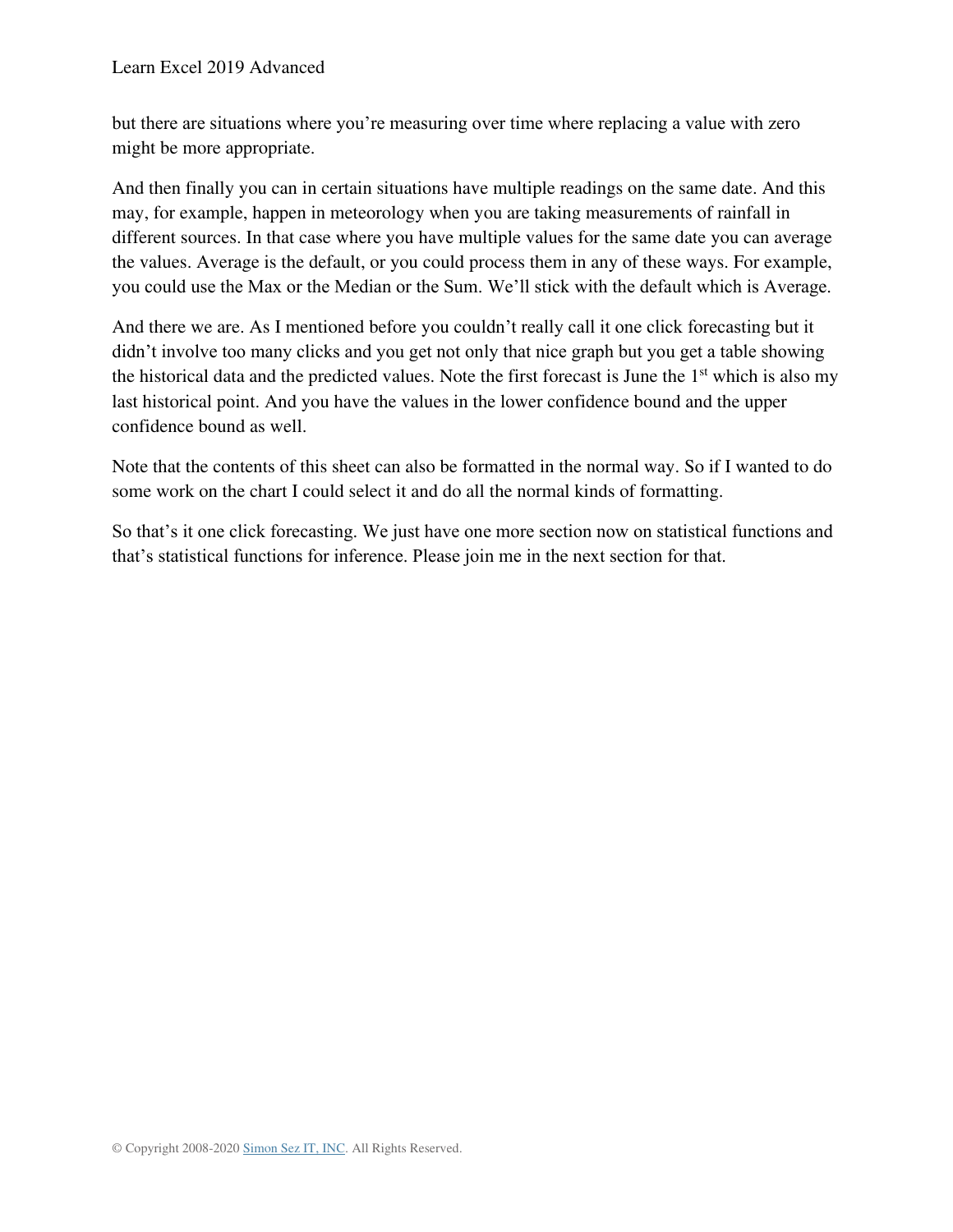#### **Video: Statistical Functions for Inference**

**Deborah:** Hello again and welcome back to our course on Excel 2019 Advanced. So far in these sections on statistical functions we've looked at descriptive statistics where we summarize statistical data. And we've also looked at prediction or forecasting. In this section we're going to look at statistical functions for inference. And typically when we're looking at inferential statistics we mean that we take a sample of some sort and on the basis of that sample we make statements about the population from which that sample has been taken.

Now I'm going to base this section on a very straightforward example and in this example a doctor surgery have taken the heights of a number of female patients. The heights are shown in inches in column B and what we're going to do is use that sample to infer some properties of that population from which the sample was taken and also to infer the likelihood of women having particular heights within the population.

Now in doing this I'll be making quite a lot of assumptions and if you have a reasonable knowledge of statistics you may be familiar with some of those assumptions and some of the issues that arise. But one of the main assumptions I am making is that given a particular doctor's practice and the area that it covers that sample is big enough to represent the population of all female patients. And the second major assumption I'm making is that within the population as a whole the heights of females are normally distributed. So that's the familiar bell shaped curve for distribution of heights.

Now if you don't have a solid background in statistics you may listen to both of those assumptions and say, "How can you be certain that those two things are true?" Well there's very rarely certainty when you're dealing with statistics but there are tools and techniques that we can apply in a situation like this one to establish with sufficiently high level of certainty that both of those assumptions are true. And although I'm not going to go into those now we are going to proceed on the basis that both of those assumptions are reasonable. So that's a big enough sample to represent the population and the population from which these heights have come from.

Now the sort of question I'm going to ask is this. What proportion of females within the range of this doctor's practice would be less than five feet tall on the basis of this sample data? Now we're going to use one of the other statistical functions to do this. And in order to apply the statistical function we need the mean and the standard deviation of this sample. So you know how to calculate those but I'm just going to do those again.

So there's the mean. And for the standard deviation we're dealing with a situation where we're going to use a sample to estimate the standard deviation of the population from which the sample was taken. So we're going to use the STDev.s function, as I explained earlier on. So there we are. That's our mean and standard deviation.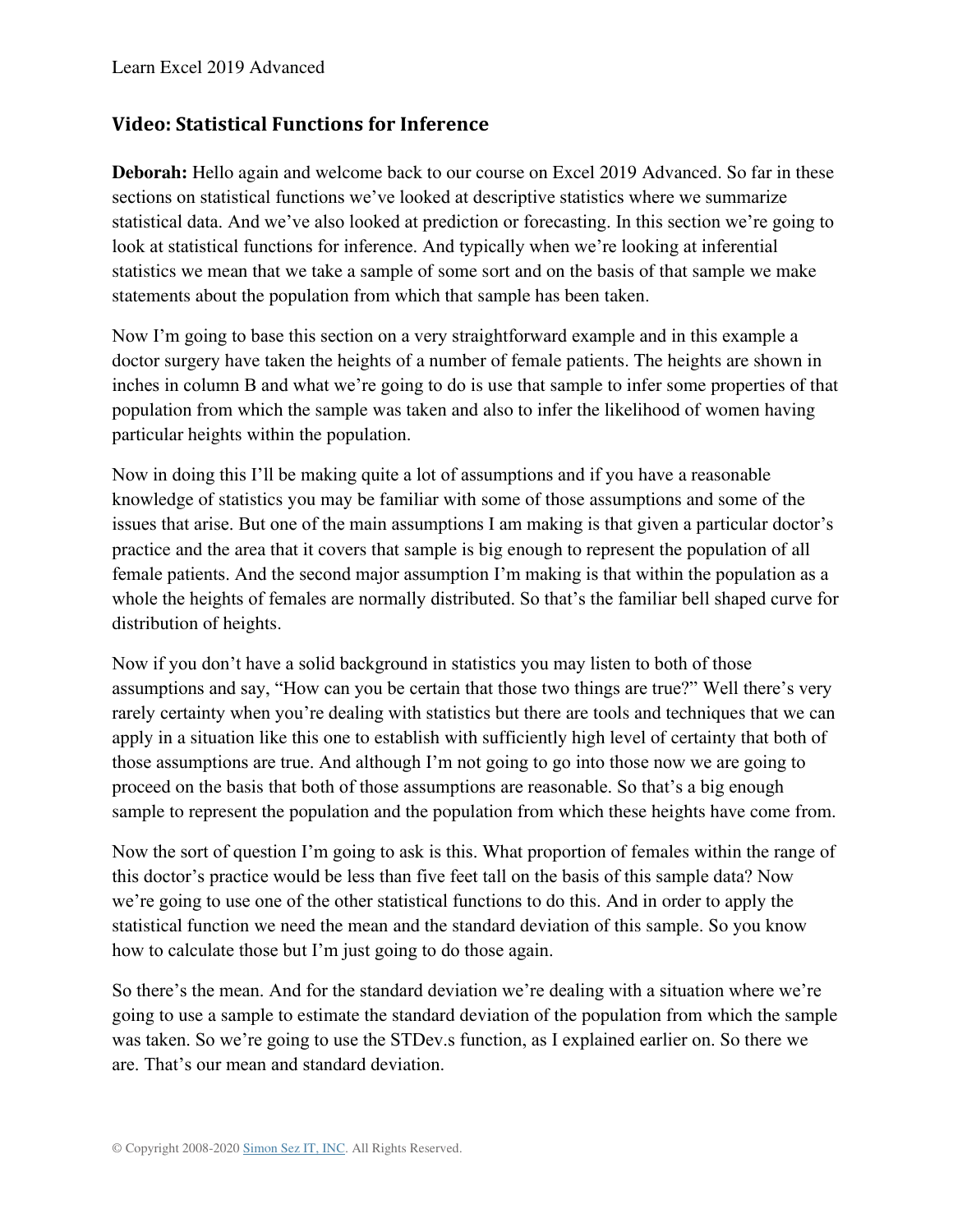We're now going to calculate the probability that a woman chosen at random from this population will be less than five feet tall.

Now the function we're going to use to calculate this is one of the normal functions. And if you look at the list of normal functions there are eight of them. And the first four are the ones that we normally use, whereas the old four are the ones with the yellow triangles. These are the ones that the new four have replaced.

Now the function we need is the very first one and we specify first of all the value of X, the value that we want to find the probability that a member of the population chosen at random will be less than. And that will be five feet, which is 60 inches. The mean height is in E2, the standard deviation is in E3, and that just leaves us with two functions, true or false. True uses the cumulative distribution function and false uses the probability mass function. Now there's a very important distinction between these two and the true cumulative distribution function is the one that we use for continuous variables like height. If we were dealing with a discreet variable where you could have exact values, so these are things that are accounted rather than measured, we would specify false here. So in our case this is a continuous variable so we would need the cumulative distribution function. So the value we need here is true. And we find that on the basis of our sample the probability that a woman is less than five feet tall is 0.2, which is 2%.

Just as an item of technical information with a continuous variable like height as far as statistics is concerned the probability of being exactly five feet tall is zero. So if you said what's the probability that a woman is less than or equal to five feet the answer will be the same figure.

So what about the probability that a woman is more than five feet tall? Well given that all women will either be less than or more than and I ignore the equal to for reasons that I just said, then if 2% of women are less than five feet tall 98% must be more than five feet tall. So expressing this as a probability, a number between zero and one the probability that a woman is more than five feet tall is actually one minus E5. And the answer is 0.98 as you would expect. So on the basis of one probability less than we can work out the probability of greater than.

What about the probability that a woman is less than six feet tall? So we're going to use the same function again. This time the X value is six feet and that is 72 inches. And we find that 95% of women are less than six feet tall. And of course you know now how to work out the probability that a woman is more than six feet tall.

Now what about the probability that a woman is between five and six feet tall? Well the way that we work out probabilities between two values is by subtracting one from another. If we know that 95% of women are less than six feet tall and 2% are less than five feet tall then the number between those two will be the 95% figure minus the 2% figure. So the probability that a woman is between five feet and six feet tall is going to be equal to E8 minus E5. That gives us a figure of 0.93 or 93%.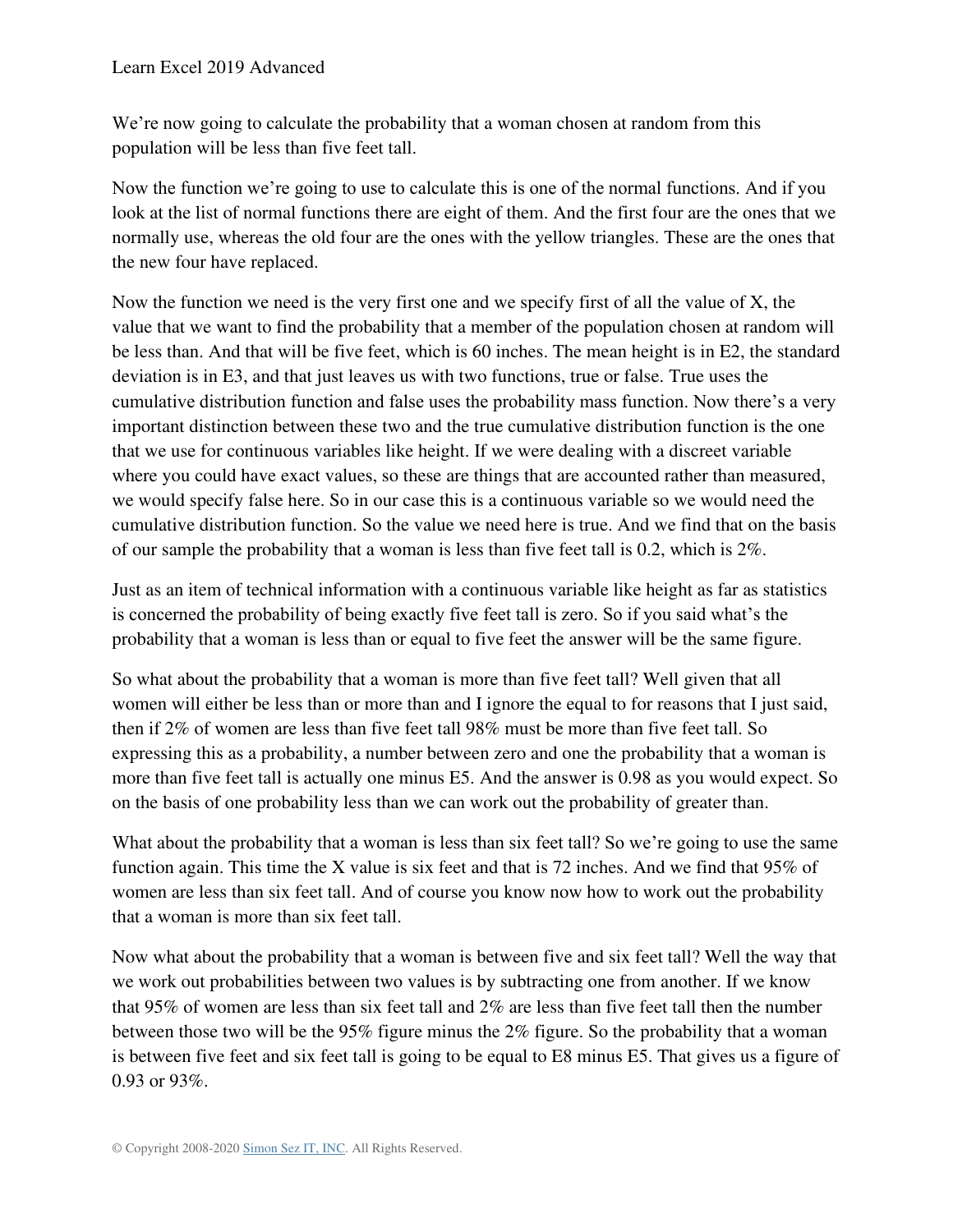Now there is a different sort of question that we can answer using these functions and the question I'm going to ask this time is what is the height that 25% of women are less than? In other words what is the woman's height lower quartile? Now when I chose the Norm.dist function just now you might have thought to yourself, "Well why did you choose that one and not one of the others?" Well we're now going to choose one of the others because the Norm.dist function finds a probability when we know in this case a height.

The Norm.inv function is the one that gives us the height when we know the probability. So essentially the inverse. So we want equals Norm.inv. Now the probability we want is 0.25, the mean is E2, and the standard deviation is E3. So the lower quartile height is 64.4 inches.

Now let me do the same thing for median and upper quartile. And there we are. Lower quartile is just under 64.5 inches, the median is just over five feet six-and-a-half and the upper quartile is just under five feet nine.

So the Dist function gives us the probability from in this case the height. Inv gives us the height from the probability.

There were two other functions, Norm.s.dist and Norm.s.inv. These basically do the same job but for what's called a standardized normal distribution, which is a special case of the normal distribution in which the values are scaled down to be in the range zero to one but we certainly don't need to use that here. If you're going to look further into statistical inference it's very likely that you will come across that special case. In the mean time Norm.dist and Norm.inv are going to do the job for you.

Now if statistical inference is new to you then you will probably be mainly dealing with normal distribution cases but in fact Excel 2019 now can deal with a number of different types of distribution and there are Dist and Inv functions for a number of different distributions. For example, you can see here Binom.dist and Binom.inv for binomial distributions. And there are various other distributions that you might want to look into, but for now that's it on statistical inference and statistical functions in general. So I will see you in the next section.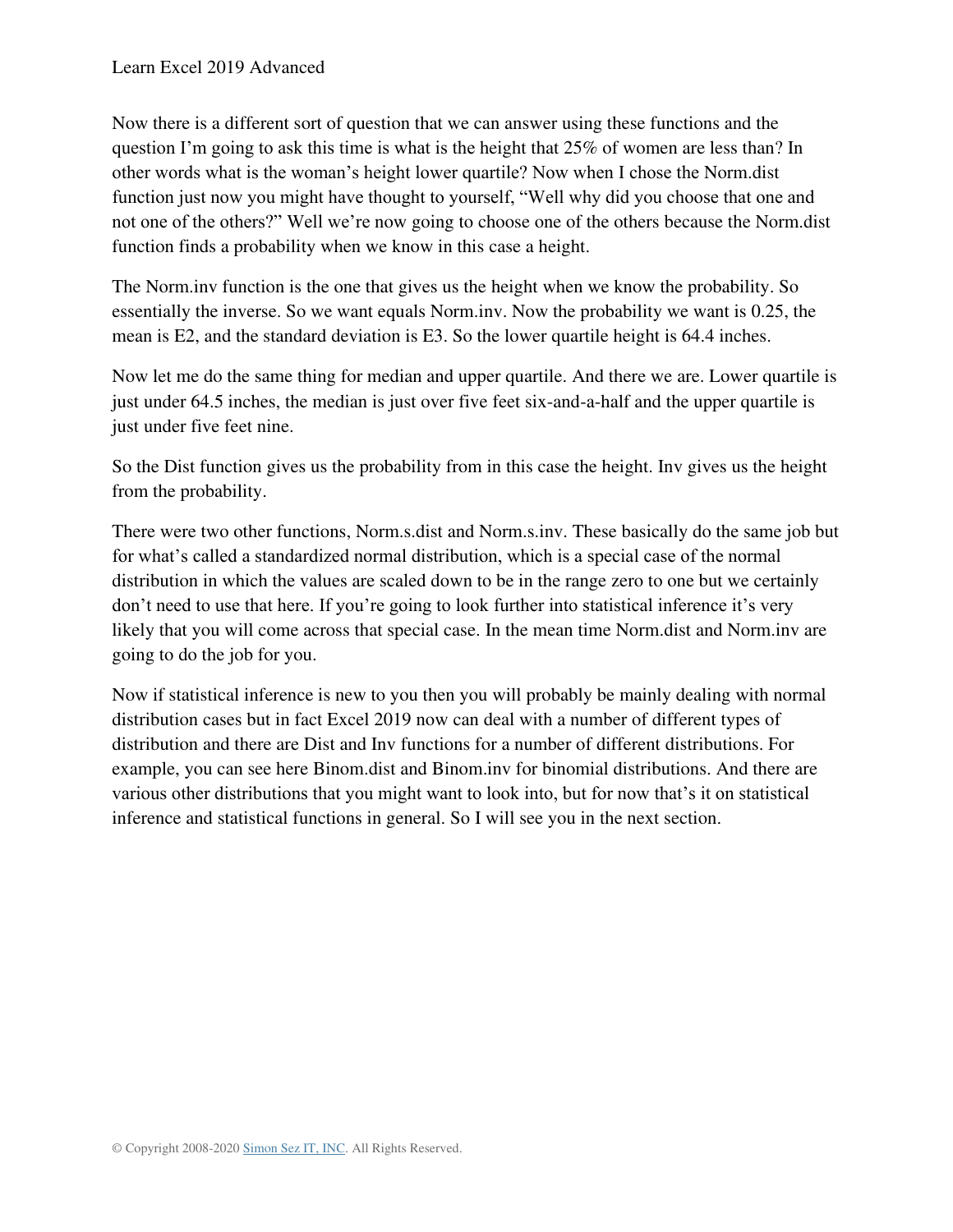# **Chapter 9 – Connecting to External Data**

# **Video: Connecting to Other Workbooks**

**Deborah:** Hello again and welcome back to our course on Excel 2019 Advanced. So far with everything we've covered on the course we've been dealing with self-contained workbooks, workbooks that have their own data within them. And even when we've needed to add data from outside we've imported it into the workbook that we were using. But there are occasions where you want to be able to have access to data from outside but on an ongoing basis. So rather than import the data into a worksheet we want to be able to link to it from one or more workbooks. And in some of those instances we may even be depending on what is in effect a real time update from outside.

Now I'm going to cover three different scenarios here. In this section I'm going to look at accessing data from another workbook, then we're going to look at accessing data from an Access database, and then in the third of these sections we're going to look at accessing data from the web.

Now as I said, in all three of the scenarios we're going to be looking at situations where the data is held outside of one of our workbooks. And in effect we're not importing it. We're leaving it outside but we're going to set up a mechanism whereby our workbook can get that data and potentially be updated in real time with that data from the outside source.

Now in this first example that I'm going to use I've got some sales data from two South American divisions of a company. One division based in Bogota and one based in Lima, Peru. And for each division I have their sales figures for 2015. Now Bogota sales are on one sheet and Lima sales are another sheet. And what I'm going to do is put together a summary sheet which will combine these two sets of figures. At the moment all of the data is within a single workbook and we are going to separate this into different workbooks a little bit later in this section.

So first of all let me put in the framework for this summary sheet.

Okay my framework is in place so what I'm going to do now is copy the figures from the Bogota worksheet and the Lima worksheet. So for the Bogota sheet I'm going to select the sales, copy them to the clipboard, Control-C, go back to the Summary sheet and paste into place, Control-V. I'm then going to go to the Lima sheet and do the same thing. I'm going to copy, Control-C, the Lima sales, back to the summary sheet but this time instead of paste I'm going to do a special kind of paste, a Paste Link.

So if I go to Paste Special you'll see right at the bottom we have a Paste Link. Now of course I see the same numbers but now if I click on say cell D4 I don't get the value 83 in the formula bar. What I see in there is a link and the form of that link is the name of the worksheet it's referring to followed by an exclamation point or a bang as I like to call them. And all the bang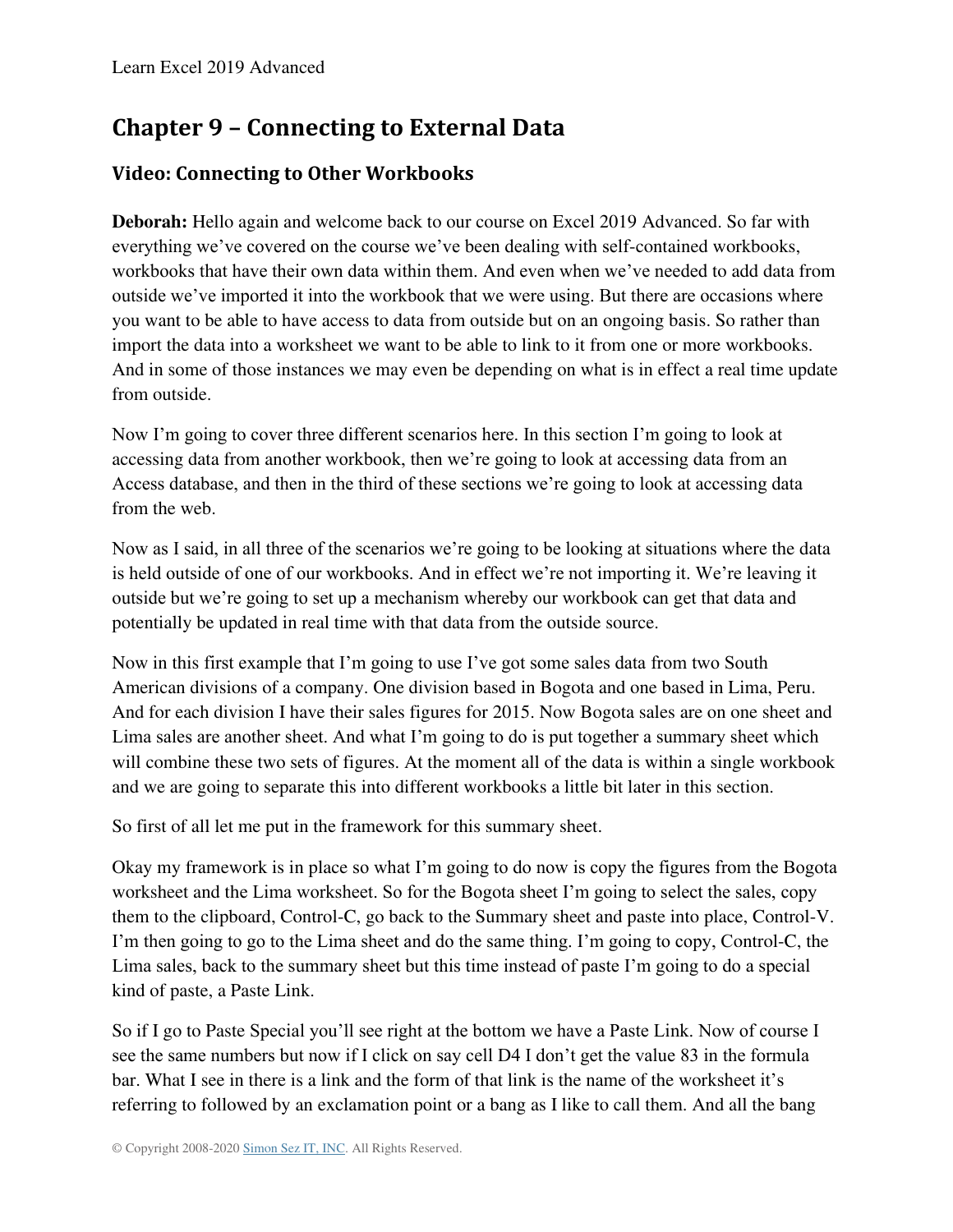does is it separates the worksheet from the cell reference. And then finally we have the cell reference C4. So that's referring to cell C4 on the Lima worksheet.

Now I should point out that if a sheet name or a workbook name has a space in it the name of the worksheet will have quotes around it in order to identify it as a single entity. So what I have there is the standard format of link within a workbook. And when we separate this out into different workbooks later on you'll see the more complex link that arises.

Now as you may or may not be familiar with the effect of these links let me quickly demonstrate. And the way I'm going to do this is to go to the View tab and I'm going to say New Window. I'm just going to increase this up to 160%, then I'm going to go back to the View tab and select Arrange All. I'm going to select vertical and OK. Now on the left hand side I'm going to go to the Bogota sheet and again let's just increase that up and on the left hand side I'm going to go Bogota sheet and I'm going to change where it says 92 to 93. Just watch what happens in C4 on the right. And of course nothing happens. It doesn't update. But if I go to the Lima worksheet and go to the first cell where it says 83 and change that to 85 look what happens to the Lima entry on the right. Of course that has become 85 as well because we have that link in there. So there you've seen how updating one cell on a different sheet in a workbook can update a linked cell on a different worksheet in the same workbook.

Now I am going to split these into separate workbooks in a moment but one or two other things to quickly show you which you may or may not be aware of. Let me just go to the summary sheet on the right and clear out those Lima values. Let me make the same select on the Lima sheet on the left and if you hover your cursor over the left edge of the selection but don't left click, right click instead and drag and drop that selection. And I can drag it across to the worksheet on the right and when I release the mouse button I get a little menu and one of the options is Link Here. So that's a drag and drop way of setting up those links.

And one other little trick you may not be familiar with. If I copy the Lima sales figures as before just using the keyboard shortcut Control-C, go over to the summary sheet and do a Control-V to paste them you get a little menu down in the bottom right there. And of course you can access your Paste Link button there as well.

So what I'm going to do now is to split this into three workbooks. The first workbook will contain the Bogota figures, the second one the Lima figures, and the third one will be a summary workbook and that's going to use the figures from the other two workbooks but it's going to use them by linkage not by copy and paste. So let me just do that.

Having created those three separate workbooks what I'm going to do is open the Bogota workbook and the summary workbook and paste link the values between the two.

So I have the two workbooks open so let's select the Bogota sales figures, copy to the clipboard and we're just going to paste link those in. now notice the reference here from C4 in the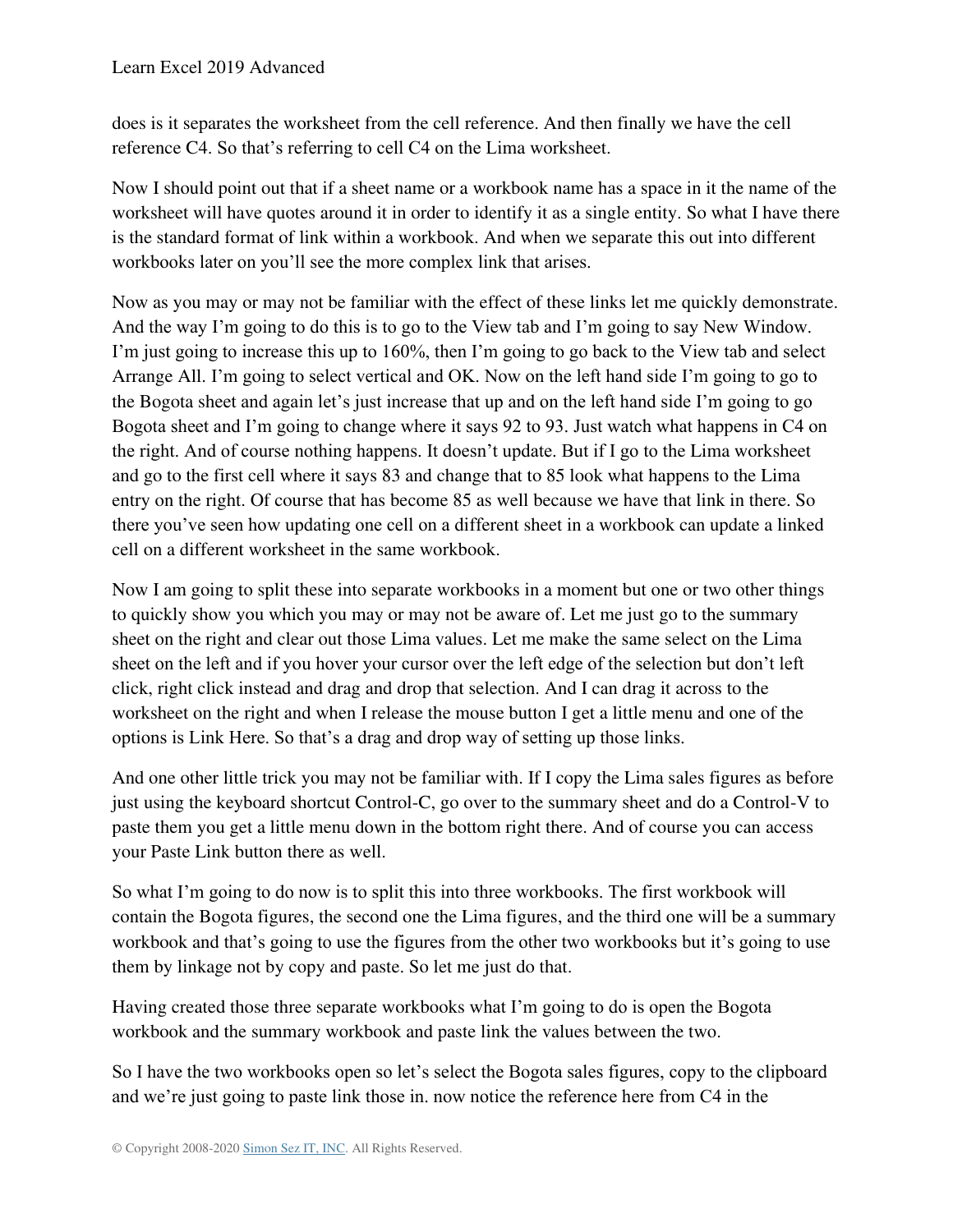righthand window. You can see that I've got the name of the workbook in square brackets, then the name of the worksheet, then the bang or exclamation point, and then the C4 reference. So with each of these cells I have a reference to a cell in a different workbook. If I make a change in the February sales where I find that this number is maybe wrong, so I'm going to change that to 94, that will also be updated in the summary sheet on the right.

Now what I'm going to do now is close the summary workbook and with the Bogota workbook still open I'm going to make another change. So I'm going to say that my March figure is also wrong and I'm going to change it from 94 to 91. Notice I am doing this when the summary workbook is closed and now I'm going to close this workbook.

Now what happens next is very important. What I'm going to do is open the summary workbook without the Bogota workbook already open. Now the first noticeable thing there is that you get a security warning. The reason you get the security warning is that as far as Excel 2019 is concerned you're opening a dangerous workbook because it's a workbook that has a link to the outside world. You're probably fairly familiar with the dangers of opening workbooks that have programming code in them but opening a workbook that has links to the outside world can be a dangerous exercise as well. The good news is that in this case you know it's not dangerous. And the other good news is that once you've trusted this document you won't get this warning again. So we're going to trust this document by saying Enable Content.

So what I'm going to do now is to close this workbook yet again and reopen it yet again. Now this time instead of the security warning we get the regular warning. This workbook contains links to one or more external sources that could be unsafe. If you trust the links update them to get the latest data. Otherwise you can keep working with the data you have. So now you get a choice of updating or you can say don't update. So we're going to update. And if you saw there the March figure changed from 94 to 91 now that we have updated that link.

However this does raise another issue. Perhaps the whole point of this summary workbook is to produce a management report and you want to be able to send this workbook to various people but they won't have the individual workbooks, the Bogota workbook or the Lima workbook. You just want them to see the summary figures basically at a point in time. But what you can do is set up this summary workbook so that it doesn't prompt for those updates.

So on the Data tab in the Queries and Connections group you have an Edit Links button. Notice the links are listed and the link we've got here is the Bogota workbook. There's a small button in the bottom left hand corner called Startup Prompt and there we have three options. So what action do we want to take when this workbook is opened? The three options that we have are let users choose to display the alert or not, don't display the alert and don't update automatic links and don't display the alert and update links. So if you don't want the alert and you want the updates to happen anyway you could choose that third option and you won't get the alert. It will just happen. The option we want though is the middle one, Don't display the alert and don't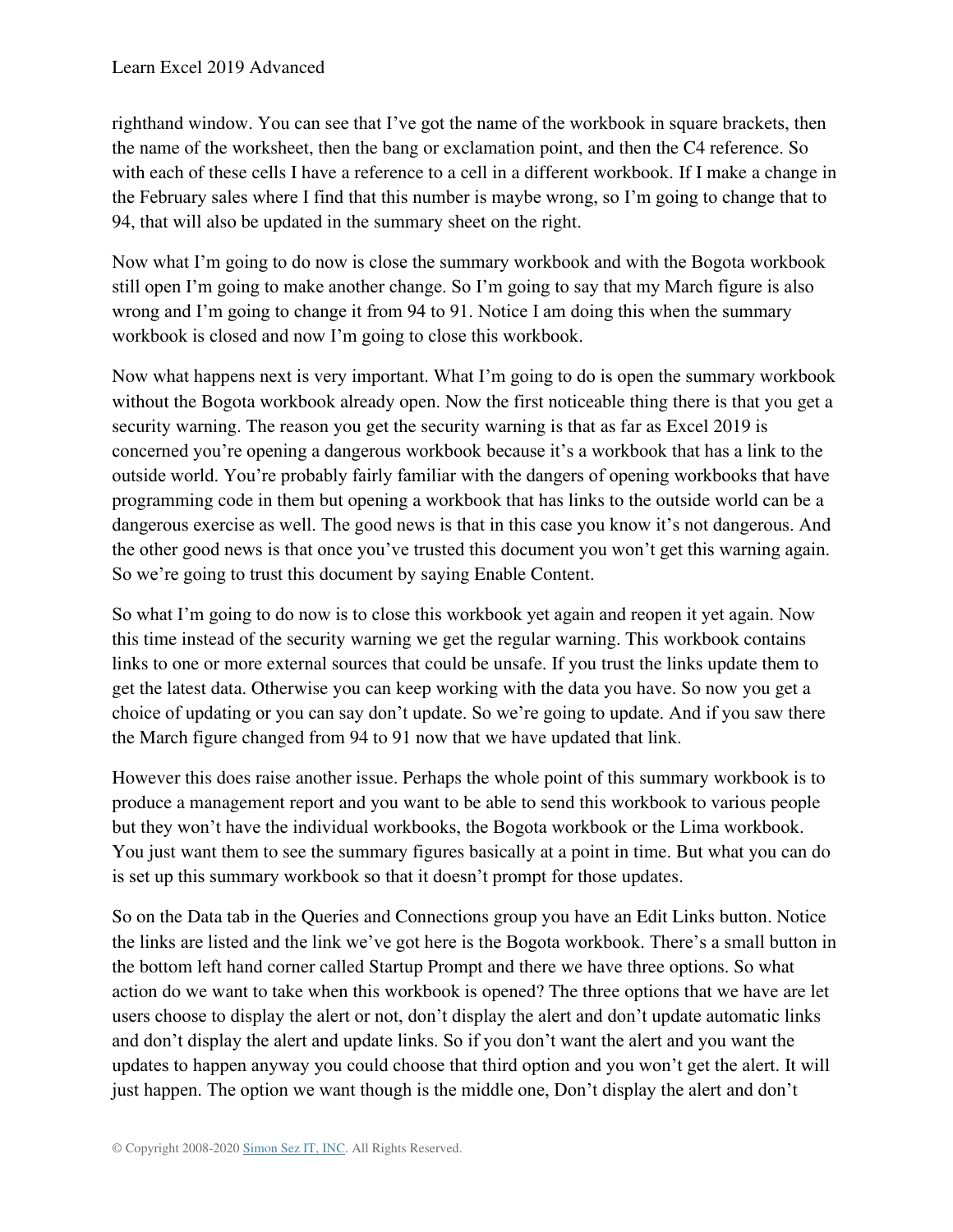update automatic links. And click OK. Now I'm going to save this version, and of course if I open this version I won't get those alerts and I won't get a security warning. If you have any doubts about that then I suggest you use the files in the course files folder, perhaps put in the Lima link as well and try going through those security steps I've just described to you to make sure that everything works the way that I said it would.

So that's about it on connecting to other workbooks except for two important points. One of them is if you look at this particular link in the formula bar it's a very long link, most of which is taken up with the folder name. You can edit and type in link names. You don't have to establish links in the way that we've said. Note in this particular case those single quotes though. Because there are spaces in those folder names it needs those quotes in order to be able to identify it as a single entity.

And the other important point is that links when created automatically usually contain folder names, a reference to a particular location of a workbook. And if you move workbooks around that can really mess things up. So if you're going to use linked workbooks it's important to either, for example, keep all of them in one folder and remove the folder names, just have the workbook names in those links so that if you move everything around together they are still in the same workbook and therefore don't need the folder names to keep the source workbooks.

So those are a couple of things that you need to be aware of.

That's about it for connecting to other workbooks. Join me in the next section where we're going to look at connecting Access databases.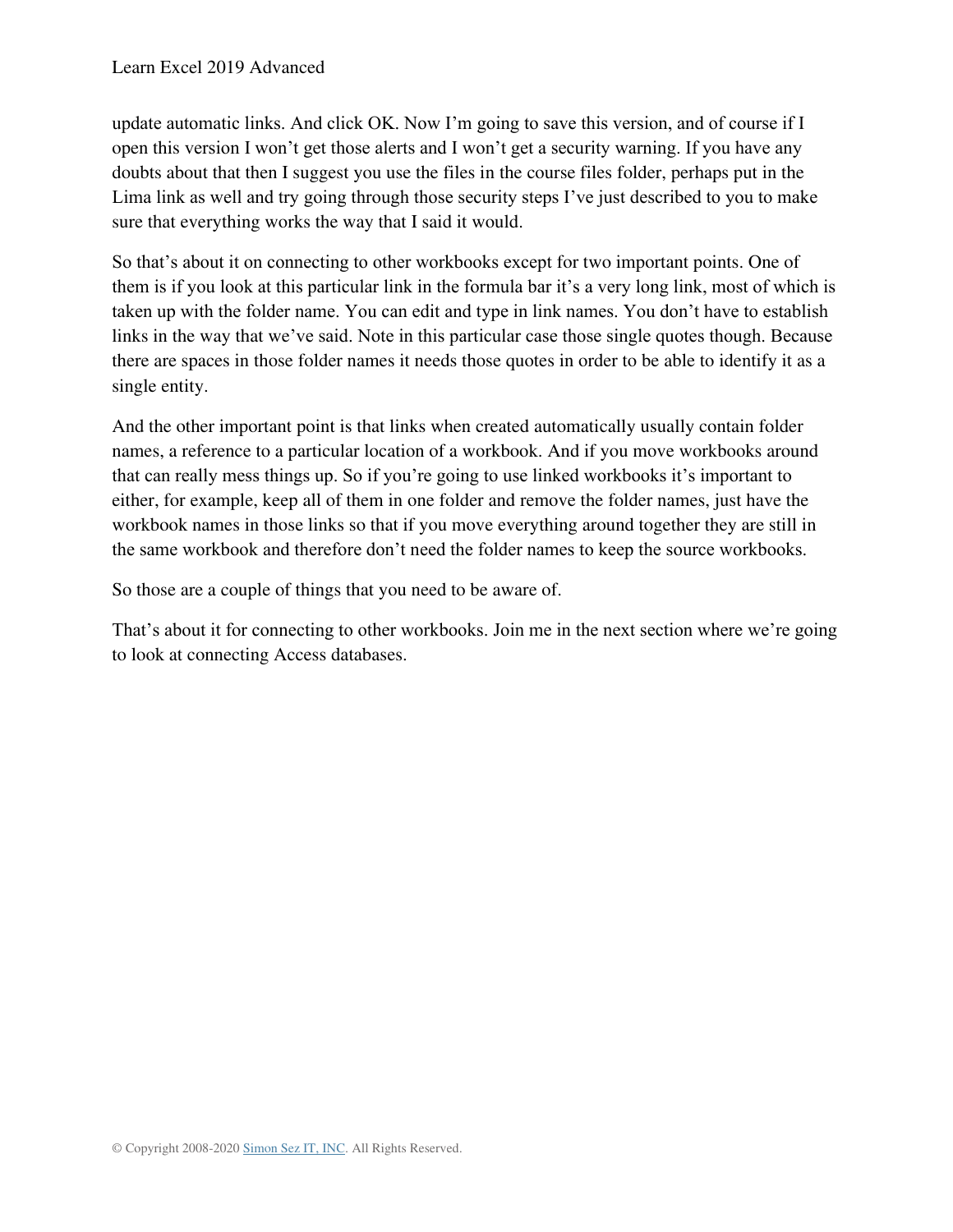#### **Video: Connecting to Access Databases**

**Deborah:** Hello again and welcome back to our course on Excel 2019 Advanced. Now just in case you're thinking you may have stumbled into the wrong course here you're actually looking at part of an Access database and in this section I'm going to show you how to connect to data in Access databases. If you don't use Access, perhaps you don't have any interest in it at all, you may want to skip this section but several of the tools and techniques we use do apply to other databases that you can connect to from Excel. So you might find this useful anyway. The database we're looking at is the Esprit de Tour database and it's a tour company database that was created as part of our basic Access 2016 course. If you haven't studied that course I can explain the Esprit de Tour database to you very quickly in terms of what we need in this section of the Excel course.

Basically the hypothetical company, Esprit de Tour, run a number of trips and you're currently looking now at one of those trips, the Grand Canyon Family Rafting Adventure. And apart from a description of the trip and information about it, including the countries visited, the level in terms of comfort and luxury of the trip and specific tour dates there's a dossier of information and various other items related to that trip.

Now bearing in mind that many of you might not be Access users what I've done is just to open up the Navigation pane on the left and that gives me a list of most of the objects that appear in this database. These objects include tables, queries, forms, reports, and macros. The information contained within this database is held in tables and each table is very much like an Excel worksheet. So for instance, when it comes to a trip there is a table called TBL or TBLTrip and the TBL prefix indicates that it's a table. And if I open that up it looks just like an Excel worksheet. And if you want to you can from an Excel workbook access this data in situ. So in other words we can link to information that is actually held in an Access database from an Excel workbook. One option of course would be to import the data into the workbook but in this section we're going to concentrate on connecting to the information in the database and creating a live connection between the two.

Now amongst the tables in the Esprit de Tour database we have this one which gives information about trips. We have another one here, TBLTour, and if I open that you'll see that this holds information about specific instances of trips. Then we have another one such as TBLCountry and Trip Type and so on.

Now an Access database is an example of what we call a Relational Database. And the reason why it's called a Relational Database is that you can create relationships between the tables. And I'm going to show you now a graphical representation of the relationships within the Esprit de Tour database.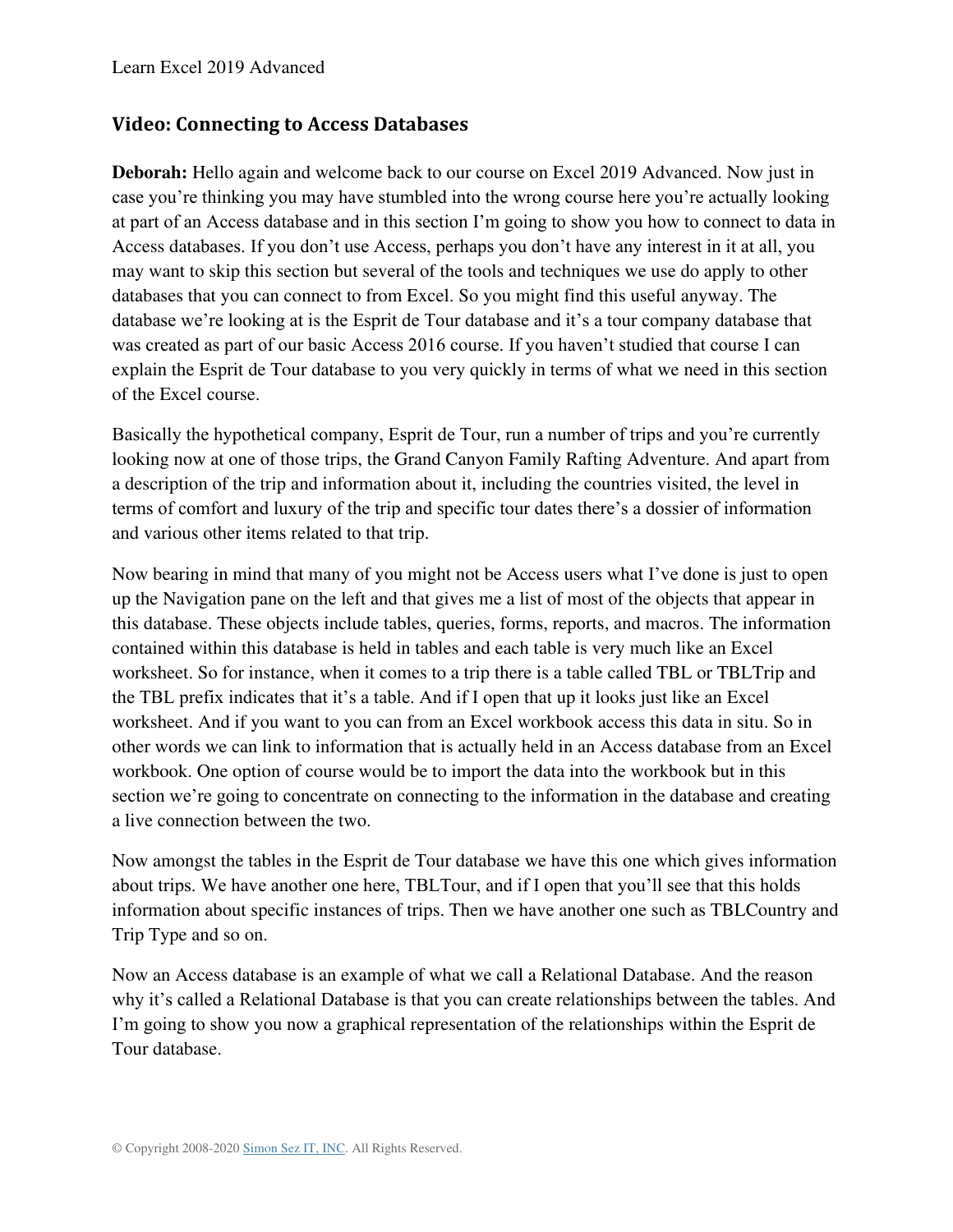So if I go to Database Tools one of the options there is relationships. And that shows the structure of the database in terms of the tables. Now let me quickly explain this diagram, explain what we're looking at.

One of the key elements of this database is the first table I showed you there, the Trip Table, TBLTrip. And notice there is a line between TBLTrip and TBLTour and it says one at one end and infinity at the other end. What that means is that for each trip there may be many tours. Each tour is an instance of a trip. Each tour will normally be that trip starting on a particular date, so if you go into a travel agent and book a trip you would need to decide which instance of that trip you were doing. Normally that would be the start date of the trip. And we are referring to that particular instance as a tour. Now it's also the case that for each trip it can visit one or more countries. So we have a line from TBLTrip to TBLTripCountry and through TBLTripCountry to TBLCountry and this relationship says that a trip can visit many countries but also for any country it can be visited by many trips.

Now don't worry too much about the meaning of all of these relationships. I'm pointing this out here because it's a subject that will come up when we are looking at connecting to Access databases from an Excel workbook in a few minutes time.

So now I've created a new workbook in Excel and I'm just going to access one of the tables in that database first of all. So I go to the Data tab and in the left most group on the ribbon is Get and Transform Data and I'm going to click the dropdown arrow underneath Get Data, I'm going to select From Database and I'm going to select From Microsoft Access Database. Now I need to locate that Access Database we were just looking at.

Now when you're looking for Access databases the file extension that Excel 2019 will be looking for is the .mdb file extension or .mde file extensions. These are the extensions associated with older versions of Access and the ACDB and the ACDE that you see there are extensions which are used with the newer versions of Access.

In this case it's a relatively new file so we have the ACDB file extension on the end of the file that we want to open. So I'm going to select the Esprit de Tour database and click the Import button. And I'm offered a list of queries and tables. You can actually open Access queries in Excel as well as tables.

Now for the moment I'm just going to open a single table and I'm going to open the Country table. And click on Load. And there it is, a list of countries that are available in the Access database. If I make any updates in the Access database they will be reflected here as well. So basically I've got a live link here.

Now let's look at one aspect of this connection. You can see here the list of countries. They start in the second row with Antarctica and go all the way down to row 18 with Zimbabwe. Let me quickly open the Access database again and this time I'm going to open the Country table and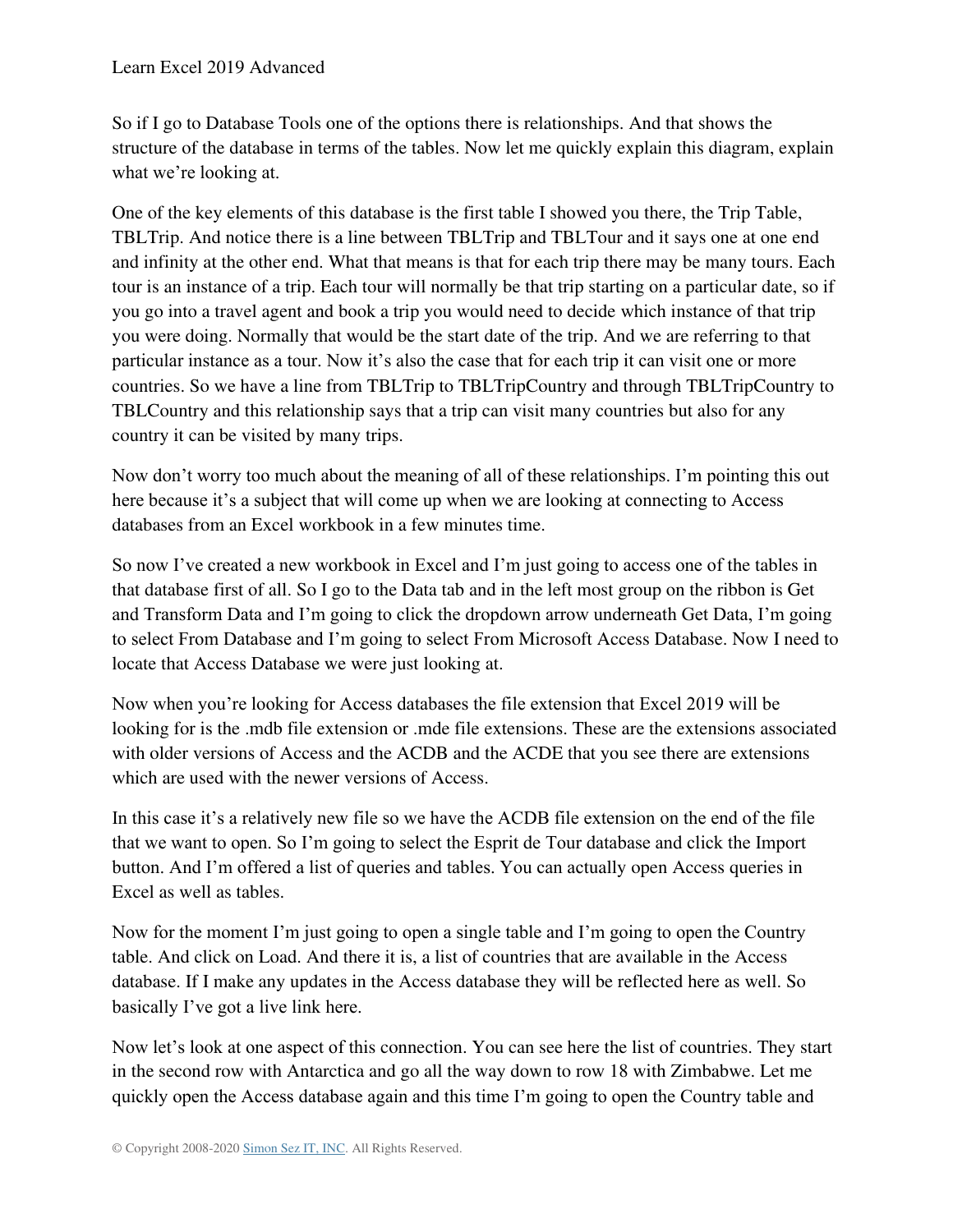there are those same countries. Let me add a new country into the bottom. So I'm going to add the UK. Let me close this database and go back to my Excel sheet and one of the options we have here on the Table Tools Design Ribbon is Refresh. Let me click on Refresh and you can see that the UK has now appeared at the bottom of that list of countries on the Excel sheet with a connection to the Access database.

Now I'm going to talk a little bit more about refreshing workbooks when they're connected to an Access database in a moment.

Right. Now let's run through a more advanced example. I've created a new worksheet, Sheet 2, and I'm going to go back to the Data tab, I'm going to click on Get Data, from Database, and from Microsoft Access Database again. I'm going to select the same Access database and click Import. Now this time I'm going to select a number of tables. And in order to do that I need to enable the Select multiple items checkbox. You'll see once I've checked that I now get a set of checkboxes where I can select multiple different tables and I'm going to choose TBLCountry, TBLTour, TBLTrip, and TBLTripCountry. And this time I'm going to click the dropdown next to Load and select Load To. Now automatically if I select more than one table this checkbox, Add this data to the data model, is checked. And the default when I select multiple tables is to get a pivot table report. But on this occasion I'm going to stick with the table option. And click on OK.

Now one important thing to highlight before we continue on is this Queries and Connections pane in the righthand side. You can see here we have our database listed at the top. And I just want to highlight to you some of the properties. If you right click on your database and go to Properties this brings up the Connection Properties dialog box and there's lots of options in here which will prove useful to you. So let's run through a few of them.

One of them is that you can have Excel automatically refresh data on a timed interval. By default that is 60 minutes but say if I wanted to have an automatic refresh of data every five minutes I could go in and modify that. And what that means is that every five minutes it would check the data in the Access database and see if it needs updating in the Excel workbook.

I also have another option here with this checkbox, Refresh data when opening the file. So I can specify that every time I open this workbook I want to refresh the data from the Access database, which is usually a pretty good idea.

There is a third checkbox here which is checked by default, Refresh this connection on Refresh All. You'll quite often once you start using external connections finish up in a situation where you have the external data in a number of different locations and rather than go through and refresh them one by one you have the Refresh All option up here in the Connections group on the Data tab. So I'm going to leave those checked and I'm going to click on OK. And what I find is that I now have a whole batch of new sheets and each of those sheets has one of the tables of data in it. And it's worth noting that in this case the data is held in tabular form.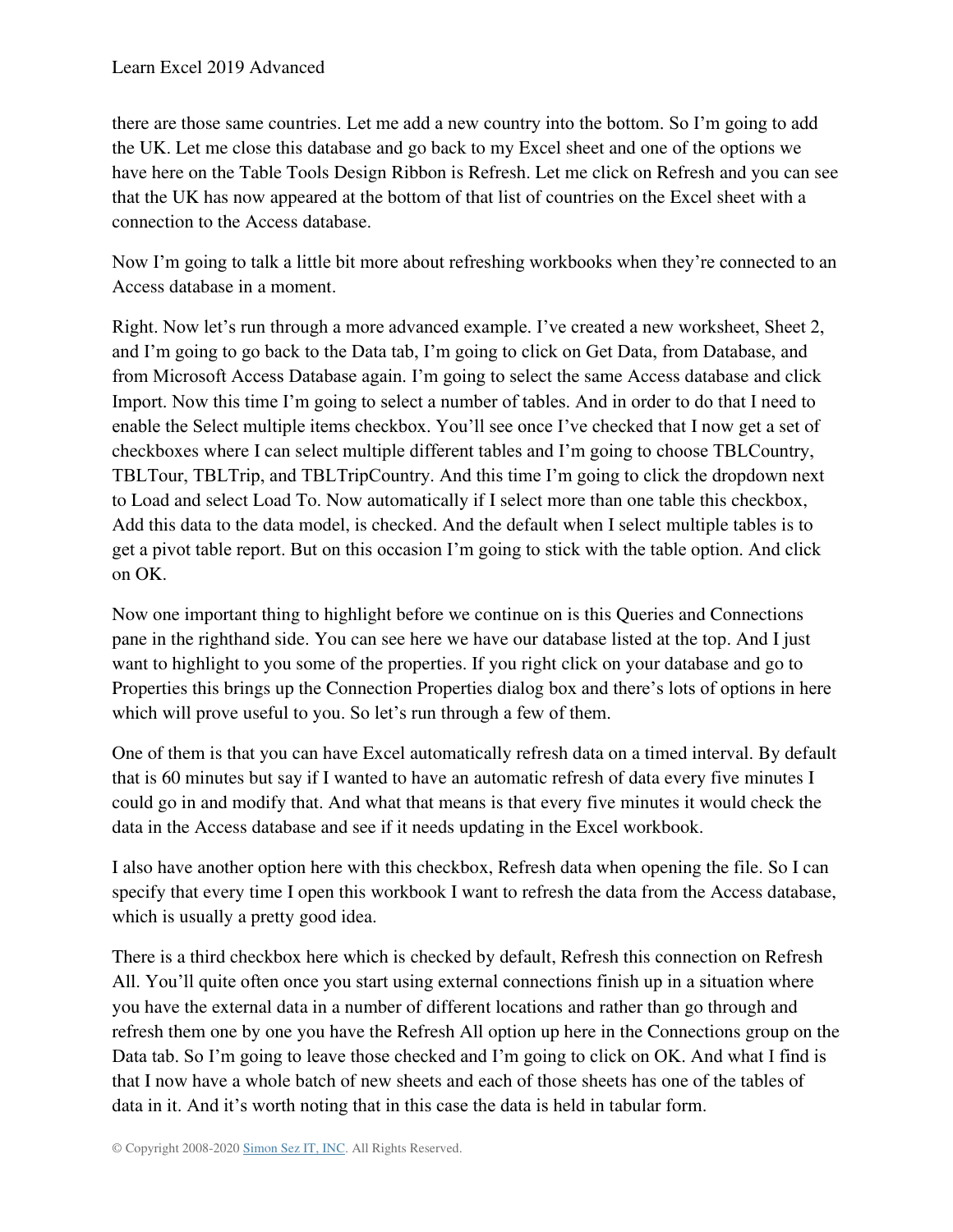So having set up this connection I can investigate this connection further. For example, I can go on to the Data tab and I can click Queries and Connections and you'll see a pane open on the righthand side. Let's just make that a little bit bigger. And this pane gives me a list of my workbook connections. So let me just select the latest one I've made here, TBLTripCountry, right click and select Properties. I'm going to switch off the automatic refresh but I'm going to leave on the Refresh data when opening the file. So let me just click on OK.

One final thing before we finish up. Let me just do one little update. So I'm going to go back to my Access database and I've chosen the first GCA Tours entry there and you can see the price is \$4,080 and I'm going to make a very noticeable change. So we're going to change this to \$6,500. I'm going to switch back to Excel and there's the first of those GCA tours in Excel. Let's do a refresh and then you can see the updated price for that tour.

So that's it on Access database connections. In the next section we're going to look at getting data from the web so please join me for that.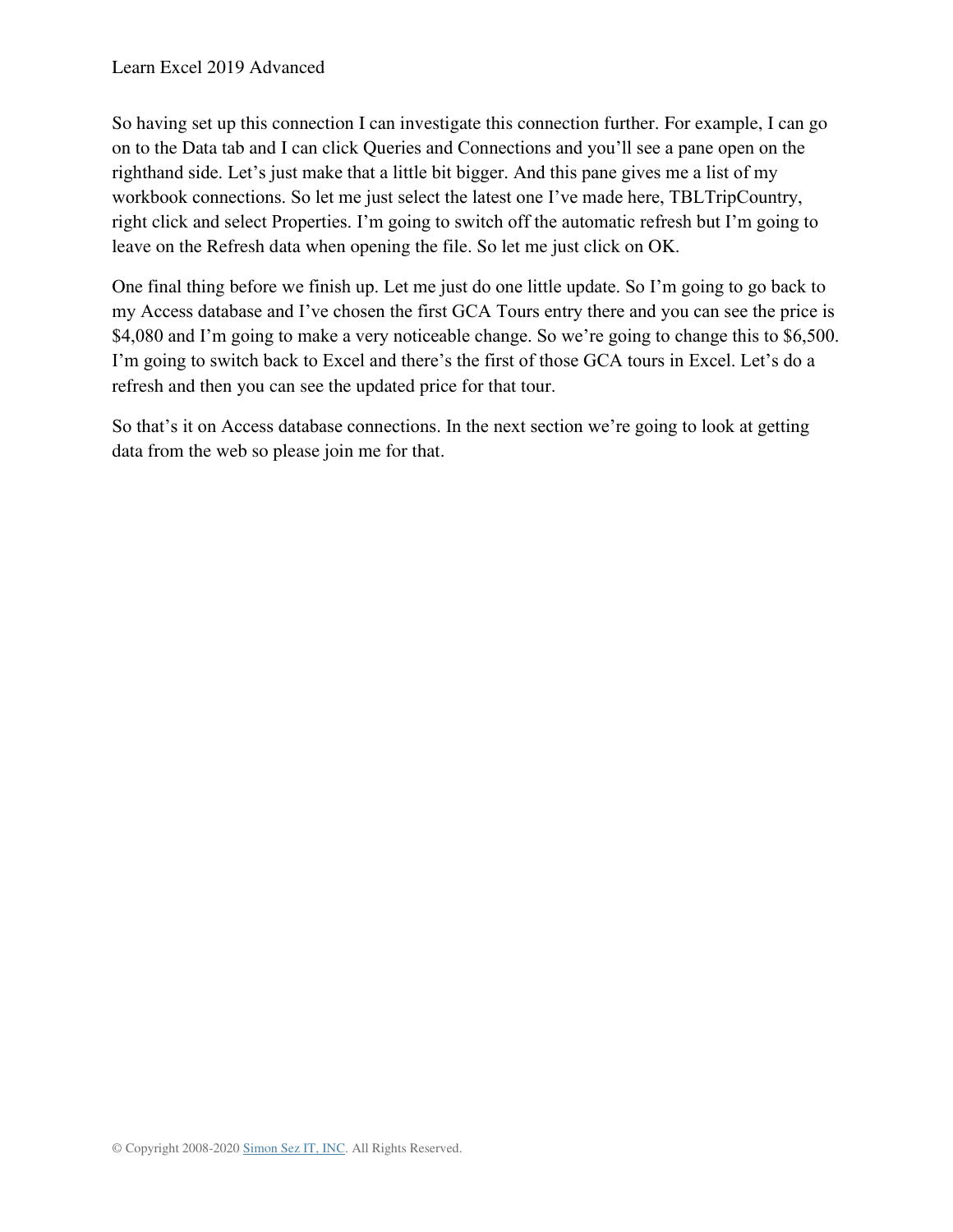### **Video: Connecting to Web Data Sources**

**Deborah:** Hello again and welcome back to our course on Excel 2019 Advanced. In this section we're going to look at connecting to data sources on the web. This has been a facility that has been available in Excel for a little while now but over recent versions not only has it changed in the sense that there have been some new ways of doing it introduced but the power and flexibility of these approaches has also greatly increased.

So what I'm going to do in this section by way of an example is to get some live stock market data and put it into an Excel workbook. Now there might be various reasons you might want to do this. For instance you may be developing an application in Excel where you need to get the latest value of an index or maybe the latest exchange rate. Maybe you're doing something related to travel and exchanging money. But it is a pretty straightforward thing to do. And as I said, the main problem is finding suitable websites where you can get the indexes, exchange rates, that you need without too much trouble.

So I'm going to click on the Data ribbon, the Get Data dropdown and I'm going to go to From Other Sources and select From Web. And this will bring up the From Web dialog box which will allow me to enter in a URL where the data resides. So basically the data that I want to bring in to my Excel workbook.

Now I've already gone off and found a website that I want to bring in so I'm just going to paste it into the URL box so you can see it's Yahoo.com and it's given me the world indices or the indexes and I'm going to click on the OK button. Sometimes this can take a few moments to connect but you can see now that it's connected. And underneath the URL I have a couple of items here and I'm going to click on the one that says Table Zero. And you can see there it's pulled through those world indexes. So I'm happy that that's the information that I want to pull into my Excel workbook and at the bottom I have a Load button and I'm going to click the dropdown and select the Load To option.

So now Excel is asking me how I want to import this data. Do I want to import it into a table, a pivot table report, a pivot chart, or do I want to only create the connection? Now in this instance I just want to pull it into Excel and I'm fairly happy for that to come in as a table. So I'm going to leave that default option selected. I'm going to select Existing Worksheet and you can see there it says cell A1. And if you look on my worksheet you can see the marching ants are now around cell A1. So that is where my data is going to go. And I'm going to click on the OK button. And after a moment or two you can now see those indexes in my worksheet in a table.

So I have here in column B from the FTSE 100 and if I do Control-down all the way down to the Nifty 50. And it's pulled through all of those values that were available on that website.

Now having done that a number of things happen and one of the things that happens is that Excel sets up a connection. And if you cast your eyes over to the righthand side of the screen you'll see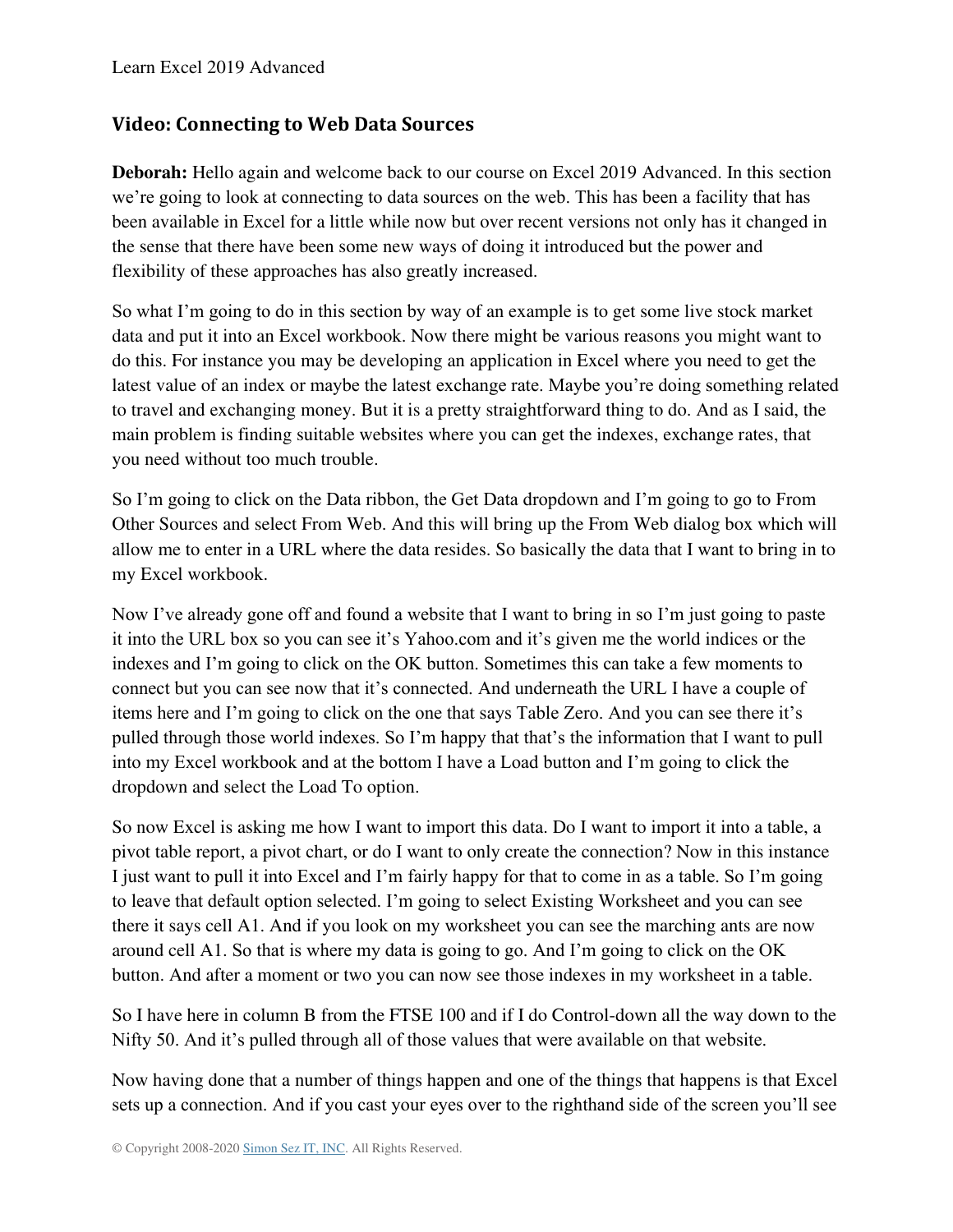that we now have a pane running down the side which shows those queries and connections. And you can see there it says Table 0, 35 rows loaded.

I also now have a Query Tools contextual ribbon. So if you cast your eyes up to the top of the screen and click on Query you'll see I have numerous different options that will allow me to control this query.

Now one of the cool things when you set up a connection like this is that it does live updates. So when these market prices change they will be updated live in my worksheet. And if you want to force that change you'll see that on the Query ribbon you do have a Refresh button. Now if I click the Refresh button to refresh that background query you won't see too much of a change. And the reason why is that I'm doing this on a Saturday and all of the markets are currently closed. But if this was a weekday and I clicked the Refresh button any updates that have been made to those market prices will automatically feed through to my worksheet.

But I could go a step further than that and I could actually set this up so that they're automatically updated for me so I don't have to come in and click that Refresh button. And that's what I'm going to do next.

So from this pane on the righthand side I'm going to right click on Table 0 and I'm going to select Properties. I'm going to give this query a much more useful name. So I'm going to call it Market Data and I'm going to set a couple of refresh values, one of which is to do an automatic refresh on a timer. Now normally you'd set this according to how up to date you want these values to be but for the purpose of this exercise I'm going to set it to a very small value, just two minutes. And I'm also going to check the box that says Refresh data when opening the file. That will ensure that whenever I open this file I will have the latest updates in my data. So let's click on OK. And you can see that change to the title has now taken affect in the Queries and Connections pane on the righthand side. It's now labeled as Market Data as opposed to the rather innocuous Table 0. So again if this were a weekday you would see that after two minutes these prices would update themselves.

Now I want to show you what happens if I come back to that workbook at a later time. Now I'm going to open that same workbook again. So let's click on File, I'm going to select Open and in my list of recent I can see my file. I called it Connect to Web Data. So let's open it. And when I open it again Excel issues a security warning. Bear in mind we have external data connections in this workbook so as usual it's always worth giving some thought to this. So are you happy with the content? And of course in this case I am.

Now because I changed the settings to Refresh on open, again if this was a weekday and those markets were open it would have refreshed that background query and I would have the latest up to date figures in my worksheet.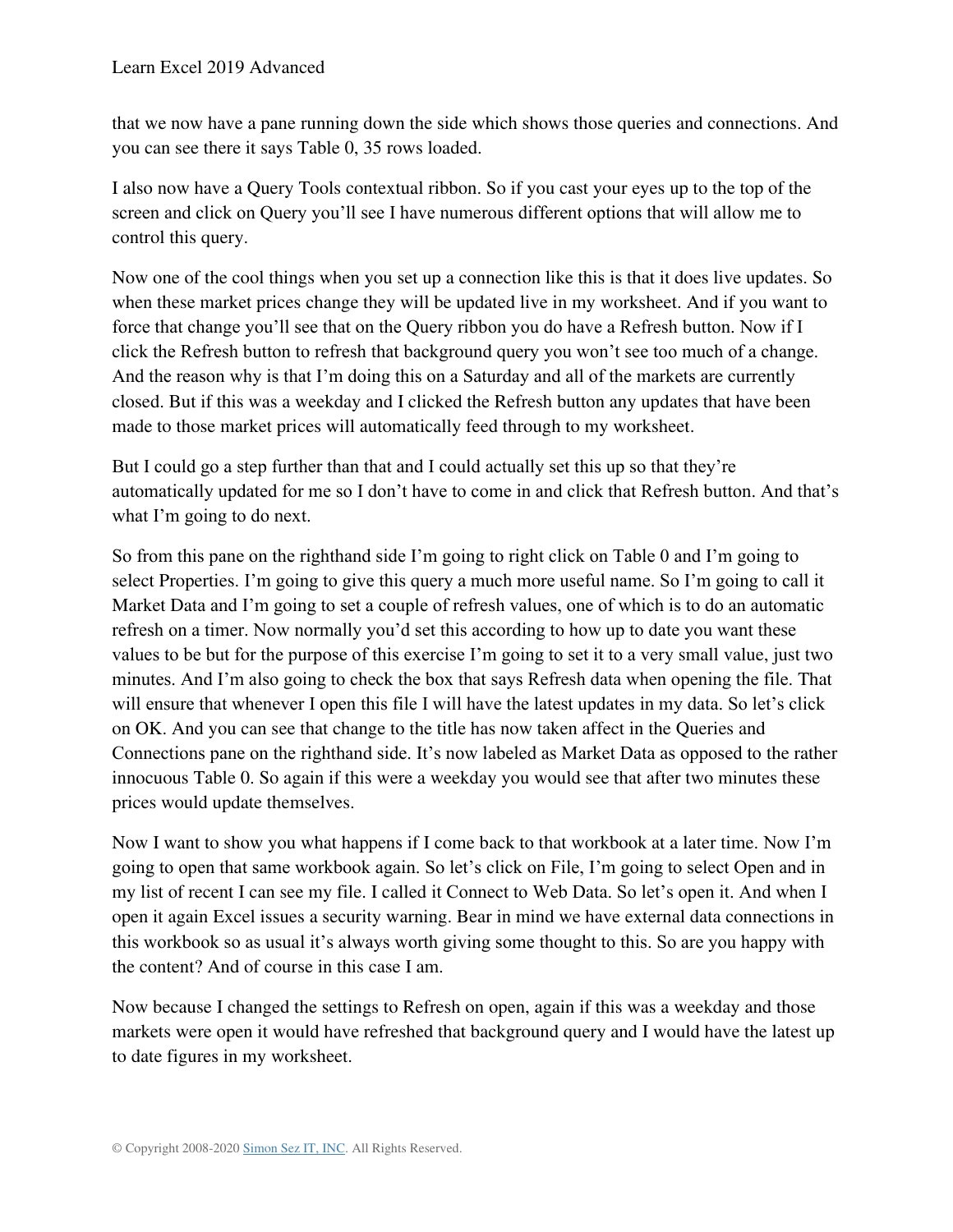Something that you do need to be a little bit wary of is that if you have a slow or intermittent or indeed expensive internet connection you do need to be a bit wary of importing large complex data feeds. The slowness or expense of your internet connection can sometimes make it an impractical proposition. I've seen situations where somebody has tried to get large volumes of data from the web updated every minute or two and it's basically ground their internet connection to a halt. So you do need to tailor your use of this feature according to the quality of your internet connection.

That's it for connecting to web data sources. In the next section we're going to look in at an example of Get and Transform, so please join me for that.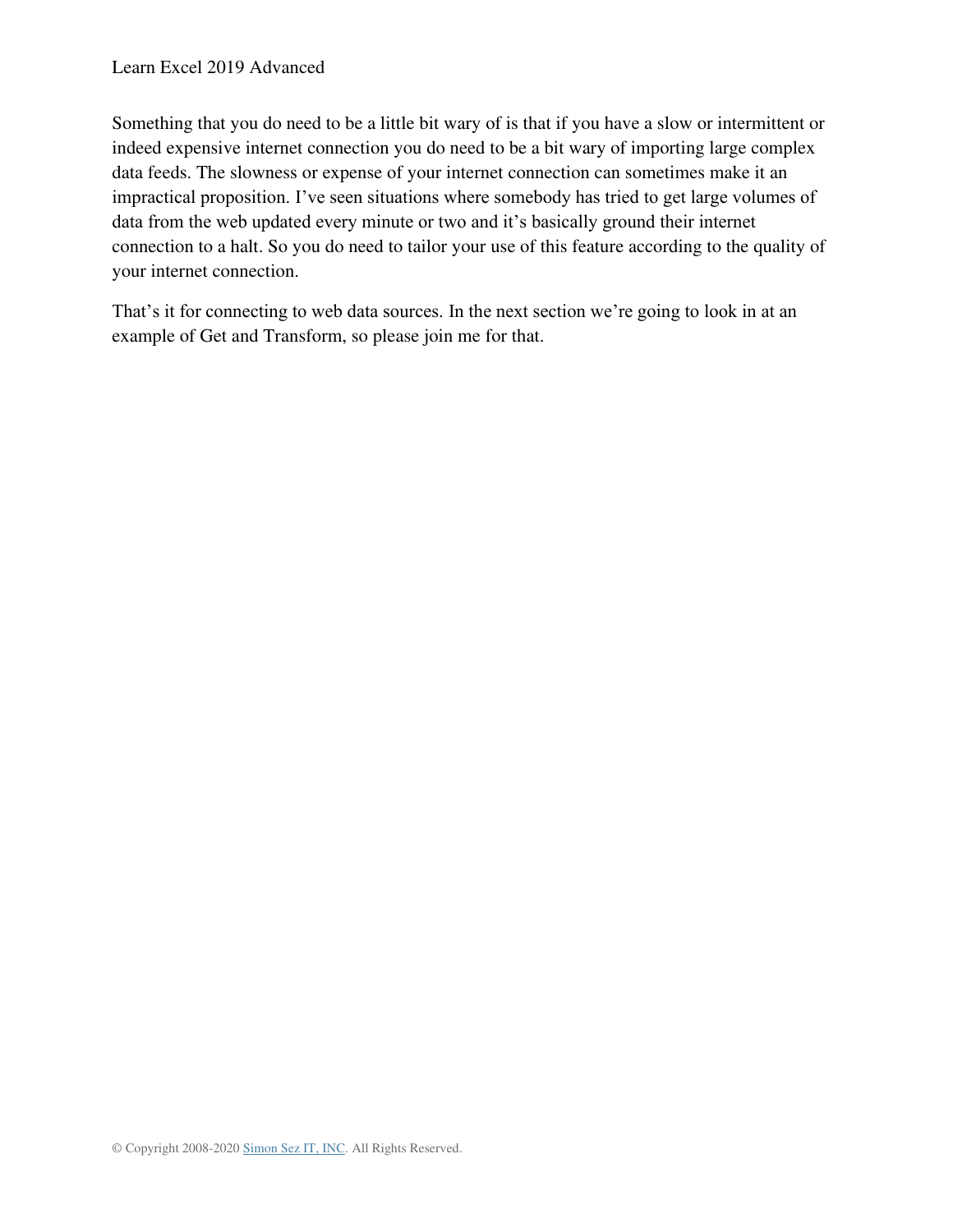### **Video: Get and Transform**

**Deborah:** Hello again and welcome back to our course Excel 2019 Advanced. In this section we're going to take a look at Get and Transform. Now to some extent Get and Transform is a progression from the earlier facilities to get data from the web.

The facilities from Excel 2010 to 2013 became known as Power Query and now Get and Transform has really superseded Power Query in Excel 2016 and 2019. But it's not just about getting data from the web. Get and Transform enables you to get data from many different sources, including many of the ones we've seen so far, such as getting data from Access or a CSV file and transforming the data to suit your particular requirement. So that's an overview of Get and Transform.

And there are two subsequent steps which are combined when you create a data model and you can combine multiple data sources. So you can maybe get some data from the web, such as the current exchange rate, maybe get some data from an Access database, such as the cost of a trip, and then combine them both to provide some additional insights into the underlying data. And there is a fourth step in this process which is generally described as Share, where you can share the data or perhaps use it in reports.

Now as I say, in this section I'm going to concentrate on Get and Transform. And following on from the preceding section what I'm going to do is get some web data and transform it to make it a little more suitable to my requirements.

Now in the next I'm going to set you Exercise 05 and in Exercise 05 I'm going to ask you to Get and Transform some specific data related to the weather. In this particular section I'm going to Get and Transform some sports data and just to make it a little more interesting for you, if you're going to work along with me you could try your local sports data. For example, this is a section of the NFL table and I'm going to process some English Premier League results. But if you're interested in neither the British Premier League or the NFL then try some other tabular data from somewhere on the web and you'll probably find it will present some of the challenges I'm going to face in this section and probably a few different challenges as well. But if you don't particularly want to use your own data you can just follow along with the English Premier League data that I'm going to get and transform.

So we're now looking at the Premier League table as it is today on the BBC website. The BBC website is not known for moving things around too much so I hope that by the time you come to follow this course the Premier League table will still be where it is, although of course the position of the teams and the statistics will have changed. And what I'm going to do here is I'm going to set up a regular feed from this table into Excel. Now fundamentally we're doing a similar thing to what we did in the preceding section.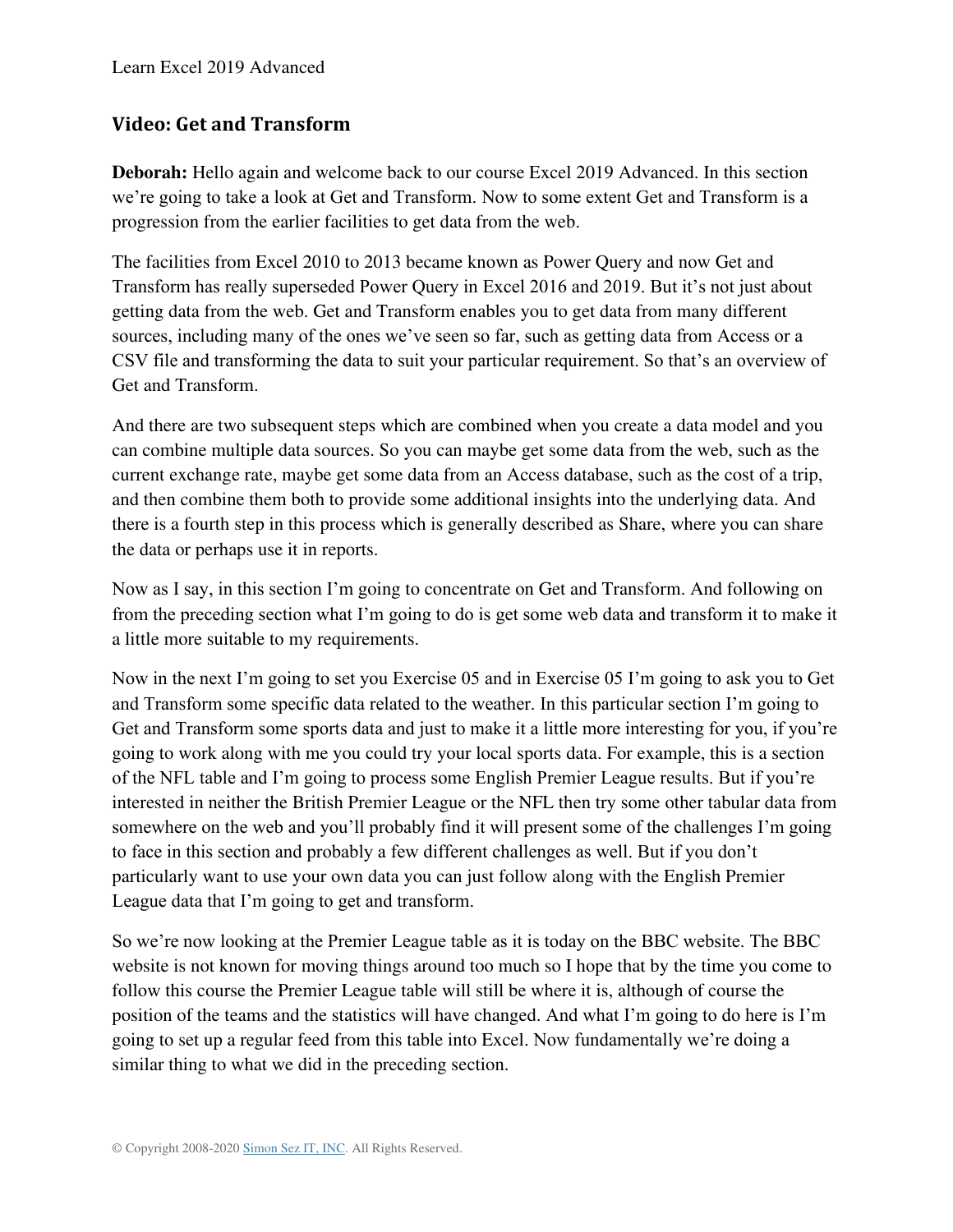So having identified the page that contains the data that I want I'm now going to grab the URL. So I'm just going to select it and copy it to the clipboard, Control-C. I'm now going to switch back to a new Excel workbook and I've already called this workbook Get and Transform.xlsx. I'm going to go to the Data tab and to the Get and Transform data group. I'm going to click Get Data, go all the way down to From Other Sources and select From Web.

Now when I click on From Web it comes up with a dialog and it's in that dialog that I paste or type the URL containing the data. So I'm just going to do Control-V to paste and click on OK. Now I'm going to warn you that when I do this if Excel successfully finds the page it will do an analysis on that page and this can sometimes take a little bit of time. This isn't only related to the speed of your internet connection. Excel sometimes has a lot of processing to do to work its way through the page. But we seem to be good here.

So when it's finished analyzing the page this Navigator dialog box shows you what it's found and in this particular case underneath the URL you just have Document, which is some basic document information about the page.

And then it lists another entity, Table 0. And you can see here in the preview pane on the righthand side we have the English Premier League table listed underneath that Table View tab. If you switch to Web View it will show you that webpage in that little preview pane as well. If Excel picks up more than one table you will have the additional tables listed underneath the URL. But we've only got one in this instance.

Now one thing you might notice here is that there seems to be some data that I didn't see before, like this column here where it says Team hasn't moved. So this is I guess just an update on the status of that particular team. That's not actually listed on the webpage that we pulled the data from. But if I scroll across you'll see that the rest of the information is basically what I'm looking for.

Now if you were getting data from a very large, very long page it may only show you part of it in the preview, but in this case if I scroll across it looks like it's got pretty much all of the information that I'm interested in and some additional things that maybe I'm not so interested in. So all I need to do is click on the Load button at the bottom and you can see now that that's been loaded into my Excel worksheet.

Now again it may take a moment or two to do that but when it's finished you can see that the data loaded, and there are some very important aspects of what you can see. One of them is that it's loaded into a table. So once again if you haven't dealt with tables before you may need to come back to this.

And it's also created a query. If you look over on the righthand side you'll see in the Queries and Connections pane we have a little Query pane there. And also if you cast your eyes up to the top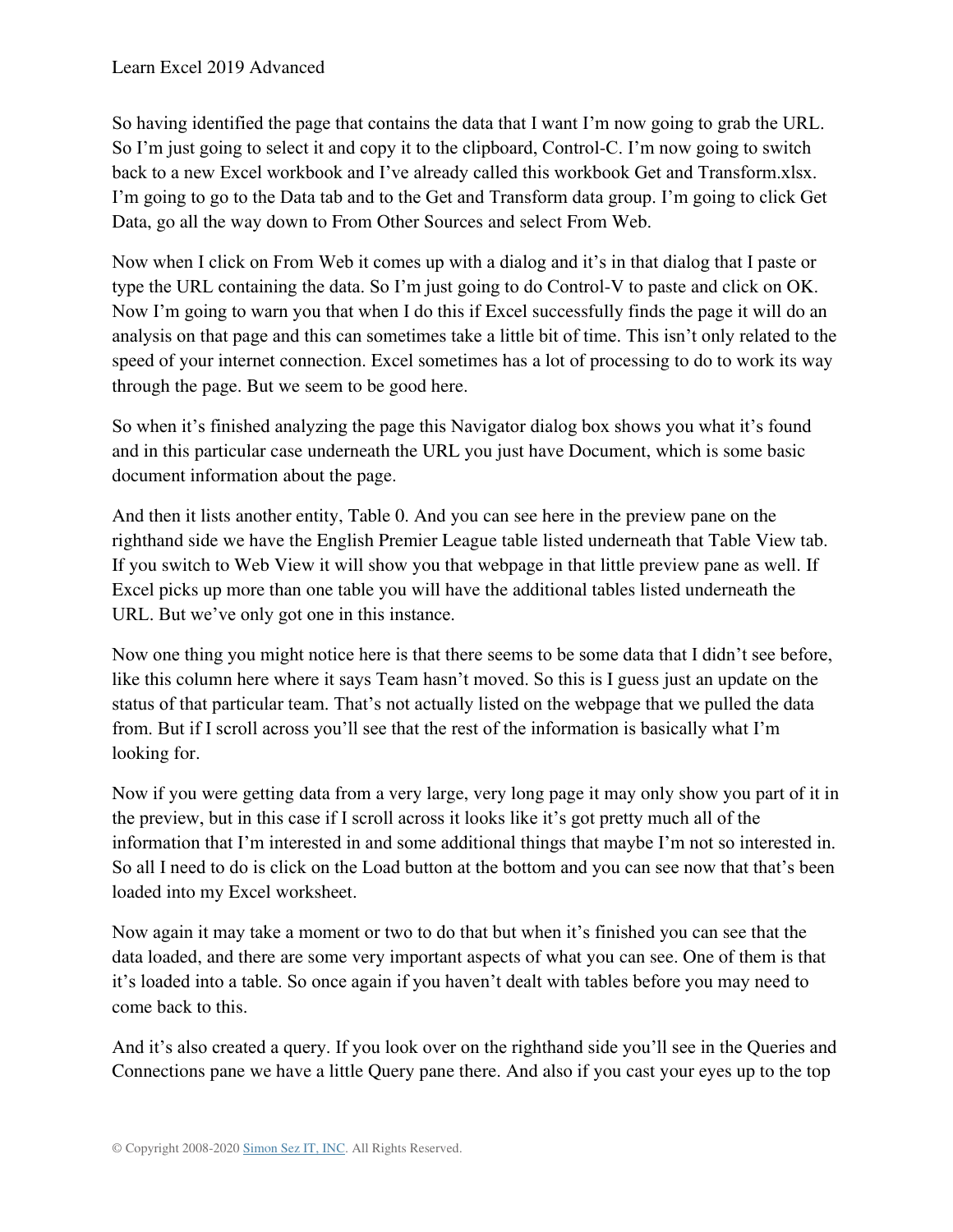of the ribbon you can see a Table Tools set of tabs, the Design tab, and also Query Tools there as well with a Query tab. And we're going to look at that in just a moment.

But over on the right it's also created a Workbook Query and this query is one that I can rerun at any time in order to get updated results. So I could right click and select Refresh.

Now generally speaking Premier League matches happen at the weekend, occasionally during the week but there wouldn't really be much point to doing a regular update of this query, but I might want to update it say once a week or I might want to go in and update it whenever I want to look at the table. Fundamentally this facility has the ability to update this for me either automatically or subject to manual operation by me.

Now apart from what you can see here in front of you, again if you cast your eyes over to the righthand side, to the Queries and Connections pane, you can see we have our query listed here, Table 0. If I right click and go to Properties you will see that familiar Query Properties dialog box with its three tabs at the top, Usage, Definition and Used In. And what I'm going to do on this occasion is not to set up an automatic refresh but I'm going to say Refresh data when opening the file. So that means that every time I open this workbook I will try and do a refresh and of course I've always got the option of doing a manual refresh anyway.

And one other interesting checkbox here is one that's immediately below that one. If you're processing a large amount of source data and as part of the transform and combine operations you are only finishing up with a small part of that data you can actually tell Excel that each time it saves the workbook it can remove the external data. It doesn't need to include those in the workbook. And then the next time you load it you can reload the updated external data and you will still finish up with everything being processed in the way that you want. That can drastically reduce the size of your saved workbooks. On this occasion though the amount of data here is not that great so we have no need to do that, but it is very useful if you are dealing with large amounts of data.

So that's Connection Properties. That's my Connect or Get stage of Get and Transform. The next thing I'm going to do is transform this data and in particular I want to get rid of some of the data in that table that I don't need and also fix one or two potential problems in the rest of it.

So as I pointed out just now the results of that query are in a table and we have the Table Tools Design tab option there if I wanted to format the table or perform other things on it such as removing the banding of the rows, etcetera. But if I click on Query and then Edit I can go into the Query Editor which allows me to basically change what is produced by the query.

Now there are a number of things that I can do and one of them is to remove unwanted columns. So let me select that first column and I can either right click and choose Remove or if you look up on the Home ribbon we have a Remove Columns option. And I'm also going to remove the Final column just here as well. I'm not so interested in that.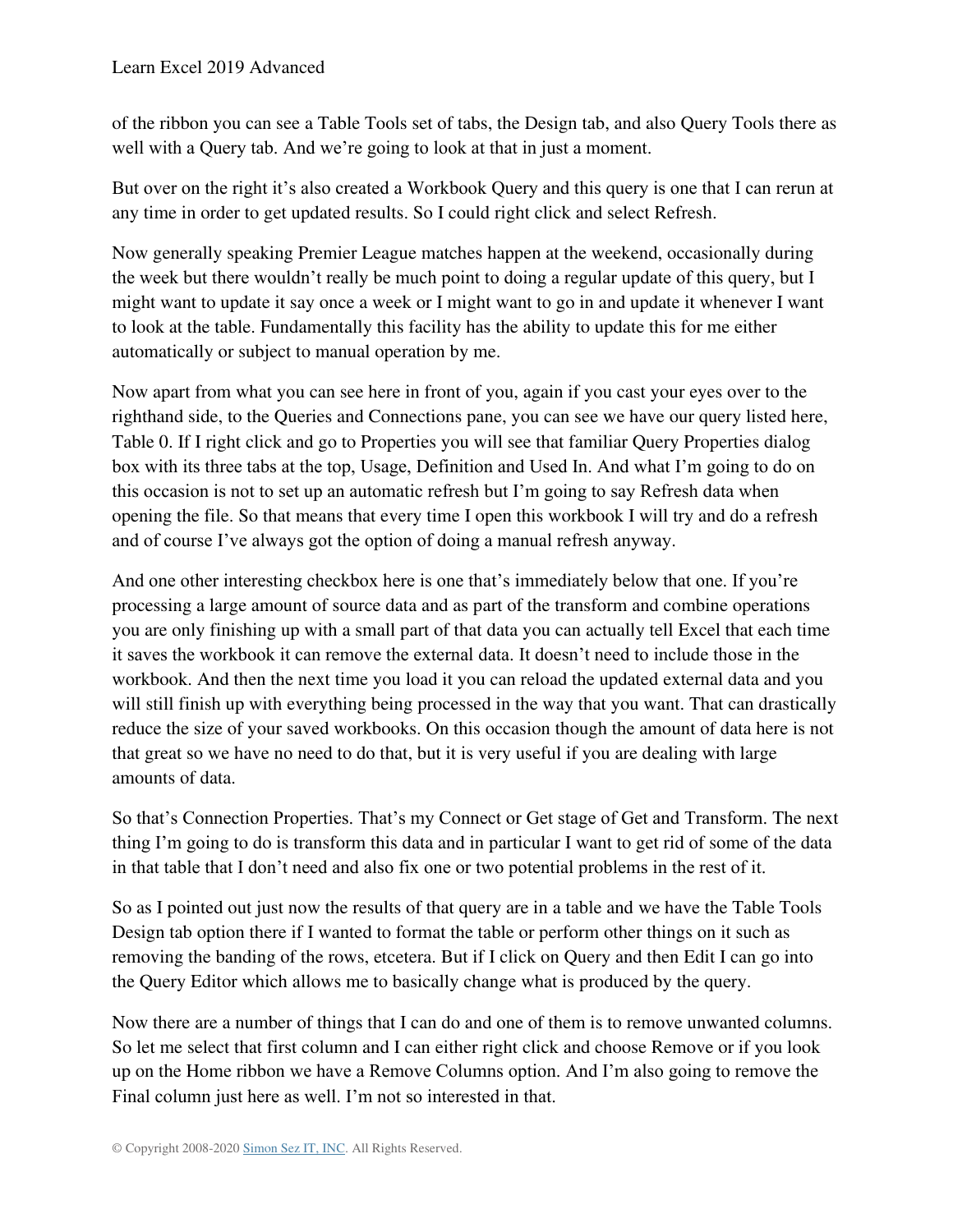So if I were to save this query as it is now and run it again next week that series of steps would be carried out for me automatically because the applied steps are all being stored over here with the query. If you look over on the righthand side you can see underneath Applied Steps it's showing me that I just removed columns. So that's all being saved within this query.

So essentially as I perform each step if I change my mind about that I can click on the Delete, the little cross just here, and that will undo those changes. And you'll see that if I do that those columns are back again. I'm going to remove those columns once again. If you want to remove multiple columns at the same time just click to highlight the first one, hold down the Control key, and click to highlight the Second one and then just remove those columns.

Another typical problem is that I may have something in a column that I don't want but I may not want to remove the entire column. I might just want to remove something from it. So for instance here. I don't particularly want the expression "Team hasn't moved" in that first column. So if I select the column one of the options I have on the Home ribbon is Replace Values and that brings up the Replace Values dialog and I can say what I want to replace. So in this case it's the expression "Team hasn't moved" and I'm going to replace it with a space or nothing in this case. And you can see that's applied that to that first column.

Now another thing I can do thing is change the sort order, for example. Now there's a Sort group here with Ascending and Descending options. If I select the Position column I could do a descending sort to sort those teams or an ascending sort.

Now one other thing to be aware of when you're dealing with data in the Power Query Editor is that Excel 2019 will assign a data type to each of your columns. And you can see at the top here most of the time it picks up the correct data type. So where we have Team you can see with this little icon Excel has picked up that that is text. For these other columns you can see that it's picked up that they're numerical values in those columns, which as I look across I can see that's all pretty much correct. However occasionally Excel will detect the wrong data type. So it's very important that you go through and check to make sure that the data types are all accurate. And if they're not you can just go up to the Transform ribbon and you can select the correct data type from the dropdown.

There are so many different changes or ways that you can transform your data in the Power Query Editor and I'll leave that for you to experiment with another time.

Now when I finish making any other changes I want to make and click on Close and Load I will have my updated transformed data. So that was an example of Get and Transform.

One of two things to emphasize there, that is of course the editing we've done doesn't change the source data in any way. It only affects the transformation that is performed on the source data as part of this workbook query. And you can actually perform some incredibly complex transformations and combinations, etcetera.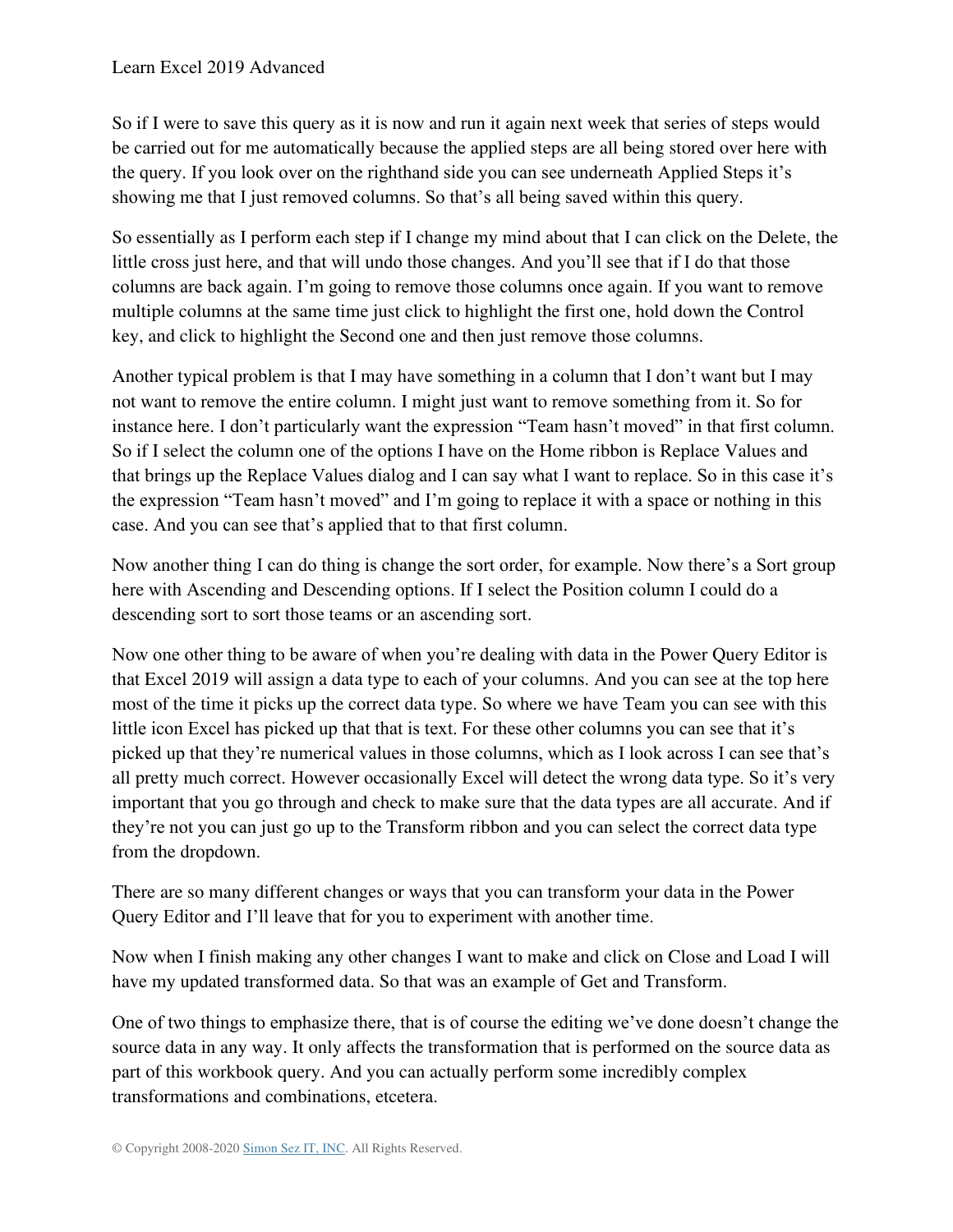And there is even a purpose built language called M that is used by the Query Editor that you use yourself to do even more sophisticated transformations if you wanted to.

So that's it for this section. We're coming up now to Exercise 05 and I'm going to give you an exercise a bit like this one, so please join me for that.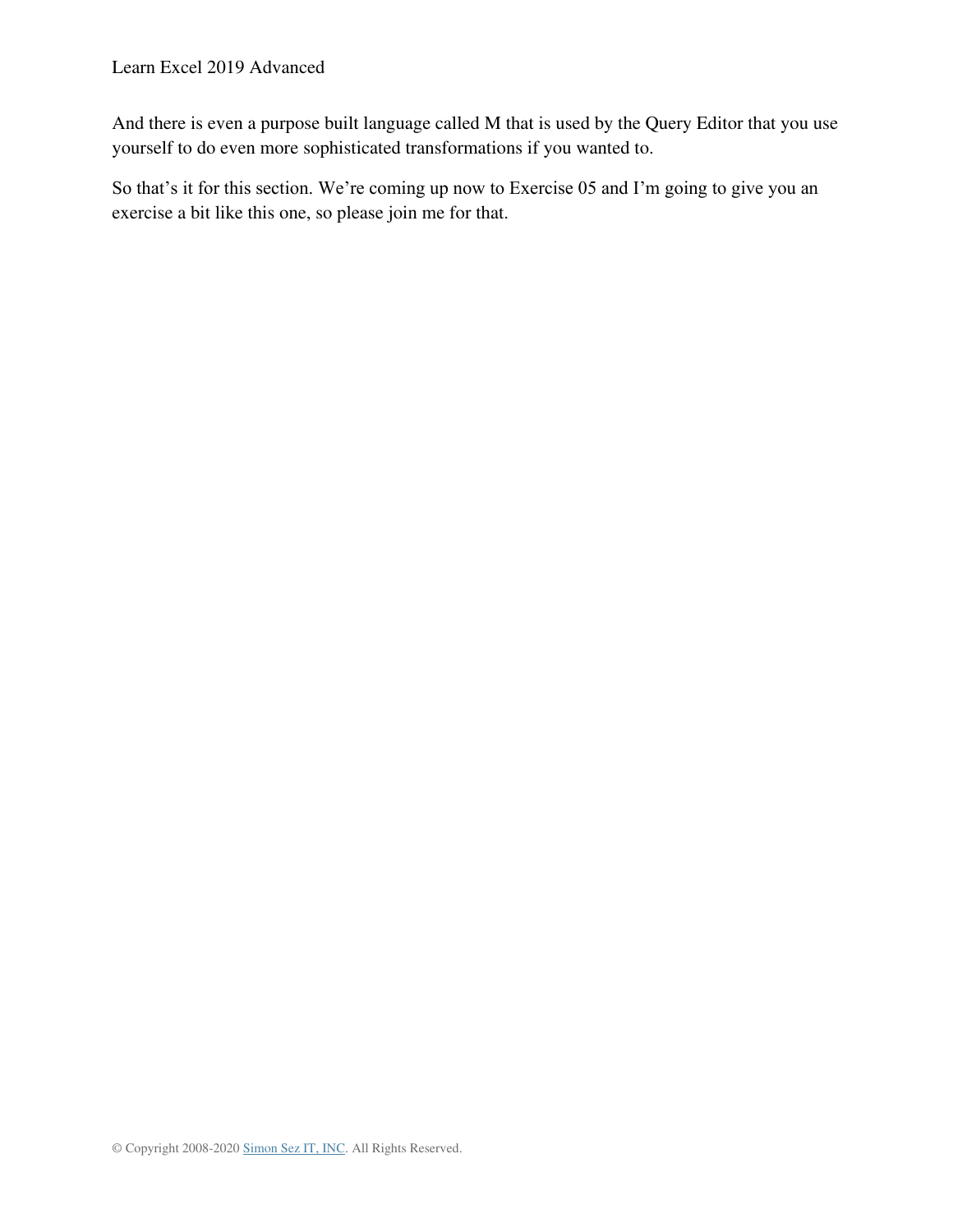# **Video: Exercise 05**

**Deborah:** Hello and welcome back to our course on Excel 2019 Advanced. In this section I'm going to set you Exercise 05 but Exercise 05 is going to involve getting some live data from the web.

Now the way that I have done this is certainly not the only way you can do this and you may well want to adapt this for your own location. But what I've done is to set up a workbook, Exercise 05 Answer, and it's got two sheets in it. The first sheet is called My Weather and in it I've got some information about the weather in London. You can currently see it says Sunday 44 minutes past midnight and the conditions are passing clouds, quite cool and we have a temperature of 5<sup>o</sup> Celsius. I've then got a couple of rows down from that what the highest temperature worldwide is right now and what the lowest temperature worldwide is now. Now those temperatures refer to world cities so there may be higher or lower temperatures away from those cities.

This is going to be updated live. Now hopefully you will see the tick over. I've got it on a five minute timer. And if the temperature in London changes you should see those changes on this worksheet without me cheating by touching the keyboard at all.

Now where did I get this data from? Well I used a website called TimeandDate.com. And I used data on world capitals.

Now I've edited that data so I've done a Get and I've done some basic editing on the query. And I've edited the data for a number of reasons. One of the reasons is to do with temperature and the other reason is to remove extraneous pieces of information. So if you have a think back to the last section of the course you'll get a good idea of exactly what I've done.

What I'm going to do in a moment is to show you the webpages that I got this source data from but as you can see within the table we have capitals of the world, the day and time, columns four and eight show the current weather conditions and columns five and nine show the temperature in degrees Celsius. Let me go back to the first worksheet.

And what I have done is used some of the functions we saw earlier on in the course to locate the weather in London from the table that's created by the Get and Transform. The connection is set on a five minute refresh and amongst the functions I have used there let's look at the highest temperature worldwide. So I'm going to click in cell F5 and you can see that I've used a Max function. The Max function is applied to two ranges. Each range is a column in the weather table. Now if you're not used to using tables in Excel we're actually going to start looking at tables in the next section. So if you're not comfortable with tables you can maybe do this exercise after the next few sections on tables. If you are familiar with tables you will know how easy it is to refer to a column in a table. And of course one of the biggest advantages of referring to a column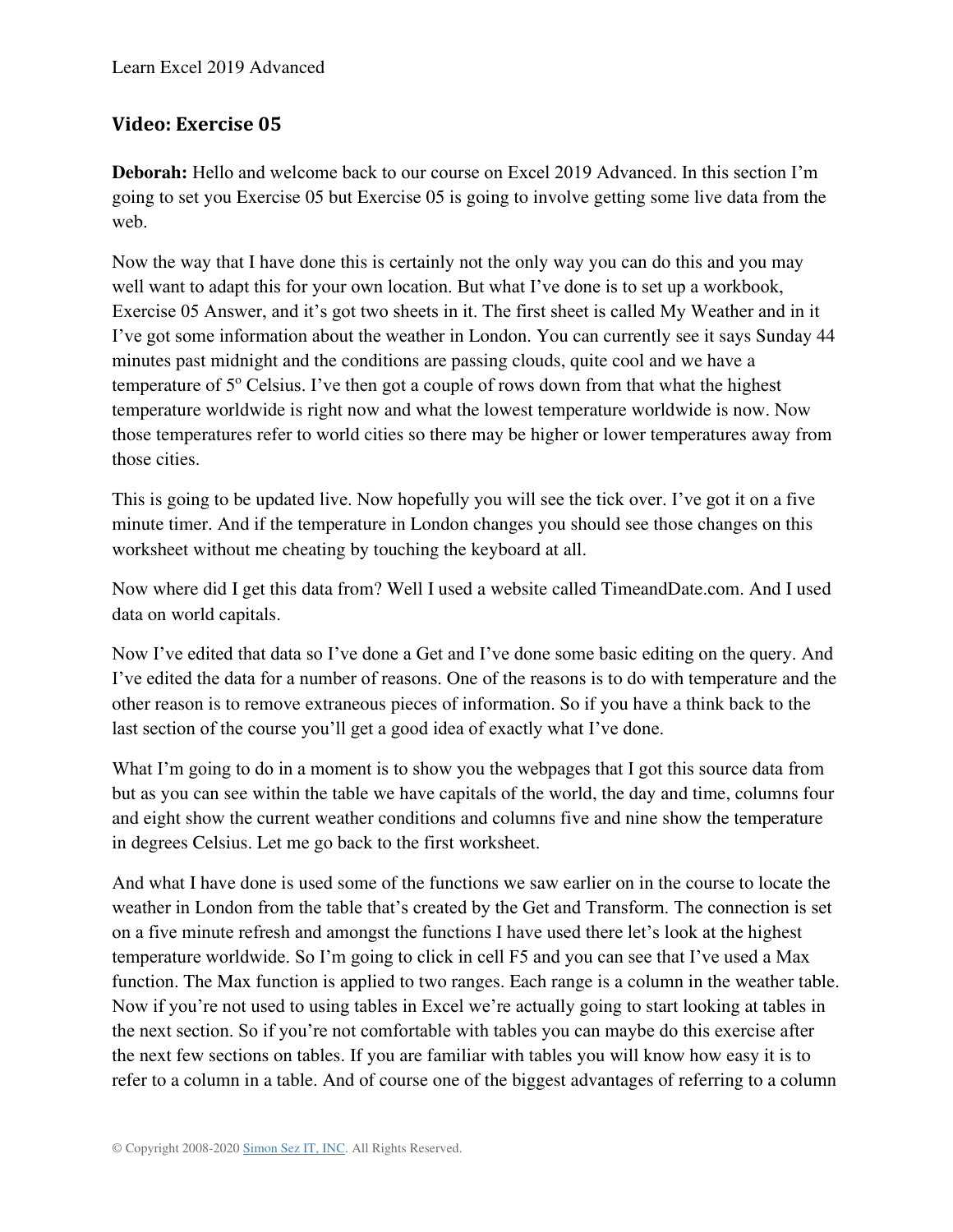in a table is that you don't need to know exactly how many rows in it and you don't need to deal with changes in the number of rows.

So that is where I get the max temperature from. And of course a similar principle applies to getting the Min temperature. And in terms of finding the time in London, the conditions in London and the temperature I used VLOOKUP functions.

So let's switch over and take a look at that website TimeandDate.com. There are a couple of selections I have made there. So I have said sort by city and I've said show capitals. So this is the capital cities of the world. And as I said, I had to do a couple of edits to this query and one of them was to remove at least one extraneous column. And the other one is that when you import this into Excel the temperature doesn't come in as numbers. It comes in as text. So for instance, the temperature in Abu Dhabi at the moment is 19° Celsius. So in order to find the highest one we need to deal with converting that temperature from a text string to a number, the number 19 in this case. But based on what we covered in the previous sections you shouldn't find that too much of a problem.

Now if you wanted to try something as a bit of a further challenge you may want to try something like making a list of the capital cities that have the highest temperature at a particular time, and also maybe the lowest temperature at a particular time.

That's the end of this section. I will see you in the next one.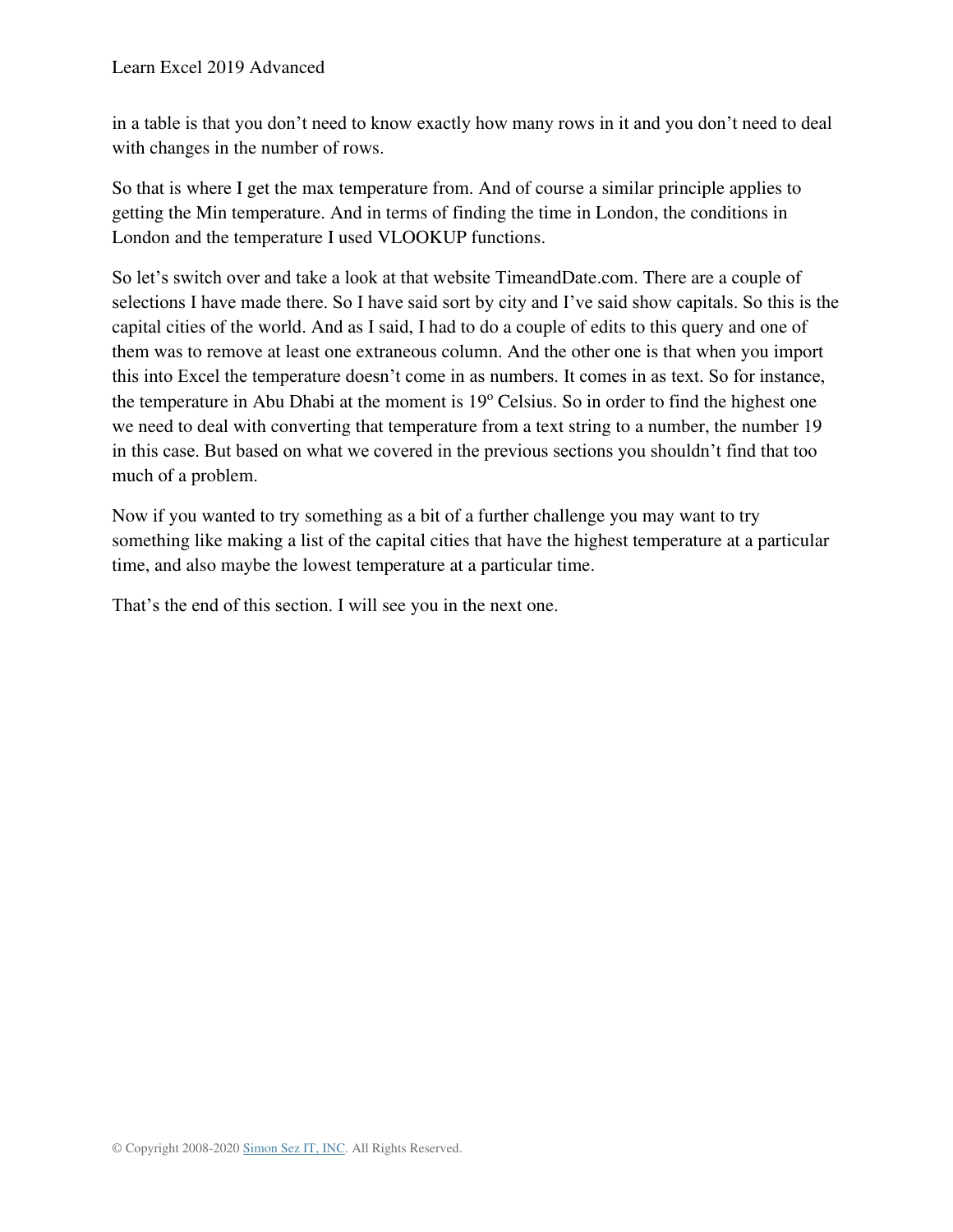# **Chapter 10 – Tables**

# **Video: Introduction to Tables**

**Deborah:** Hello again and welcome back to our course on Excel 2019 Advanced. In this section we're going to start to look at tables. And if you've not come across tables in Excel before you might be a little mystified as to why we have tables at all in Excel as Excel data by nature is in tabular form. But the advantage we have when we work with tables is that we identify a range of cells on a worksheet as a table and that gives us additional features and functionality. The additional features include the ability to be able to style a table using standard styles or indeed modifying them to a style you need. And then amongst the additional functionality you get are the ability to filter on columns, to very easily be able to change the number of rows in columns and do things like auto totaling of columns.

Now in this first section I'm going to show you how to create tables from existing ranges on worksheets and also introduce you to some of the features and functionality.

Now if all you want to do is create a table, if you click on the Insert tab and Table this brings up a little Create Table dialog. And by default when you have no selection when you do this a table will be create the single cell A1 which isn't really going to be a lot of use to us. So let's select a range on the worksheet. So I'm going to select A1 to H17. I'm going to select my tables has headers and click OK. And now I have a table created.

Each of the columns has a header. So you can see there column one, column two, column three, etcetera. And I can start to put data into my table. But on this occasion I'm not going to create an empty table like this. I'm going to take some existing data and show you how to change that into a table with very little effort at all. So I'm going to close this workbook without saving it and instead we're going to take a look at the invoice we started working on earlier in the course.

Now one part of this invoice is suitable to become a table and that's the Order Details section. And if I did what I did just now and inserted a table by selecting the rows that make up the line numbers I could create a table on that basis. But actually Excel is a bit cleverer than that and all I really need to do is click somewhere within the range that I want to make into a table. And now if I click on Insert and Table Excel has tried to work out what I want to make into a table.

Now if you look at the marching ants there you can see it's got B6 to H11, which is a pretty good try at that table. Notice that it hasn't included the totals row. And in fact I could include that if I wanted to but I am going to cover that in just a moment. So I'm going to stick with what Excel has worked out for me. And now I have my table.

And notice that while you see it's kind of grayed out there and note also the row numbers on the left which are highlighted, 6 to 11, whilst the table is selected you'll see the Table Tools Design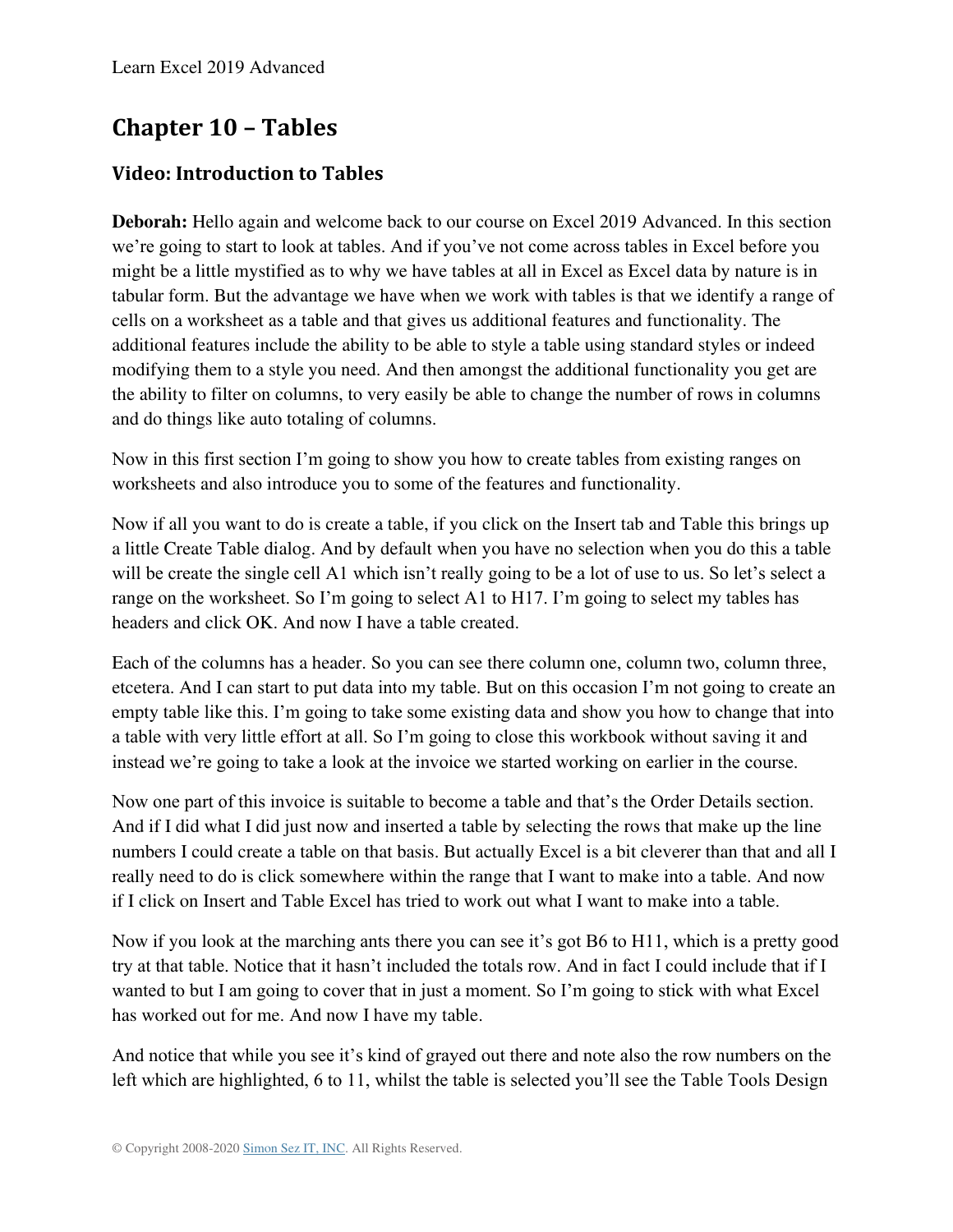tab up there on the ribbon and I'm going to look at some of the functions on the Design tab a little bit later on in this section, but for the moment let's just look at the table itself.

Now let's look at some of the specific features of this table. First of all in the header row there is a filter dropdown on each column. So if I only wanted to show items with a 10% discount I can select the dropdown, deselect everything and just select 10%. So that can be a useful feature, although to be honest when dealing with an order the ability to apply a filter is perhaps not quite so impressive, but you'll see a situation where it is a little bit more impressive in just a moment.

Now I mentioned just now the Table Tools Design tab. Let's click inside the table and look at some of the features on that tab.

The table is automatically given a name and I can change that name. So I don't particularly like Table 1 so I'm going to change this to Order, Order Details Table, and press Enter to confirm that. That's now the name of my table and if you look on the righthand end you'll see a Table Styles gallery. And I'm going to look at styling tables in more detail in a later section but for the moment you can see that a style has been applied and it's the one highlighted, the third one along in blue.

And of course this is a live preview so if you hover your mouse over any of the other styles you can see them applied in the worksheet below.

To the left of the Table Styles note the Header row. If I want to turn the header row off I can just by unchecking that box and that doesn't look particularly great so let's turn that back on again. I also have banded rows. That determines whether the style is banded rows or not. And sometimes banded rows make it easier to read across a table. You can if you want to have banded columns as well. It can get a little bit complicated if you turn those also so let's turn those off. You also have an option here to toggle off or on the Filter button and I'm going to turn that off because we don't really need it in this particular example.

Now one thing that isn't switched on is the total row. Let's have a total row in this table. Now that doesn't mean that it includes the total row that we had before. In fact I'm going to get rid of that total row in a moment. But in the total row now note the word Total in the left most cell. I can have a number of different types of total and some of the columns will have no total. For instance there isn't too much point in totaling the unit price of the discount column. But if I did want the total price I can click in the cell and you can see a little dropdown to the right. And that gives me alternative totals that I can include in an item in the total row in a table. Now at the moment I have Count selected but I could also do a sum. And of course that gives me the same number that I had before, \$199.59. And if I wanted the total number of items in the quantity column I could do a sum there as well because of course it's a sum of the number of items and that gives me the eleven that I had before.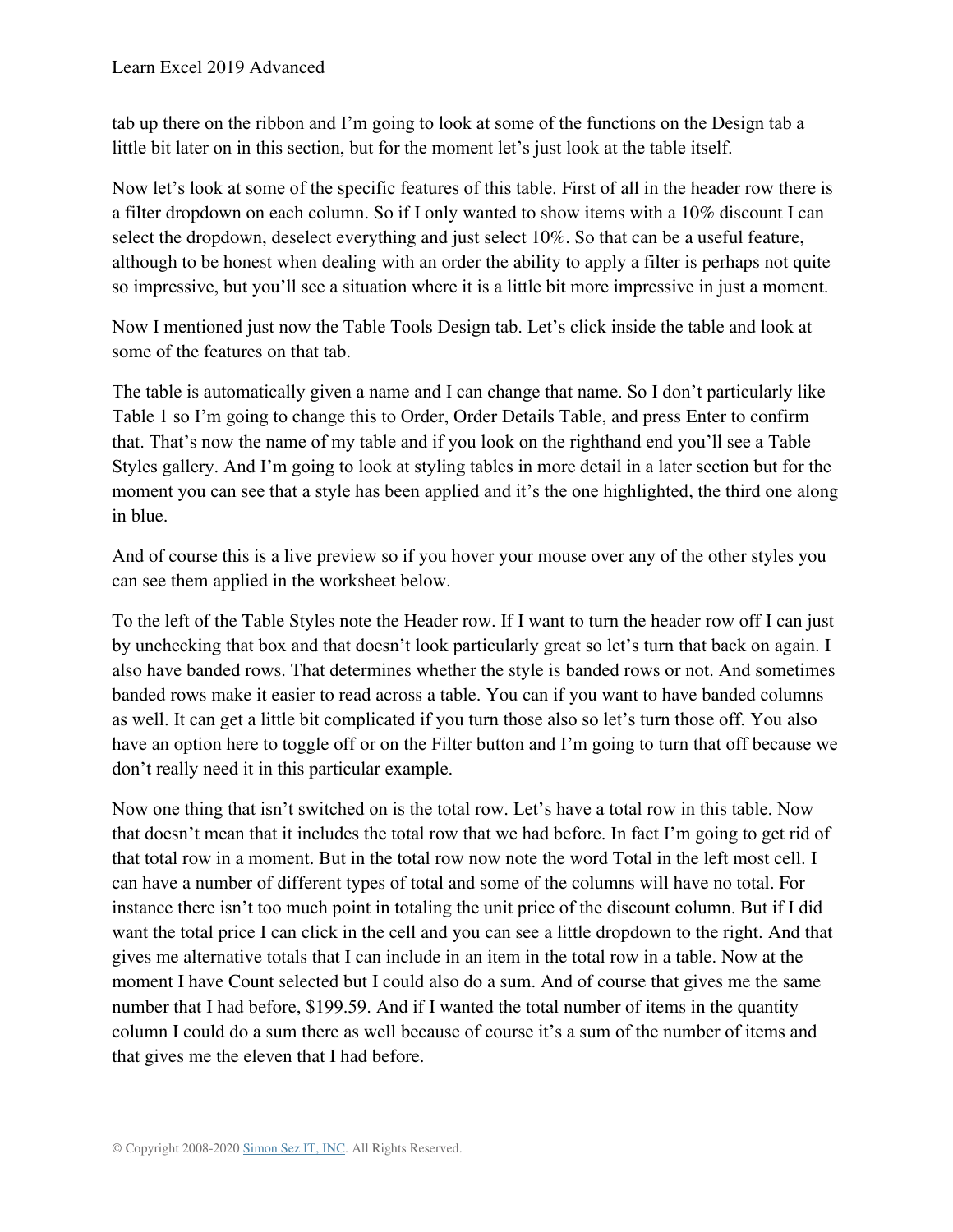So now I feel fairly confident that I can just get rid of the old totals row by just right clicking and selecting Delete.

Okay I'd just like to change the table style a little bit because it's not really apparent to me just looking at that table that the totals row is part of the table. So let me click on the dropdown in the Table Styles gallery and select one that include a totals row.

One other thing to point out here is you notice the column headers on the Excel sheet. So A, B, C, D, etcetera. And you notice the column headings in the table. If you have a very long table what can happen is that the header can disappear and all you see is B, C, D, E, F. But actually that's not what happens at all. And what actually happens is pretty clever. So let me scroll down here. Watch carefully and you'll see that the B, C, D, E column headers have been replaced by the actual names of the columns within the table until of course I scroll back down again. So that's a pretty good feature as well.

Now one of the things to point out about tables is that you generally use tables when each row represents a record of something, which in this case is a line item. So when we're dealing with tables we're dealing with ranges where each row in the range is some sort of record. Apart from of course potentially the top row, the header row, and the bottom row where we have the totals row.

Now there is another candidate for a table in this workbook and that's the catalog. So let's jump across to the catalog sheet and I've selected a cell within the catalog. I'm going to go up to Insert and select Table. Just make sure that the range selected by Excel is correct. So I can see here A1 to C85, which looks correct to me, select my table has headers and then click on OK. So I'm just going to do the same thing and change the name on the Design tab here. So instead of Table 2 we're going to have Parts Catalog and press Enter.

With this table of course the filter is a lot more useful. So if I wanted to find out which items we sell that cost more than \$20 I can click on the Filter dropdown, go to Number Filters, Greater Than, and I'm going to say \$20, and click OK. And the filter tells me that we just have one item, Combination Padlocks.

And another useful feature here is the Remove Duplicates, because if you have data in a table then you can remove duplicate rows very easily. So you'll find Remove Duplicates on the Data ribbon and Remove Duplicates in the Data Tools group. And you'll see it gives me a list of the three columns in the table, part number, description, and price. And it says to me what do you consider to be a duplicate? Do all three of those have to be the same in order for it to be considered a duplicate? Well, I have a suspicion that I may have a part with a specific part number duplicated in this catalog, but I can't be certain that the price is the same or that the description is the same. So what I'm going to do is to say just see if you've got a duplicate part number anywhere and click OK. And you can see that one duplicate value was found and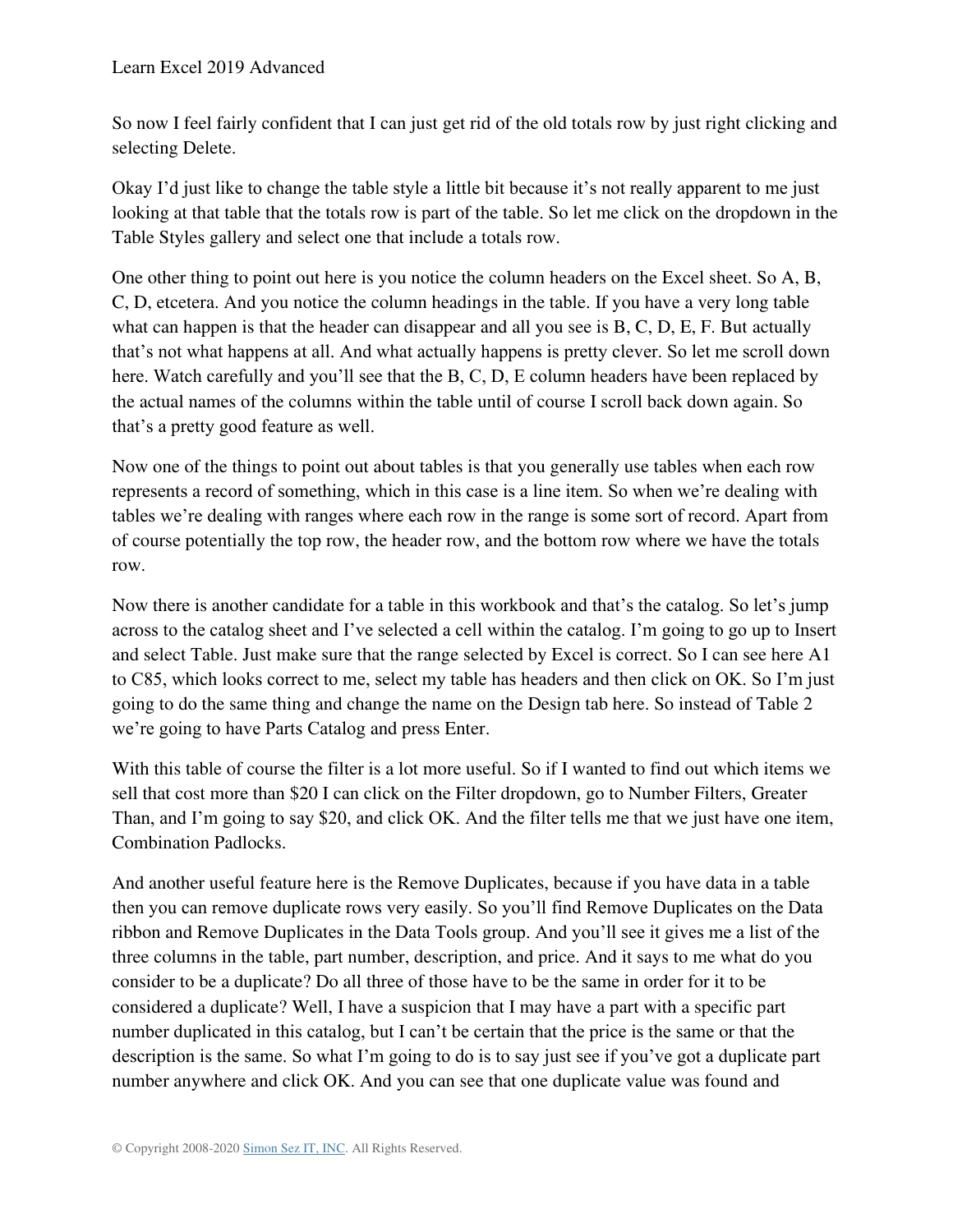removed. So somewhere in that table I had the same part number twice. Click on OK and that duplicate has gone.

And while we're looking at those tools there on the Table Design tab note this one, Convert to Range. If you want to convert a table back to being a range again you can use that option. So that's how you sort of delete a table or remove a table and it won't remove the data. It just leaves the data there but no longer in a table.

So there we have some of the basics of working with tables. In the next section we're going to look at changing the shape of a table and some other features related to working with tables. That's it for this section. I'll see you then.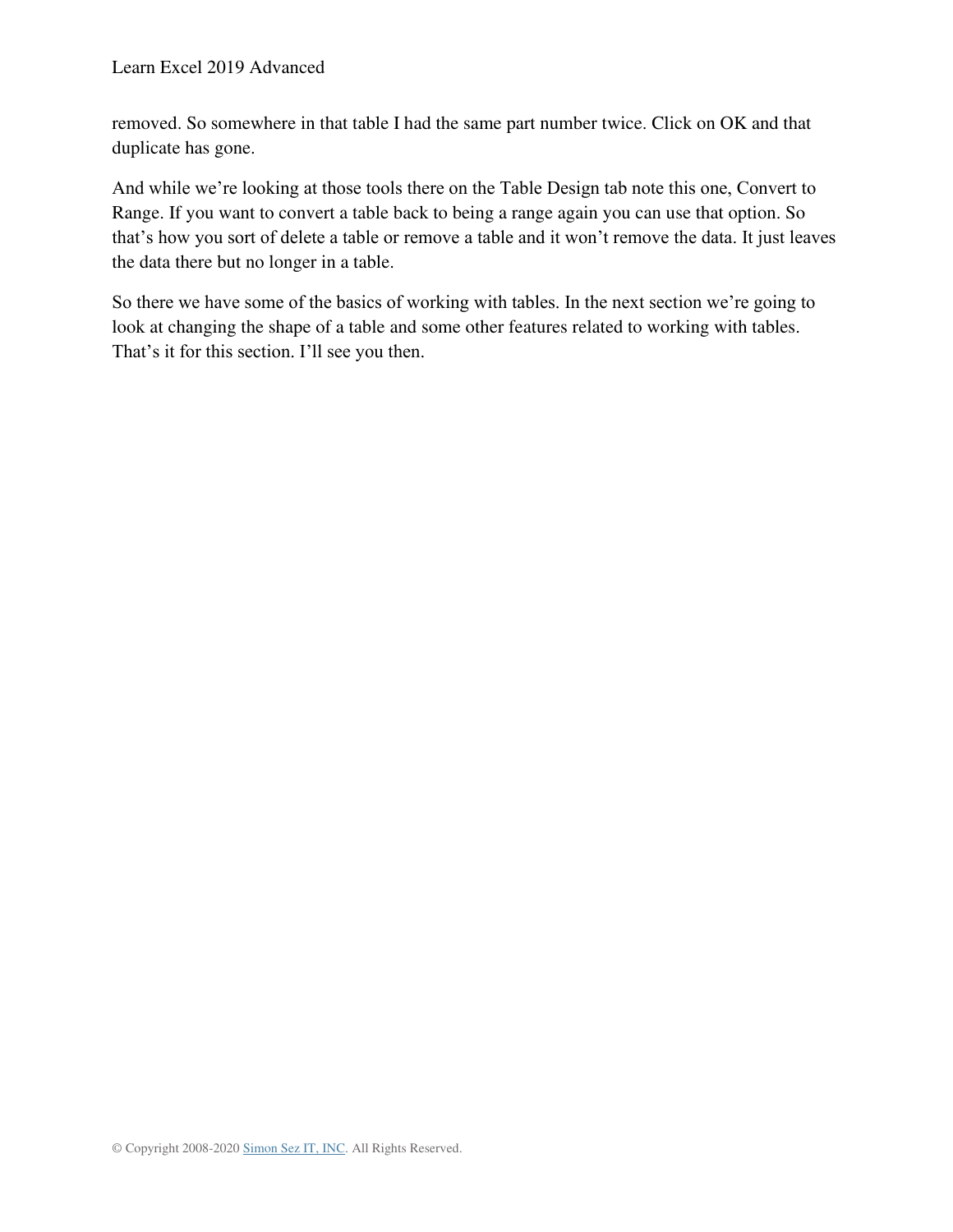#### **Video: Working with Tables**

**Deborah:** Hello again and welcome back to our course Excel 2019 Advanced. In the previous section we started looking at tables and we saw how to create tables either from scratch or from existing data. And we also saw how to change a table back into a range and we looked at some of the functions or some of the things that you can do with tables in Excel and in particular we looked at some of the advantages of using tables.

In this section I'm going to look in some more detail at working with tables and I'm going to start by looking at how we can make a table bigger by adding rows, removing rows, adding columns, etcetera.

Now I'm going to continue looking at the Order Details table on the invoice that we're developing and just before I make this table bigger I want to just click in a couple of the cells in the last row. So this one contains the part number, this one contains a formula which is a lookup to find the particular part in the catalog sheet and we have various other formulae for looking up the price and so on.

If I want to add rows to this table I have a number of ways of doing it and one of the simplest ways is by dragging it. Now if I hover over the corner of the table you'll see I have that familiar double headed arrow and it's diagonal, which means that I can drag it horizontally or vertically. But when you're working in tables in Excel you can do either but you can only do either vertical or horizontal in one operation. Vertical will add rows and horizontal will add columns. So let's start by adding a row or two to this table.

I'm going to click and drag and let me just drag it down one row. Now what happens when I click and drag down one row is that I appear to get an empty row, which is great. And if I click in cell C12 you'll see it's empty. But if I click in cell D12 it's not empty at all. And what Excel has done is to fill down the formula for me. And in fact in all of the columns where there are formulas Excel automatically fills that formula down for me. So it does quite a bit more than insert an empty row. So that's a pretty easy way of inserting a row and I'm sure you won't be surprised to learn that there are several other ways of doing so. For instance, if I click in cell H12, so that's the last row in the body of the table, if I hit the Tab key I get the same behavior that I do in say an application like Word. I get a new row added automatically. And of course in this case Excel fills down the formula for me as well.

And in fact there is another way that I can do this. Let me switch off the Totals row for just one moment and what I'm going to do is click in the first empty cell here underneath the final row. Now if I start using these cells, so supposing I put in here two of something that automatically becomes a row in my table. Now that only works if I've switched off the Totals row. But having added a row that way I can switch the Totals row back on again and everything will be fine.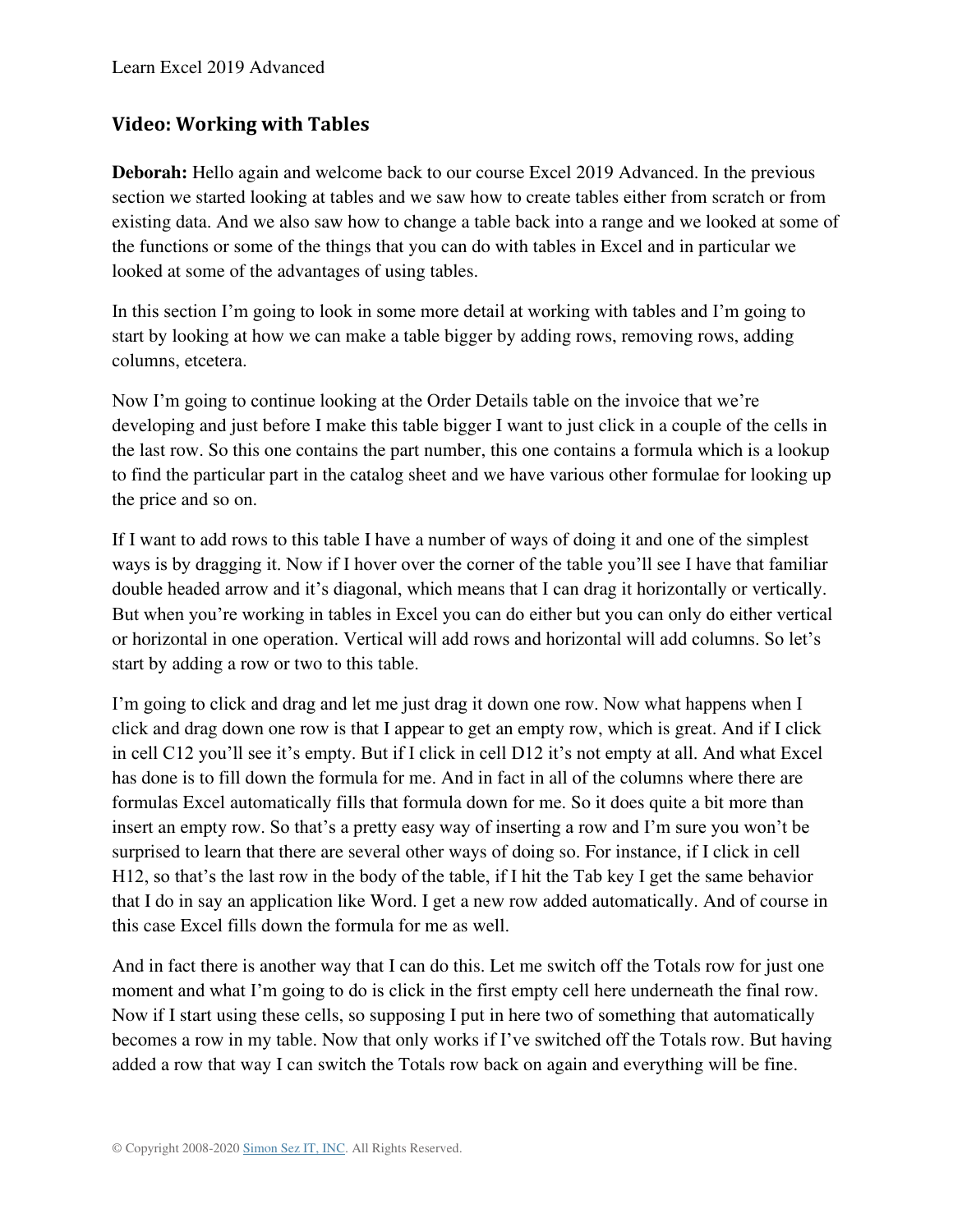Now what has happened in this case is a feature of AutoCorrect and you can disable this feature if you want to, but if you look at that little lightning bolt you've got an Undo for table auto expansion. You can also say that if you want to stop auto expanding tables and in fact you can control it a little bit more permanently than that by going into the Excel AutoCorrect options because the features whereby the extra row is added automatically when you start typing in it is part of AutoCorrect on the AutoFormat as you type tab. There are two checkboxes there so Include new rows and columns in a table and Fill formulas in tables to create calculated columns. I'm going to leave those switched on but it is easy for you to switch them off if you don't want to use them.

Having said that I'm actually going to clear the number two that I just added into this table and I'm going to switch the Totals row back on.

Now something else I'm sure you won't be surprised by is the fact that you can also insert a row by selecting a row in the table. And with a right click one of the options is Insert and you have two options, Table columns to the left or Table rows above. So let's select that last option and there you go. You have another row inserted into your table.

Another very important option on the Table Tools Design tab is the Resize Table option. This brings up the Resize Table dialog which actually lets you completely change the size of the table quite dramatically if you wish. Now having said that there is a very important note. The headers must remain in the same row. And the resulting table range must overlap the original table range. So you can't change the row that the header is in and there must be an overlap. For instance, you couldn't specify within that range box there that the first cell is J6 because then you wouldn't have an overlap with the existing table and you couldn't put the top row in any row other than row six. But subject to those restrictions you can use this to make a very dramatic change to the size of the table. So the use of the Resize Table option is one way of adding a column to a table. Of course there are many other ways.

I'm going to cancel this and of course another very straightforward way is to click immediately to the right of the column. And I'm going to type the heading In Stock. And of course that automatically becomes part of the table. Once again you've got that lightning bolt there to control that behavior and of course just as we did before you have the right click submenu. And if you go to Insert this time you can select Insert columns to the left, to the right or Table rows above again.

Just one small word of warning here. Sometimes when you're inserting rows and columns in a table in Excel and you have a particular style of table, sometimes the insert can upset the border. So sometimes when you expect a thin border you get a thick border. So occasionally you have to do a bit of manual repair work to get the border consistent again, but it's usually pretty straightforward to do that.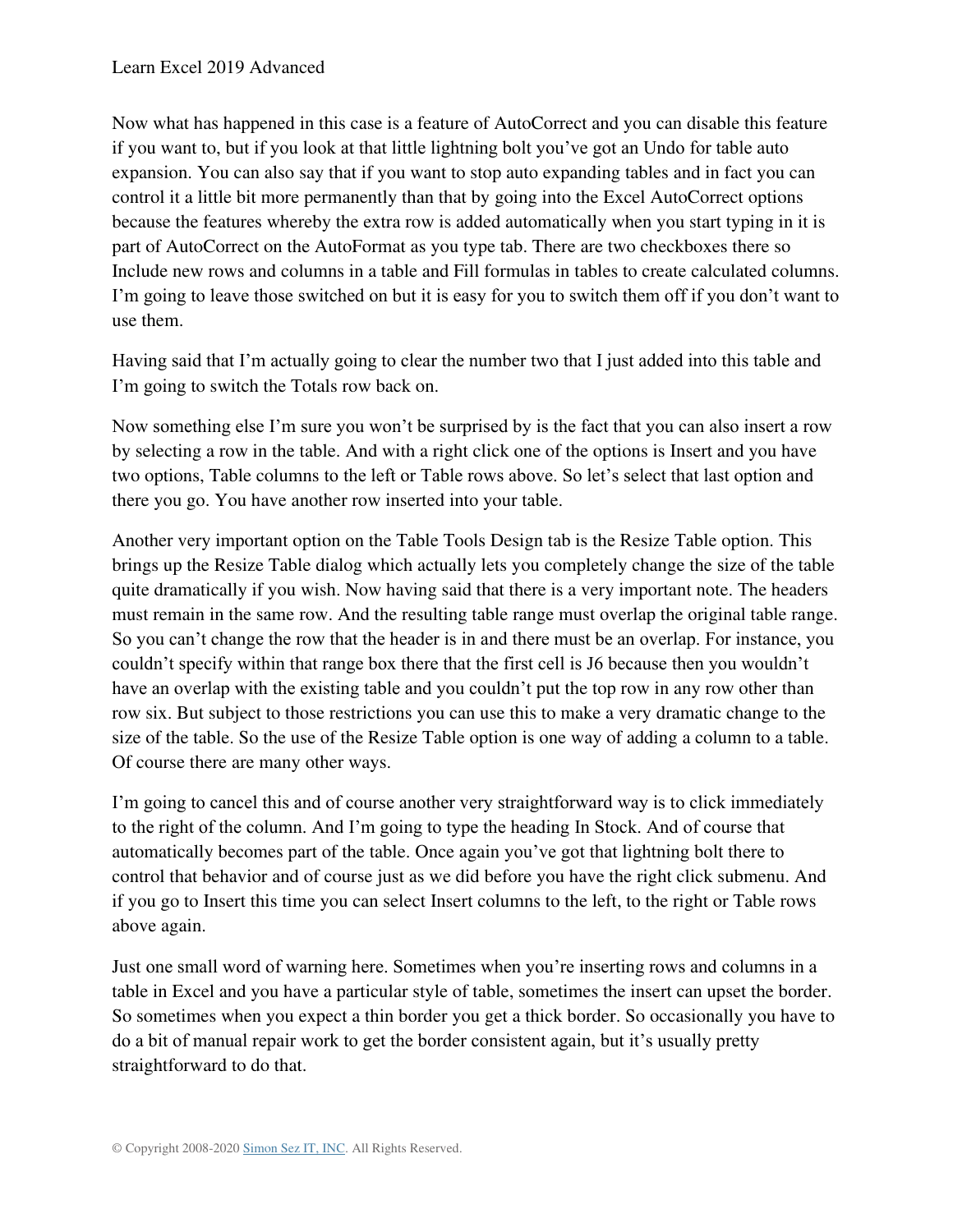When it comes to deleting rows and columns that's also pretty straightforward. If I click somewhere, so let's say in this new In Stock column and right click one of the options is Delete. And I can choose from here to delete table columns or table rows. So in this instance we're going to say Table columns. And of course I could do the same with rows. So I'm going to highlight two, right click, Delete and I'm going to say Delete table rows this time.

When it comes to making selections in a table it's pretty straightforward to do the regular kinds of selection that we're all used to but you can also do some very specific selections as well. I have a single cell selected here, so cell D12, and if I right click and go to the Select submenu you'll see I have two options related to the column. I have Select the table column data, so let's try that. And this will just select cells between the header and Totals row but not the header and Totals row themselves. If I say Select entire table column of course it selects the entire table column. And of course the other option is table row, and that selects the entire table row.

Another useful point here is that for example if I have a whole row selected like this and I right click and go to Select I get the same option. And if I was to click on Table column data I've got all of the columns for the data part of the table for all of the rows. So it's everything in the table except the whole of the header row and the whole of the Totals row.

Now there are keyboard shortcut equivalents. I'm not going to go into those now but if you do use keyboard shortcuts, so keyboard shortcuts like Control-Space will cycle you through the options.

In terms of using the mouse, if I hover my mouse over the left hand edge of a row you'll see I get a little black arrow. And if I click it will highlight the entire row. I could do the same for columns. So I'm going to hover over column D, get my little black arrow and click and I get to highlight that column excluding the header row and the Totals row. If I hover my mouse in the top left hand corner you'll see I get a diagonal arrow. And if I click it will highlight the main body of data within the table, again excluding that header row and Totals row. Click again and I get the entire table, inclusive of the header and totals row. Click once again and I'm just back to the data part. So those are some selections that you can make using your mouse.

So that's it on the main features of working with tables. What I want to move on to in the next section is table references, so please join me for that.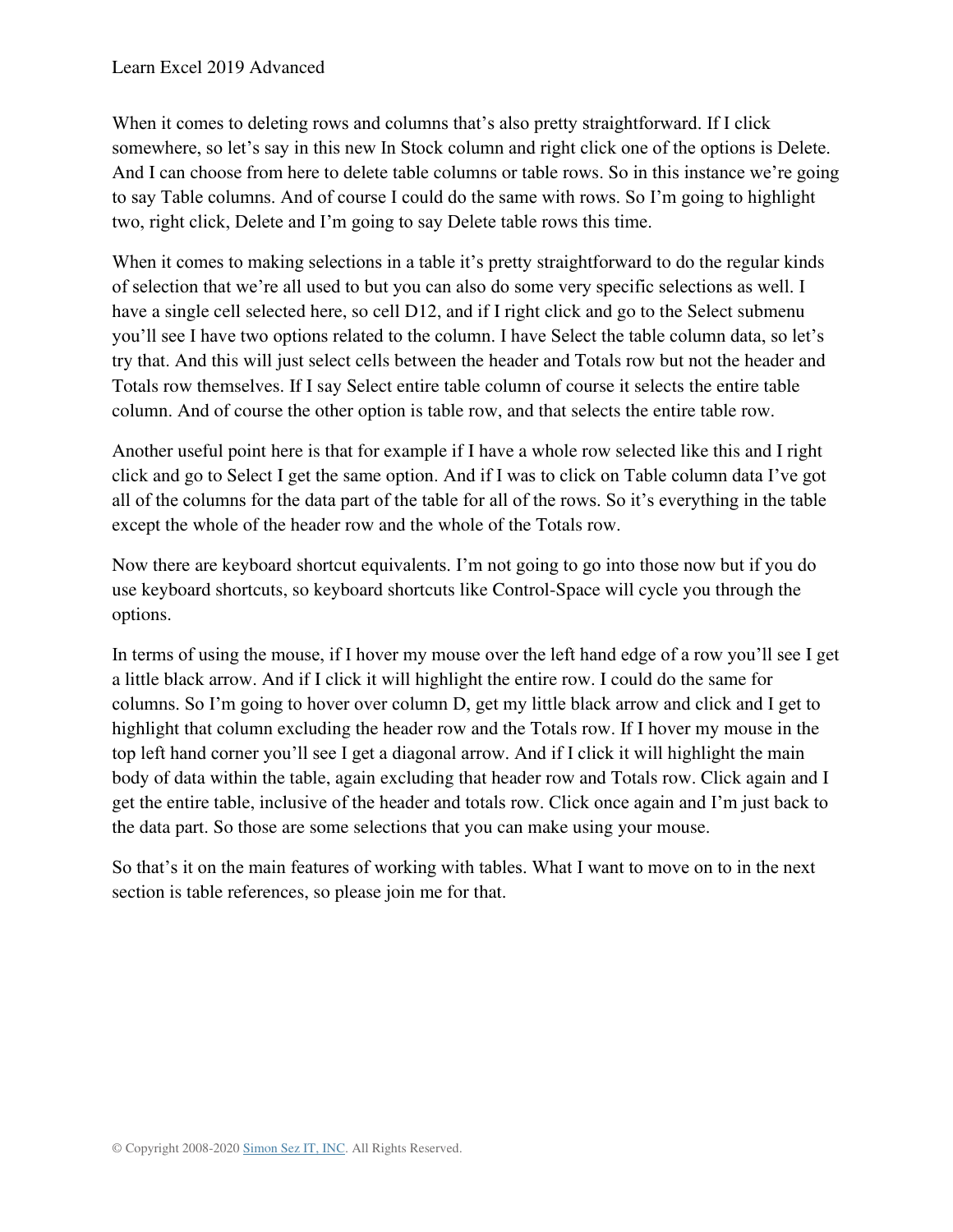#### **Video: Table References**

**Deborah:** Hello again and welcome back to our course on Excel 2019 Advanced. In the last couple of sections we've been looking at tables and apart from creating tables we've been looking at inserting columns, deleting rows, inserting rows, and so on. And it's quite often the case that when you're working with tables, in particular with a table like this Order Details table, that many of the cells within the table will be occupied by formulae. The formulae might be involved in a calculation such as this one in H11 where we're multiplying a quantity by a price to give a total price. And it may involve things like a Lookup function, such as the Lookup functions used in cell D11. When we're doing this we can make the cells in a table and the associated formulae much easier to understand by using some of the features of table referencing because you can refer to the elements within a table using a very convenient and easy to follow referencing system. So for instance, in the column that's headed Quantity it can actually refer to as the quantity column. And in a formula such as the one in H11 instead of putting B11 all I really need to do is refer to the quantity column.

Now the way that I do that is to just replace B11 in the formula with Quantity. I'm going to put a square bracket, and as soon as I type that square bracket Excel knows that I'm referring to a column in this table and it gives me a list of the columns in the table. And you can see that there are seven of them. And I just choose the one that I want. So I'm going to double click on Quantity and close the square bracket. Obviously my result is unaffected, but I have a formula now which is a little bit easier to understand. Let's click back on it and review it.

And what I could do to make it even easier to understand a little bit further is go to G11 and do exactly the same thing. So G11 is Discounted Price, so let's replace that as well. Square bracket, double click on Discounted Price, square bracket and Enter. I could even do the same for the check in my formula, so where we have E11. So E11 is going to be Discounted Price. So let's switch that out as well. Double click to highlight, square bracket, and this time we're going to say Unit Price, double click, and close the square bracket.

So this basically makes my formula a lot easier to understand. So let's read through it. I do a check to see if there's something in E11. So basically say have I got a price which indicates that I've actually got a part in this row? And what my formula now says is this. If the unit price is empty, so there is no unit price, then the total price is empty as well. If unit price isn't empty multiply quantity by discounted price to give the total price for this line in the order. Note that with this approach you don't need to put row numbers because Excel assumed that you are referring to cells in the same row as the row containing this formula.

So what I've done now is to go through each of the columns in the Order Details table and replace each cell reference by the correct reference within the table. So I've basically used the column names within the table instead of specific cell references. I only have to do that once for each formula and then Excel automatically fills that down to the other rows in the table.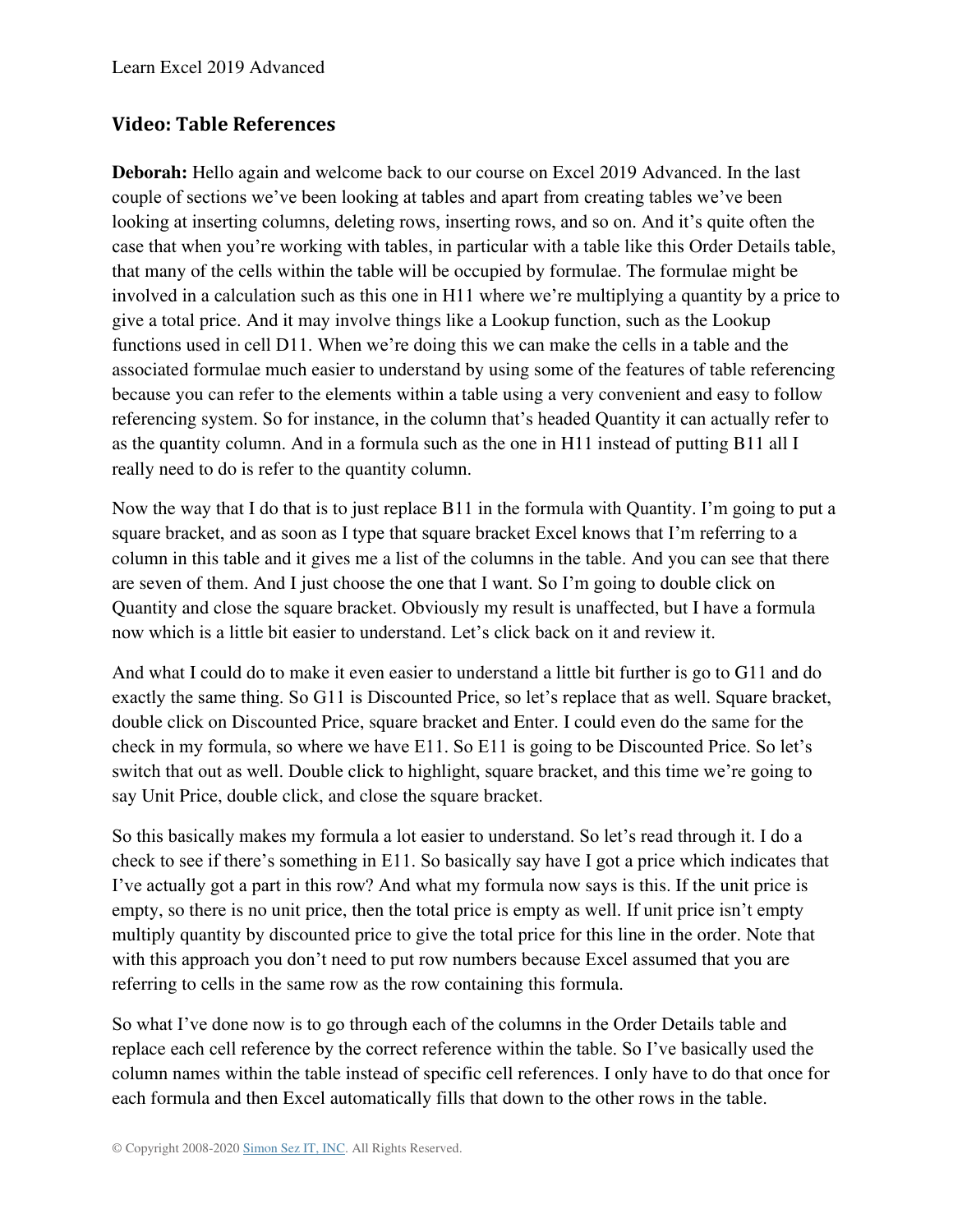If I want to refer to something in the table from outside that's pretty easy as well. Suppose I want to put a little tag down here in cell D16 that thanks the customer and perhaps confirms the number of items in the order. Now in order to do this I'm going to create a reference from outside the table to a specific cell inside the table. And there is a set of rules for how to create such references. I'm going to refer you to the relevant page in Excel Help in a moment but I can demonstrate this first with an example to give you an idea of how it works.

Now I want to say in cell D16 something along the lines of "There are 11 items in your order. Thank you for your business." Now of course I'm not going to make eleven a fixed figure. I'm going to use the total from the quantity column in the table.

So first of all this is going to be effectively a formula so we'll start with an equals. And I'm going to concatenate some text strings. The first text string is, and then what I want to do is get the total of the quantity column. Now in order to do this I'm going to need to refer to the Order Details table. This is the name we assigned to the table earlier on in the course. So if at this point I type in an O Excel intellisense brings up a number of items that begin with O and one of them is Order Details table. So now I start putting in my reference.

If I want my reference to be the total of the quantity column it's actually going to be two parts. The first part will specify that I'm looking at something from the totals row and the second part will specify that I want it from the quantity column in the totals row. So I do a square bracket to start the whole process off, then a second square bracket to specify the first part, which is the totals part. Close off my square bracket, comma, open square bracket, and now I choose the column which is Quantity, close square brackets. Now that's the completion of my reference to a specific entity in the Order Details table, so I need to close square brackets again. Then I need to type in the rest of my text string. So it will end up saying "There are 11" or whatever the quantity is "items in your order. Thank you for your business." So I want to add that additional text string. So let's do another ampersand, quote marks and we want a space in there, "items in your order. Thank you for your business" and close quotes. Let's press Enter and there you can see. So, "There are 11 items in your order. Thank you for your business." And of course this will adjust depending on the total in that quantity column.

So I've shown you there a specific example of referring to a total in an Excel table from outside. There's a very good page in Excel 2019 Help that explains structured references and how to use them. It is quite a long page but it also has quite a lot of examples in it and you should find it interesting to work your way through there to find the many ways that you can refer to things like totals.

We will be seeing a few more examples of this and in fact Exercise 06 will involve you working out one of these examples yourself, but I do recommend that you have a good read of that particular page in Excel Help.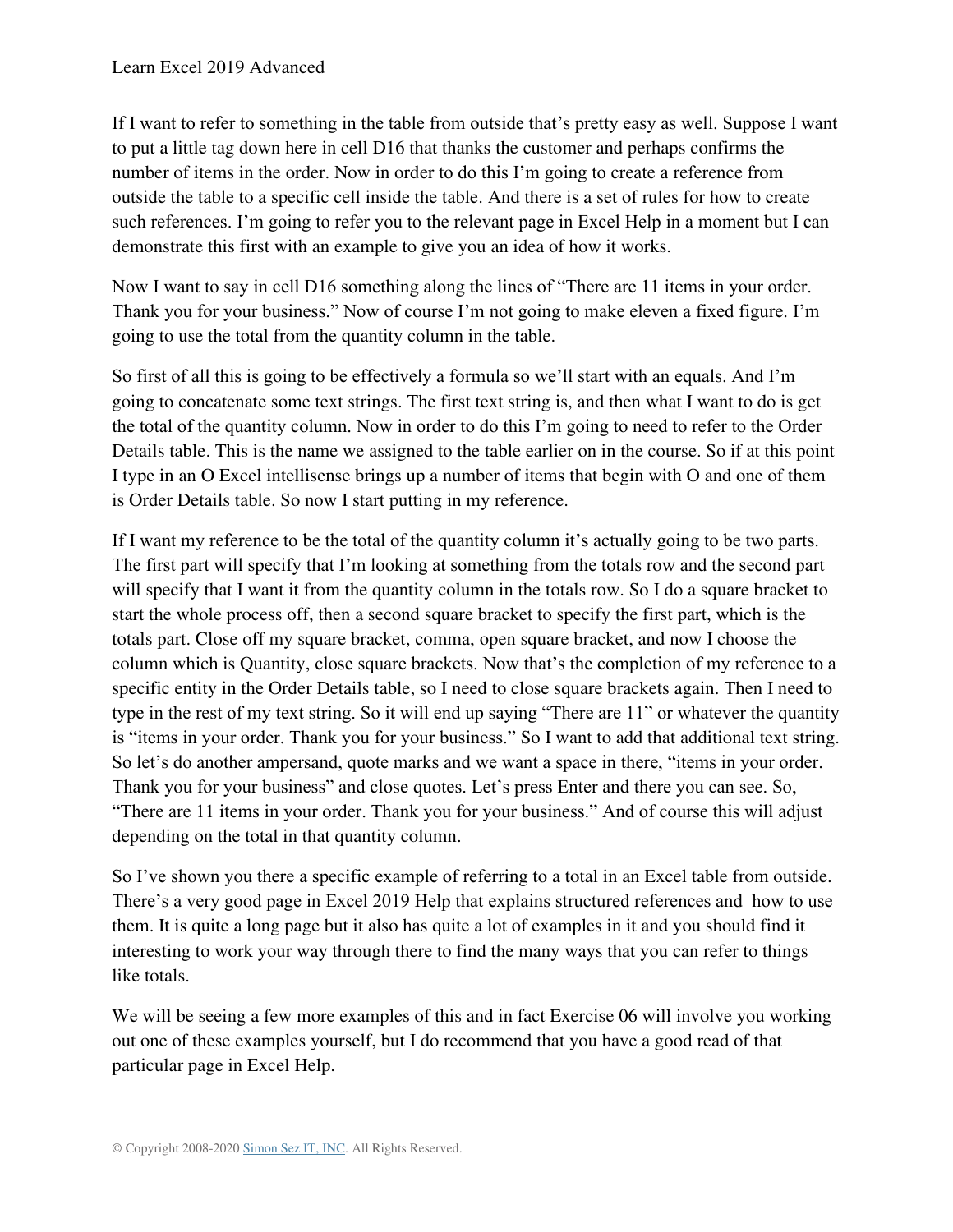Learn Excel 2019 Advanced

So that's it on table references. I want to spend a short period of time looking a little bit more at table styles so that's up next. I will see you there.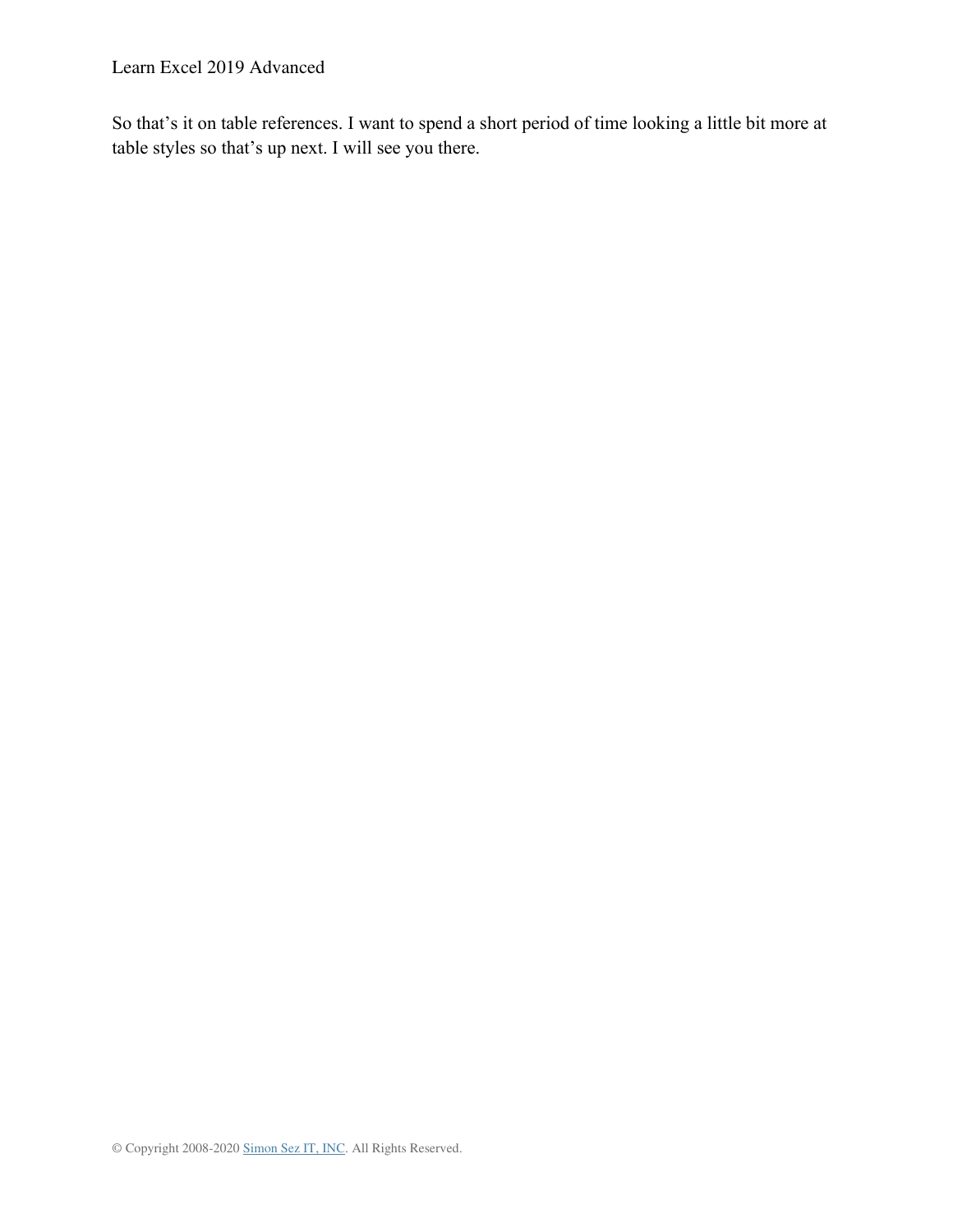## **Video: Table Styles**

**Deborah:** Hello again and welcome back to our course on Excel 2019 Advanced. Earlier on in the course we looked very briefly at table styles and in this section I'd like to take a bit more time looking at table styles in more detail.

I'm still looking at the Order Details table on the invoice and the style we've got there is one of the standard ones and it's highlighted in the Table Styles gallery up there on the ribbon.

Now once you've selected a style you have the Table Style Options group where you can make some fundamental changes to the style, such as banding of rows or banded columns if you want, but you can also make some much more detailed changes to an existing style as well as creating our own style. So let's start out by customizing this style first.

Now as a general rule if you're starting from an existing style and you want to customize it for your own purposes I think it's always a good idea to make a copy of the one that you're going to customize rather than dive straight in and change the original. And this is very easy to do in Excel 2019. All you need to do is right click on the style that you're starting with and select Duplicate. Now my duplicated style gets a default name of Table Style Medium 9 2, which was the original name of that style. And I'm going to change that name to make it a lot easier to identify it as mine. So I'm going to add my initials on the front and I'm also just going to remove that 2 as well. We don't really need that. And click on OK.

Now if I look in the gallery you can see my style up there at the top and you'll see my name as I hover over it. And that's the style that I'm going to apply to this table. But first I'm going to customize it. So let's right click and select Modify. And there are a whole load of table elements that I can customize. And I think it's a very good idea if you're interested in styling tables to just work your way through all of those elements and just see what each of them does. What I'm going to do here first though is just demonstrate one or two of them just so you can get the general idea.

So for instance the first column stripe. The stripe is currently set to one. So if I set it to two and click OK and then let's apply our style to our table, so you can see what effect that change has had. The darker stripe is two columns wide and in fact the vertical banding is dark two, light one, dark two, light one, etcetera. So let's do another one. This time we'll select the total row and we're going to format the total row. And I think what I'm going to do is choose a very, very dark color for the total row. So let's go to Fill and I'm going to select this dark navy color here and click on OK and OK again and now that total row is much darker. So I think from that you get the general idea of how this customization can work.

Now if in fact what you really wanted to do was start from scratch on a style, again if you go back up here to the Table Styles dropdown and you'll see right at the bottom one of the options is New Table Style. And you basically start with a completely empty style. So you can go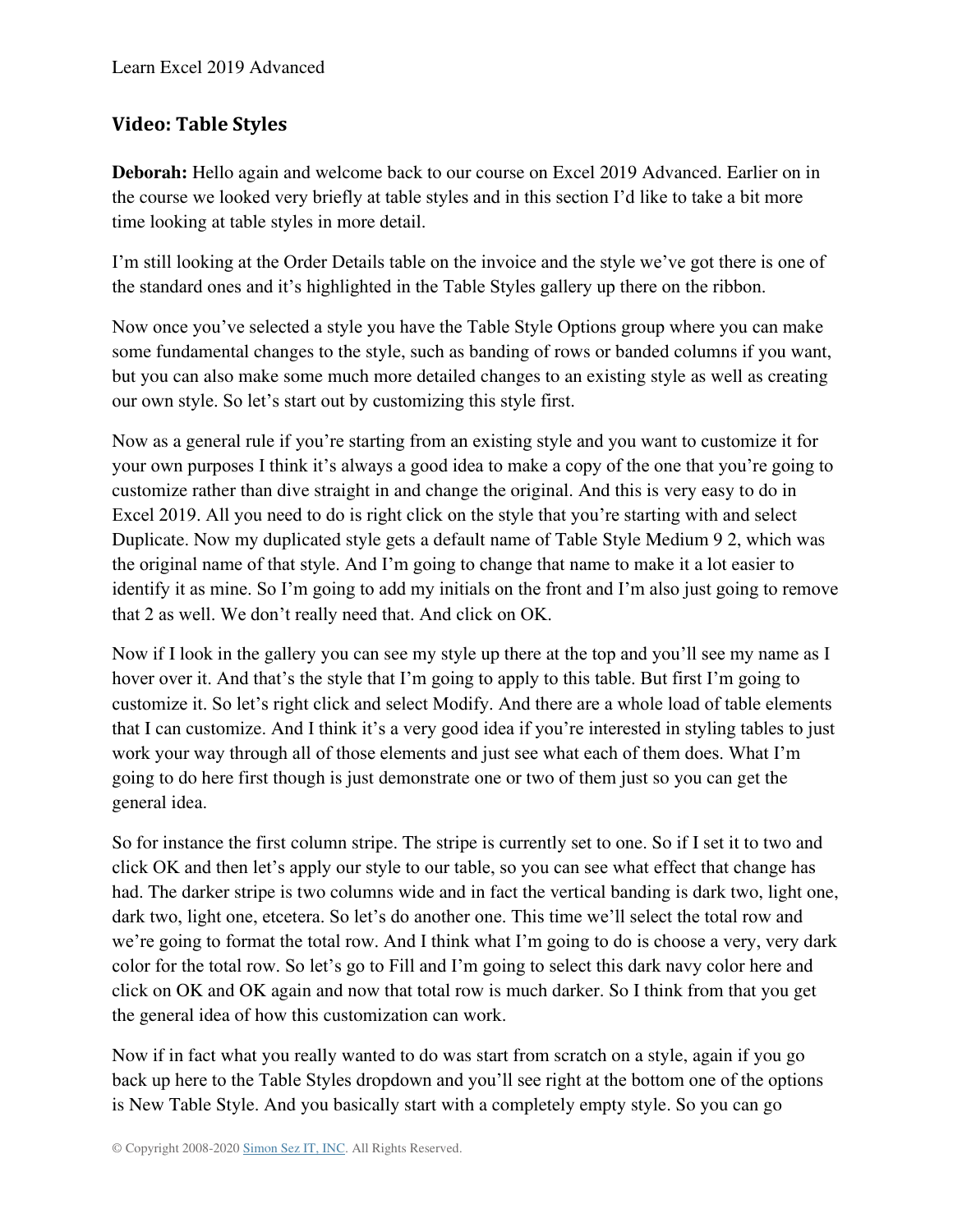through and you can format colors, striping, etcetera. So as I said just now if you're interested in this sort of thing I do suggest that you go through and experiment with this as it's really quite a flexible and powerful system.

Now just one more thing I want to show you before I get to the end of tables and I set you Exercise 06 and that is if you've been working on a table and you've been doing some calculations and some styling and so on one of the things you may want or need to do at some stage is to convert the table back to being a range again. And I did mention this earlier on, Convert to Range, it's this option here on the Design tab. Let's see what happens if I do Convert to Range because a couple of very important things do happen.

One of the things that happens is that you don't lose the styling that you've applied. So if you've used table styling notice the darker totals row here, that stays exactly the same color. And the thing to note is that Excel converts the references to other cells in the formulae back to cell references and away from table references. So converting back to a range which you may need to do is fine. It works, of course, and maintains any styling you may have done.

So that's it on tables except for Exercise 06 which I'm going to cover in the next section. So please join me for that.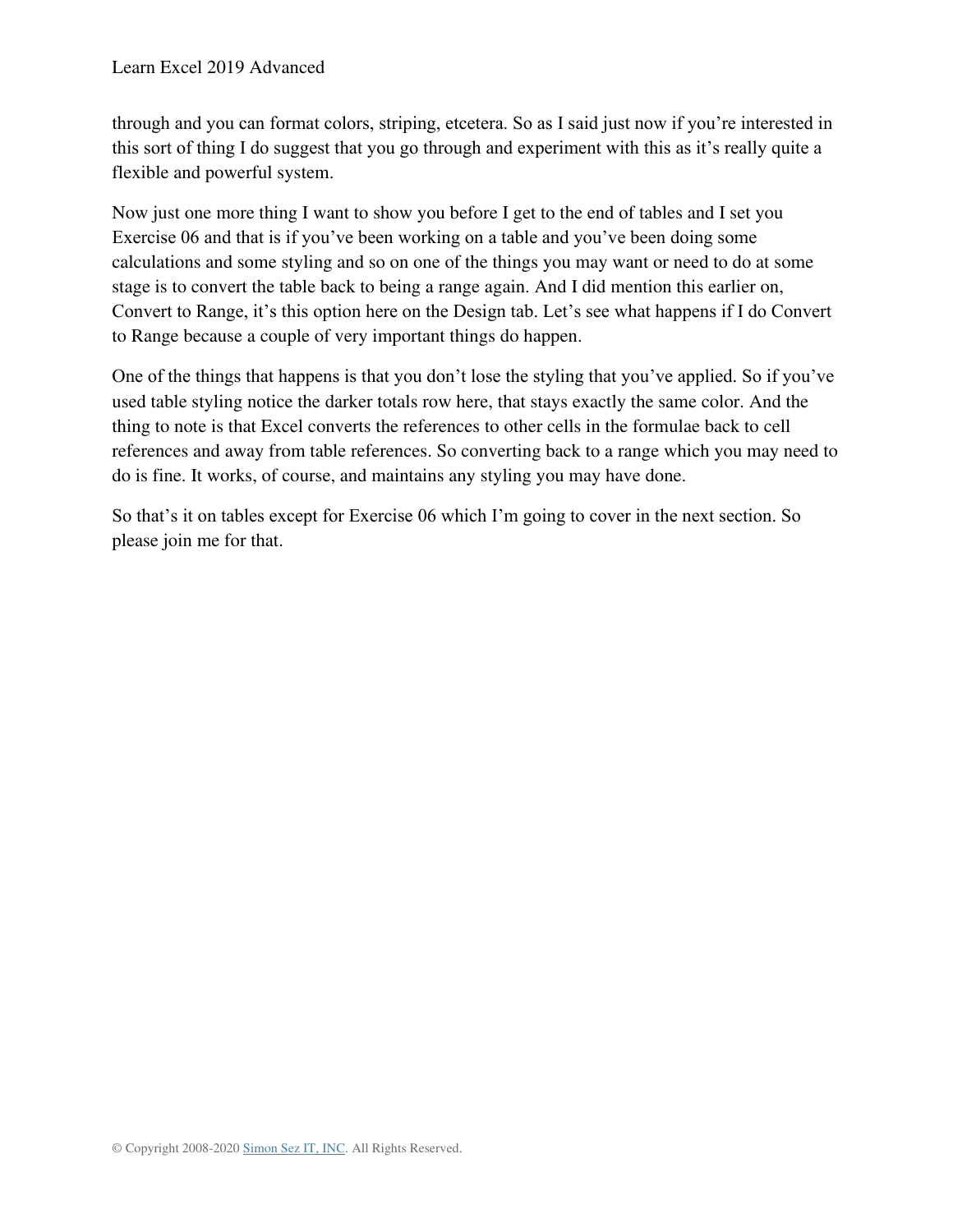#### **Video: Exercise 06**

**Deborah:** Hello again and welcome back to our course on Excel 2019 Advanced. It's time now for Exercise 06 and in this exercise it's pretty straightforward really. I've done most of the work for you.

In the Order Details table in the invoice we've been developing I've been through and in all the formulae I've replaced cell references with table references. We've also got that text in cell D15. "There are 11 items in this order", etcetera. The only thing I need you to do here is put into cell H3 the due date for the invoice payment.

Now the one slight complication is that the invoice is due for payment either 15 days or 30 days from the date in C2. And if the invoice value is less than \$100 then the terms are 15 days for payment. And if the total value of the invoice is \$100 or more than the client has 30 days to pay.

My answer looks like this. And you'll notice there is 30 days there because the value of the invoice is almost \$200.

That's Exercise 06. I will see you in the next section.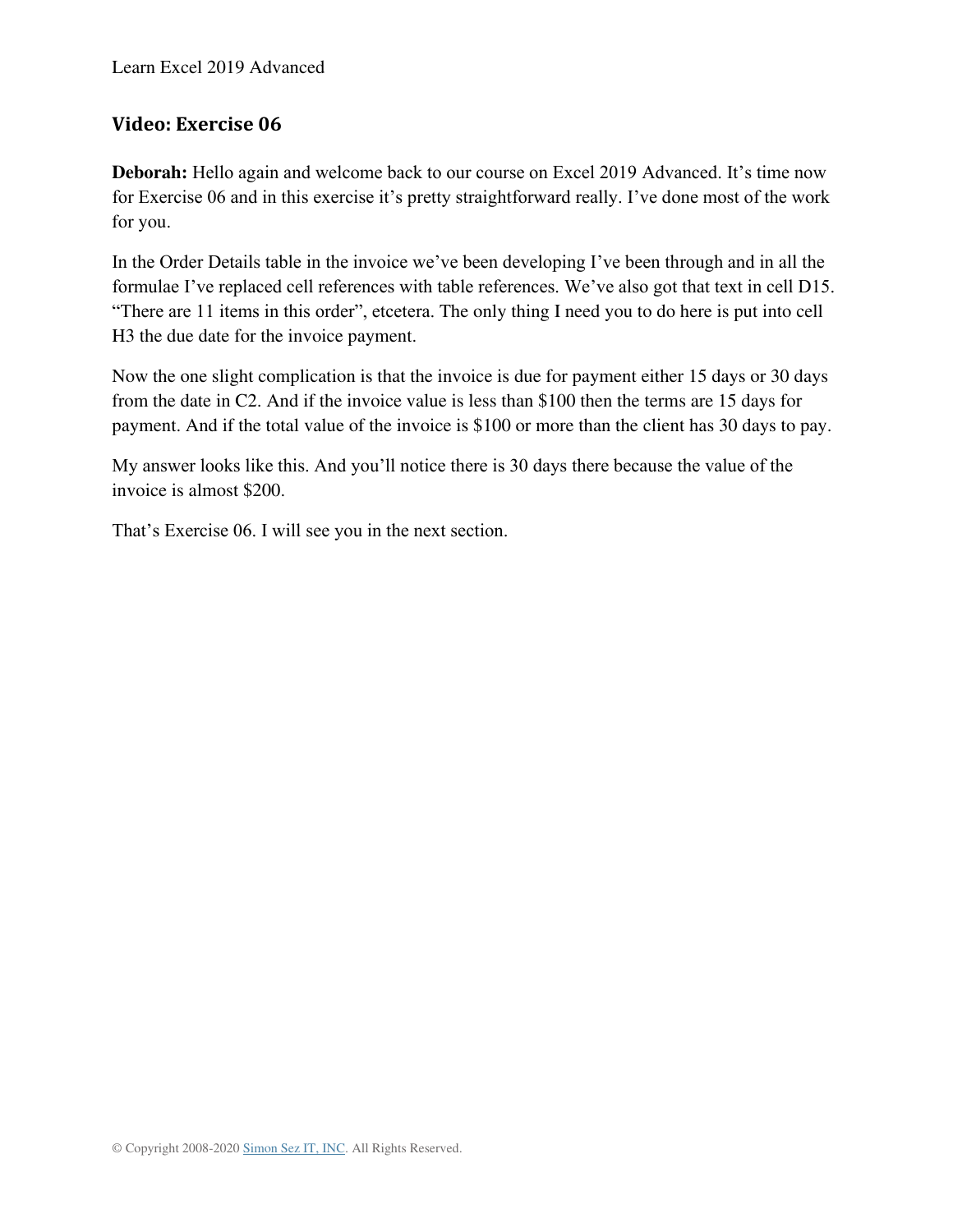## **Chapter 11 – Pivot Tables**

#### **Video: Introduction to Pivot Tables**

**Deborah:** Hello again and welcome back to our course on Excel 2019 Advanced. In this section we're going to start to look at Pivot Tables. Now many of you might have used pivot tables before but I'm sure there's many of you out there who haven't. And for the benefit of those of you who haven't I'm going to spend this first section explaining the basics, including explaining the situation in which you would use pivot tables.

Now if you haven't used them before and you really want to look at some of the more advanced features, in particular some of the new features, the updated features in Excel 2019, then you might well skip this first section.

Having said that I do find a lot of people who use pivot tables aren't necessarily all that comfortable with them. And I'm going to try and explain in some detail the situation in which you would use them, why you would use, and really what pivot tables are all about. So even if you have used them before you might well benefit from working your way through this section anyway.

Now you may or may not be aware that pivot tables really are one of the great strengths of Excel. They've been a part of Excel for many years and they continue to be improved in Excel. And even in this latest version in 2019 there are further enhancements and improvements to existing facilities.

Now first of all what sort of data do we use in pivot tables? Well pivot tables are suitable for use with what we call transactional data. And transactional data isn't necessarily to do with financial transactions but it's any kind of data where each record corresponds to a measurement of something or a count of something. It could be a record of a sale in a store or it could be a measurement for the amount of rain we've had on a particular day, for example. Now these individual records need to be recorded in rows in a worksheet. If you actually have records recording columns you would need to transpose them and each row must correspond to one record. You mustn't have any empty rows and you also mustn't have any missing or empty columns.

The particular data we're going to use for the first example is data on sales in a café within a convenient store. And we're keeping four pieces of information on each sale. So the date on which the sale was made, the branch of the convenient store, the value of the sale, and the department.

Now there are quite a few different departments. You can see some there for the sale of breads. And if we scroll down we have lots of different other departments. So things like grab and go, we have general, and if I scroll down even further we have juices, so on and so forth.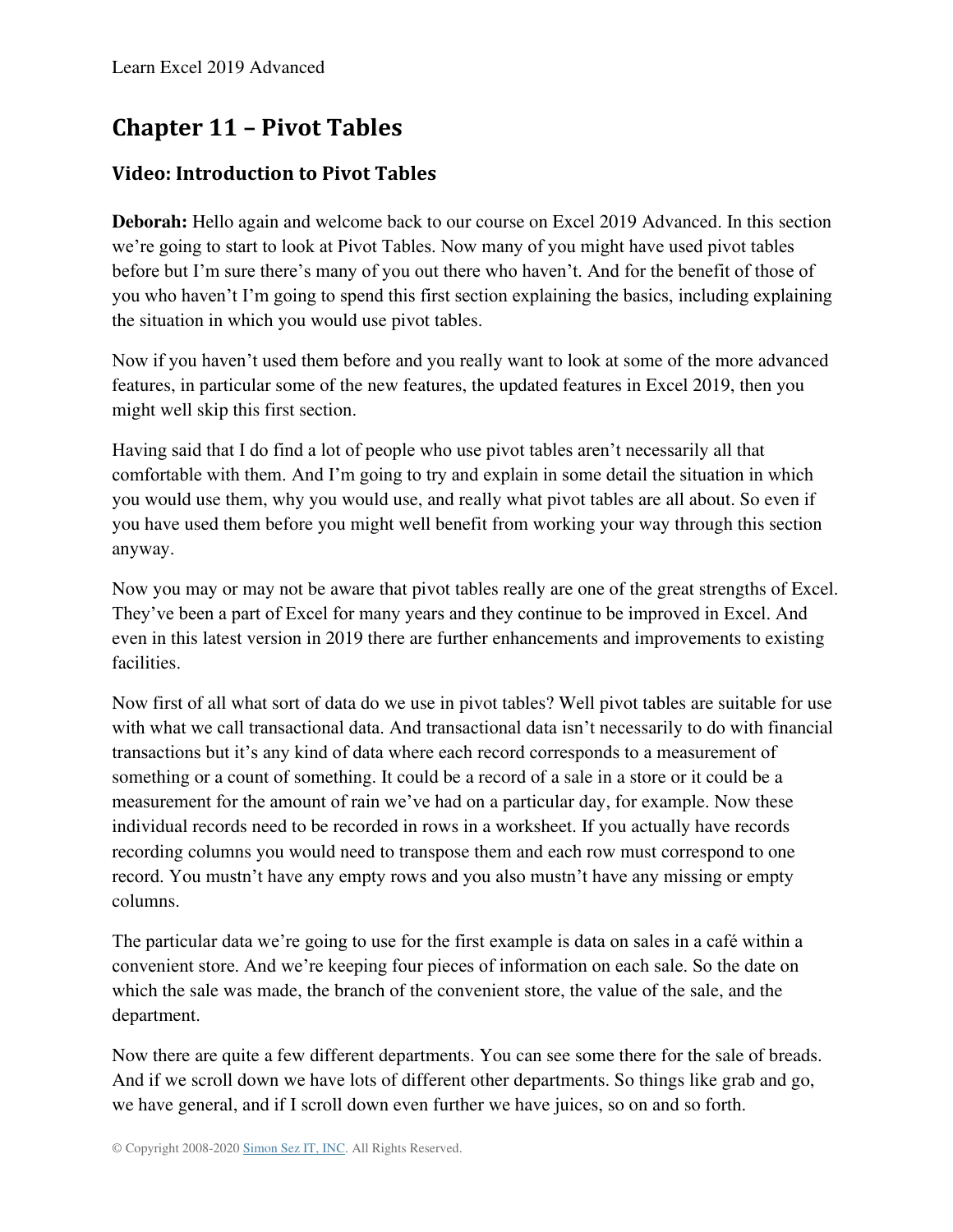Now there is actually quite a lot of data on this particular worksheet, over 30,000 records. Control-Down will jump me to the end and you can see there we have 34,109 records. So essentially over 30,000 transactions. And this is the kind of situation where you might use a pivot table.

Let's suppose you have a lot of data and you want to report on that data and somebody says to you, "Well, can you actually do a presentation on this data?" And you might say, "Well okay but what am I trying to show? Am I trying to compare these branches with each other or am I showing which department is best? Or am I trying to show if sales are increasing or decreasing over time?" So working out what you're trying to show is very important before you start to construct your pivot table.

Now one of the great things about using pivot tables is that using a pivot table you can pretty much answer all of these types of questions because you can do any comparison between any of the entities. And you can also do things like show trends over time. So pivot tables give us a great way of reporting on transactional data.

Now before we get started there are a few things I want to point out. You do need to have column headings and those must be different. As you'll see they're very important when it comes to using pivot tables. I've already mentioned previously not having any blank rows and columns. Also if in any numerical column you have a value of zero it must be shown as a zero and not just left as a blank or a space.

And one other quick warning, if you've been using pivot tables for a long time if you have any old pivot tables, say one from Excel 2003, that's not going to work in Excel 2019. So you'll have to recreate the pivot table.

So let's get started on a pivot table. The data here is actually in a table already and if I click inside it you will see that I access to the Table Tools contextual ribbon at the top with a subribbon shall we say, a Design sub-ribbon.

I can use the keyboard shortcut of Control-Asterisk to select the whole of my table. And having selected the whole table you can see the Quick Analysis button just at the bottom there. And if I click it and click on the Tables tab I'm offered two alternative pivot tables. One of them will show the branches. Again the sum of the value of sales for each branch. And the other one will show departments for the sum of the values of sales for each department. I'm going to start with branches and let me just zoom in and there you can see my first pivot table. I have the branches in column A and I have the value of sales in each branch in column B. And in fact what I have in column B is the sum of the value of sales in each branch.

Now if you look over on the right, and I'm just going to expand this ever so slightly, you will see we have a very important panel which at the moment we will think of as being in two sections. The top section is the Pivot Table Fields.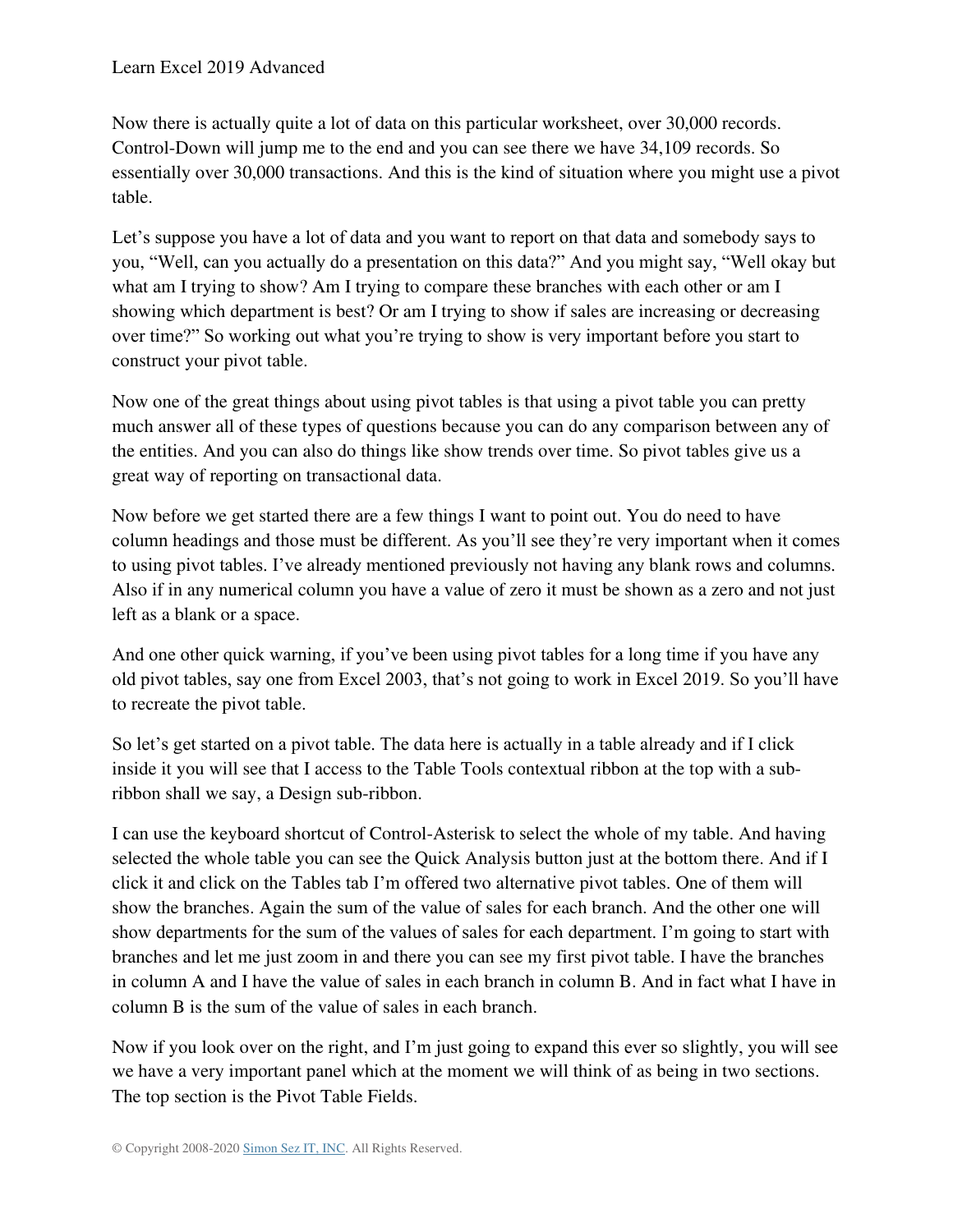In the top section we have the Pivot Table Fields which show which of the fields in my data are currently shown. So you notice here that the branch and the value is shown. Branch is shown by name and value is actually shown by the sum of the value or the total value. Date is not shown and also department is not shown.

The bottom half of the panel is made up of what we call the drop zones and there are four drop zones. There's a filter drop zone where we can filter the data we are seeing and then we can set the data out in rows or columns. At the moment we have our branches. They're represented by rows. So in each row we have a branch. We don't have any classification by column at the moment but we will in just minute. The values that are shown are the sum of values. And that represents the sum of the value column values for each branch.

Now the reason this is called a pivot table is that when a simpler version of this came in a long time ago one of the main advantages was seen to be the fact that you can pivot the X and Y axis. So you can swap something that is in rows and put it up to columns. So I could grab Branch and drag it up to columns and you can see how that changes the data because I still have the same information. The difference is that each branch is a column and the sum of the values is shown against each of the branches. If I had more things plotted horizontally or vertically or things plotted in both directions then I can easily pivot them. Let me just for a moment put Branches back to rows.

So to round off this section let me just demonstrate the pivot element and the power of analysis using pivot tables.

I'm now going to enable the department in the pivot table fields part of the panel on the right. And when I do that you'll be able to see a breakdown of sales by department. So I'm going to click Department. Note now that in the rows drop zone I now have Branch and Department showing in there.

But suppose I grab Department and move it up to become a column. Let's see what happens. So I'm going to grab Department, drag it to columns, and drop. Now my analysis gives me a row for each branch and a column for each department. Not only that but let's suppose I'm not really interested in all of those departments. Let me click on column labels and you'll see I have filtering capabilities. Let me switch off all of them and we're going to say that we're just interested in coffee, hot teas and juices and click OK. Now my pivot table is filtered to show just three departments and here I've got all four branches. But if I wanted to I could filter on Branches and only show it for say Atlanta and Houston.

So as you can see this gives you a very powerful reporting facility and we haven't even started looking at dates yet.

That's it for this section. We're going to go into more detail in the next one so I will see you there.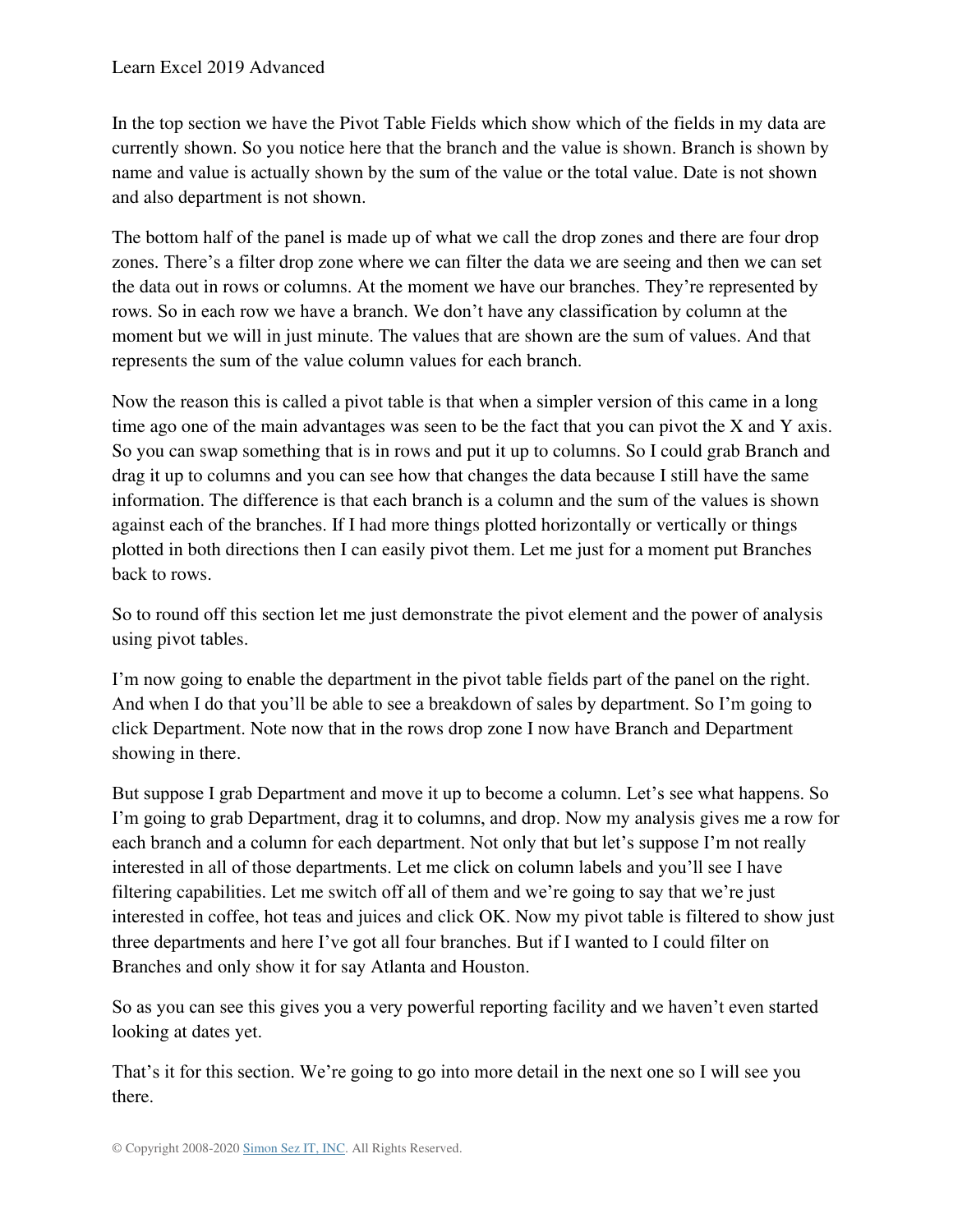#### **Video: Working with Pivot Tables**

**Deborah:** Hello again and welcome back to our course on Excel 2019 Advanced. In this section we're going to look at creating pivot tables in a little more detail than we did in the preceding section. And I'm going to create another pivot table from the same starting point but I'm going to take it step by step and take a look at the other options that are available.

Now the first thing I've done is convert the table with the source data in it back to being a range again. So it's no longer a source table. I already mentioned that it's a good idea to use a table as the basis of a pivot table so I am going to turn it back into a table again but I'm only going to use part of it. So I have over 30,000 rows of data and I'm going to use roughly 15,000 of them to create my pivot table from.

So, let's go up to the Insert ribbon and go down to Table and now the Create Table dialog identifies the range. And what I'm going to do is just use the first 15,000 rows. So I'm going to edit this and remove those rows and say I just want the first 15,000. My table does have headers so I'm going to click OK. So now I only have a little over half of that data in the table and I'm going to change its name to Sales, underscore, Table (Sales\_Table). And now I'm going to insert my pivot table. So back to the Insert ribbon and Pivot Table. And that gives me the Create Pivot Table dialog.

Let's start at the top. Excel has given me the table I have selected. So in this case Sales\_Table, which is fine. Note the alternative is Use external data source. Now I might choose one of my connections and get data from one of my connections. You can in fact turn any appropriate transactional data into a pivot table and use that as the source of your pivot table.

You can also choose to use this workbook's data model. I mentioned the data model in a much earlier section. And if you are, for instance, combining various data sources and building a data model you may in fact use a data model as the source of the pivot table. That's outside of the scope of what we're doing here but it is a very important option if you're combining data from a number of different sources.

The second set of option buttons there let you choose whether to put the table on to a new worksheet, which is what I normally do or you can add the pivot table to an existing worksheet.

Also note the checkbox at the bottom which will let you add the data to the data model. And again we're not really dealing with the data model in this course so I'm going to stick with the data from the table and it's going to go on to a new worksheet.

Now what you can see here is the bear bones of a pivot table. There isn't actually a pivot gable there at the moment, just a space for one. But until I select at least one field I won't have a pivot table.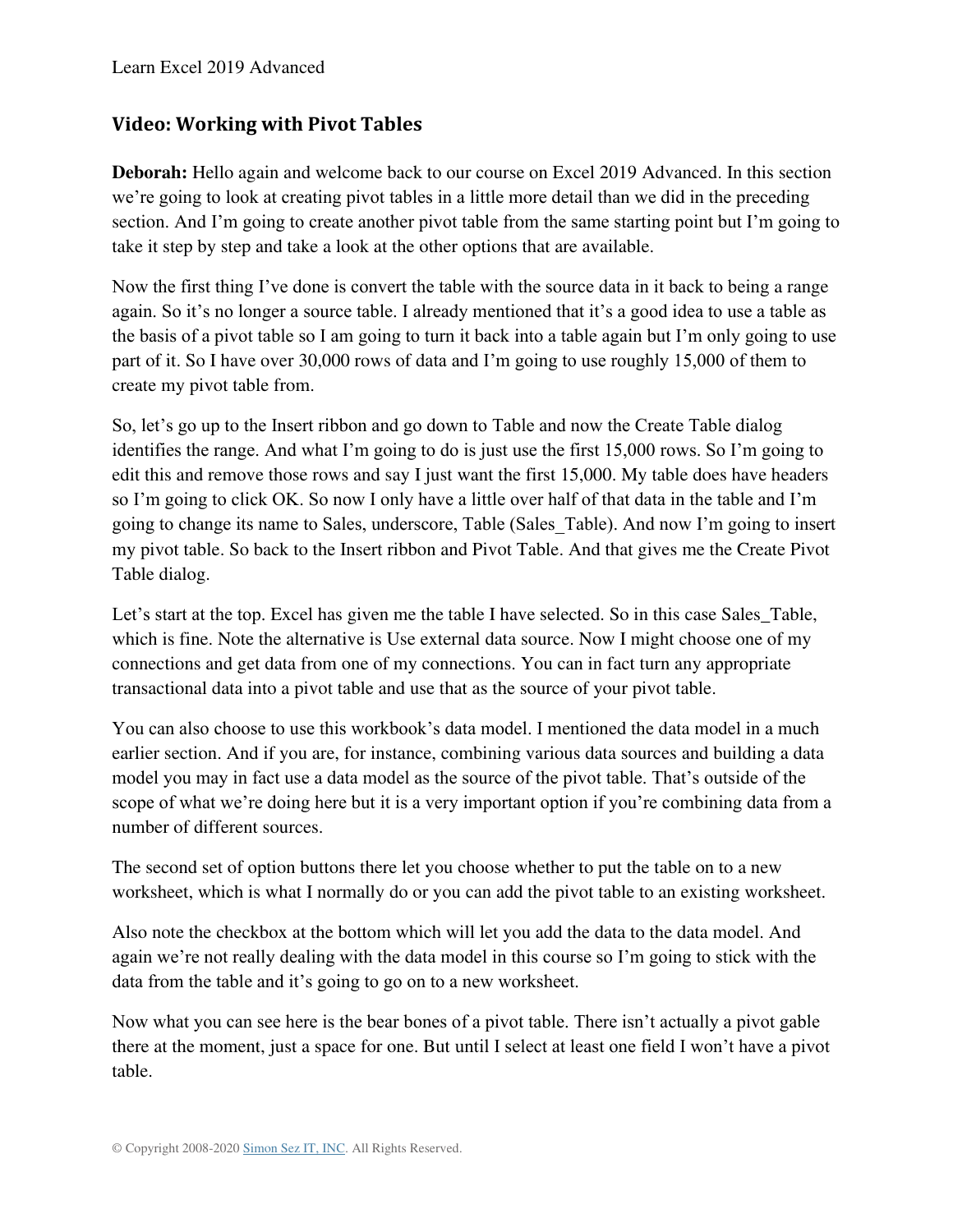I'm going to rename this sheet. And one thing to point out here is that this panel on the right, if you click on the header you can actually move it around, drag it and drop it to wherever you want. And of course you can expand it, collapse it, do whatever you like with it. I prefer to have it docked over on the righthand side but just be aware that you can float that panel out as well.

Now when you're dealing with the fields of data in a pivot table they can vary greatly between different sets of data but there are certain defaults that apply and well worth knowing about.

The first field I'm going to add to this pivot table is a date field and date fields by default are added as rows. So you'll see as I select the dates here it goes into the rows section at the bottom. And note that it picks up a default categorization of months. So the dates there are divided into the months of the year. Note here that we only have four months covering the data.

Note also that values by default occupy the values drop zone.

So now we have the sum by month over those four months that cover all of the data from the first 15,000 rows.

Now if we return to the dates for just a moment, if I click on the month of March and expand it you see each individual day for the month of March. And with that day the sum of value of sales, and that is of course covering all of the branches. Note that if I hover over each of cell I can see the figure for that cell. So the sum of the value. And it says it's in row March and I'm seeing data for the 5<sup>th</sup> of March. If I didn't want that month categorization I could just turn it off in my pivot table fields but then I finish up with all of the days in sequence. Now that's not normally something I recommend as an option but it is as easy to do as that.

I could also switch off date and then all I have are my month totals, but without the ability to break down into individual days.

Now let me introduce Branch. Branch is a text field, so by default it will be added to the rows. Watch where it goes in the rows. It goes below Date. And now if I were to expand say January under each day in January I can see the figures for the four branches. Note the hierarchy now, under rows, months, dates, branch.

How do you think it would look if I dragged branch up to the top? Now of course we have the four branches and under each branch we have the month's figures that we can break down into daily figures.

Now let's add department. It's another text field so it will get added as a row, but what I'm going to do is drag Department over to columns. Now you can see that the table gives us a much more detailed breakdown by department, by branch, and by date as well. And of course we can pivot these in any way that we want.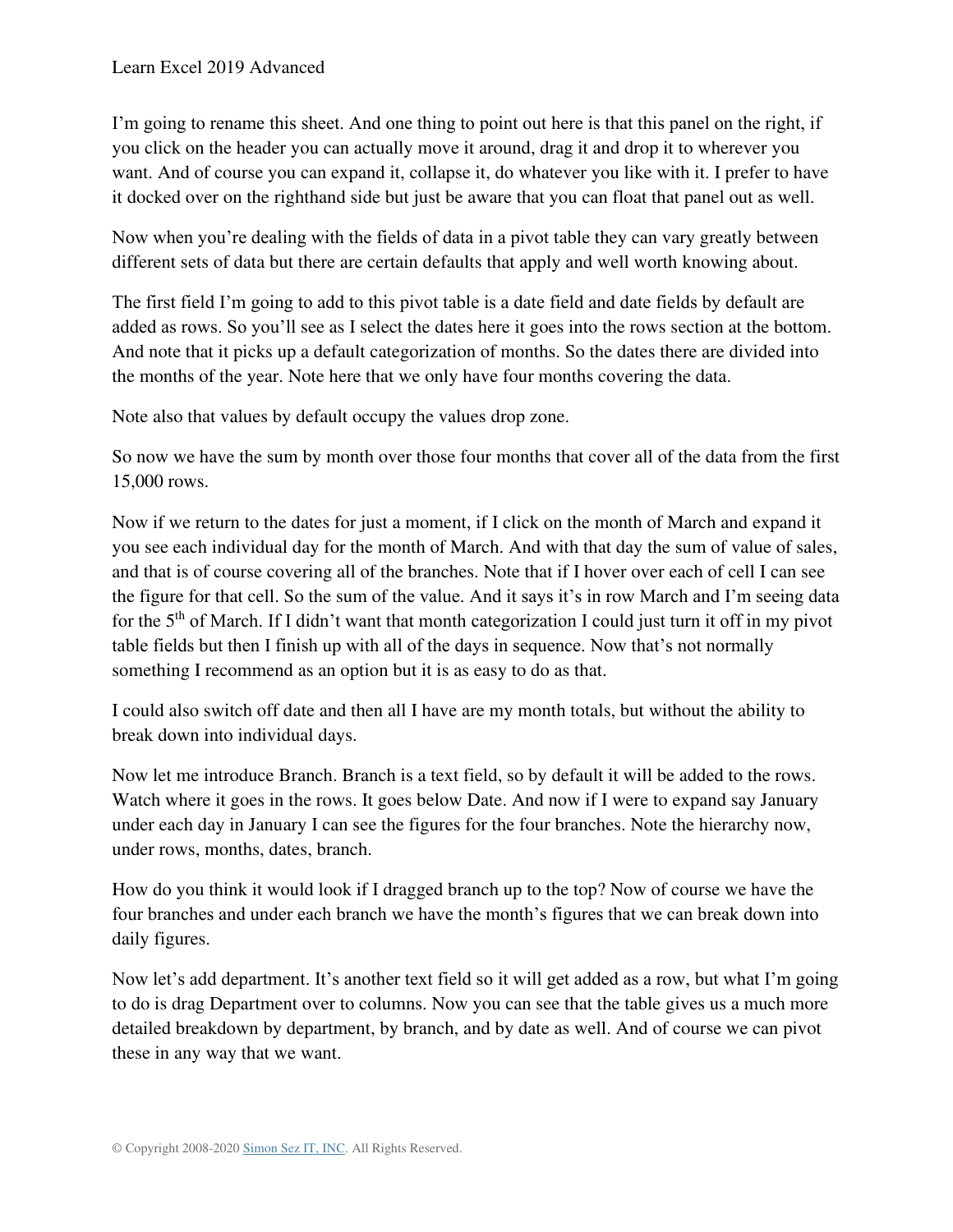So if I wanted to put Branches in the columns and Departments in the rows that's fine as well, so let's do that. I'm going to put Branches in the column, Department in the rows and I get a different display.

Note that for the period of the data covered by the reduced version of the table we only have some of the departments. Let's go back to the store data and just change that table at this point.

So the Table Tools Design tab has a Resize Table option. Notice it's got to have 15,000 rows, so let's set it to the maximum figure of 34,109 and OK. Let's go back and take a look at our pivot table. Now on the Analyze tab in the Pivot Table Tools contextual ribbon there is a Refresh button. Click on Refresh and now of course we can see for all departments and the figures for the whole period of time covered by our data because we now have all of that data in our table.

Now I want to look briefly at one or two examples of ways that you can control the data in a pivot table and also how you can control the formatting of the pivot table. Let's start by looking at date.

When I added the date into the pivot table we had days and months and there is a reason for that. Notice I have the month there selected, January, and on the Analyze tab, which is available under the Pivot Table Tools contextual ribbon there is a Group group and in there I have different options. Group Field, Ungroup, and Group Selection. So I'm going to click Group Field and for a date field or a date and time field there are a number of standard ways of grouping those and this is set up to provide days and months, which is what you've seen so far. If instead of providing days and months I only wanted to be able to work in months I could uncheck Days and then only Months would be available. Note also that Excel has detected the start of the period covering the data that is included in this pivot table. So now I only have the dates in months. I can't break them down by down by day anymore. I haven't lost the data. I could just go back into that Group Field option and switch the days back on again but sometimes you either want to change the high level grouping or sometimes as here you may well say, "Well I never want to look at the individual days as I'm looking at the overall figures." So grouping is another very important aspect of how to present the data.

One or two other features on here, such as Slicers, we're going to look at in the next section.

Now let's look at a couple of aspects of formatting. You now that these are amounts of money but you may actually want to indicate that they are amounts of money. What you don't want to do is select all of these fields in the body of the pivot table and format them as currency because as soon as the data changes they would all be thrown out. There is in effect a styling approach to this. So all you need to do is select one of the values and on the Analyze tab one of the options is Field Settings. What you've got in here is the sum of value. That is you have the sum of the value, so in this case the breads that were sold in Phoenix in January.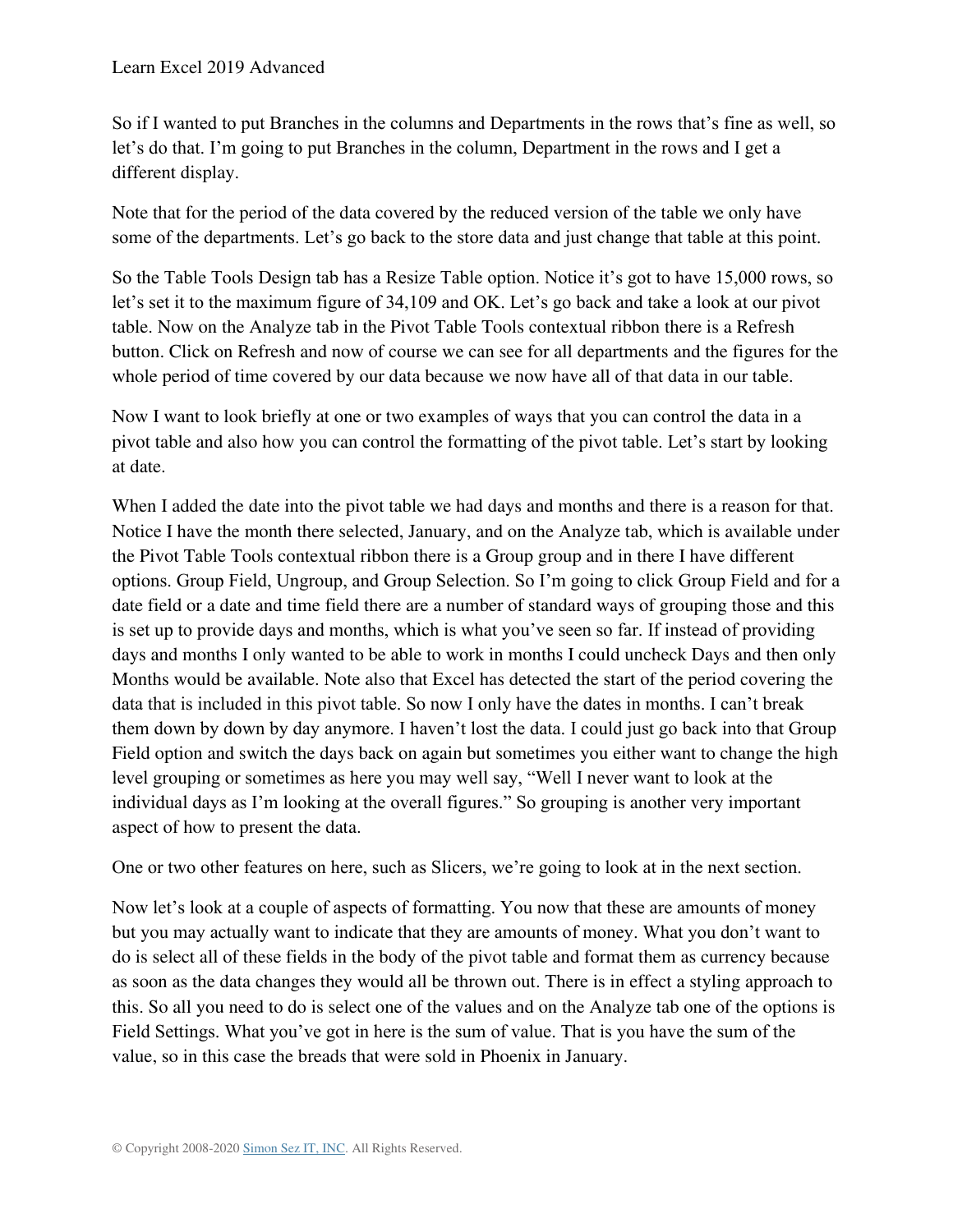Note that whilst what we have here is the sum of all the transactions I could replace it by the count or the average or the max or the min. Now I'm going to stick with sum but you could actually change how you summarize that data from here.

What I'm interested in doing is going into Number Format and for these I want to show as currency with no decimal place. And click OK. And OK again. And now those amounts are shown in whole dollars.

And I'm sure by now you've seen the power of pivot tables, but of course there's still a lot more to find out about them.

But one other thing, you may have been looking at this pivot table and looking at the totals and not everybody likes to have their totals at the top of each section. So if you look here for breads I have my totals for Atlanta in B5, Detroit, Houston, Phoenix, so on and so forth. So those are the totals but they're showing across the top. Personally I like to have them under my data. So you can again change that in pivot tables.

Looking at things that way doesn't always suit everybody so on the Design tab in our Pivot Table Tools ribbon we can change the layout or the design of the overall report. What we have now is what we call the Compact Form. I could say show this in Tabular Form. And in Tabular Form you have the more conventional layout whereby the totals are at the bottom of each column.

So that's it for working with pivot tables. In the next section we're going to look at Filters and Slicers, so please join me for that.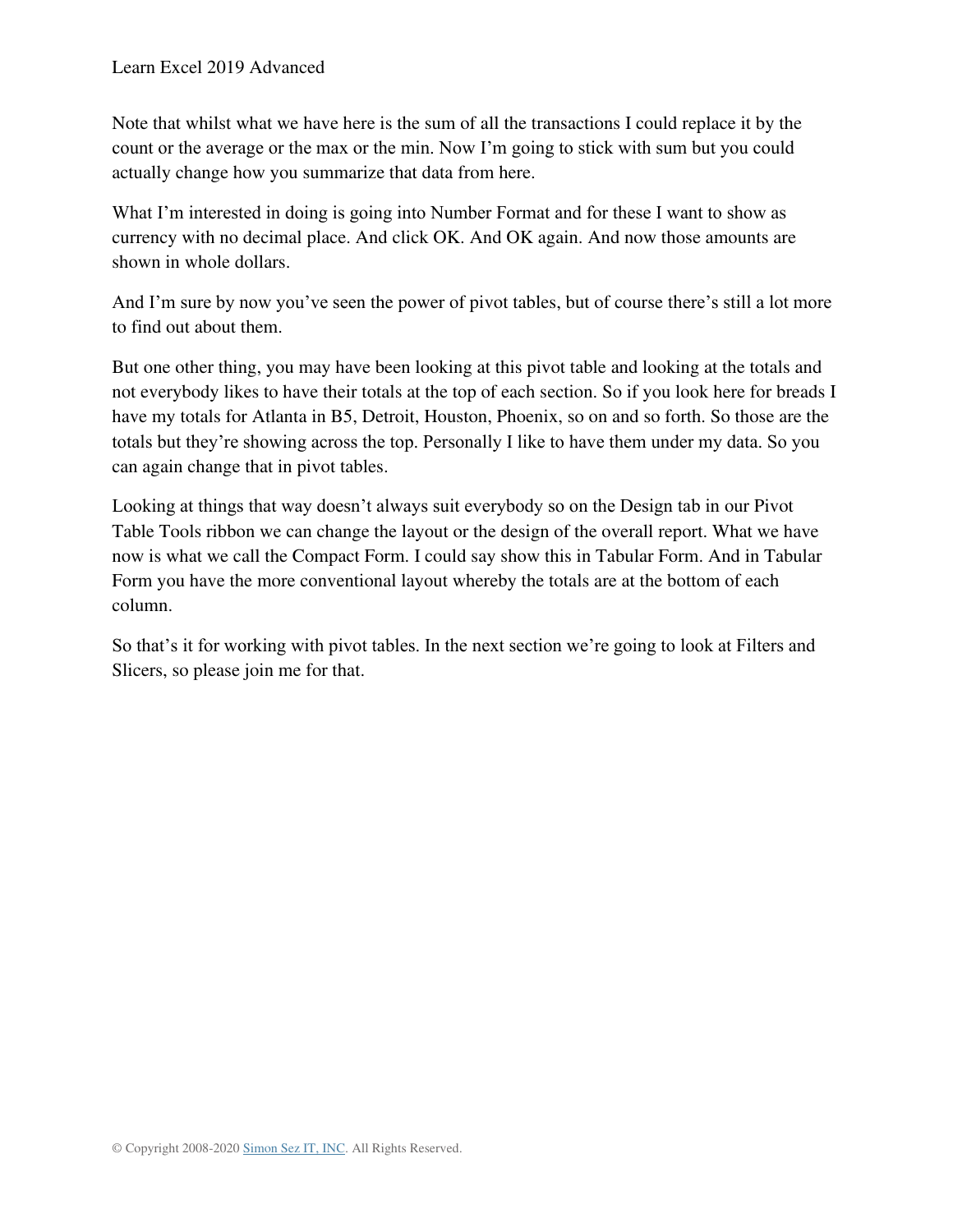#### **Video: Filters and Slicers**

**Deborah:** Hello again and welcome back to our course on Excel 2019 Advanced. In this section we're going to focus on filtering pivot tables and specifically we're going to look at the use of Slicers, which actually present some particularly straightforward ways of filtering in pivot tables.

Before we do that I have a few things to point out that I haven't pointed out so far, one of which is that if I want to refresh a pivot table, you've already seen the Refresh button on the Analyze ribbon. And to the right of that there is a Change Data Source option. And if I click on that it takes me to the source of the pivot table and allows me to make changes there. So that can be very useful.

And the other thing about a pivot table is that over on the left here you have the Options dropdown. And there are some very useful options within Pivot Table Options. In particular I'd like to look at the Data tab. And one of the options on the Data tab is Refresh data when opening a file. It can be quite useful to have that set, particularly if your pivot table depends on data which is being refreshed from outside of itself. It's well worth going through the tabs in the Pivot Table Options and setting your options as you would like them.

And also on the Analyze tab over on the right you have a Show group. And one of the options there lets you switch on and off the field list. There is also an option here that switches on or off the plus or minus buttons. So that allows you to collapse and expand the items in the pivot table. And there's another one that displays the field headers for rows and columns.

Something else I haven't used so far that's actually very useful is the right click menu. When you right click you have a whole host of options within that menu, so don't forget that they're there. So for example, I have B6 currently selected. I've got the month of February selected. And when I right click on that it directly gives me access to Group and Ungroup. So ungrouping the month there takes the data right back to the original dates from the source data. And if I right click again and go to Group and group the dates by month it takes me back to how we were.

And as far as the data itself is concerned we've already seen the effect of being able to hover over each cell and being able to see in this case the sum of the values. One of the other options you have here is to right click and go to Show Details and it takes you through to all of the source rows in the source table that relate to that specific combination of field values. And you notice there that Excel creates another sheet with the data on it. Now another way to access that information is just to double click, so essentially you're drilling down into that particular data.

And another thing to point out is if I go to the Pivot Table Design tab I can choose my Pivot Table Style from the dropdown. So if I wanted something a little bit more intense color-wise I could hover over and make any of these selections. So let's go with this one. Styles work pretty much the same way they do in tables in Excel but you just have a few less options. But basically it works the same.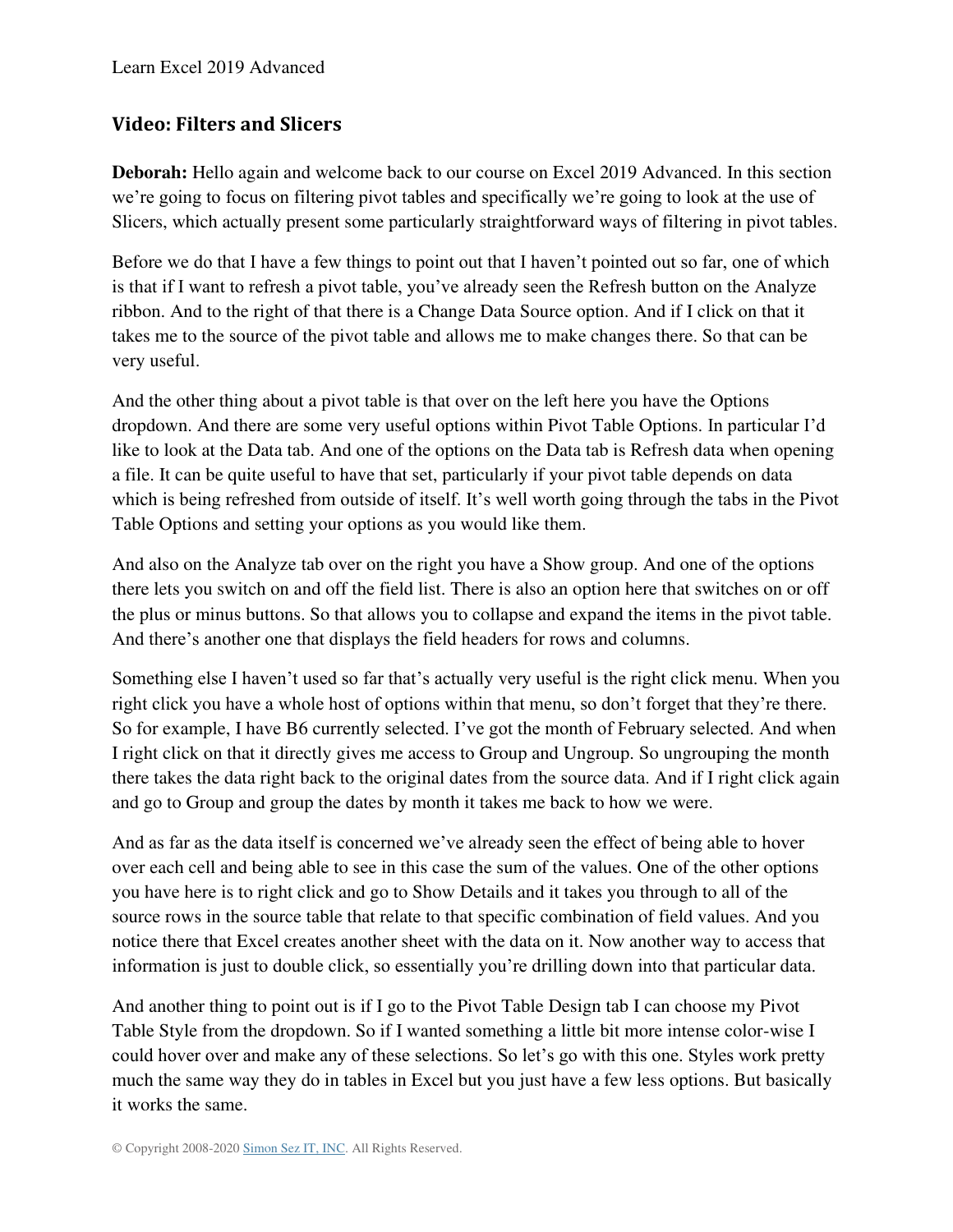Let's turn our attention now towards filters. I've swapped or pivoted the department and the branch field. In each row in the pivot table I have potentially two filters. I have a date filter and I have a branch filter. So for instance if I click on the Branch dropdown here I'll get the appropriate filters. For instance I could decide to just show the Houston and Atlanta figures just by selecting Houston and Atlanta. Note the effects on the totals of each of those departments of course. And of course I can easily clear a filter at any time just by clicking Clear Filter from branch.

Similarly with dates not only can I choose which months I show but I can click on date filters. And I have the normal date filter options. Things like next week, last month, last year, and so on. If I deselect all of the months and just select January and February and click on OK watch what happens. Of course I only see data for two departments. And of course the reason there is only data for two departments is that we only recorded sales in those two departments in January and February.

Now this returns to a point I mentioned earlier on. Sometimes when you apply filters it can be deceptive. So somebody looking at this table might not know that you filtered on January and February. They may think that you have filtered on breads or coffee. So you need to be careful that you don't make assumptions on the filters that have been applied purely on the basis of what you can see in the column headers and row headers. Now of course the filter symbols are a clue but you need to be careful people don't jump to the wrong conclusion.

Now another very useful feature when you're filtering is this and what I'm going to do is remove the date filter just by clicking Clear Filter from Date and I'm going to right click on February and go into Group and I'm going to group by months and quarters and click OK. And I'm going to move the quarters field up into the filters drop zone. So I'm going to drag and drop. Now what you can see is that I have my pivot table with quarters as a separate entity up here on the left. So if I just wanted to show Quarter 2 I can select it from the filter and click OK. Note that with this type of filter I have the option of selecting multiple items here. So I could select multiple quarters if I wanted to.

And one other thing before we move on to Slicers, if you have a field that has many different values you may find it hard to find the particular value you want to filter on. So in the case of department I have about 15 departments. But say I had 100, 200, 300, there is a Search facility here as well. So if I wanted to look for Tea I could type in Tea and it will return back to me all of the results that contain that particular word. So you see here I have Hot Teas and Tea.

So let's move on to Slicers. Slicers are a very useful way of filtering. They are very good in presentations and they're also very good if you want to keep track of exactly what has been filtered. Now one of the problems of Slicers is that they do take up quite a lot of space on the screen. So what I tend to do is leave some space around the side of a pivot table and also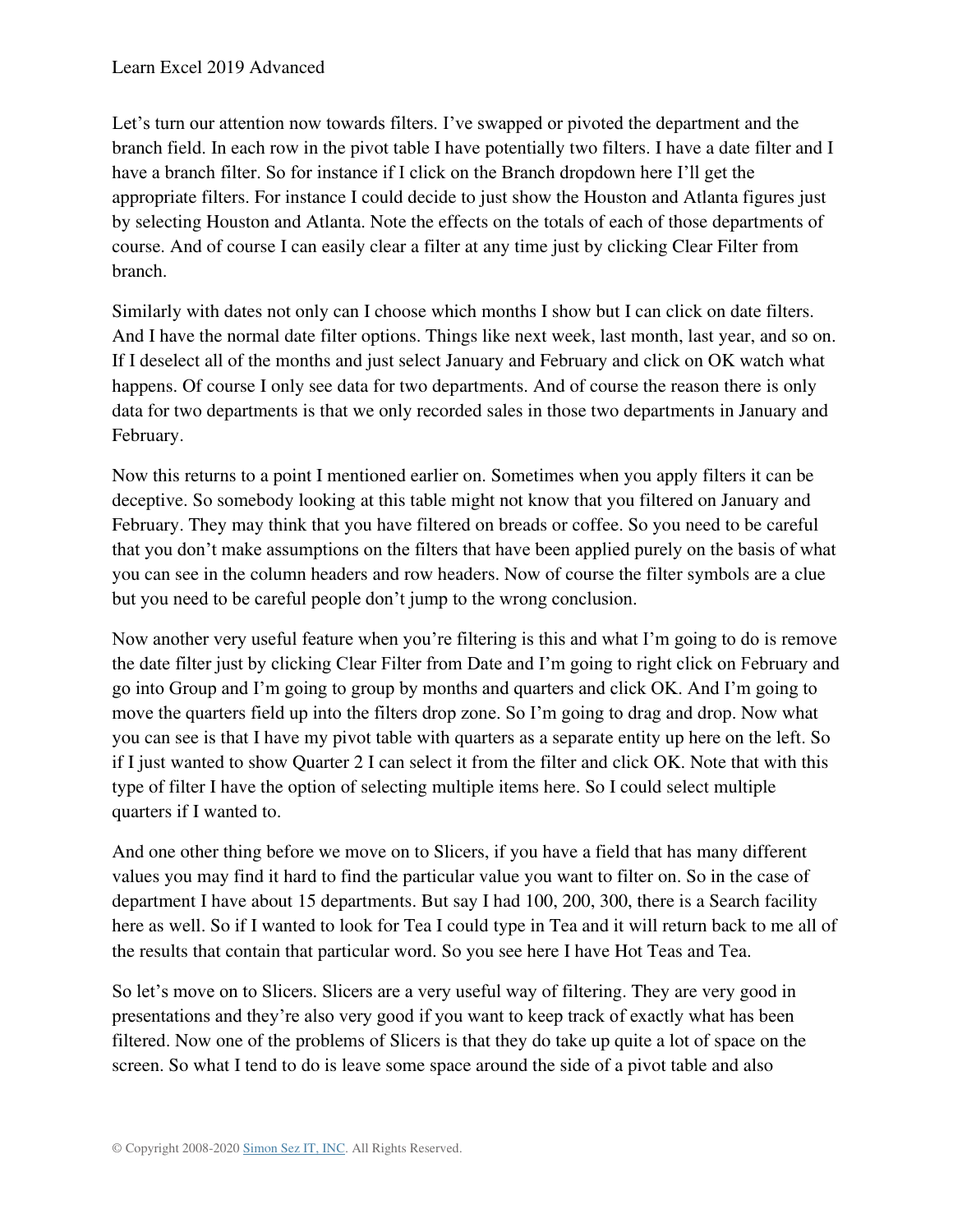sometimes across the top, depending on what I'm doing, which will give me room to add those slicers in.

So I'm going to click somewhere inside the pivot table and now one of the options that I have in the Filter group is Insert Slicer. Now that brings up the Insert Slicers dialog and I can decide which slicers I want. So I'm going to have slicers for branch and department and click OK.

Now these slicers basically work like filters. And sometimes you get in situations like I have here where there sort of isn't really enough room for them without obscuring part of the pivot table, but the sort of thing you can do for instance here is use the sizing handle. So let's move these over. This is why I like to leave a little bit of room. And as you can see it's kind of obscuring part of my pivot table but I can just drag that resize handle in and also drag that one up a little bit and it'll pop the other one in underneath and do the same thing. We'll just resize that in. So you can sort of adjust them so that they fit nicely next to your pivot table.

Now you'll also note that if I click on one of the slicers I get the Slicer Tools contextual ribbon tab at the top and underneath there I have a whole host of options which I can use to control my slicer, so formatting options. But what I also have is I can adjust how many columns I'm viewing. So currently I have it set to one but if I put it up to two, if you look at the slicer now you can see I have two columns and I could carry on if I wanted to. It gets a little bit crazy so let's just break it down like so. And that gives me a little bit more room because I can then resize and I can move the next one up and I could do the same thing just to keep things consistent. In fact let's just do two for that one and drag it up slightly. So you do have formatting options for your slicers as well. So now let's do some slicing.

Let's suppose I want a slice to show the figures for Atlanta. So if I click on Atlanta my results are filtered just for Atlanta. If I want to apply the Coffee filter then in the department slicer I can click on Coffee and I only see coffee for Atlanta. Of course it's quite often the case that you might want to see multiple items, which you can again do very easily. So if I wanted to see coffee and hot tea I'd just need to hold down the Control key and make my second selection and the pivot table will update so it's now showing coffee and hot tea for Atlanta. And if I want to do the same thing in my branch filter I could click on Detroit whilst holding down Control and there we go.

So that's the basic use of Slicers. Note that with a slicer selected on the Slicer Tools Options tab you have the Slicers Styles gallery. So if you're trying to match something in a presentation you have a number of slicer styles there to choose from.

To remove a slicer all you need to do is select it and hit the Delete key. Note that in this case although the slicer is removed the filters that were specified on it are still in force but of course I could click on the department filter here and say Select All and click on OK to bring back all of that information.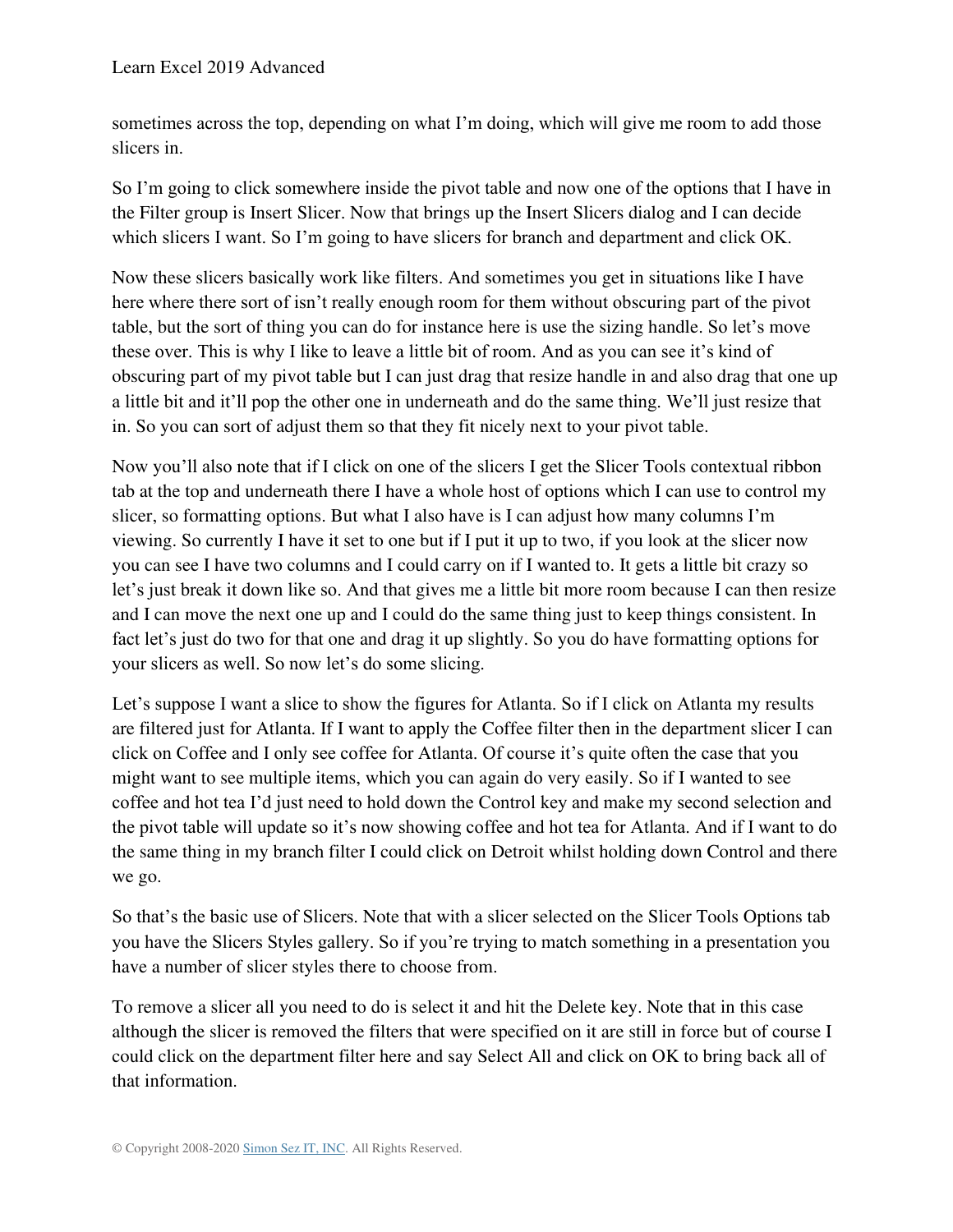And one other point, with the Pivot Table Tools selected to the right of Insert Slicer there is an Insert Timeline. And Insert Timeline is a special type of slicer and it's related to date. So if I select Date and click on OK I get a date slicer. Let me click on August and you'll see that I've now sliced for the month of August and there is nothing to show for that particular month and I can drag my timeline slicer out, and let's try and drag it out so that we get some data in here. Let's drag it back and there we go. So depending on where your data is you might have to adjust this slightly but this is specifically for filtering or slicing on dates.

So I can use what is in effect a visual date slicer to filter on a date. And again you might have to leave a little bit of room for this type of slicer so I'm going to drag mine down a little bit and just reposition this across the top like so, and drag it all the way across so it's easy to see. And with all the slicers you have a Clear Filter option as well.

So that's it on slicers. Please join me in the next section.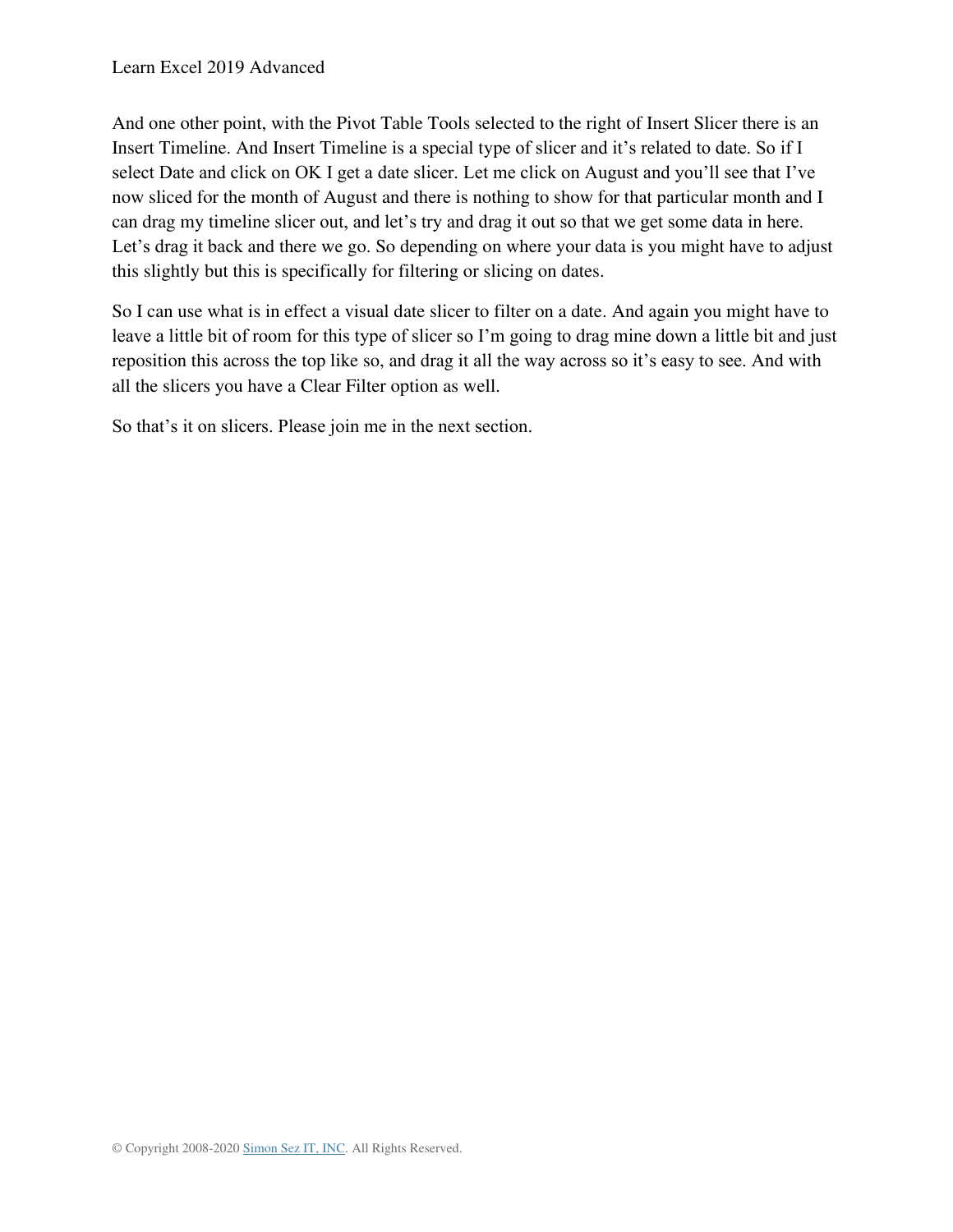## **Video: Pivot Charts**

**Deborah:** Hello again and welcome back to our course on Excel 2019 Advanced. In the last few section we've been looking at pivot tables and in this final section on pivot tables we're going to be taking a look at pivot charts, which are an excellent way of presenting the kind of transactional data that we build into pivot tables.

Now creating a pivot chart from the pivot table is simplicity itself. I've got a subset of the store data here. I've just got the figures for January, February and March. And if you click anywhere inside the pivot table there is an Analyze tab. And one of the options in there is Pivot Chart. And when you click on Pivot Chart you get the Insert Chart dialog box.

Now the first thing that happens here is that you choose the sort of chart you would like to draw. Now there is whole selection of standard of Excel charts there, not all of which are suitable for use with pivot style data but what Excel will normally do is present a recommended chart. And in this case it's given us a clustered column chart as the recommendation. So I'm going to go with that. And by default the chart is created on the same sheet as the pivot table. So I'm going to move it to a separate sheet in just a moment but first of all I'm going to resize the chart and just make it a little bit bigger so that it's easy for us to see.

So now let's look at the controls on this pivot chart. The first thing to know is that we have effectively three filters, a date filter facility, a branch filter facility, and a department filter facility. And you can see which of these currently has a filter applied.

Now again we're in a situation where we can only see the figures for five departments there. And there's actually no department filter applied at the moment. There is however a date filter applied. We can only see the first three months of the year. And there is no branch filter applied. We're seeing all of the branches.

The point is though that we can now filter as much as we like. So if I didn't want to see the figures for Phoenix I could deselect Phoenix, click OK and the chart will update. And if I just wanted to see the figures for coffee and tea, and I don't think there actually are any for tea but we'll deselect everything and just select coffee and tea and click OK. And there we go. There are no figures for tea for this time period so we're just seeing the figures for coffee.

Notice the filter symbols here indicating that there is a filter applied. Let's remove those filters again.

One other feature that's interesting is a new filter that enables you to drill down into the data. So where we're looking at the horizonal axis here, which is basically the months of the year and within each month the four branches, if I click the minus sign I will lose one level of structure on the horizontal axis. So I'll only see three months of the year. And of course I will see the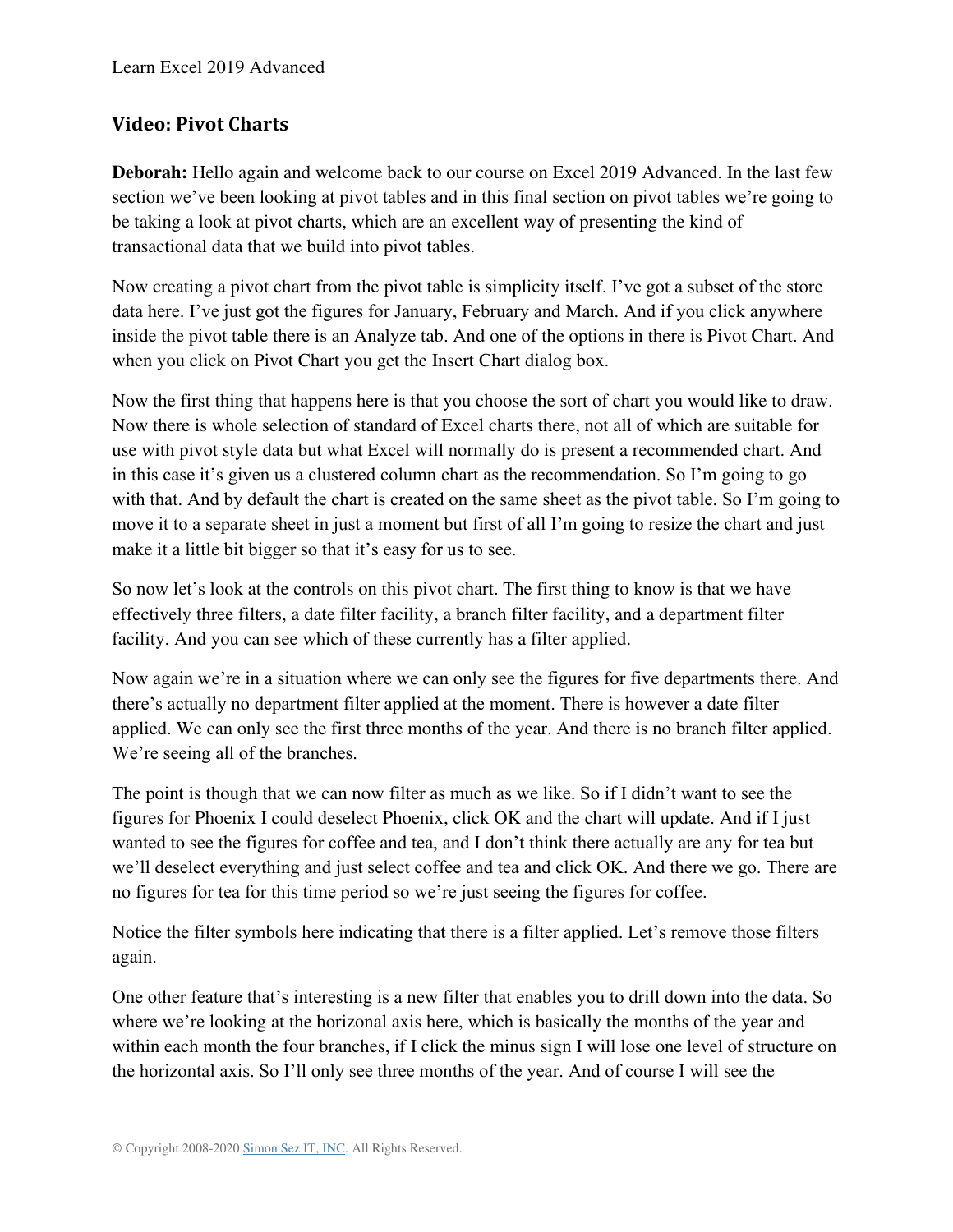aggregated sales in any department where any sales have been made without seeing them broken down by branch.

So what I'm going to do now is move the pivot chart to its own sheet and move it away from the pivot table data. So I'm just going to quickly create a sheet and we'll call this Pivot Chart. I'm sure you can come up with something a little bit more meaningful than that. And all I need to do is select it and Cut and then Paste it on to my new sheet. And I can just drag and drop that to move it and I can make it a little bit bigger by using those resize handles if I want to.

Now what I'm going to do is take a look at the Pivot Chart Tools and I'm going to start with the Analyze tab.

Now if you look over to the left of the group in the Pivot Chart group it includes the pivot chart name. So you can give your chart again a meaningful name. I'm not going to do anything too meaningful here. I'm just going to call it Pivot Table 1, which is fine for the moment.

Note also under there you have an Options button. The Options button gives you access to set and change some of the options. And we did look at some of these earlier on. So it's definitely worth having a little look through there to see if there's anything that you do want to change within those options.

You also have the option here to insert slicers. So if you were doing a presentation where you didn't particularly want to use filters that are available on the axis here you could use slicers. So let's insert some slicers for branch and department. And again you can reposition these by dragging them over and I'm going to make mine look a little bit neater just by resizing them using the resize handles. And let's put department underneath and do the same thing, like so.

We also have the option to insert timeline and we have a couple of useful buttons over here on the right. We have Field List which will pop back out that pivot chart fields. And that's just a toggle button. So if you want that back you can just click it and click again to remove it. And we also have Field buttons. And this has a top part and a bottom part. So let's look at the bottom part.

Now in the bottom part you can decide on some of the tools that are available in the chart itself. So for instance having added the slicers for branch and department and maybe also deciding to insert a timeline slicer as well you might turn off the axis field buttons. And you might also turn off the value field buttons. And finally on the right there for department we could also turn off the legend field buttons if we wanted to. So that makes the chart look a lot cleaner. Obviously we still have the legend there but we can do any filtering now using the slicers instead.

Now it's also important not to forget that pivot charts are charts. So therefore in amongst the Pivot Chart Tools you have two other tabs, a Design tab that is appropriate to a chart. So you can set your chart style, add chart elements, and so on. You also have a Format tab. And this is pretty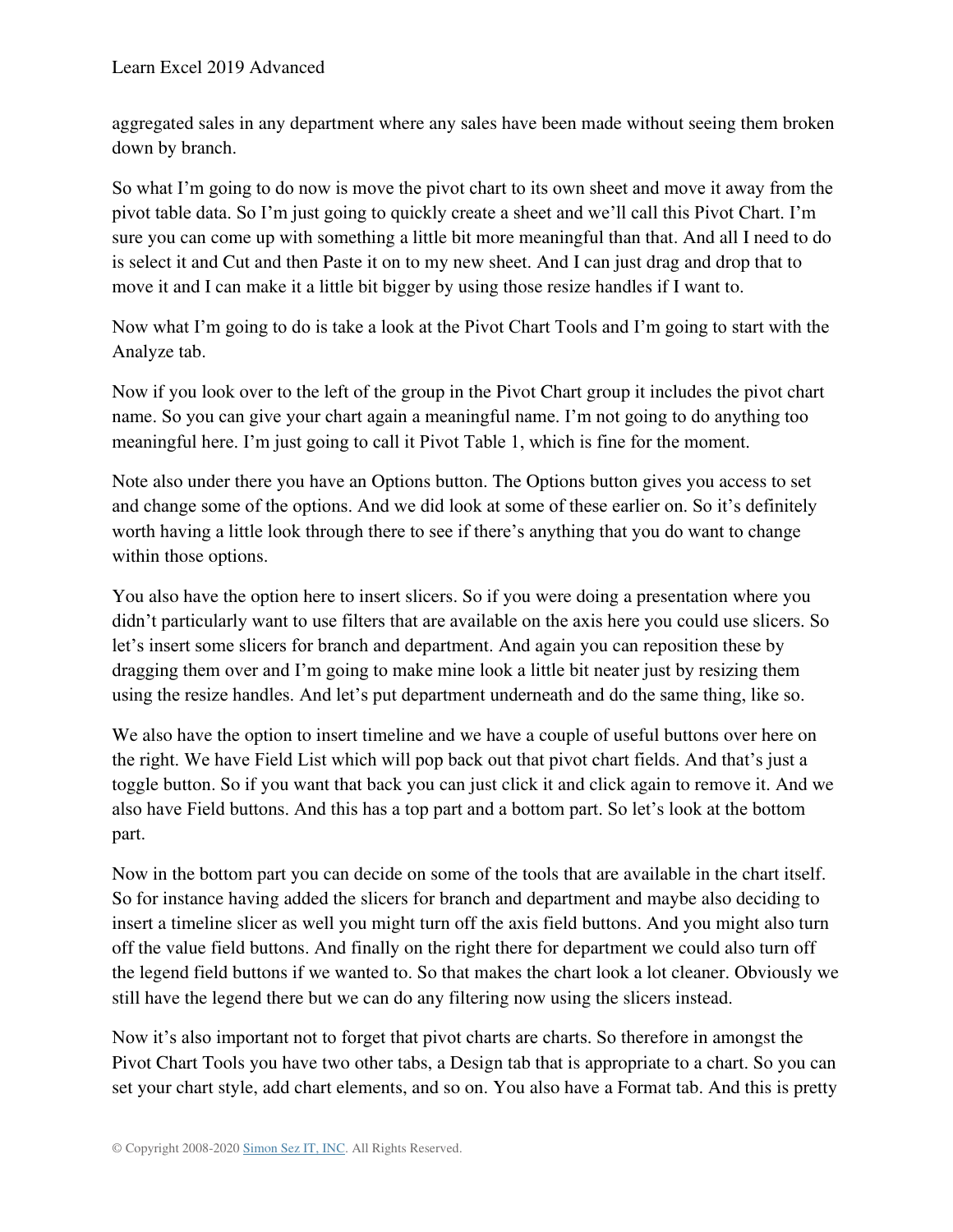much a normal format tab for a chart. And also to the right of the chart whilst it's selected you have the standard two buttons, the Chart Elements button that let's you add, remove or change chart elements, and below that you have the Chart Styles button. So you can of course treat a pivot chart very much as being a standard Excel chart, although of course where it gets its data from compared to most charts is a very complex business indeed.

Now there is just one other thing I would like to show you here or start to show you at least. So let's jump back into our store data and let's pretend we haven't created that chart at all. I'm going to click somewhere within the table and I'm going to go to the Insert tab. And one of the options is the Pivot Chart and Pivot Table. And if you really want to start from scratch with data you can start at that point and it will take you through the whole process of creating the table and then creating the chart and making various decisions as you go along. So if you would like to have a bit more control over the creation process that's a great route to follow.

That's it on pivot charts, which just leaves us with Exercise 07 and I'm going to set you that next.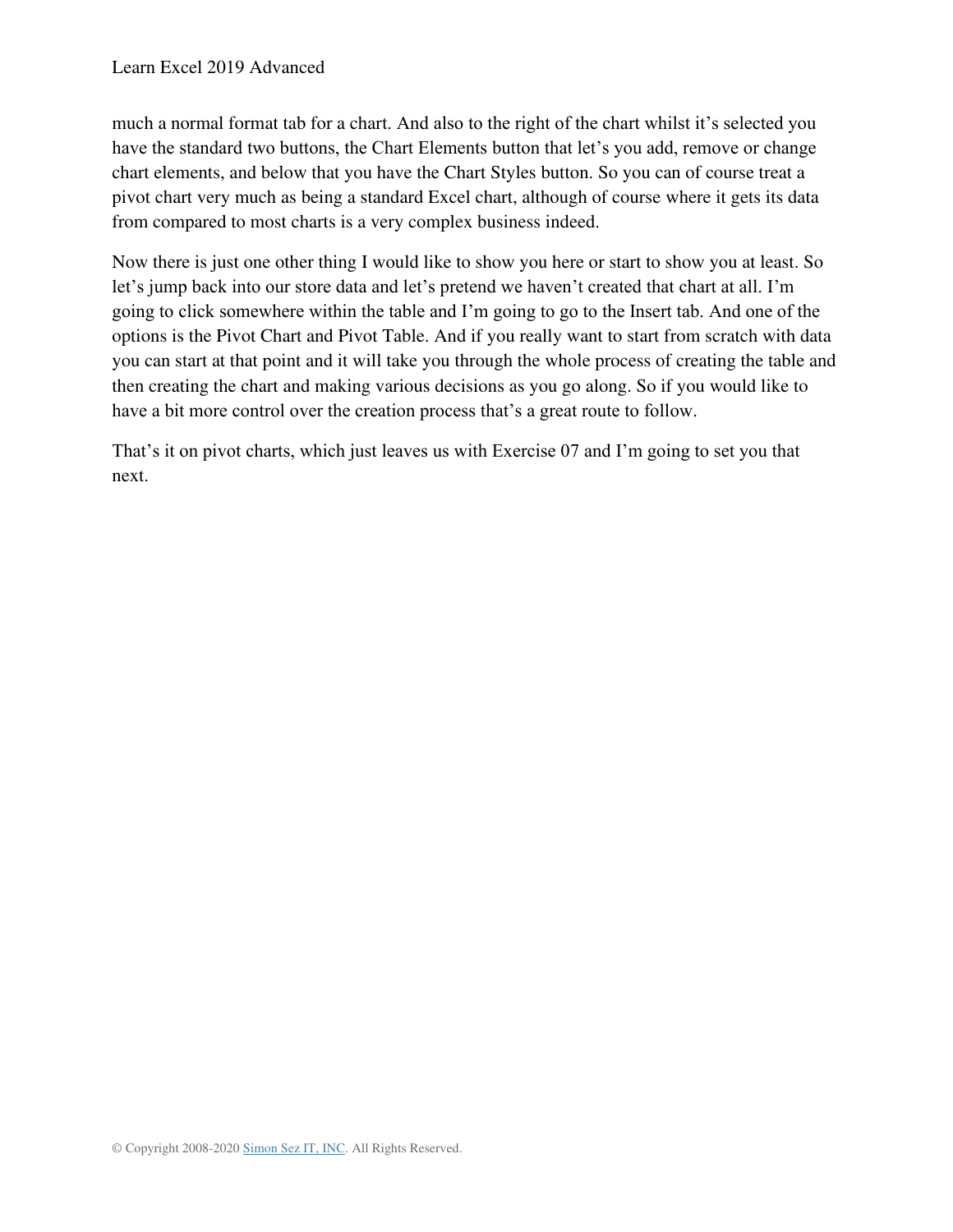#### **Video: Exercise 07**

**Deborah:** Hello again and welcome back to our course on Excel 2019 Advanced. In this section I'm setting you Exercise 07.

The starting point is a set of transactional data in the workbook Exercise 07.xlsx. The data is not quite the same as it was in the last few sections. In order for Exercise 07 to achieve a very different kind of presentation I've changed the data to remove some of the extremes and anomalies that would have made some things seem a little bit strange. So don't worry about that because basically it's exactly the same sort of data, although there are a few important differences in your presentation.

Now to start to point out these differences. Here is the pivot table that I created from that data. The East and West row labels on the left correspond to the fact that I have divided the four branches into an east region and a west region. The east region includes Atlanta and Detroit and the west region includes Houston and Phoenix. And instead of showing the total value of sales I'm showing the number of sales, the count of sales for each of the departments, for each of these offices. And then within an office we've broken down the sales by quarter. And of course you can drill down further into each quarter if you wish to. So that's the pivot table.

In the pivot chart we have a nice simple pivot chart. As you can see I have a Bar Chart. I have the departments in a slicer on the right. So we can choose, for instance, to look at the sales for chocolate. And of course using the Expand or Collapse buttons I can drill into or out of this data.

So a combination of the drilling facilities, the filter here, the slicer on the right all helped by the legend which is obviously showing us which of the departments corresponds to which color in the Bar Chart. We can use this pivot chart as the basis of a presentation of how well the east and west are doing in comparison to each other.

That's Exercise 07. I will see you in the next section.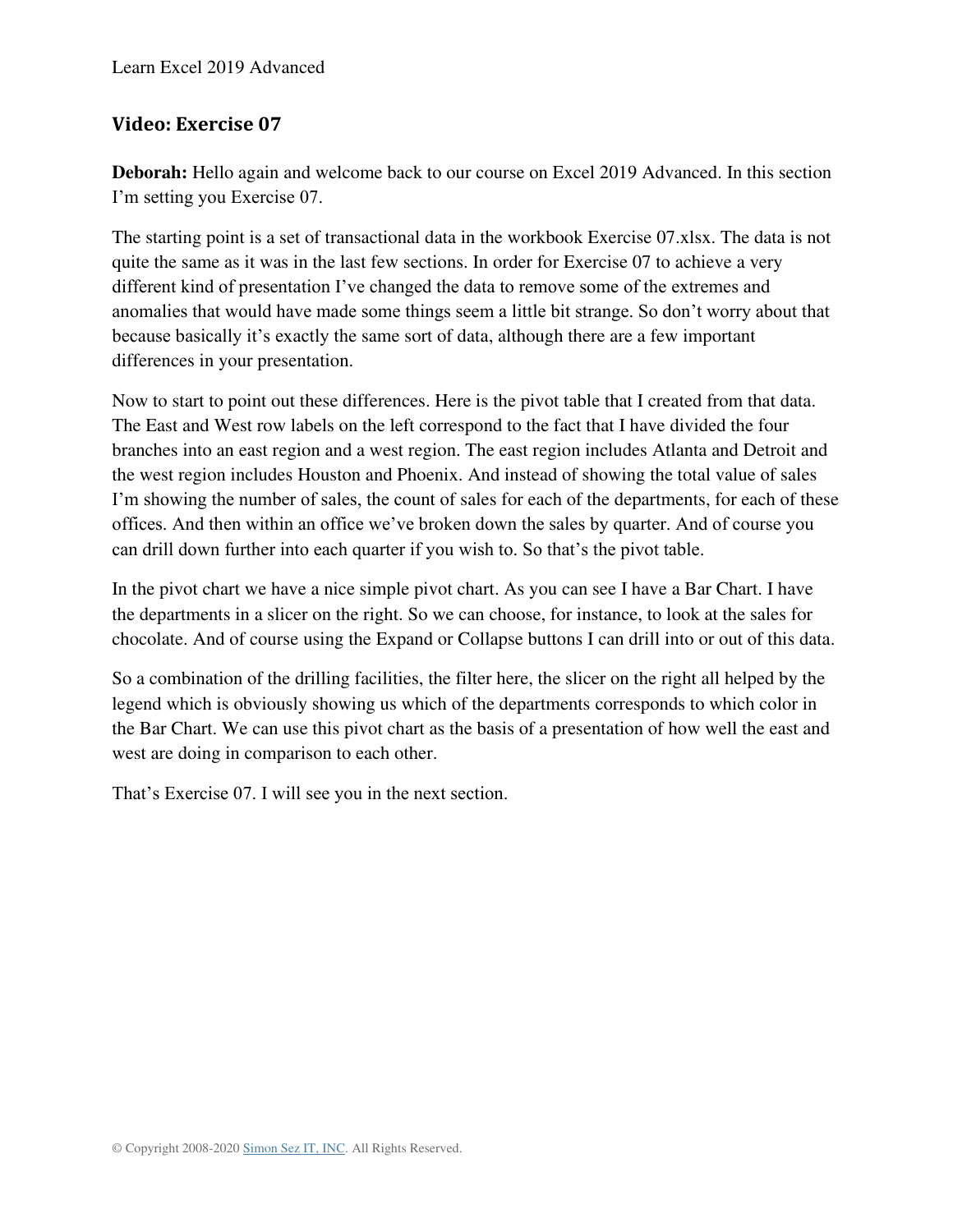## **Chapter 12 – Data Analysis**

## **Video: What If Analysis**

**Deborah:** Hello again and welcome back to our course on Excel 2019 Advanced. In this section we're going to start to look at What If Analysis. This takes us into an area of data analysis in Excel which has always been a very important aspect of its use. Now in order to demonstrate What If Analysis I'm going to go back to one of the earlier examples in the course when we were looking at financial functions. And you may recall that calculated the monthly payments on a \$5,000 loan with assumptions about an interest rate.

Now one of the things we did a couple of times was just to experiment with changing one or two of the values that we used in the calculations. For instance, the number of payment periods.

Now although we did this manually and I used it to demonstrate the use of the function there is actually a great demand to be able to do this on a much larger and more flexible scale. So I was working for a loan company and I was doing these calculations for somebody I would like to have a nice big worksheet where I can just plug the relevant values in and come up with the payment terms and periods of payment and so on.

Now this approach can now be developed to the point where we can actually aim for a particular outcome, such as the level of payment we want to make and then we can look at alternative ways of achieving that. So essentially we can look at different ways of achieving a particular goal. And in this section and the next few sections we're going to look at What If Analysis tools. So Goal Seek and the use of Solver.

Now we're going to start with an example of What If. Now before we do I would just like to remind you of something we did earlier on.

Now I have there in column C a set of values. There's the annual interest rate, the number of payment periods, the principle value which is basically the amount of the loan, and in row six in column C we have the type of payment. And of course the type of payment determines if we're paying at the beginning or at the end of the payment period. And in cell C8 we have the payment. And it's calculated using the PMT function. And we covered that earlier on in the course.

Now what I'm going to do first is copy the cells from C2 to C8. So let's select them, Control-C to copy to the clipboard. And I'm going to paste them into the equivalent position in column D. Control-V to paste. And I'm going to change the number of periods from 120, so that's ten years essentially of monthly payments to 60 which is of course five years of monthly payments. So I can now see that the monthly payment I need to make with these new parameters is \$93.96. Now of course it would be really straightforward to do the same for various other numbers of periods.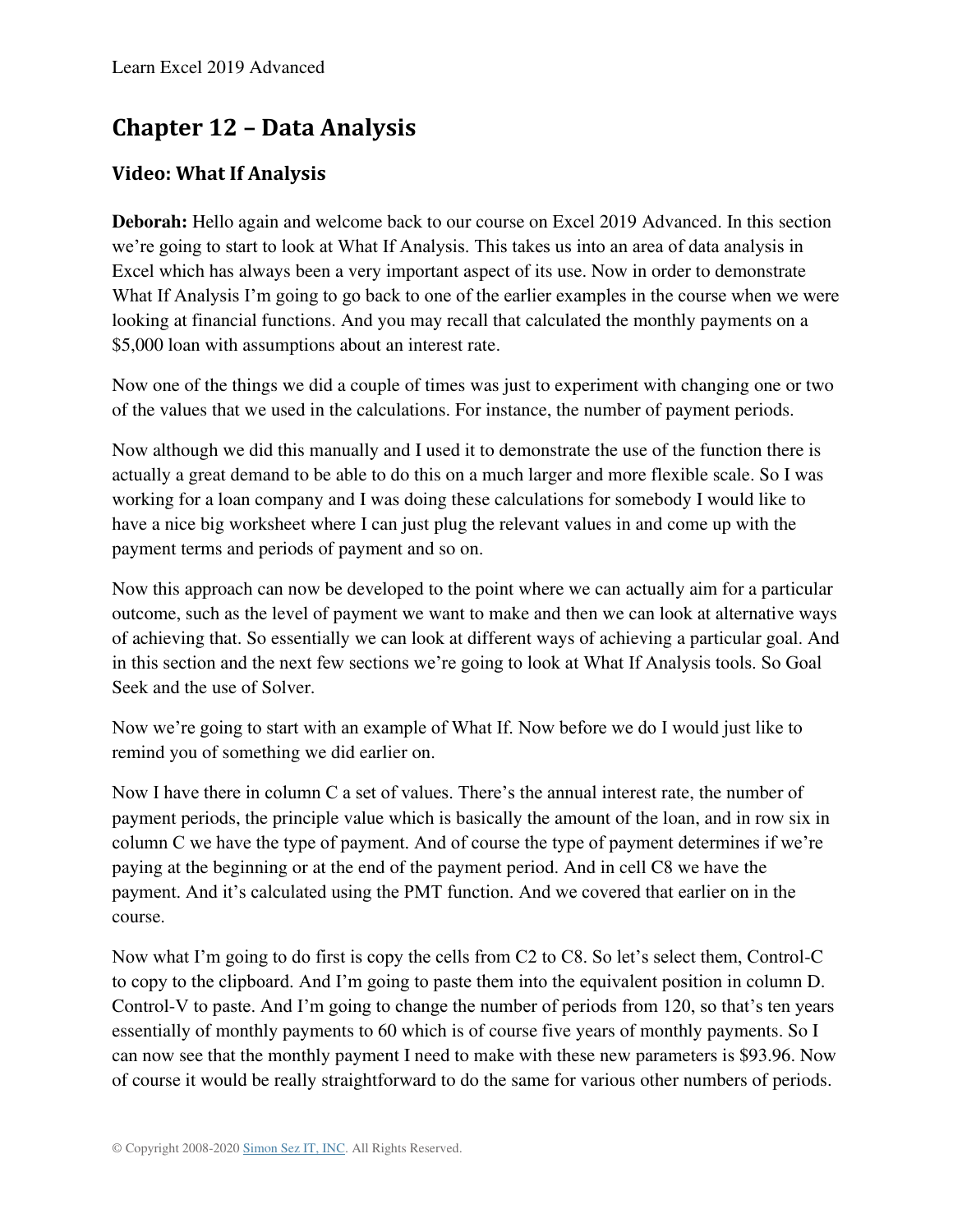And of course we could vary the interest rate and see what impact that had as well. But let's look now at What if and the power and flexibility that it provides.

So what I started to do here was set up the framework for the use of What If. And at this stage it's pretty straightforward. However over the next few minutes you're going to think that everything has gone completely crazy until you see what's going on.

Now I put in cell C2 the loan amount and in cell C3 the interest rate. And I'm basically assuming that those two at the moment are fixed. And I'm also going to fix the future value at zero. So we're paying off a loan and I'm going to fix the payment type as one. So the only variable is the number of periods and I'm going to do a What If Analysis from 36 months down to 120 months. Now it's very important when we're setting up values of the variable or variables that they are consecutive values in sequence.

Now one simple thing to do here would be to put the payment function as part of the formula in C5 and fill down. Now that would work perfectly well but you're not going to learn what What If is if we did it that way. Instead of doing that I'm going to put the payment function in cell C4. So equals, PMT, the rate which is C3 divided by 12 to get that monthly interest rate. The next value is the number of periods. Now what I'm going to do is choose a cell at random outside of the table of payments that we're putting together. And I'm going to choose cell A4. Now you might think that A4 has nothing to do with what we're doing, which is true, but it will be.

Now we put in the principle value or the loan amount which is cell C2, future value is zero and the type is one. And you probably won't be too surprised to see that I get an error there. Now getting that error is not a problem.

Now we're getting the error obviously because there is no value in cell A4. So what I'm going to do now is make my data table. And my data table comprises the list of month values or the number of periods, in this case 36 to 120, the empty cell above and the cell to the right. So I'm going to select all of those to make a rectangular table. And when I make this selection it's very important that I have the period numbers on one side and the formula on the other side.

So now let's go to the Data ribbon and over to What If Analysis and select Data Table. Now I mentioned earlier on that you need to have your alternative values, in this case the alternative values for the number of periods together or consecutive. And they can either be in a row or they can be in a column but you have to tell Excel if they're in a column or a row. And they are the values that will be fed into the dummy cell, in this case A4. So our column input cell is A4. So in this case what happens is Excel starts at this empty corner, we tell it to go down a column and put the values there successively. So into a cell that we have decided is the input cell to the PMT function and for us that cell is A4. Let's click OK and see what we get.

And just to recap what was going on there we feed these values 36 to 120 successively into A4 and then the formula in C4 is going to feed off of those values and fill in that second column.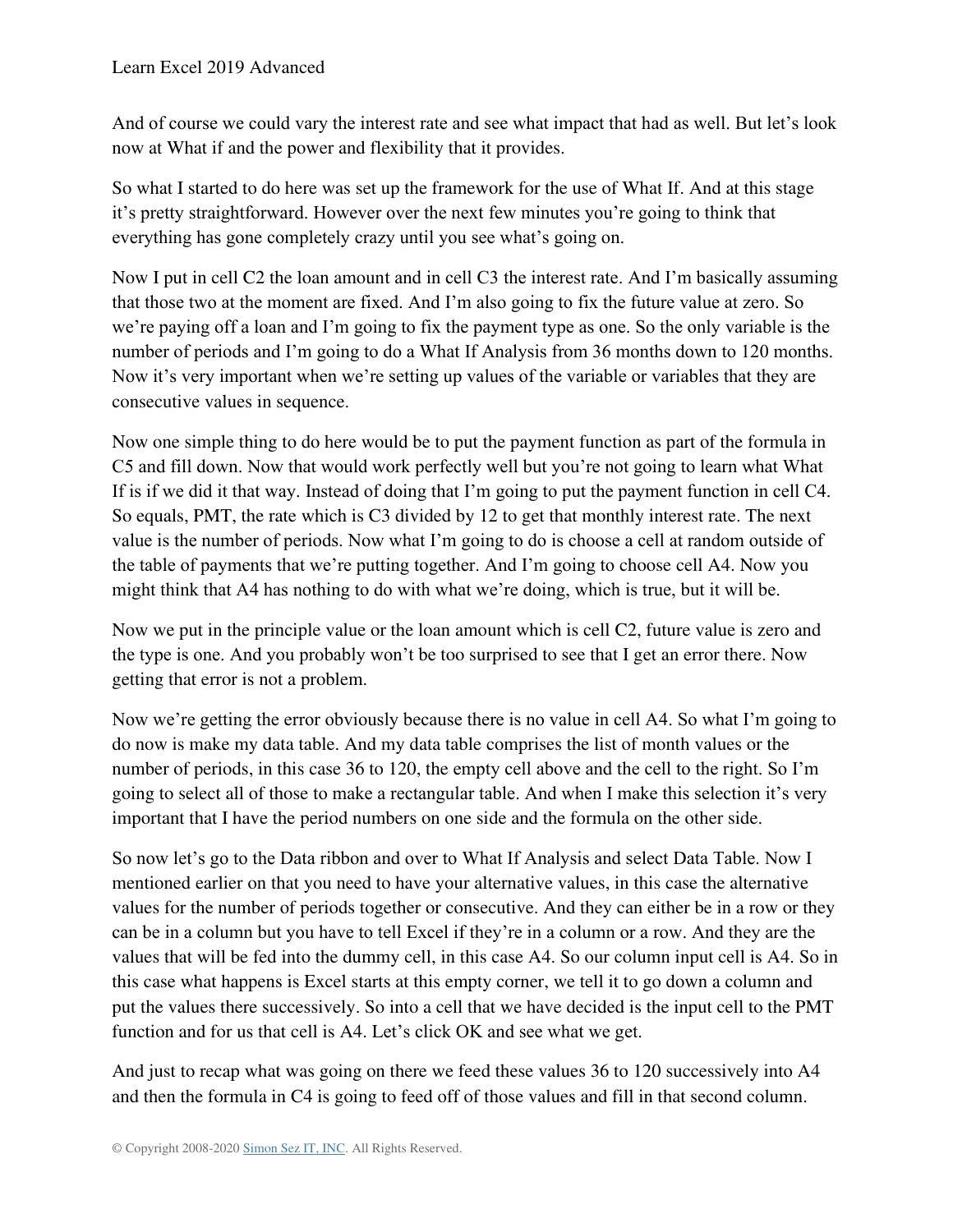Now it doesn't look quite right yet of course. We need to do some formatting. So let's go up and I'm just going to highlight these cells and let's do some currency formatting which looks a little bit better but I'm going to go a stage further. Because these payments are negative values I want to show them in red.

Now apart from the rather awkward looking NUM value there when you look at those results you might think, "Fine, but was that really any less effort than just filling down a formula in cells C5 to C12?" And of course the answer to that is no, not really. In this case the fill down would probably have been quicker. The idea was to show you the principle of What If. And where What If really comes into its own is not when you're dealing with one dimension of variable, such as the number of months, but when you're dealing with two dimensions of variable. And in that case we don't need this external field, this dummy field. We can do everything in a way which is much neater and gives us a very powerful way of computing a value in a formula with many variations on two variables.

So let's take a look at the two dimensional version. So again I start with the PMT function. This time in C5. And those are my starting values, but I'm going to vary both the interest rate and the number of periods.

So first of all I have entered a range number of periods from C6 to C13 and what I've done is to enter a number of alternative annual interest rates. Now what I do is that I draw my data table so that my formula is in the top left hand corner. And of course included in this I have rows and columns. So let's go to Data, across to What If Analysis and Data Table. The row is the percentages that they're going to replace what's in C3 with and the columns are the number of periods they're going to replace what's in C4 with. So my row input cell is C3 and my column input cell is C4 and click OK. And there we are. That is a two dimensional analysis that definitely saves some time.

In the next section I'm going to take a look at Scenario Manager. So I will see you there.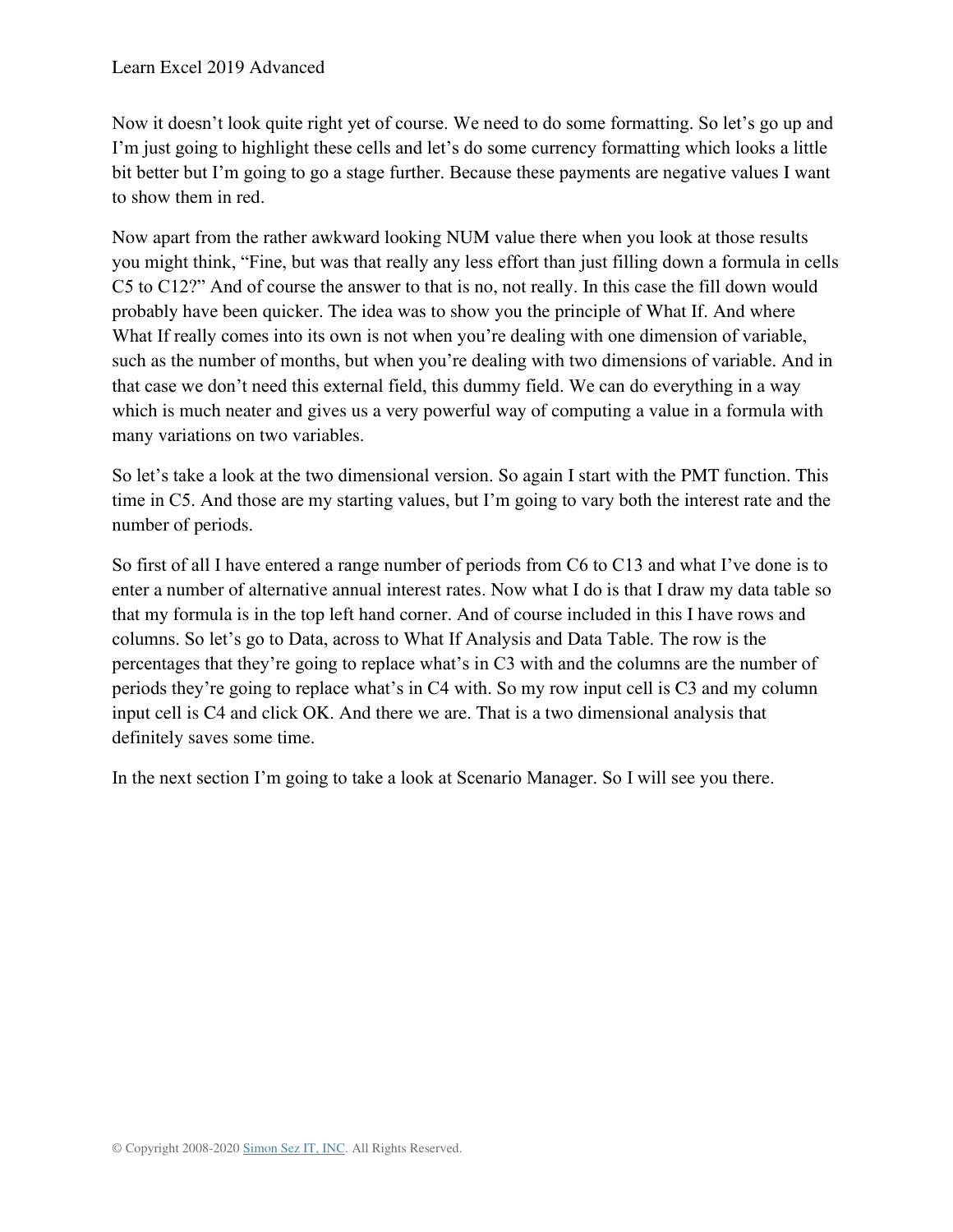#### **Video: Scenario Manager**

**Deborah:** Hello again and welcome back to our course on Excel 2019 Advanced. In the previous section we created this What If model. And this model shows monthly payments for various values of two variables. One variable is the interest rate and the other variable is the number, in this case the number of periods over which we're paying off a loan.

Now one thing we didn't vary as part of this model is the amount of the loan. And of course there are other variables when we're working out these payments, such as future value and the type. So even with this relatively straightforward payment example we could have about five variables involved. Now once you get beyond two variables then a flat two dimensional worksheet is not going to work in quite the same way.

So the question is how do we deal with having more than two variables? Now one way of doing this is to use what is called the Scenario Manager. And using the Excel Scenario Manager we can in effect deal with a much larger number of variables. In fact you can have up to 32 variables with Scenario Manager. We aren't going to go through anything quite as complex as that but we are going to extend this model a little bit. And the first step to doing this is I'm going to give various entities involved in this model names as it's much easier to keep track of what's going on with this model if you refer to names rather than cells. So let's do that first.

Let's start with the amount of the loan. Now you have a choice here in terms of names and different people like to do this in different ways. One option is to use the simple default name. So if I click Define Name is the Define Names group I could use this as the name, Loan Amount, and Excel is picking that up from the cell to the left of where we're currently clicked. Alternatively you could use an informative word like Principle, as in the principle of a loan, or you could use the term as it's referred to in the PMT formula. So for example you could use PV here if you wanted to. What I'm going to do on this occasion is go for that middle option. And I'm going to put Principle.

Now the next two variables are interest rate and number of periods and we have both of those in use in our What If table. But let's give them both a name. So I'm going to use the exact same process and on this occasion I'm happy to stick with those default names. I've got two other potential variables as well. One of them is the future value. And I'm going to leave that for now because once you've added one variable to the list you can add as many as you like up to 32. But what I'm going to do though is put the type of payment in row three. Now having done that I'm going to give it a name and I'm happy to stick with the default of Type.

Now if we go down to our formula in cell C6 and just look at that in the formula bar what I'm going to do is start to replace some of these cell references with those named ranges that we've just created. So let's start with the one that we've done and replace this one with Type. And then of course instead of C2 we can replace that in the formula with Principle. Just for completeness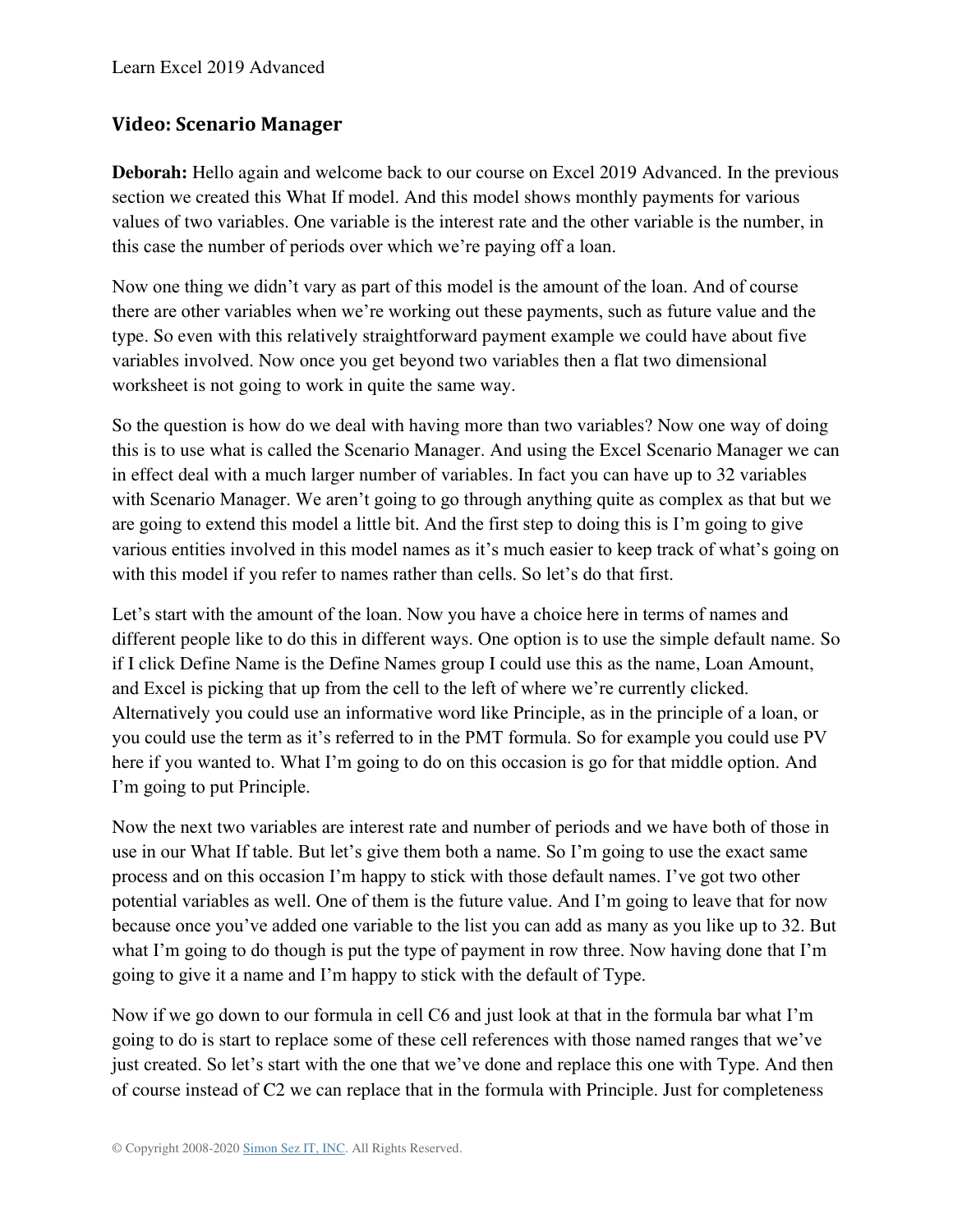I'm going to add C4 and C5 as well. So C4 is the Interest Rate and C5 is the Number of Periods. So now somebody looking at that formula in cell C6 will probably find it a lot easier to understand using those names.

Now the Scenario Manager we access from the Data tab in the Forecast group, What If Analysis and Scenario Manager. And it probably won't surprise you to know that the Scenario Manager manages scenarios. And we currently don't have any scenarios to find so we can click Add to add our first scenario.

Now I'm going to give this scenario a name in a moment but the first thing we need to do is to decide which cells are going to change in this scenario. Now the basis of our calculation is cells from C2 to C5, the ones that we've just given names to. Two of them vary on the worksheet and the other two don't. So it's the loan amount and the type that would vary. And you need to specify in the changing cells box there which are the changing cells. If they're nonadjacent you can select them just by holding down Control and you click. So in changing cells let's delete out what we have and we're going to select Loan Amount, Control key, and Type. So the two cells that are changing in here are the principle and the payment type. So I'm going to stick with the values that are in those at the moment. That's why I'm going to say for a name Principle \$5,000 payments at the beginning of the period. And the reason why I've given it that name is because the type we're using in this scenario is one which again indicates payments at the beginning of the period.

Now there are two checkboxes at the bottom of the dialog. One says Prevent changes and one says Hide. If the worksheet is protected then these will take effect. One of them prevents somebody else who cannot unprotect the sheet from changing the scenario and the other one hides the scenario all together. So they can be useful when other people are accessing this workbook or worksheet.

So that's our first scenario. Let's click on OK and this little dialog comes up with the Scenario Values. And Excel has done a pretty good job at working out what those are in this case. So I'm going to click OK and you can see now in Scenario Manager that I have my first scenario listed.

Now let's suppose I want to have another scenario and this one I'm going to specify payments at the end of the payment period. So I click on Add again and give it a name, Principle \$5,000 payments at end of period. Now that the two values that we're varying are the principle and the payment type again. And the payment type of one indicates a payment at the beginning of a payment period. So we have the same changing cells as before and let's click on OK and of course it brings up the same dialog. And on this occasion for payment at the end of the period the type will be zero and click on OK. So now I have two scenarios listed in my Scenario Manager. One for payments at the beginning of the period and one for payments at the end of the period.

Now if I select a particular scenario, let's say the second one, and click on Show you'll see I now have the values for payments at the end of the period. If I click on the top one and click Show it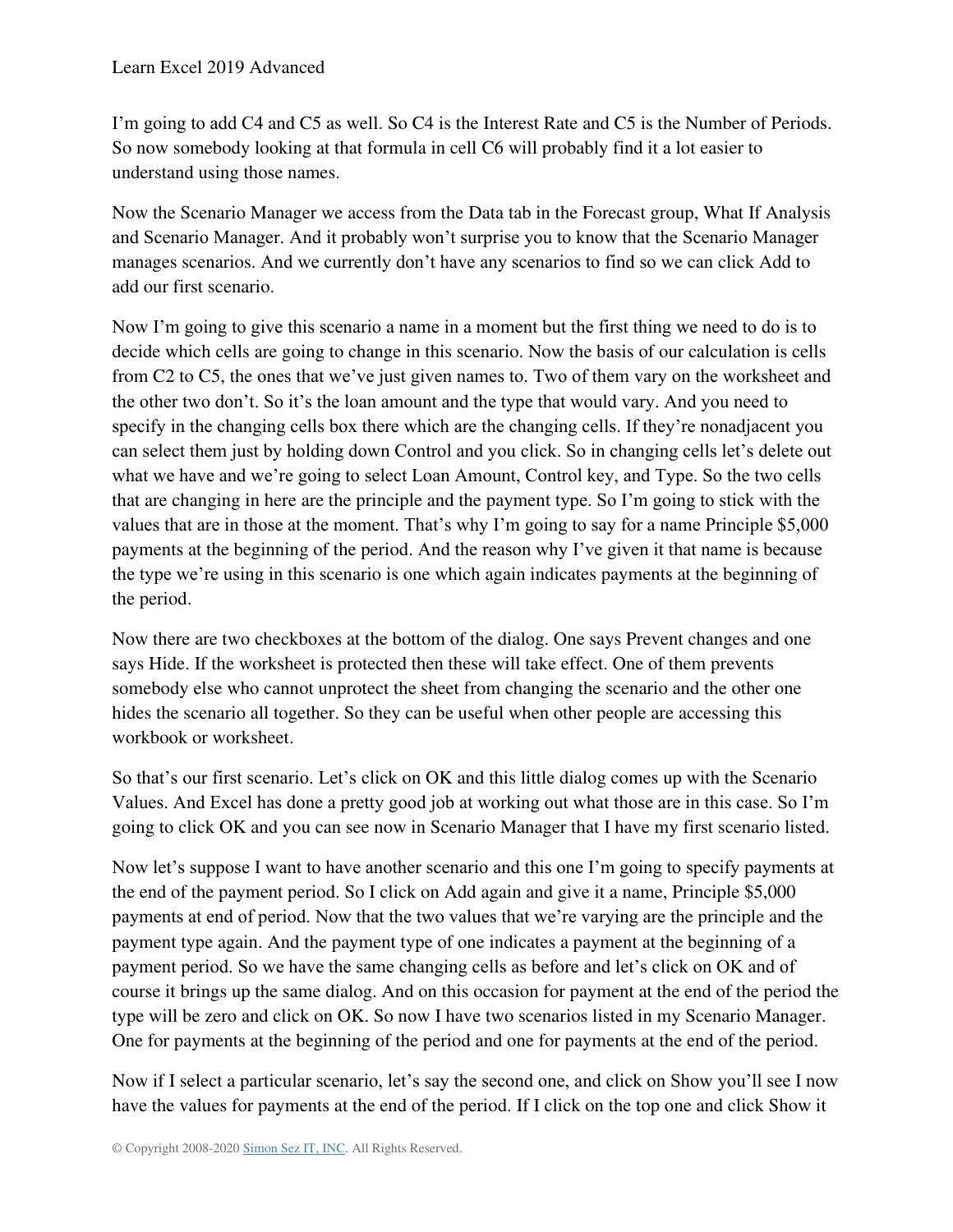shows me the values for payments at the beginning of the period. So you can very easily toggle between your different scenarios that you've created to see those different values and those different scenarios and situations.

Now let's look at one or two other options in this Scenario Manager dialog. We have the Edit option and obviously that lets you edit the selected scenario. And there's also a Merge option. This can be particularly useful in situations where you've distributed a workbook to a number of different people and you've asked them to create their own scenario. So you may want to merge those back into one workbook and you can use this merge facility to merge scenarios from different workbooks and different worksheets, put them all together to perhaps look at a full set of scenario options.

The final option is a very useful one because one of the things you may have realized is that although we only have two scenarios there you can't actually look at both of them at the same time, which makes it hard to do a comparison. But if you click on Summary you get two options there. One of them is the produce a scenario summary or you can create a scenario pivot table report. And I'll leave you to experiment with the pivot table report. In the summary you can select one or more cells to show. So let's suppose for example that we were looking for the least expensive option for a ten year loan, so 120 months, at 5%. So this particular cell here, H14 is the one that I'm interested in. That's the one I want to show. So let's click on OK and we get a Scenario Summary Report. Now note our two scenarios are along the top here, Principle \$5,000 payment at the beginning, Principle \$5,000 payment at the end and you can see the values of the variables for the scenarios, principle and type. And then you can see the value in the selected cell. So in this case with the payment at the beginning it's \$52.81 a month and with a payment at the end it's \$53.03. So if in this case I want to find the cheapest option that's a good way of comparing the cost.

Now that's it on Scenario Manager. In the next section we're going to take a look at Goal Seek so please join me for that.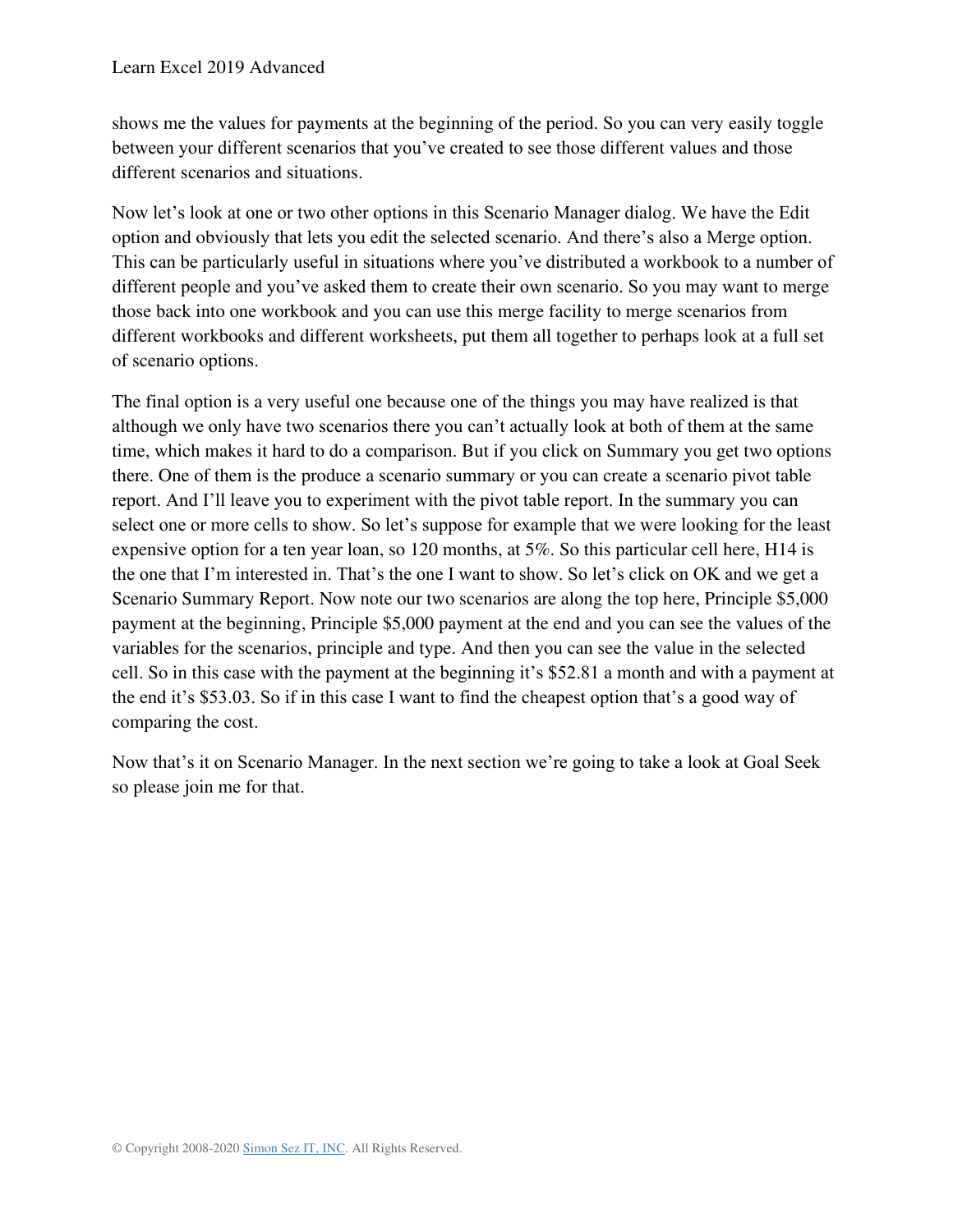## **Video: Goal Seek**

**Deborah:** Hello again and welcome back to our course on Excel 2019 Advanced. In this section we're going to look at Goal Seek and initially I'm going to show you Goal Seek with what is a very straightforward calculation.

As you may or may not know there is a trigonometric function called the Sign of an Angle and Excel involves a function to find the sign of an angle. Now you can look up about the sign function in Excel Help and it will tell you it needs to look up the sign of an angle in what are called Radians. So if I have an angle, so let's say 30°, to convert it to radians I multiply it by pi. And remember pi is an Excel function but it has no argument so I've put two empty round brackets. And then we divide by 180 and that gives me the angle in radians. And then of course to find the sign of that angle I use the SIN function. And the sign of  $30^{\circ}$  is 0.5 or 0.5. So really if don't understand trigonometry hopefully that's a fairly straightforward calculation.

Now supposing I wanted to find the angle whose sign was 0.6. Now you may well be aware of the fact that there is another function in Excel that essentially does the reverse of what we've just done and it's called the Arc Sign function. But for the moment we're going to pretend that that function doesn't exist.

So let's suppose that I want to try and find out what angle has a sign of 0.6. Generally speaking increasing the angle will increase the sign. So let's try say 40°. Now clearly that's a little bit too much so let me drop that down to say 38 and 0.61, not too bad. We're getting a little bit closer and I could carry on this way and eventually I might get to my answer, but that's not a particularly efficient way of doing things. It takes a little while and you may struggle to get it to the exact number that you're looking for. That's where the Goal Seek function in Excel can help you out.

So let's go to the Data tab, across to What If Analysis in the Forecast group and we'll select the Goal Seek option. So first of all you select the cell whose value you want to set. So in our case that is cell C4. And then you specify the value you want in there, which is 0.6. And then you specify the cell you want to change, which in this case is C2. Click on OK and that's the answer, 36.864 is the angle. Now it probably would have taken me some time to iterate to that myself so Goal Seek has saved me quite a bit of time and trouble.

I did mention just now that we need to forget about the Arc Sign function which would have given us the answer even quicker. Bear in mind with Goal Seek that you're not necessarily dealing with a single function in a formula as we are here. The answer we could be trying to arrive at could be based on an extremely complex formula with many functions involved and there wouldn't necessarily be a simple way of reversing what the formula does. So Goal Seek is particularly useful when you have a complex situation and you can't really just reverse something else. In effect you're getting Goal Seek to do all the hard work for you.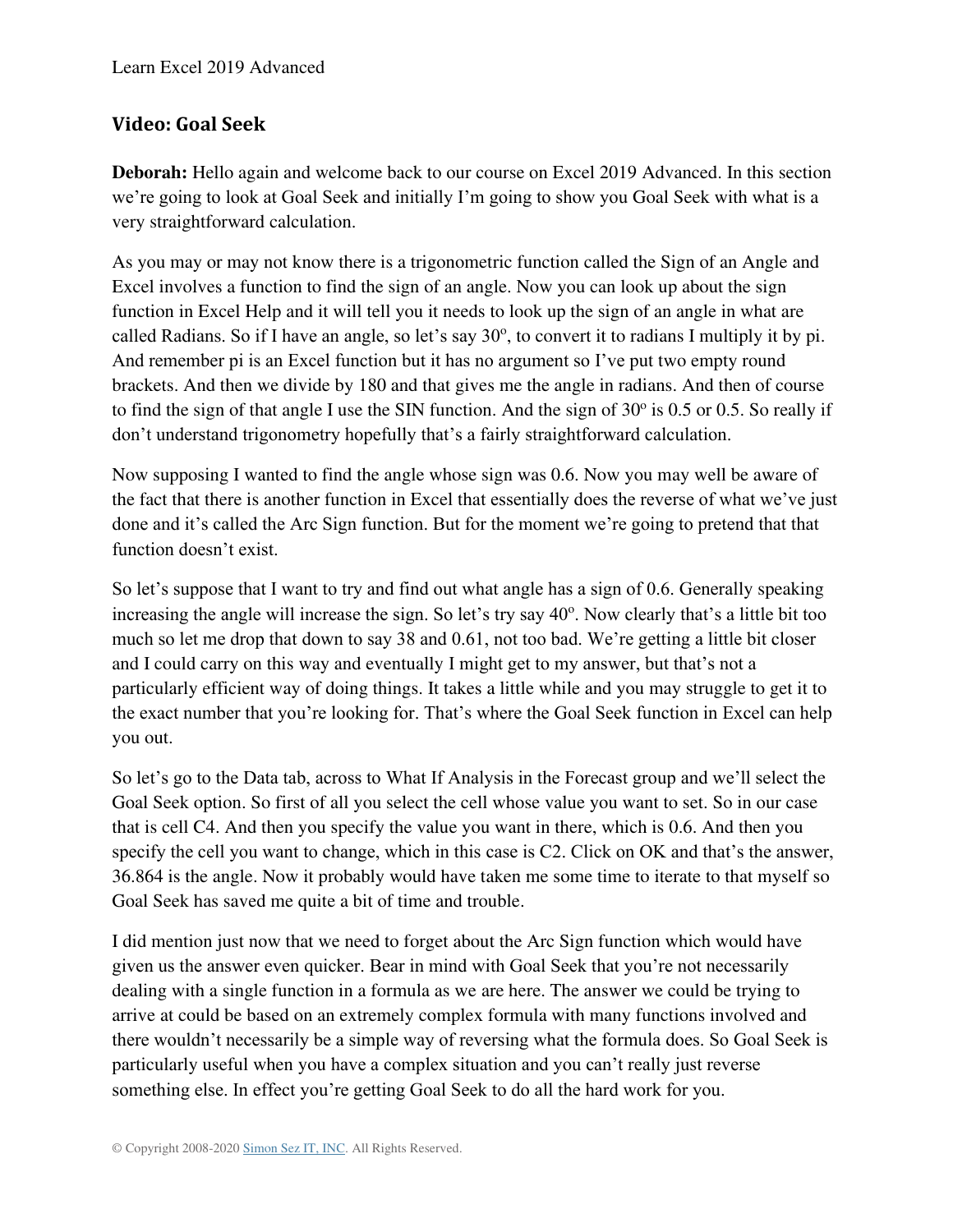Now you notice the accuracy that we've got there, 0.5 and then three 9's, 20416 as the sign. Now we can't always get exactly an answer with a trigonometric function. Supposing you wanted something a little bit more accurate than that. Well you can control the accuracy using Excel Options. So if I go to File and down to Options and on the Formulas page and on the right click Enable iterative calculation. And I could increase the number of iterations. So I could say up to 500 iterations and that would infect increase the accuracy of the answer. Supposing I also said that I wanted this accurate up to six decimal places and click on OK. So make a note of what we've got there now as the sign and let's do it again. Now I've got something that's even more accurate. And in theory I could make it as accurate as I want it to be.

And by the way of a second example of Goal Seek let's return to our payment calculations. If I wanted to borrow \$5,000 at a 5% interest rate with 60 monthly payments my monthly payments would be \$93.96. Supposing I wanted to know how much I could borrow with a monthly payment of \$200. Straightforward enough. We can do that using Goal Seek.

So back to Data, What If Analysis, Goal Seek. The cell I want to set is C5, the value I want in there is \$200 and I want to achieve that by changing cell C2. So I can now see that I can borrow \$10,642.

Now one reason of showing you this example is to point out something important about Goal Seek. I couldn't use the Goal Seek in an array situation. I couldn't put a whole list of interest rates in row three here and set up a Goal Seek that worked on all those different interest rates to tell me each of the interest rates and how much I could borrow for \$200 for a month. It's very much a function you use in these kind of specific cases. But in the cases where it can be used Goal Seek is a very powerful tool and it's particularly useful when you're dealing with complex calculations.

So that's it on Goal Seek. In the next section we're going to take a look at Solver so please join me for that.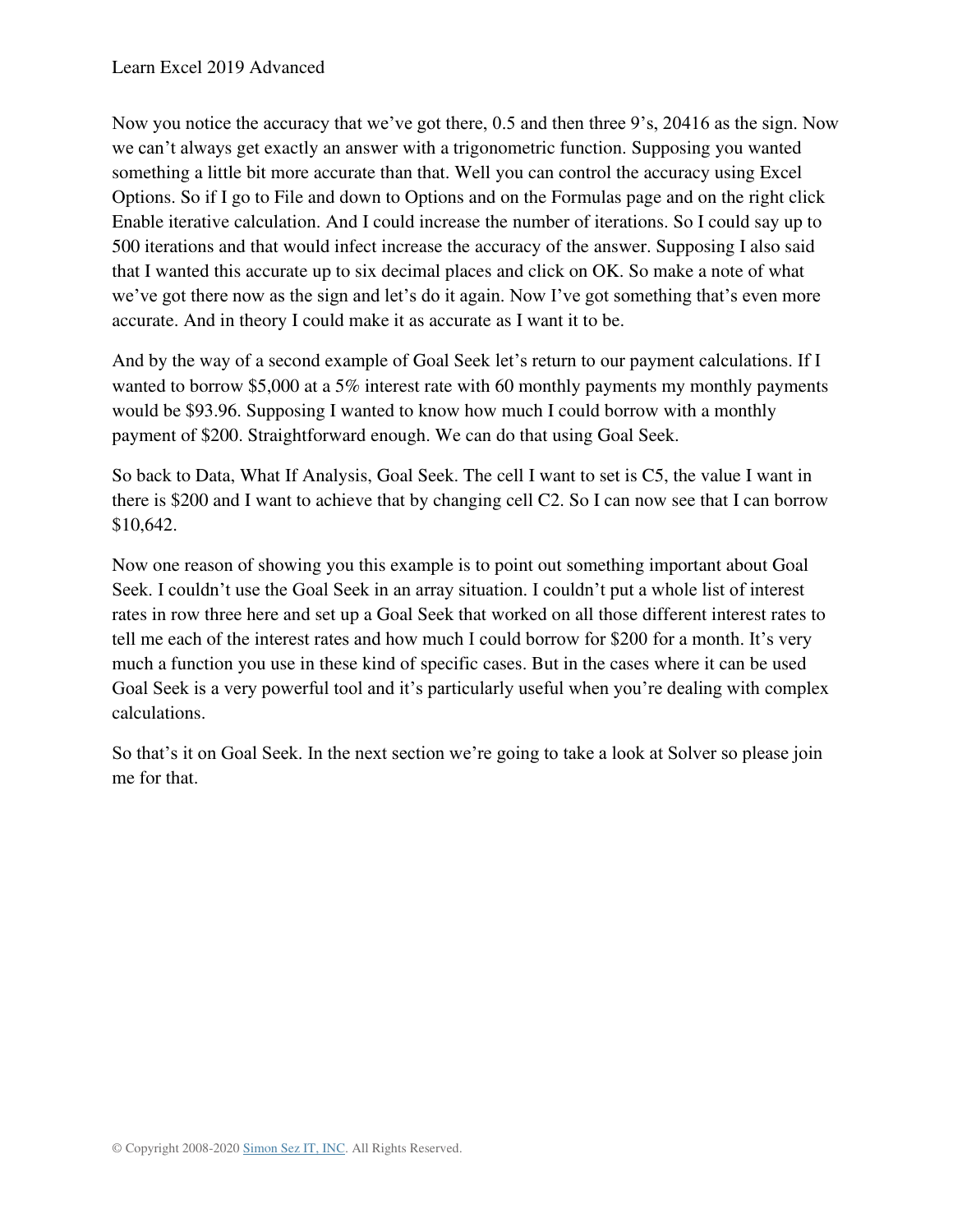#### **Video: Solver**

**Deborah:** Hello again and welcome back to our course on Excel 2019 Advanced. In this section we're going to look at the use of Solver. And before we start I just want to point out that it's quite possible that if you look on the Data tab on your ribbon you won't even see Solver there. Solver is a free add-in and we're going to be using it in this section. So if you are intending to work along with me you might want to enable it now.

If you go into File and then down into Excel Options and go to the Add-ins page and in the Manage Excel Add-ins click on Go and one of the add-ins you should see is the Solver add-in. It is free so just select it and click on OK and you should now see that in the Analysis group on the righthand side you have Solver. You won't actually need to click on Solver just yet but we are going to come back to it later on.

Now let me tell you a little bit about Solver. In the preceding section we looked at Goal Seek and I showed you how to vary one variable and let Goal Seek use what is in effect brute force to supply the value that produced a particular answer in the use of a formula. With Solver you can deal with much more complex situations, and in particular you can not only vary many more input variables but you can also put constraints on the on the solution as well.

Now in order to demonstrate Solver I'm going to use a fairly practical example. Now my friend runs a café and that café is open seven days a week, only during the day. And the number of staff that my friend needs to employ needs to be judged so that the peaks and troughs in the business can be catered for. So for instance the café is particularly busy at the weekend and tends to be quieter during the weekdays. My friend has worked out how many members of staff are needed on each day but he is struggling to work out how many staff to employ overall in order to cover the required number of staff. I'll explain what I mean by that a little more as I start to set up the model that we're going to use to solve this problem. So let's start to build this roster for my friend.

Now first of all you can see the seven days of the week there, Sunday to Saturday. And in row 16 I've put the number of staff my friend needs in the café. So 11 are needed on a Sunday, 7 on a Monday, 9 on a Tuesday, and so on. Now these are minimum numbers. We can't go below these numbers on any day of the week.

Now let's talk about some of the constraints on the solution to this problem. One of the constraints is that each member of staff works five days a week and those five days need to be consecutive days. One of the reasons for this is that each member of staff must have two days a week clear as their weekend break even if it's on say a Monday and a Tuesday or a Tuesday and a Wednesday, so on and so forth. The five days they work are five consecutive days, nobody works overtime and nobody works part-time. So each person does five consecutive full days.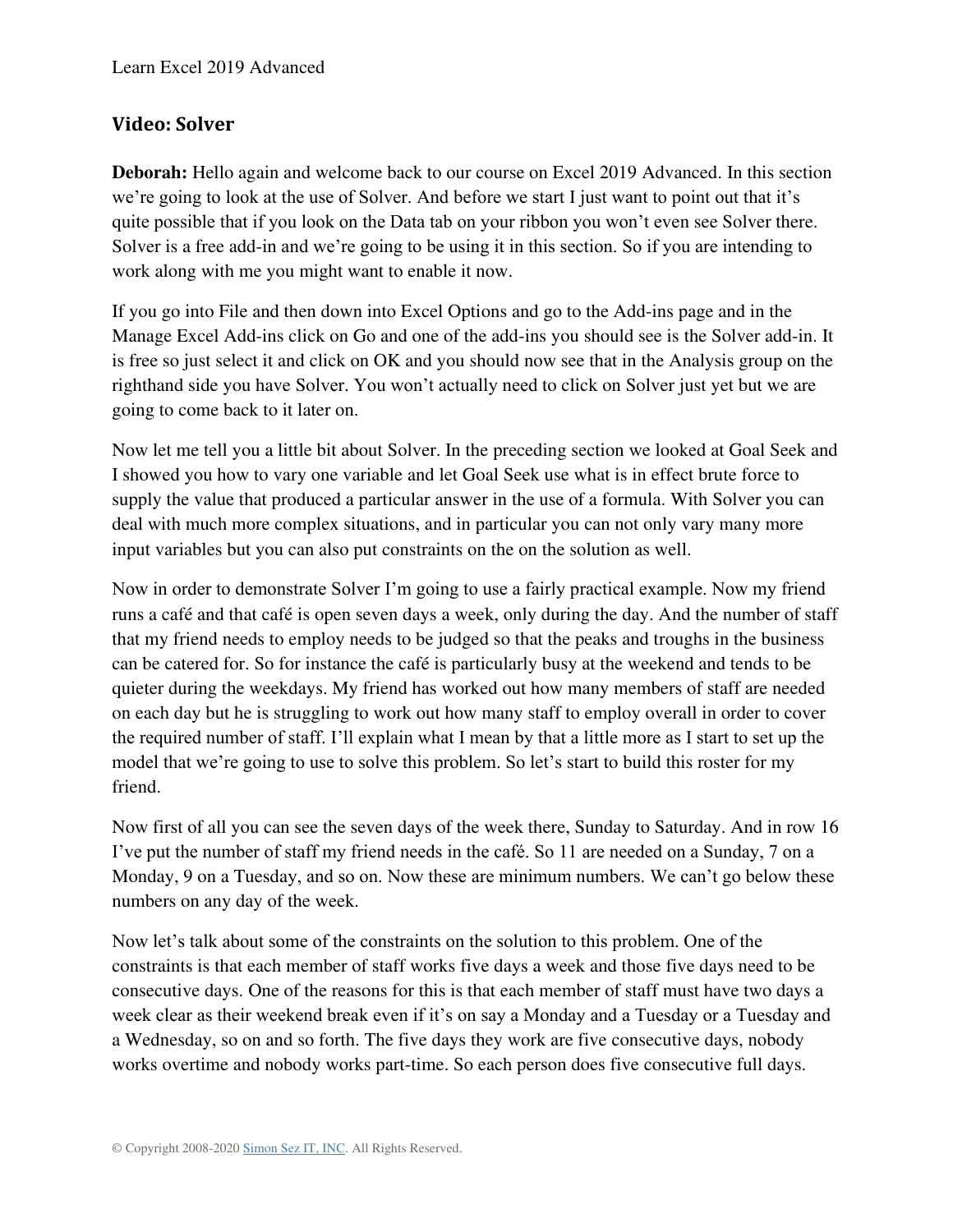Now there is going to be one other constraint that I will come back to in a moment but that's the basic model. Now the way that we set out about solving this is first to say, okay. Given that each person works five days we could have somebody called a Sunday person. And a Sunday person would work Sunday, Monday, Tuesday, Wednesday, and Thursday. And in fact we could have more than one Sunday person. We could, for instance, have two Sunday people. And if we had two Sunday people we'd have two people on a Sunday, two on a Monday, two on a Tuesday, so on and so forth. So if we say that the number of Sunday people is what's in B5 then in terms of the contribution to the staffing of the café the number we put in here is indeed B5. And the same will be true for each of those five days of the week. So I will do a fill right. I'll also apply a bit of formatting. I'll just center those to make it easier to read and with that you can see what contribution they make to the café. I'll do the same for each of the other types of person.

So for each of these other types of person I've taken into account the day of the week that their week starts, their five consecutive days, and just to get us started I've assumed I've got two of each and based on that I can calculate how many members of staff I will have staffing the café on any particular day of the week. So for instance, on a Sunday the total number of staff is equals, Sum, D5 to D11. And of course that's ten. And if I fill across, at the moment I have ten people on each day of the week, which is fine on Monday, Tuesday, Wednesday for example but not so good on Friday, Saturday and Sunday.

Now returning to the iteration approach I could sit here all day and change the numbers in column B and try to come up with the best solution which would satisfy the requirements that I have at least the number in row 16 on each day of the week. Or I can say to Solver find out what the numbers in B should be and the requirement I have is that overall the total number of staff I employ should be as low as possible.

Now the total number of staff I'm going to put here in cell B12. So it's equals, Sum, from B5 to B11. And of course this is the number that I want to be as small as possible. So it's time to try Solver now. Let's go to the Data tab and Solver. And it opens up this nice big Solver Parameters dialog. Now the first thing we do is to set our objective. And our objective relates to cell B12 because ultimately what we're trying to solve is to make B12 as small as possible.

Now I have three options for my objective. So my objective could be to make it as big as possible, Max, as small as possible, Min, or to achieve a specific value. Now in this case I want to achieve the smallest value as possible. So I'm going to leave Min selected there.

Now in order to do that which cells am I allowed to change? The cells I'm allowed to change are these cells, B5 to B11. And the idea is that I'm going to change those to make B12 as small as possible. Now there are of course constraints and let's look at what those constraints are. Let me just delete out because these are old ones and let's start with a clean slate.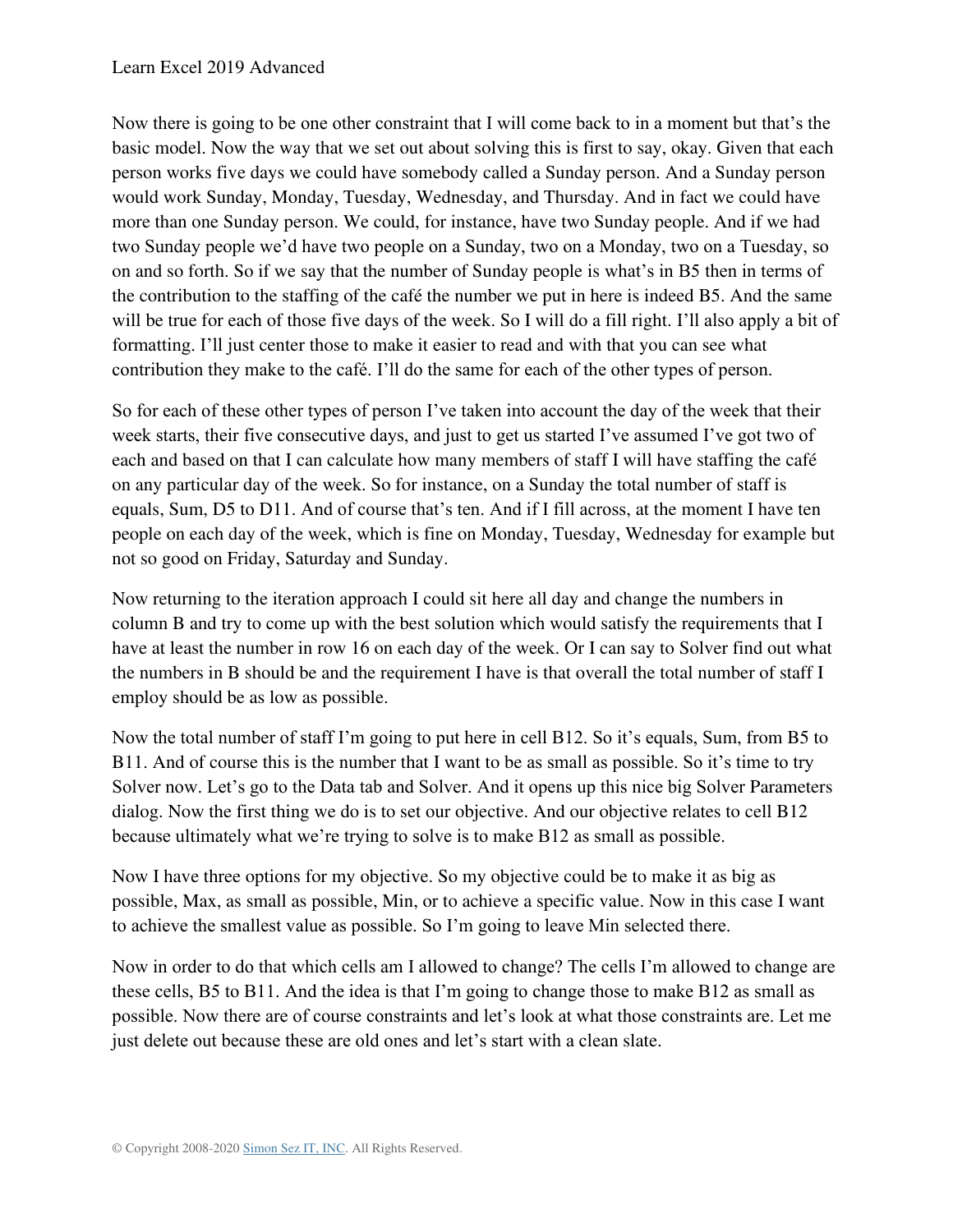So let's add our first constraint by clicking the Add button. So my first constraint is that our numbers in D14 to J14 must be greater than or equal to the numbers in D11, sorry in D16 to J16, and click OK. That's our first constraint. Let's add another one.

So the next constraint is a very, very important one. And that is the numbers in B5 to B11 must be whole numbers. So the next constraint we're going to add is that the numbers in B5 to B11 must be integers or whole numbers. That's our second constraint. And click OK.

Now notice another checkbox here, Make unconstrained variables non-negative. Now there aren't going to be any negatives here. We're not going to have negative numbers of staff or negative totals on duty.

And there's also a box here, Select a solving method. For those of you with a background in mathematics or in many aspects of business administration and management you may have heard of linear programming. Well basically Solver used linear programming to solve these problems and it has three options. And these three options will help you try and solve a problem. If it can't solve a problem using what's called the GRG Nonlinear engine you have two other options, the Simplex LP and the Evolutionary Engine. Now I'm pretty sure it's going to solve it with GRG Nonlinear without any trouble. So let's give that a go. Click on Solve. So Excel thinks about it for a while and it believes its come up with a solution. And you can keep its solution or you may want to have a look at it first. You can restore the original values and you can also return to the Solver Parameters dialog and you can even save this as a scenario if you want to. So for the moment let's click on OK. And let's examine what we've got here.

Well according to Solver we don't want any Sunday people, we want one person that starts on a Monday, three that start on a Tuesday, five that start on a Wednesday, so on and so forth. And the smallest number of people that can satisfy this requirement is a staff of 15 people. Now I can see the main downside here is that we're going to have far too many staff on a Wednesday but here's a challenge for you. See if you can come up with a better solution than Solver using exactly the same constraints. And I'm pretty confident that you probably won't.

So that is the use of Solver. Exercise 08 is an exercise on the use of Solver. That's in the next section. I will see you there.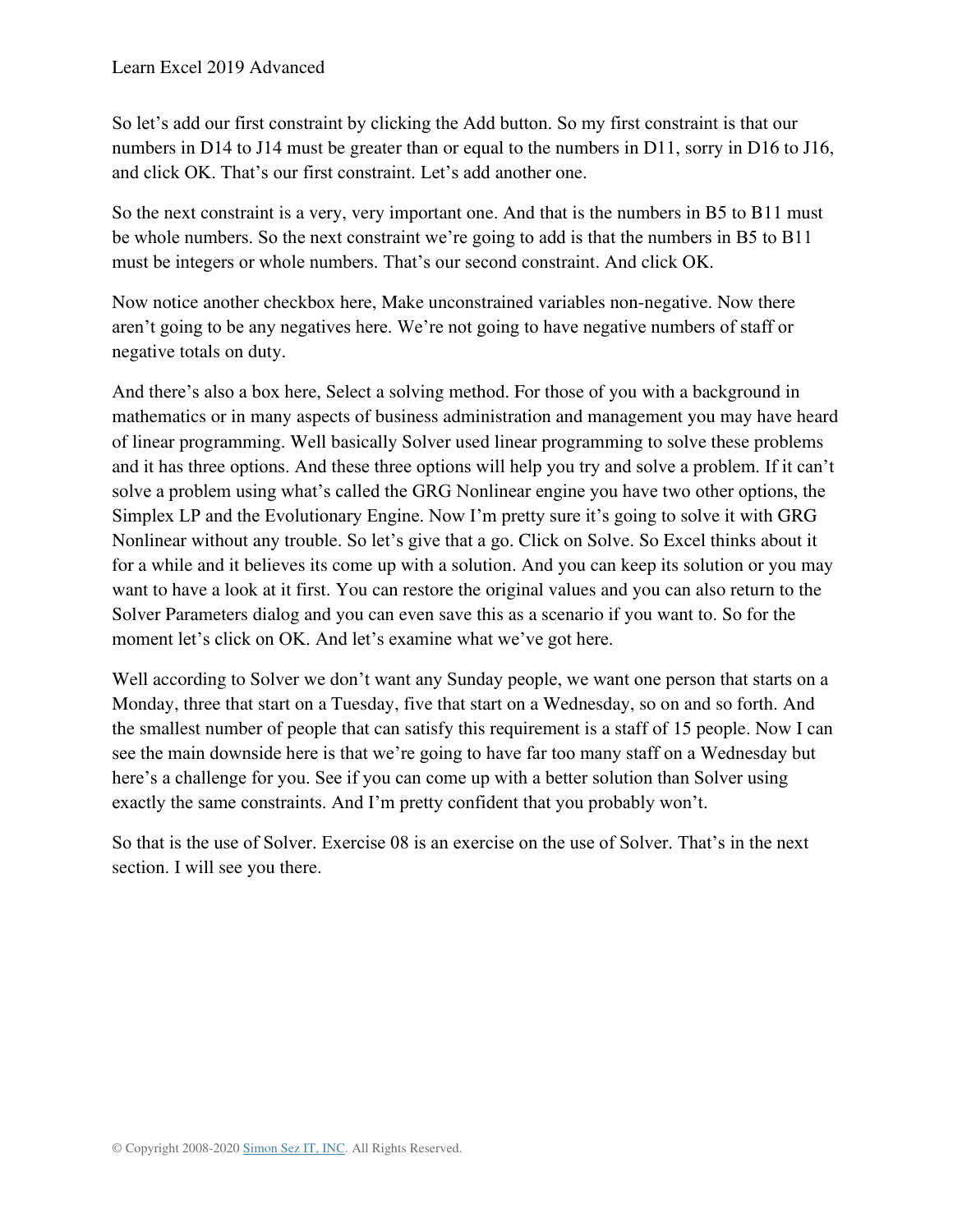#### **Video: Exercise 08**

**Deborah:** Hello again and welcome back to our course on Excel 2019 Advanced. In this section I'm setting you Exercise 08 and in Exercise 08 it's a little bit unusual in that the starting workbook just has instructions in it. And I'll show you my answer in a moment but here are the instructions.

A company makes specialized electronic components. They are used in medical devices. One machine can make two components, A and B. It takes a total of 12 minutes of machine time to make one component A and a total of 23 minutes to make one component B. The machine is available for use for 30 hours per week. The profit for making one component A is  $\epsilon$ 5 and the profit from making one component B is  $\epsilon$ 8.

The requirements of the medical devices are that there must be at least two component B's produced for each five component A's. How many of each item should the company produce per week to maximize profit? And what is the maximum profit per week? So that is Exercise 08.

Now let's just quickly take a look at my solution.

So there we are. We should make 84 of component A and 34 of component B and that will yield a profit per week of €692.

Good luck with that one and I will see you in the next section.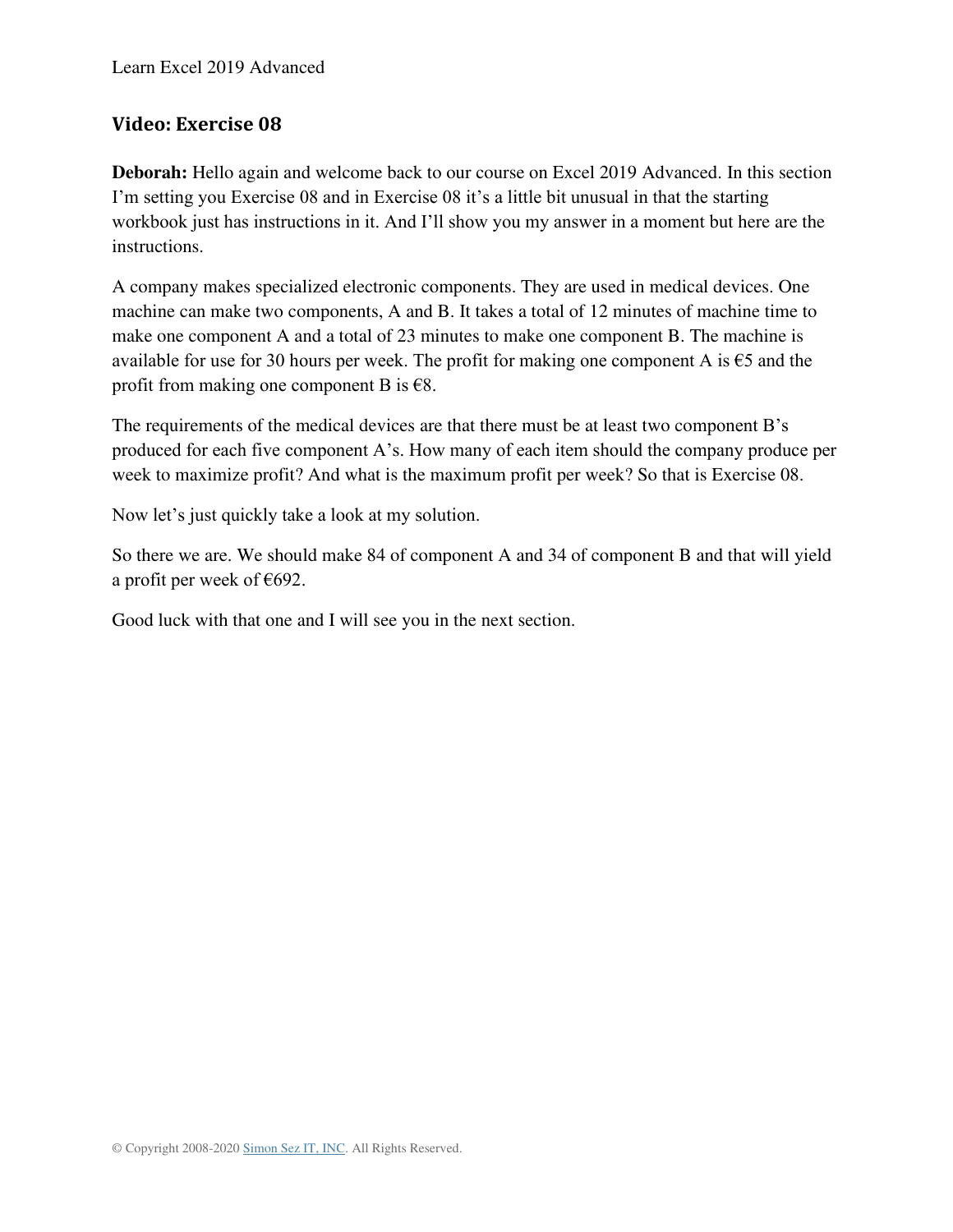# **Chapter 13 – Graphs and Charts**

## **Video: Area Charts**

**Deborah:** Hello again and welcome back to our course on Excel 2019 Advanced. In this and the next few sections we're going to be looking at graphs and charts and I'm going to assume that you have pretty good knowledge of working with graphs and charts already. Not only most of the most popular types of graphs and charts but also various different aspects of formatting them. And what we're going to be concentrating on here are some of the more esoteric types of graphs and chart and in particular looking at the sort of situations in which they're used and also aspects of their customization and formatting that are specific to them. And we're going to start with Area Charts, probably a very underused type of chart and one that can be used very badly but one that can also be useful, for example, in presentations.

Now I'm going to use this particular workbook, Team Monthly Sales, to demonstrate Area Charts and the sheet that you can see here is the Commission sheet which shows the commission that each member of the team earned in each month of 2015.

Now just to get us started let's take a look at Andy Carothers, the first team member's commissions figures for 2015. And we're first going to look at his figures with a Line Graph. So let's highlight and then go to the Insert tab and of course Recommended Charts will show us the recommendations there. And as you can see it's recommended a clustered column. But if I click on All Charts at the top and go to Line I have a variety of different line charts. So let's do that basic line chart and click on OK. So that's the line chart for Andy. I'm going to assume you know how to do things like add labels to the axis, change the title, change the colors, etcetera and that's not really what we're looking at here, although we will do some formatting in later sections.

But first of all note the fundamental idea here is that you have something changing over time. But one alternative way of representing this type of variation is to use an area chart. And of course on the ribbon in the Design tab you have a Change Chart Type button. And if I go down to Area one of the options, the first option there, is this one. So if I double click and that's now an area chart. Of course it shows the exact same information but some people find it to be a bit more impressive in a presentation situation.

Now although it can be impressive there are problems with area charts as well.

Now what I'm going to do is change the selection of the data for this chart. So let me move the chart out of the way slightly and I'm going to pull this corner down so that I select all of Team A. And you'll see that immediately the chart updates. And what I get now is this rather baffling two dimensional area chart which I personally find is all a bit confusing. It's not all bad news though. In some situations this type of area chart can be made to be quite useful. So for instance,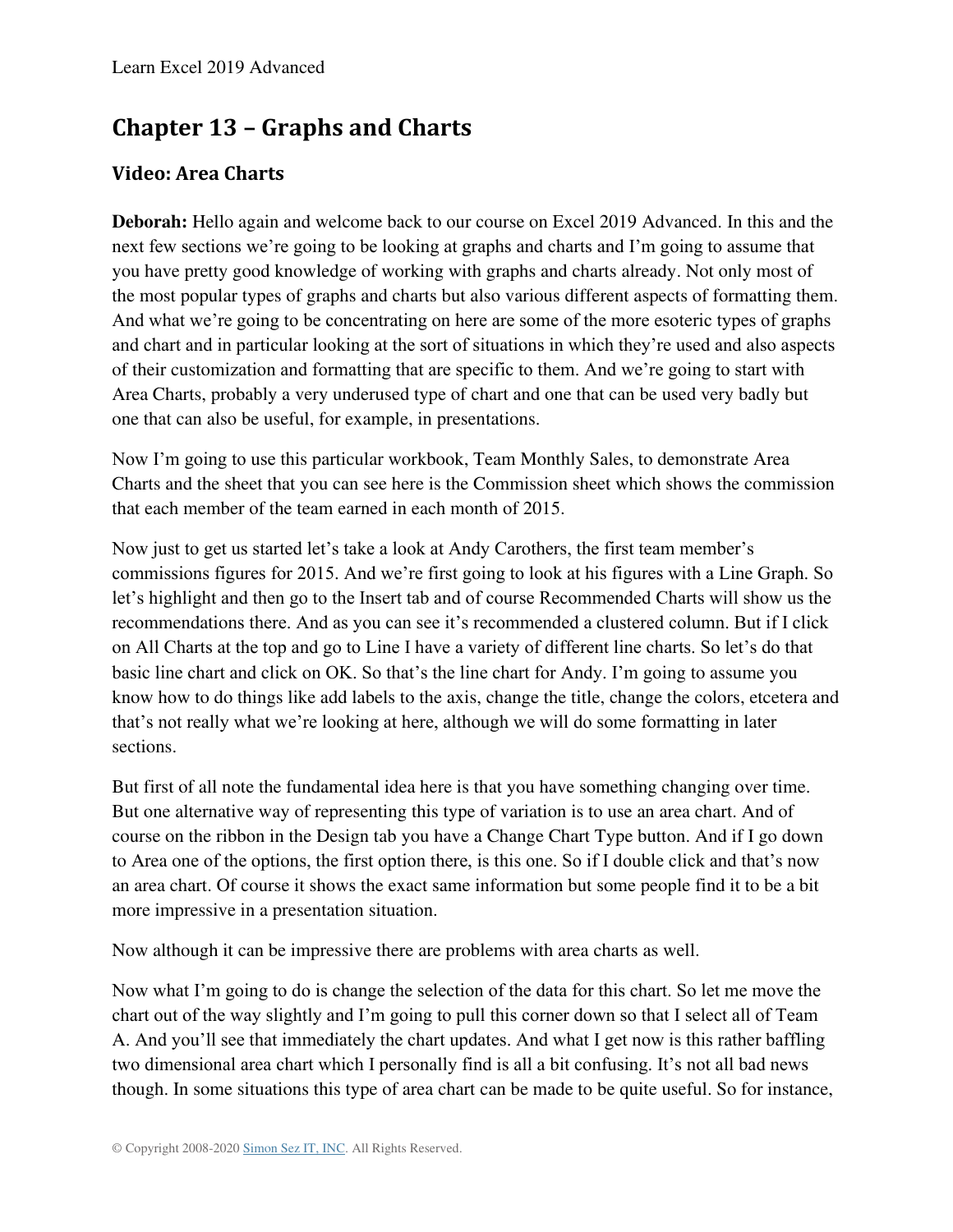let's go up to the Change Chart Type again and let's change it to a 3-D Area Chart. And with a 3- D Area Chart everything becomes a little bit clearer. Now in 3-D it's a lot easier to see the different sales performances. And something else you can do to help this, let's choose Andy's figures and what I'm going to do is right click and select Format Data Series. And you'll see I get a panel pop out on the right. I'm going to go over to the Fill, I'm going to go down to Color and select More Colors. And one of the options under More Colors is Transparency right at the bottom. Now at the moment Andy's slice in the area chart has zero transparency so I'm going to give it let's say roughly 30% transparency and click OK. And now you can see quite a lot of what's behind Andy's area chart. You can still make out the detail of Andy's chart but the transparency can often help you to see the chart or charts immediately behind it.

So the use of Transparency in any of these charts that have a solid element, particularly the 3-D ones, can be very useful. Now let's look at one other option for area charts that I think can be useful in a presentation situation.

So let me deselect Andy and go back to the Change Chart Type. And this time I'm going to go for a 3-D Stacked Area Chart. And again this may look quite baffling but in a presentation situation it can be quite useful. And the way in which it can be quite useful is this. As you look at each month for the year, so say for February, you can see what proportion of the commission was earnt by each member of Team A. And if you hover over Andy's figures for February you can see that his commission was relatively low and you can see that Michael's figures for February were very good in comparison. Douglas's figures somewhere in between, Jeff somewhere in between, and Shu Ito has been quite disappointing as well. So you can not only give a good impression of the overall performance of the team for each month of the year but you can see relative performances quite clearly as well.

So that's area chats. Let's look next at Surface Charts.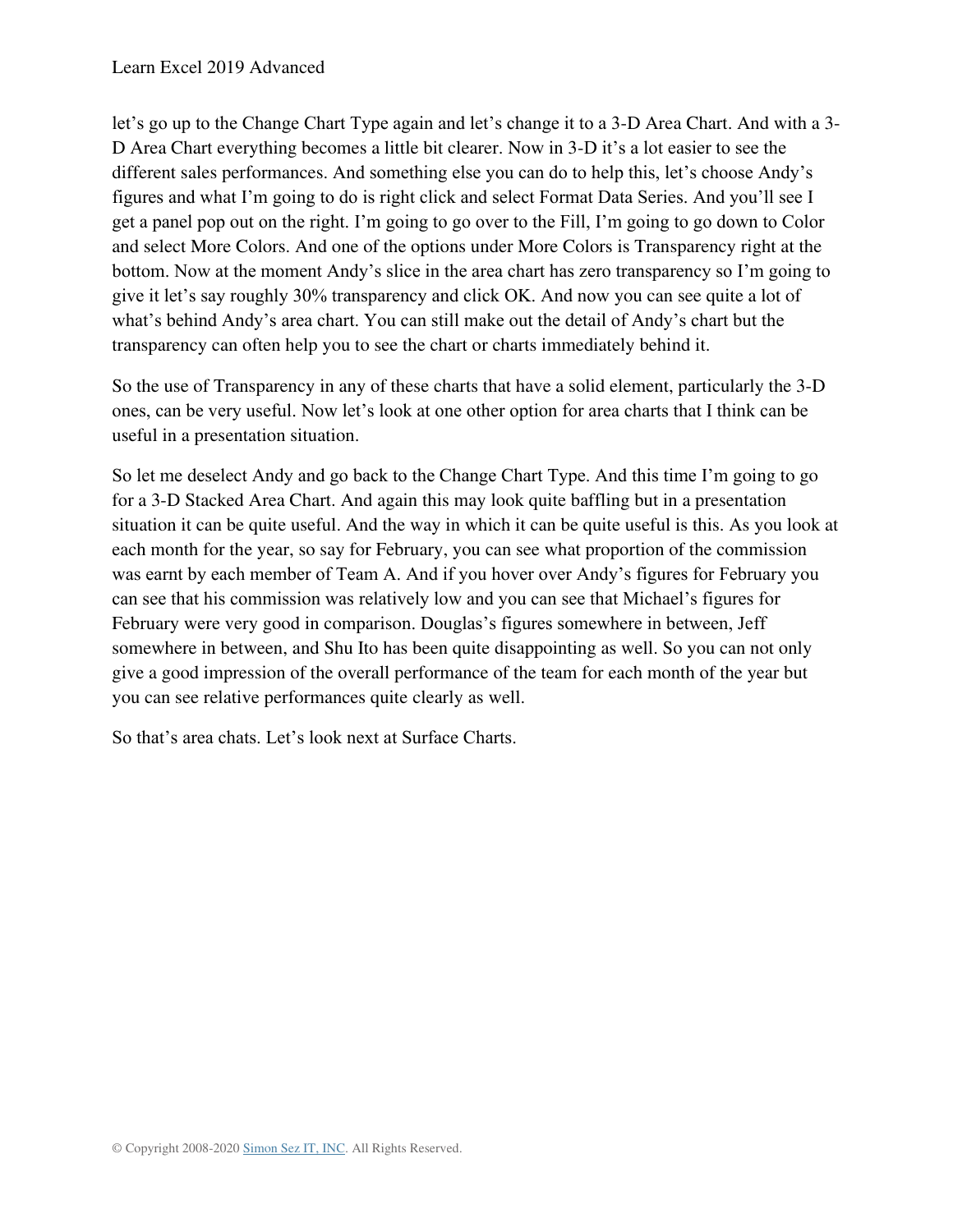## **Video: Surface Charts**

**Deborah:** Hello again and welcome back to our course on Excel 2019 Advanced. In this section we're going to take a look at Surface Charts and surface charts are used to show the relationships between three variables. And I'm going to talk about a particularly good example of a surface chart in a moment.

But the example I'm going to use here is one that plots a mathematical function. It's a function of X and Y. The values of that function are in cells C3 to M13, the values of Y are in column B, the values of X are in row 2. So let's select all of that data, click on Insert and I'm going to click on the little dropdown in the corner to see all charts and I'm going to select Surface and OK. And there it is. You have the X and Y values plotted on the floor of the chart and the Z values, the values in the body of the table are plotted vertically.

Now when you use surface charts one of the problems with the three dimensional nature of a surface chart is that it's not at all unusual for one or more of the axes to be the wrong way round. So you can't really see this surface chart very well. But if we change the Y axis to be the other way around it might be a little bit easier to see.

So what I'm going to do is select the axis, I'm going to right click and say Format Axis and you'll see the first option I have underneath Axis Options is Series in reverse order. And now my surface chart is much easier to see and understand.

There are some other things you could do as well. So for instance if you look at the Z values on the right, so where it says 5,000, 10,000, 15,000. Watch what happens if I make the chart taller. Excel uses the dimensions to change not only the intervals on the axis but also the color scheme that's used on the surface itself.

I mentioned just now that I would point out a very useful application of surface charts and one application that I've seen used a number of times is one that shows temperature over the surface of the earth. So mean temperatures, where for instance in this case the Y axis might be the latitude. So if a lower latitude is closer to the equator, in this case you will have generally higher temperatures. And in that case X might represent the seasons of the year. So you would see how although mean temperatures vary with the seasons of the year generally speaking they are higher closer to the equator.

Now in that case you might want to change the coloring of the surface here.

Now in that case let's go to the very highest range, right click, and select Format Band. We'll open up Fill and we'll select Color and I'm going to make that a dark red. Then I might select the next band and make that a slightly less red red and I could work my way down all the way to the bluest colors for the coolest temperatures. And in that way I can very much customize the surface chart to the specific application to which I'm applying it.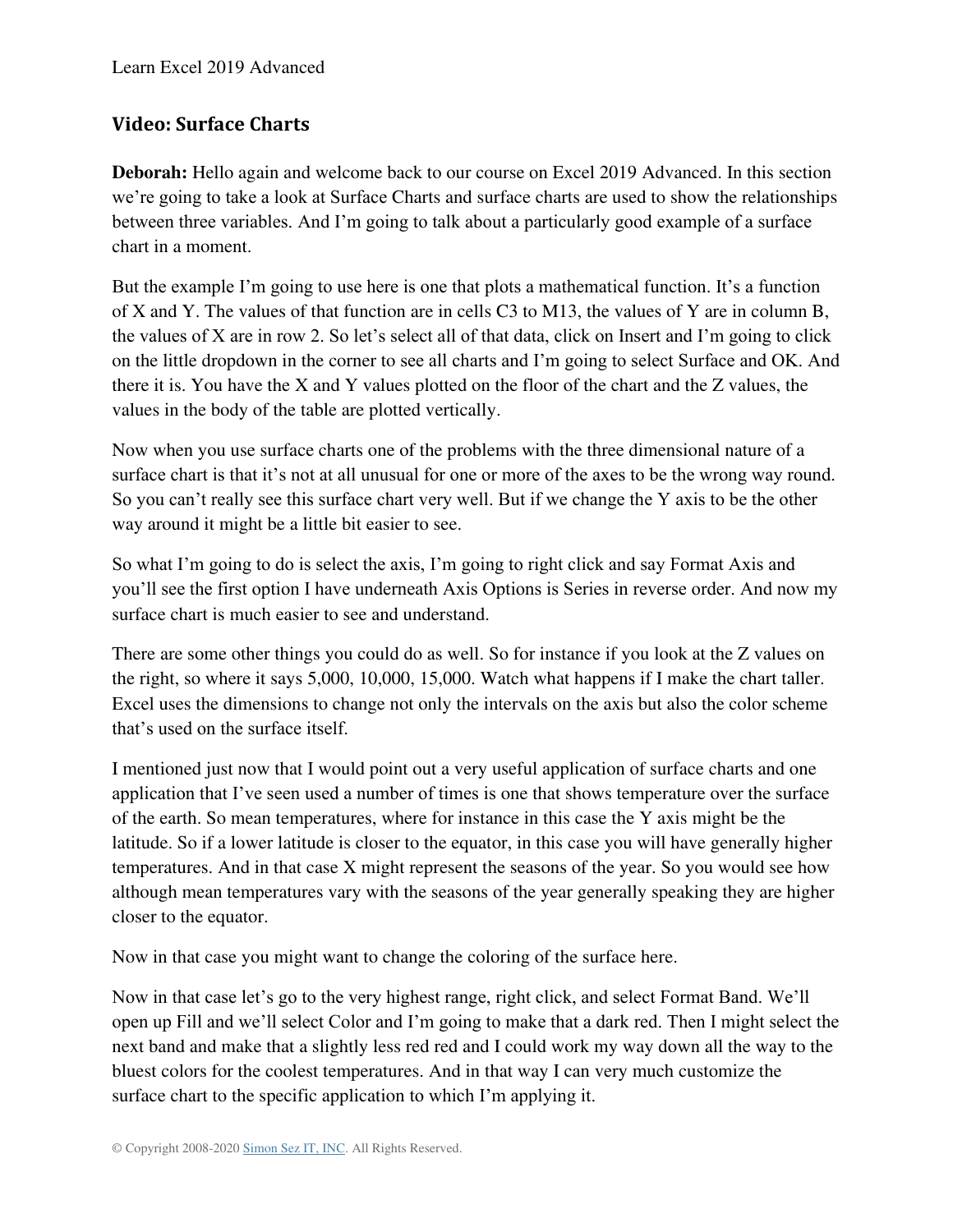Now there are some other very good options with surface charts. Let me just deselect the band there and go back to the Change Chart Type. And there is a Wireframe 3-D Surface. So in this case you lose the filled in color but you can see the wireframe. That's often very useful when you want to see what's behind the surface chart.

And another very useful options is the option to see it from above. So a contour chart essentially. And the contours indicate the height of the Z values, a bit like looking at a map with contour lines on it.

So those are some of the options for surface charts. In the next section we're going to look at Radar Charts so I'll see you then.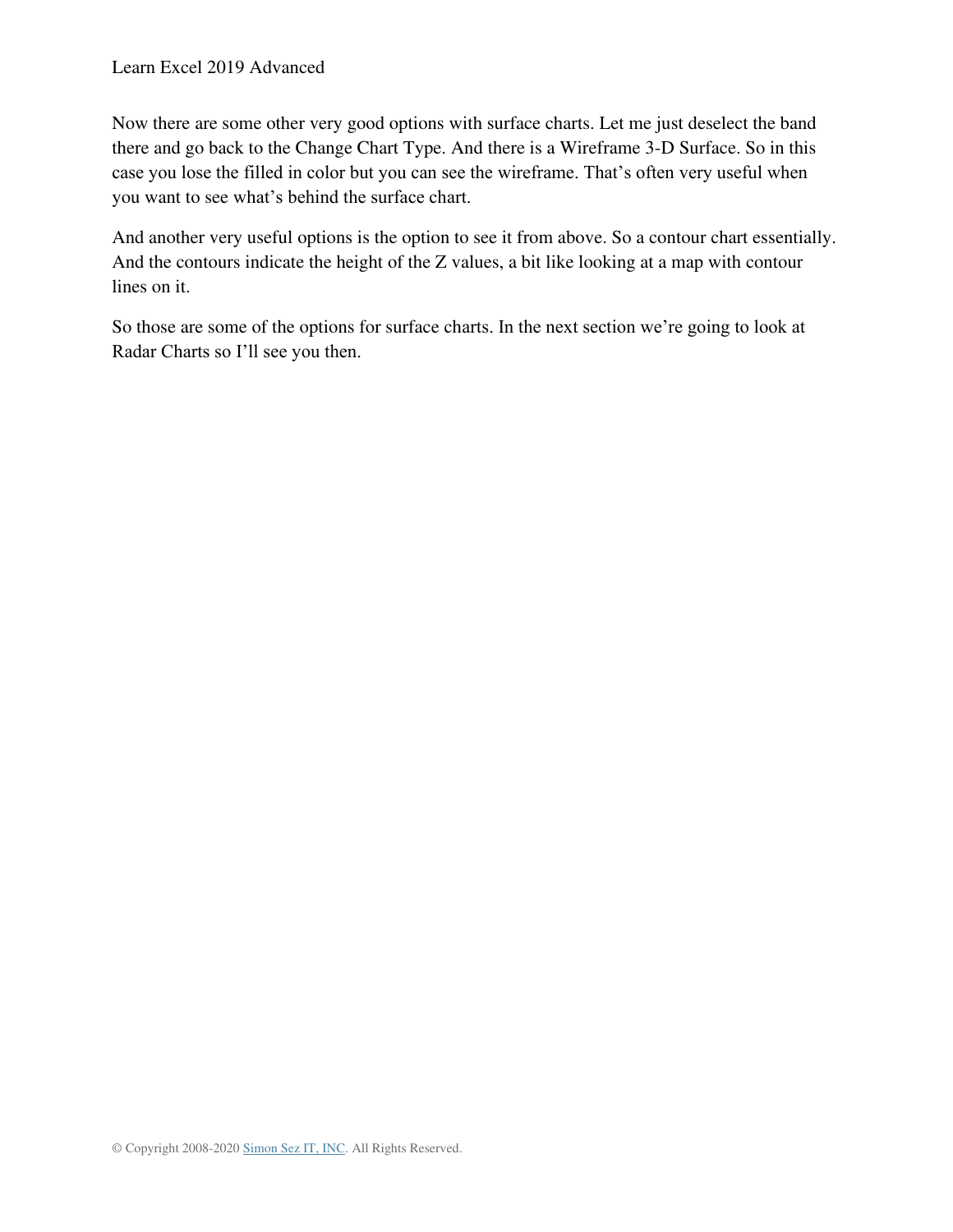### **Video: Radar Charts**

**Deborah:** Hello again and welcome back to our course on Excel 2019 Advanced. In this section we're going to take a look at Radar Charts which are a very good way of comparing a relatively small number of things against a relatively small number of metrics.

Now in this case the things we're going to compare relate to employee performance at work. And a particular company measures performance against six categories and those are the values in column B. So Customer Focus, Critical Reasoning, Adaptability, Creativity, Responsiveness, and Loyalty.

Now the company's standard score for each of these, the benchmark score, is a four and employees are measure against a number four. And if they fall below four then they're considered to be underperforming in that particular category. If they go above four that's considered to be an exceptionally good performance. And who knows? It could lead to a pay rise.

Now we have the scores for two employees here, Jenny Murray and Steve Dupont. And what we're going to do is draw a radar chart to represent these two employees' performance.

Now even if you've not used radar charts before you can certainly appreciate other options for comparing their performance. You might not first think of a column chart where the categories along the horizontal axis are those six categories and then you could have three sets of blocks, the company standard, Jenny and Steve and you would very soon see that Steve's performance is generally short of the company standard and Jenny's, well Jenny's isn't. So that would be a pretty good way of representing this data. But a radar chart is a very good option for doing this kind of comparison as it very often flags where people are doing particularly well and where people are doing badly.

Now in order to demonstrate radar charts what I'm going to do is first just draw a radar chart that covers the company standards. So I'm going to select cell B2 down to C8, click on Insert, we'll click on All Charts, and we will select Radar, and click OK. And there it is. Now you notice the six categories outside of the radar chart. You could have more than six or less than six. Radar charts are generally used for relatively small numbers of categories. Once you kind of get to 12, 15, 20 it does start to become a little bit unmanageable so just be aware of that.

As you can see it's drawn concentric hexagons starting from zero in the middle, one, two, three, four. It's probably human nature to assume that the max score you can get here is five. Excel doesn't really work in that way. The highest score it's seen is a four for company standard so it stops at four. And the blue line very much represents the company standard.

So let's change the selected data and instead of stopping at C8 we're going to stop at D8. So select Data and we're just going to change C8 to D8 and click OK. Now we have Jenny's score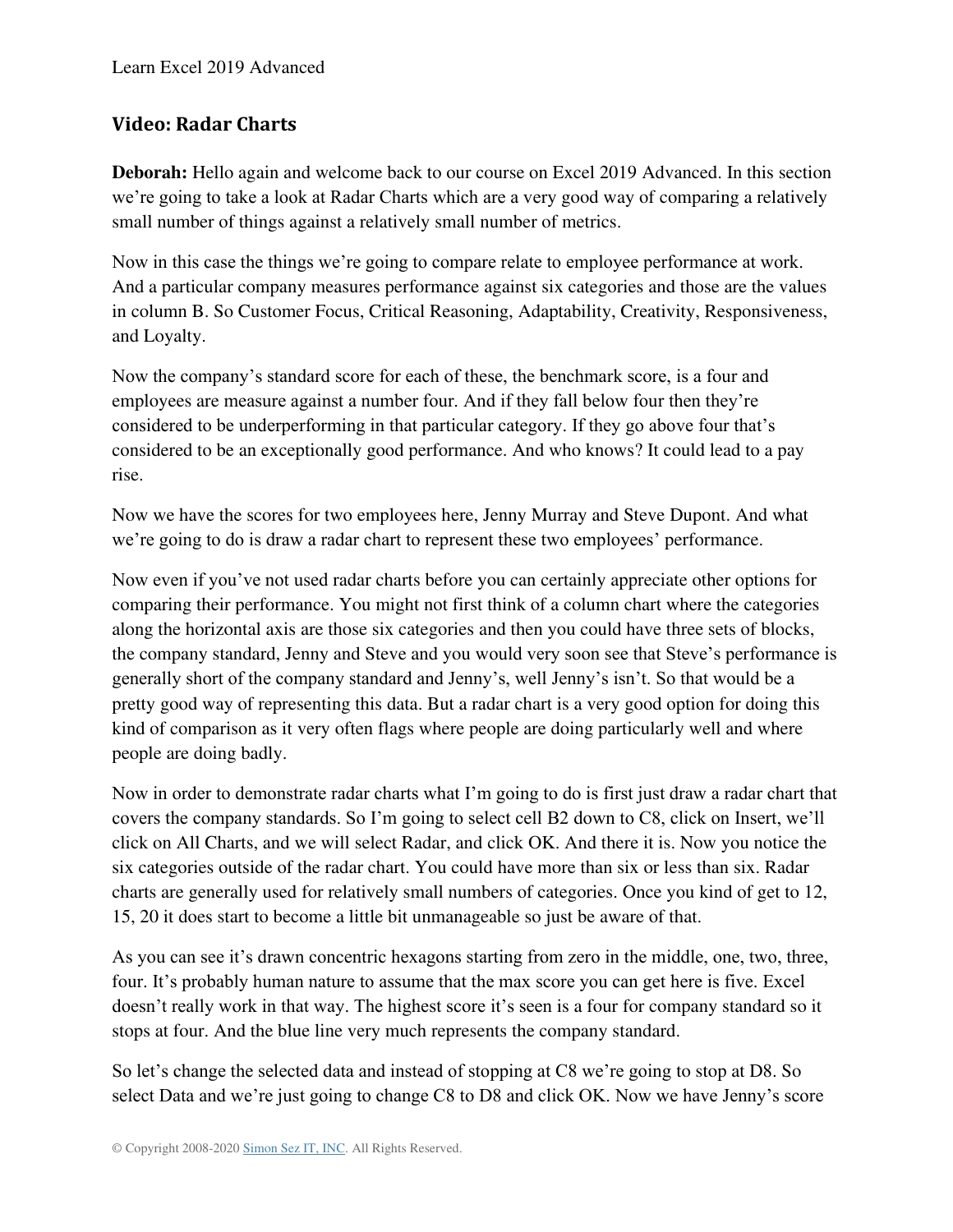as well. Notice how you can immediately see that generally speaking she is outside. That is better than the company standard, except in the area of loyalty where she gets a score of three and therefore drops inside that blue line.

Let's now include Steve. Now Steve's score on the other hand is generally speaking all inside the blue line. In creativity and loyalty he scores a four, so he just about achieves the company standard but in other areas he falls well short of it, particularly in adaptability.

So you can see how visual the representation of the relative performance of those two employees is not only to each other, so for instance Steve's score in loyalty is actually better than Jenny's but that is the only category of performance of which he does better than Jenny. But you can also see how each of them does against the company standard.

So that's radar charts. You have all the normal formatting options such as legend to indicate which color of line corresponds to the employees and the company standards. There are some alternatives, such as the radar with markers and there is a filled version as well. But that's it on radar charts for now. In the next section we're going to take a look at Bubble Charts, so please join me for that.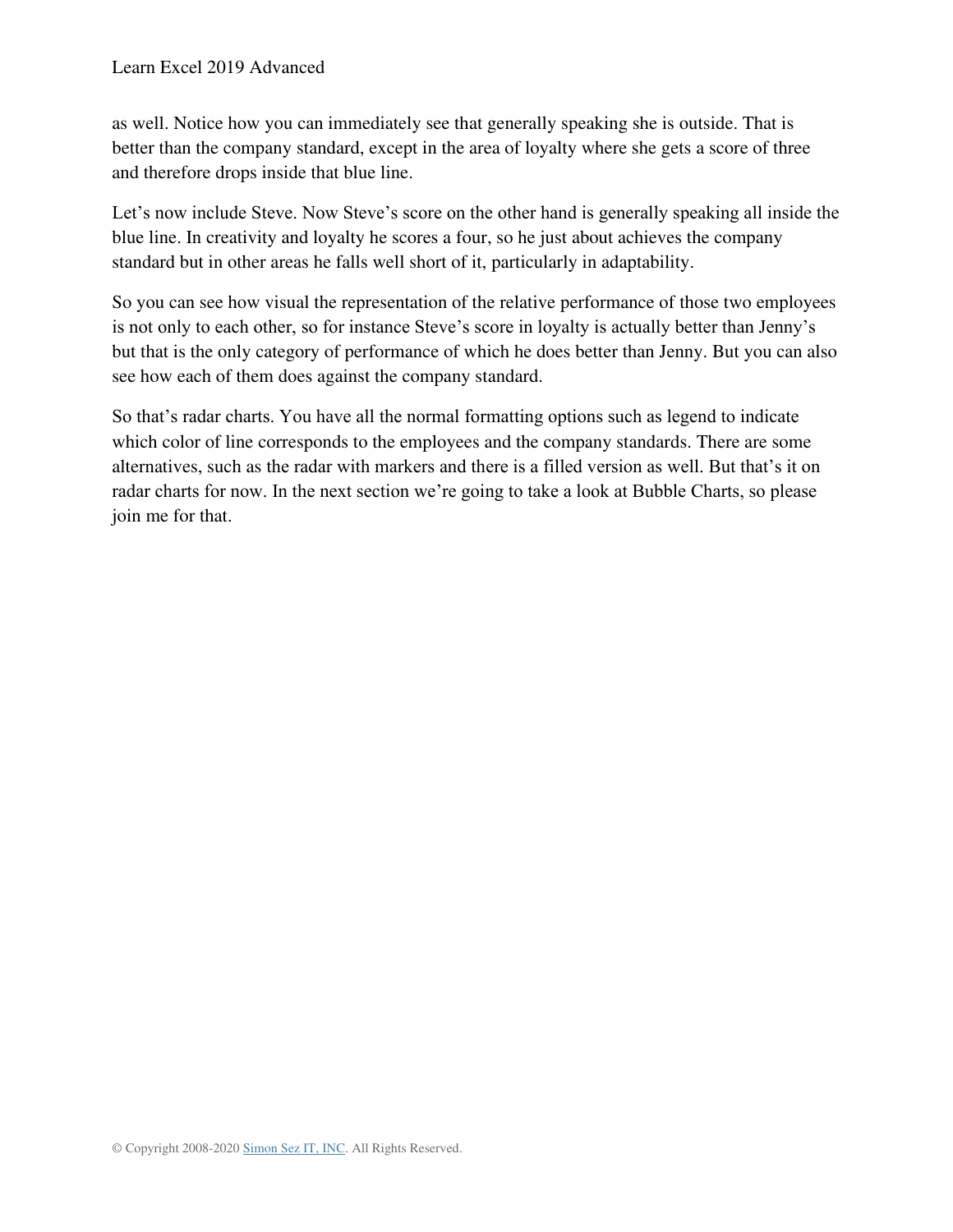## **Video: Bubble Charts**

**Deborah:** Hello again and welcome back to our course on Excel 2019 Advanced. In this section we're going to look at Bubble Charts and bubble charts are another way of dealing with three variables.

In the example that I'm going to use here these aren't actually three independent variables because the third variable is actually a function of the other two. And what we do in a bubble chart is in what was the Z access in the surface chart in another section we now represent not by a vertical axis but by the size of the symbol that represents the third variable.

Now in order to demonstrate bubble charts what I'm going to use is this data. This is 2015 data and it relates to the population of some of the major countries in the world and their GDP per person, and also the implication of these figures in terms of that countries overall GDP.

So first what I'm going to do is plot the population against GDP using a regular scatter chart. So let's select our data, go to Insert, and we're going to insert a scatter chart. Let's just make that a little bit smaller so we can see and there it is. You can see the plot. Note that the points at this stage are not labeled but the GDP per person which is in U.S. dollars is on a scale of up to \$60,000 per person on the left. And the populations are plotted horizontally. That's the Y axis.

Now you probably won't be surprised to see that there isn't some straightforward linear relationship between GDP and population. In fact it seems quite random. But we can add to the information provided by this chart by adding the information in the third column. And that is that given the six countries GDP and population figures what is the implication in each case for the overall GDP of the country? Which countries have the biggest overall GDP? Is it the ones with the highest GDP per person or the ones with the highest population? I think if you had to have a guess at it you would say it's probably both but it would be much more helpful if you could get an overall representation of the GDP on the chart as well. And that's one of the things a bubble chart does for us.

So what I'm going to do now is draw a bubble chart and I'm going to include the third column of information and the values in the third column will be represented by the size of each bubble. Now in a way of course this is a very easy thing to do but you do need to be a little bit careful when you are creating a bubble chart. And I'm going to do this one wrong to start off with.

So I've deleted my scatter chart and let me select the three columns of data, including the headers. And we go to Insert and Bubble Chart. And there is my bubble chart, but it's actually wrong. The vertical values, the GDP per person values, are fine and the size of the bubbles actually are representing the overall national GDP for each of those six countries. But the horizontal axis rather than showing the population is just showing the values one, two, three, four, five. It's basically taking the population figures as a sequence of numbers.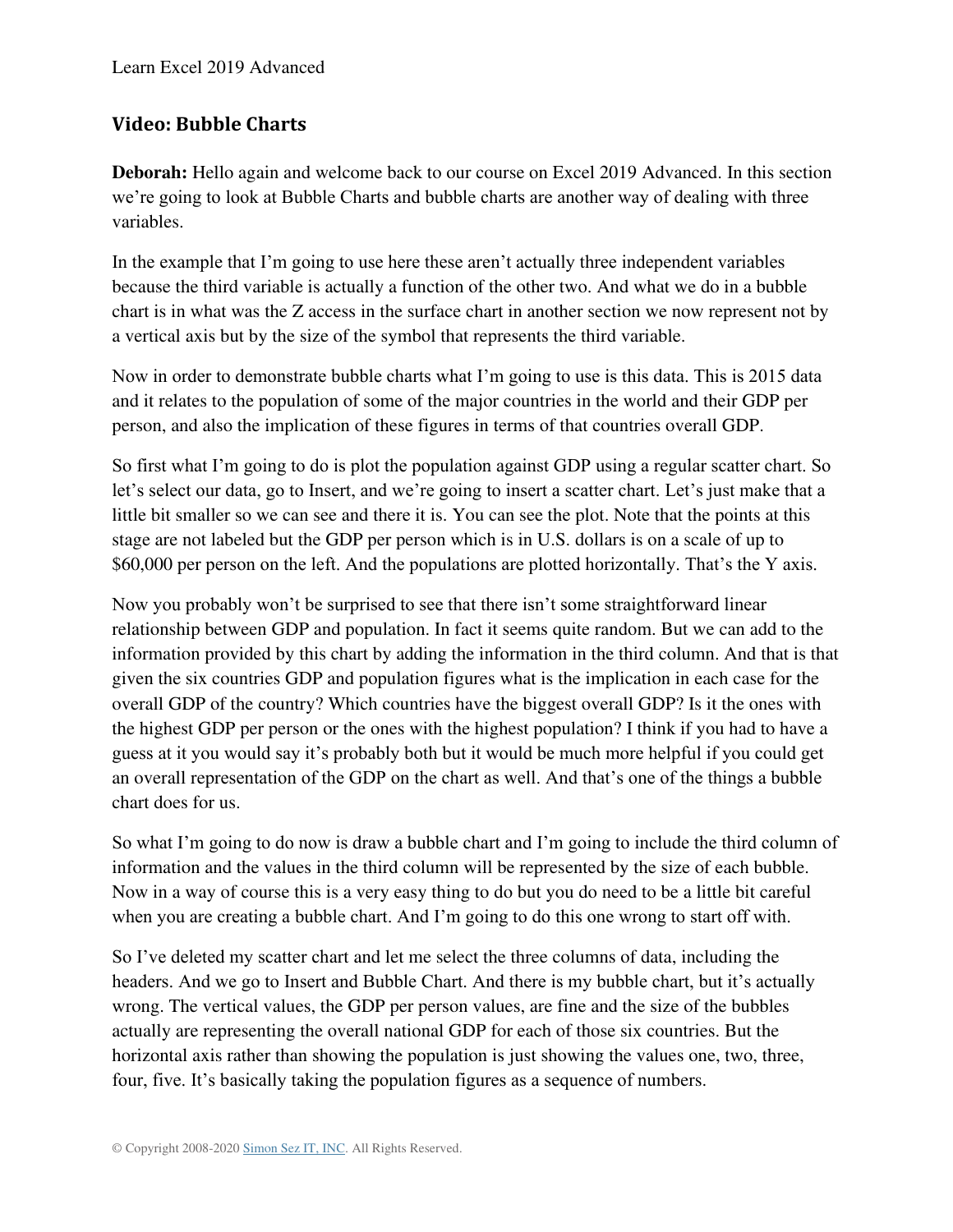Now the way to get it to draw the bubble chart correctly is that when you're drawing it do now select the headers. So let's delete this out and try that again. So this time I'm going to make my selection but I'm going to exclude those headers. I'm going to go to Insert and select my bubble chart again. So now I have the GDP figures correct, the population figures correct and I have the overall national GDP represented correctly by the size of the bubbles.

Now of course when building this I haven't included the header row from the data. If I want to put axis labels on I'll need to put those in. You might also have noticed that the column B labels, the names of the countries are not included against each bubble. Now there isn't a straightforward automatic way of doing that so if I want to label the bubbles as well there is a sort of semi-automatic way of doing that that I'm going to show you in just a moment.

Now once again I tend to use bubble charts in presentation situations. So sometimes it's nice to make them look pretty smart and there are various different charts styles of bubble charts, such as this one.

Note also there are various different kinds of bubble charts to choose from. So if we go back to Change Chart Type you'll see there is a 3-D Bubble Chart there as well which can look really impressive. And of course you can format the axis.

One of the things that you may well want to do is label those individual points and there are a couple of ways of doing it. If I were to click on that bubble and then right click and select Add Data Labels and Add Data Callouts you notice the callouts there have some default content. And the default content they have is the three values which are from our data selection from each of the countries. What I can do instead is if I right click on that and say Format Data Labels and you will see the label option on the right, X value, Y value and bubble size. Let me turn off X and Y value and what I'm going to have instead is use value from cells. So I need to select the data label range. Well the labels I want to use are in cells B3 to B8 and click on OK. And I'm going to switch off bubble size as well. And that just leaves the country names in there. And of course they could be formatted as well if you wanted to.

Also notice how Brazil overlaps with Russia. Well I can sort that out and I can just grab it and move it around if I want to.

So that's bubble charts. I will see you in the next section.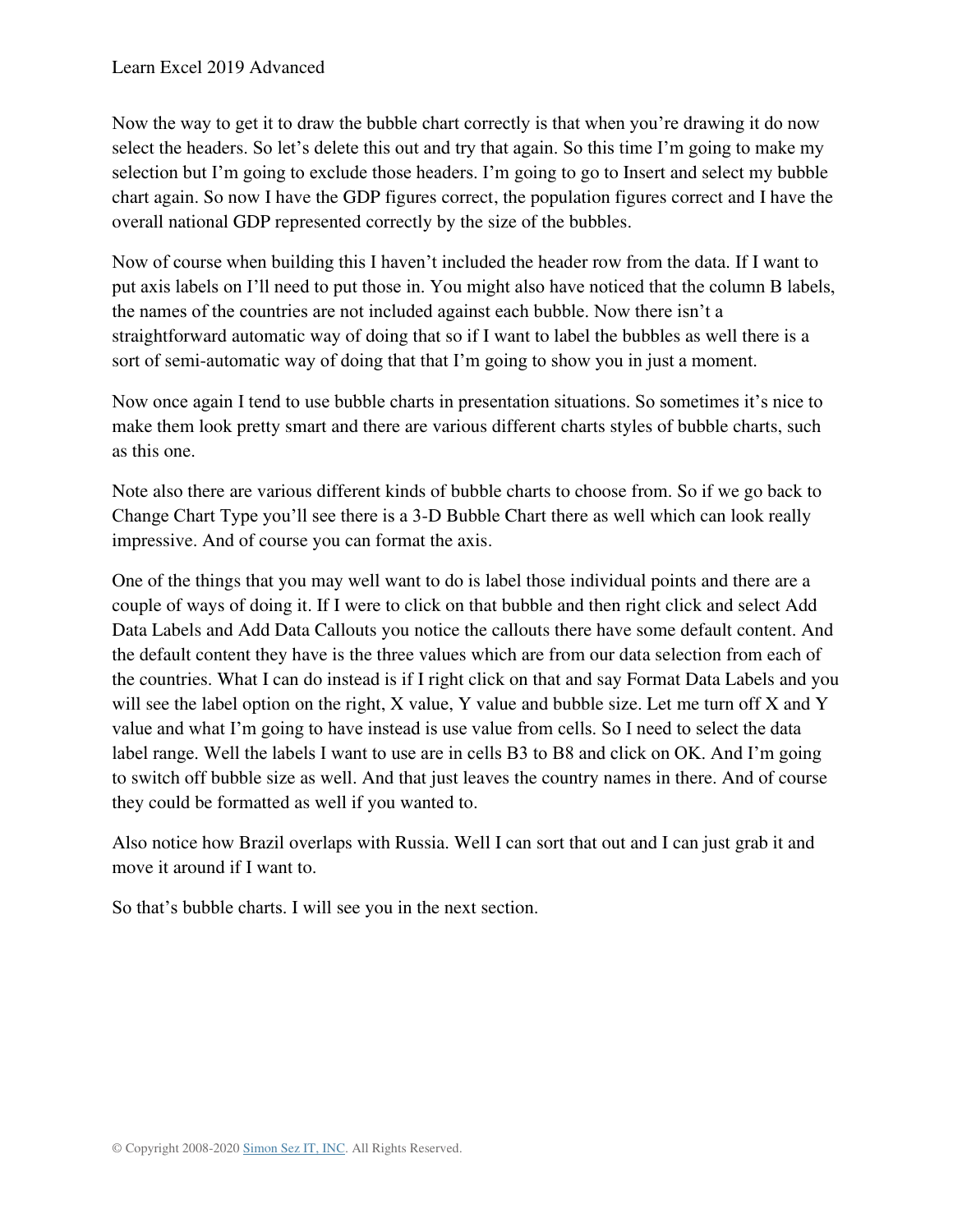### **Video: Sparklines**

**Deborah:** Hello again and welcome back to our course on Excel 2019 Advanced. In this and the next section we're going to look at a couple of different types of chart that are very often used in financial applications. Having said that these two types of charts are very different indeed. And in fact the one that we're going to look at in this section, the Sparkline, was introduced quite recently. It cam in in Excel 2010 and Sparklines are unlike any other type of Excel chart.

Amongst the main differences are that Sparklines are not actually charts in the same way that area charts and column charts are. These are tiny little charts and each chart fits into a worksheet cell. Now in fitting into a cell a Sparkline can have other cell content in the cell as well but the key thing about Sparklines is that they are simple visual indicators.

Now we're looking at a page here from Yahoo Finance. Obviously this will be out of date by the time you come to look at it but you've got some tiny little charts there at the top. And very often in sources of financial information these tiny little charts are used to show the overall trend of something. So let's take a look at how we can use Sparklines in Excel 2019.

So in order to demonstrate Sparklines I'm going to go back to the Team Sales 2015 data and the Commission sheet. And I'm going to draw in some Sparklines to show how each team members' commission has progressed over the course of 2015. I'm going to put the Sparklines in column B so let me just open up a spare column and then on the Insert tab to the right of the Charts area we have a Sparklines group and there are actually three types of Sparkline, Line, Column and Win/Loss. Let's start with Line.

Now that brings up the Create Sparklines dialog and we basically have two selections to make. The first selection is for the data that we want to represent in the Sparkline. Now in this case that's going to be the data in C4 to Q8. And where do we want the Sparklines to be placed? Well we want them to go in B4 to B8 and click OK. And there are our Sparklines.

Now if we look at Andy Carothers Sparkline that gives you pretty much the same message you get if you work methodically through the twelve months of commission that he's had and that is that overall his performance during the year had deteriorated. It was a little bit up and down but overall the tendency is downwards. In fact the team in general aren't doing so well. Maybe Jeff Hay is not quite so bad but overall there isn't any improvement showing. So that's an example of the clear visual representation you can get using Sparklines.

For Team B I'm going to use another type of Sparkline. I'm going to use a Column Sparkline. And you may have noticed just now when I inserted the Sparkline Excel assumed that the range that I had selected was the destination. So let me just select the destination for the Team B Sparklines. So that's going to be B11 to B15. I'm now going to click on Column and notice that the location of the Sparklines is correctly set by Excel. So I just need to choose the data which is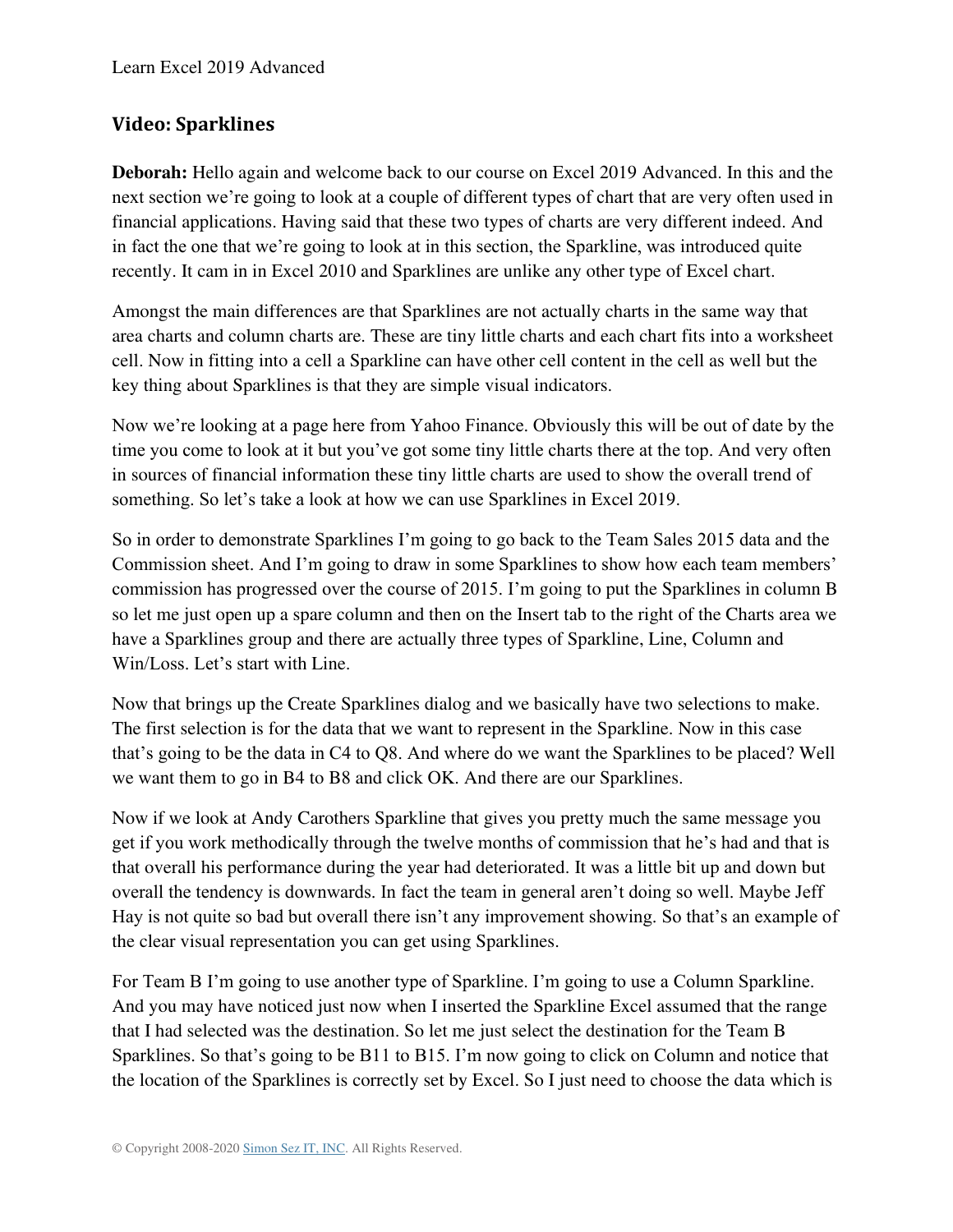going to be C11 to Q15 and click on OK. And now I have a column style of Sparkline for each member of Team B.

Now there is a third style of Sparkline, the Win/Loss Sparkline and we're actually going to cover that as part of Exercise 09.

Now while it's not mandatory for Sparklines to be in groups such as these they very often are. And if you imagine a situation where you had inserted say 20 or 30 Sparklines if you want to change the formatting, so for example you could change a Sparkline Style it would be pretty tedious to go through and do that to 20 or 30 separate Sparklines. So if I try to select a Sparkline, for example Andy's Sparkline when I select it it automatically selects the other Sparklines in the group. And by default the group is the group that was created when it was inserted. It is possible to ungroup Sparklines and when you've got one or more Sparkline selected you have a Sparkline Tools ribbon at the top and a Design tab. And at the right end of the group there is an Ungroup Sparklines option. So I could ungroup Andy and that essentially removes Andy from the group he was just in. Let me just put him back again. If I want to ungroup all of the members of the group you just need to select the whole group and click on Ungroup. And now each of those is a separate Sparkline and I can format them separately. So for instance I could choose a completely different style for each one of the Sparklines if I wanted to.

Let's look at one or two other features on the Design tab. There is a Show Group and in the Show Group you can select certain entities to show on your Sparkline. So for instance you can check markers and on the line style of the Sparkline you can see those little markers. So I might want to put in the high point, the low point, maybe the first and last points as well. If instead of the lines I selected the columns and selected High Point what happens is the highest columns get a different color. Now let me switch the high point off here and let me concentrate for a moment on the Team B scores.

What I want to do is go back to the Group group and click on Axis and just explain that at this moment the heights of those columns are set for individual members of the team. So for instance, Scott's are scaled according to Scott's overall performance, Laura Steele's are scaled to her overall performance and so on. Those column heights are not in some way related to the performance of the whole group. Now if you look at the dropdown button on the Axis button you'll notice that in the middle section, the Vertical Axis Minimum Option Value is Automatic for each Sparkline. That's what's setting the Sparkline so that each min and max block size is according to the individual member of the team. If I wanted to set them to be the same for all Sparklines those Sparklines would also indicate to me not only how individual team members performances changed over the year but also how they compare to each other. So let me change both of those to Same for all Sparklines. Now what we can see, for example, is that Laura Owen's blocks are generally speaking a lot higher than say Eric Parkinson's are. And Laura Steel particularly in earlier parts of the year, her performance was significantly worse than say Laura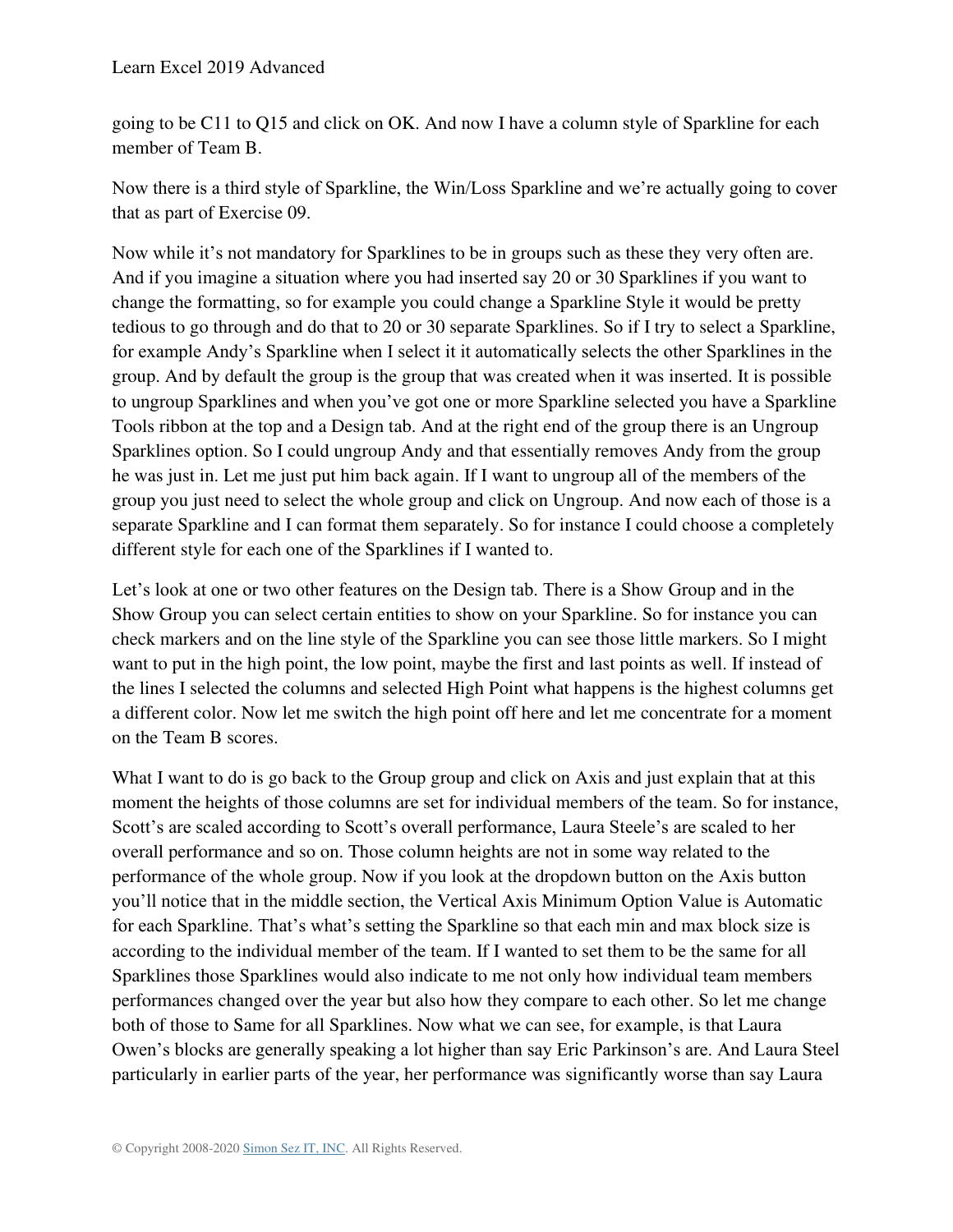Owen's. So with this not only can visualize the performance over the year but the relative overall performance of the team.

Just a couple of final points on Sparklines. One of them is that on the left of the Sparkline Tools Design tab you have an Edit Data button. And that brings up the Edit Sparklines dialog so that you can change the data range or the location range of the Sparkline. And at the righthand end of the Group group you have a Clear option as well so you can Clear selected Sparklines or Clear selected Sparklines groups.

And the very final point here is that a Sparkline can refer to data not only in rows but also in a column.

That's it on Sparklines. I will see you in the next section.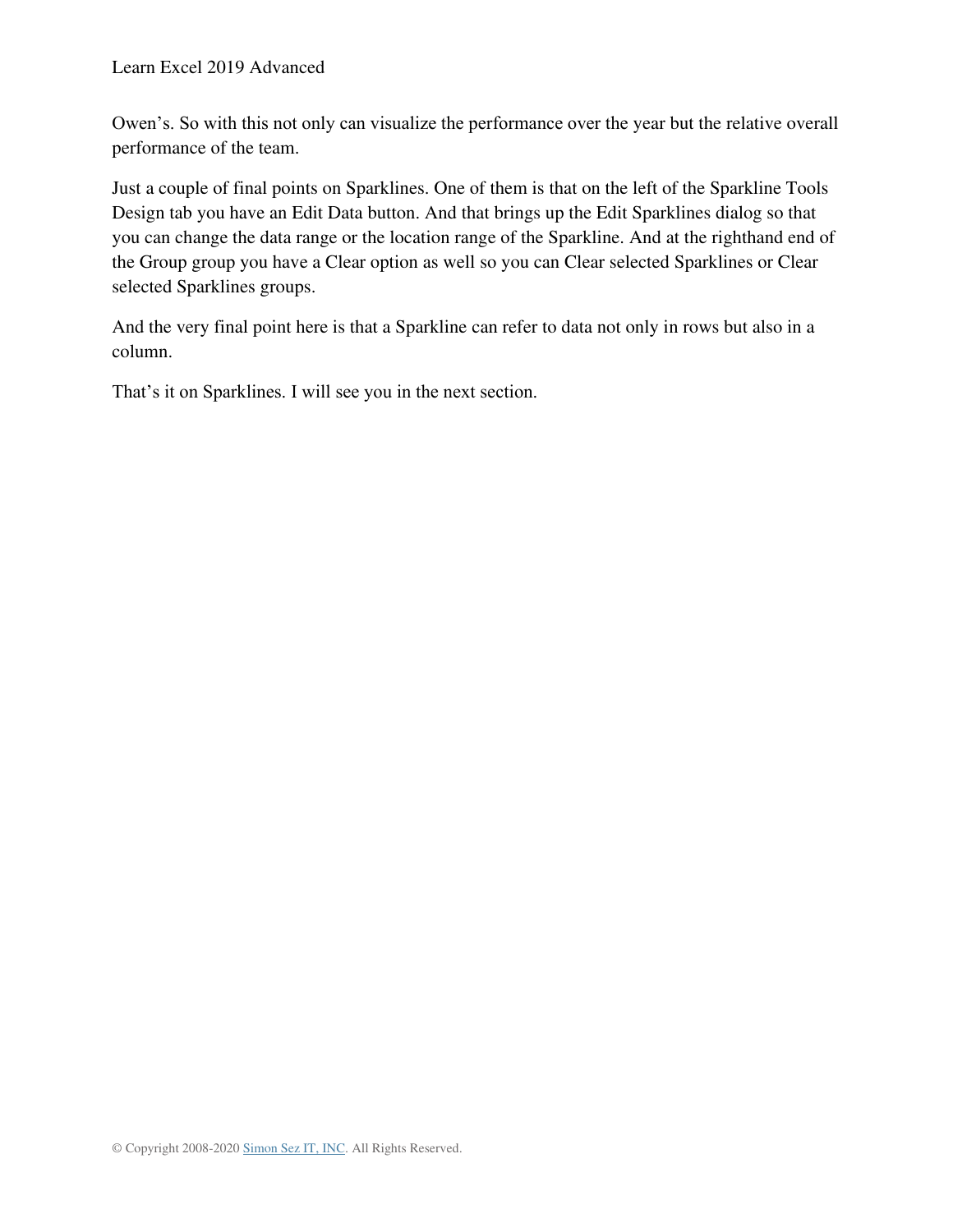## **Video: Stock Charts**

**Deborah:** Hello again and welcome back to our course on Excel 2019 Advanced. In this section we're going to take a look at Stock Charts. In order to cover Stock Charts in detail I will need to explain quite a bit to you about the way that the pricing works in certain exceptional situations.

Now it's really not going to help you learn Excel for me to spend too much time going through that but I am going to explain one or two aspects of this because they are fundamental not only in understanding certain types of charts and terminology but you're also going to need to know a bit about this to do Exercise 09.

Now I'm looking here at stock prices and when you look at stock prices from various sources surprisingly the prices are presented in really quite a consistent way. And the prices you see here are pretty typical of what you will see.

So we have here a day by day price. There's an opening stock price, a high reached during the day, the low or the low point reached during the day, and the closing price. And then to the right you have the volume, so that's the volume of stock that was traded. And you also have something called the Adjusted close. Now one thing I need to explain is this Adjusted Close because as time goes by what happens is that certain events occur in the life of a stock. So either maybe a dividend is paid or that a split occurs.

Now if a dividend is paid that means a company decides it's doing well enough to pay a dividend to its shareholders. But the stock market says, well if you're doing well enough to pay that dividend that means that your stock price was overpriced before you paid the dividend. And if I scroll down this page to the most recent dividend, if you look at the close price on the day after the dividend and the close price the day before the dividend was paid the price after the close and the adjusted close are the same, but the price before the close and the adjusted close are different. And what happens is the dividend has been deducted from the close to give the adjusted close. So that is the overpricing element that I mentioned.

Another thing that can occur is that a company may decide to issue more stock, effectively by splitting the stock that's already there. So maybe there are a million shares in a company and they decide that they want to issue another million so that there are two million in total. That effectively halves the value of the existing shares in the company. Now I'm not going to spend any time going through an example of a plot here, suffice to say that when we are looking at stock prices in most situations it's the adjusted close we use rather than the close. But usually when you look at stock prices you'll see both of them.

Now there is quite a bit more to it than that. For example, when this kind of adjustment is made the high and low are adjusted as well, but they are adjusted by a factor. It's actually a factor adjusted close dividend. So it starts to get a bit complicated and for the purpose of understanding this chart we don't really need to go that far.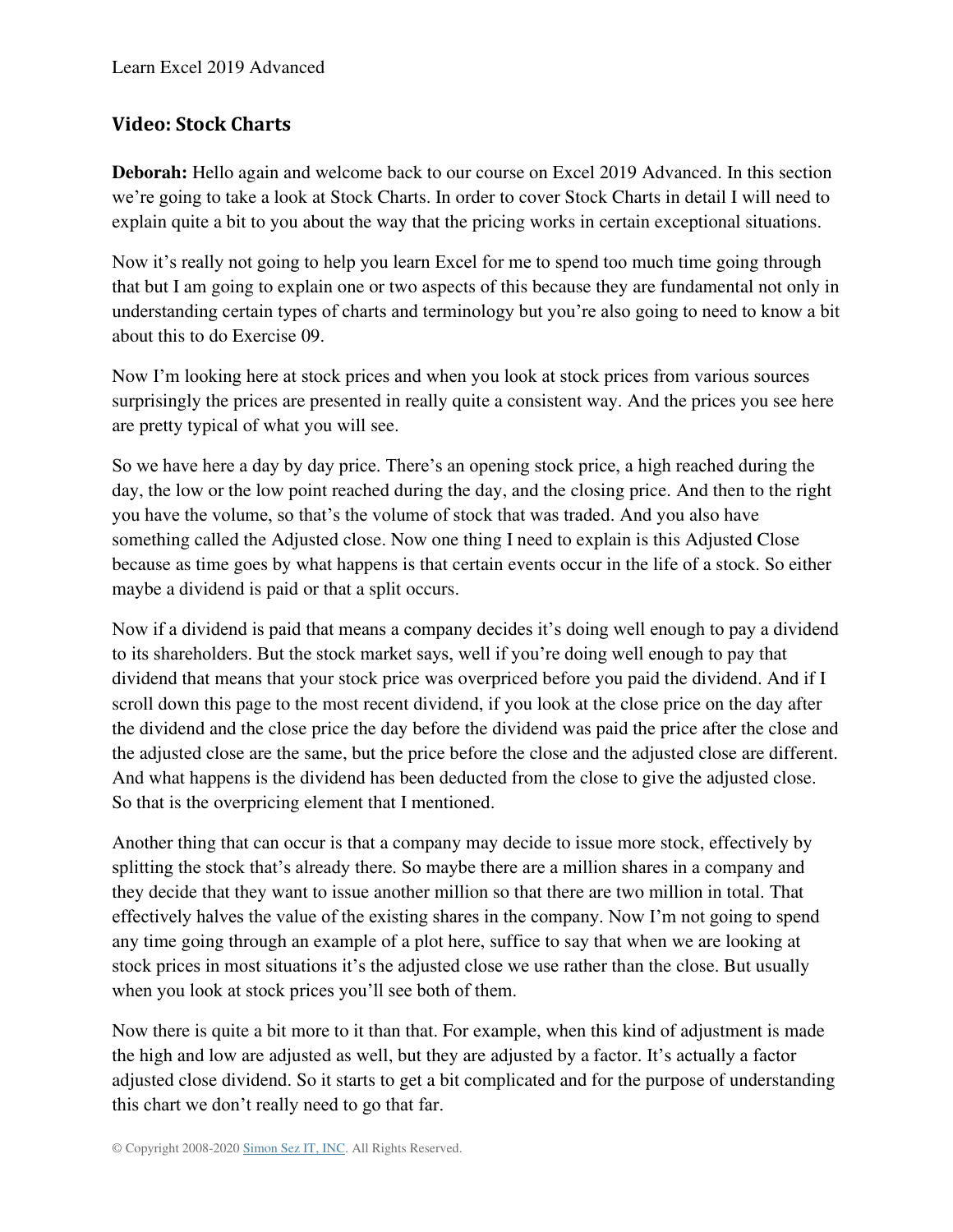Now if you're looking at historical data on stocks there is usually some kind of Download button or a Get Prices button that will enable you to download the data to your computer. You can often do it by copy and paste if you want to do but I'm going to click the Download Data button.

So here's some data I downloaded earlier today. If I want to insert a stock chart, if I go to the Insert tab, open up my charts, go to All Charts and select Stock I basically have four options, High/Low Close, Open High/Low Close, Volume High/Low Close, and Volume Open High/Low Close. Now the important thing is whichever of those charts you're going to draw to make sure that you have the columns in the relevant order. And of course the first column in each case is going to be the date.

Now the one that I'm going to start with is the Open High/Low Close which is the second one just here, but I need to select my data first. So let's just cancel out of here and I'm going to select my data in columns A to E. Let's go back and select our stock chart and click OK. And there is my chart.

Now in showing this first stock chart I need to explain to you some of the symbols on stock charts and they're going to be quite difficult to see with the current vertical axis. So what I'm going to do is select that and I'm going to click Format Axis. And I'm going to make the minimum not a zero. I'm going to make it 150. Now it's a bit easier to see those symbols and we have what is called a Candlestick Chart.

First of all each candlestick has what I'll call the wick, the thin line that goes through the middle of it and that shows the range of a price on a particular day. So if you look at this particular candlestick here the highest it reached during the day is the top of the line, the low point is the bottom of the line. Now the candle bit or the wax bit shows the variation from open to close. If it's a white candle then the bottom is the opening price and the top is the close price. So in this particular case the price closed higher than it opened. And these are referred to as you can see there by Up Bars. And the closing price is at the top of the Up Bar and the opening price is at the bottom of the Up Bar. If the price went down during the day and that it closed lower than it opened the opening price is at the top of the candle wax and the closing price is at the bottom of the candle wax. So it seems a little bit complex but that is how you can read those candlesticks. White ones are good and the black ones are not so good.

So the next job is to create a Volume Open High/Low Close Chart. So I'm going to move this Volume column over to be to the left of Open. So there it is and let me select all of my data. I'm going to go back to Insert and into my charts and there is my Volume Open High/Low Close Chart. Let me adjust the size of this a little. So I'm just going to drag it out and it's not unusual with this type of chart to run into a little bit of trouble with the two sets of axis, the two vertical scales. It's not actually wrong what's showing there but the two do tend to crash into each other and of course in this case because the variation in price was over quite a narrow range you can't really see the candlesticks very well anyway.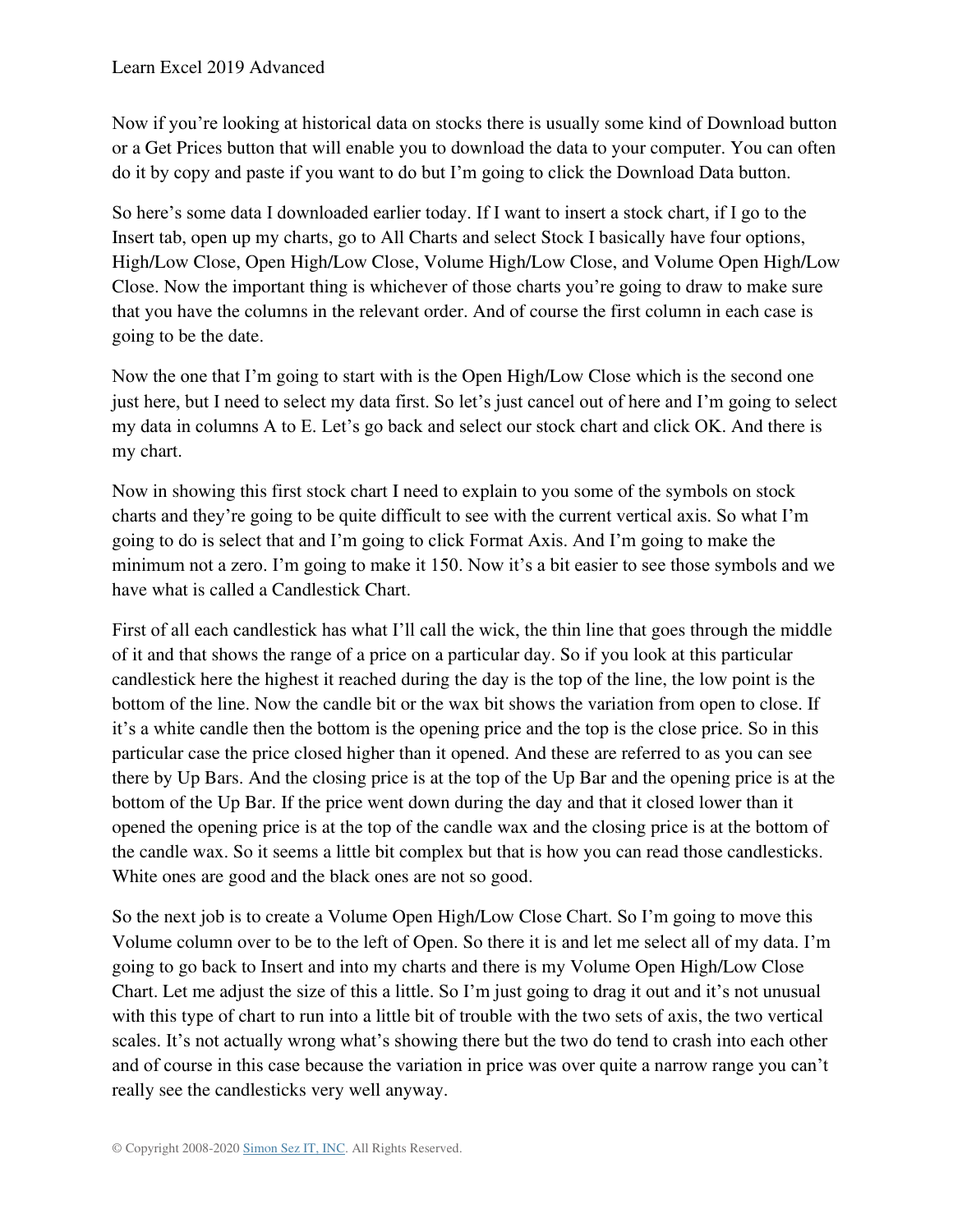There are a couple of ways that you can deal with this. One way is that you could change that vertical axis there to make the volume bar smaller or you could change the righthand axis to make it easier to see the individual candlesticks. So let's do that here. And now I can see the candles more successfully as well.

So that's it on stock charts and now it's time for Exercise 09. So please join me for that.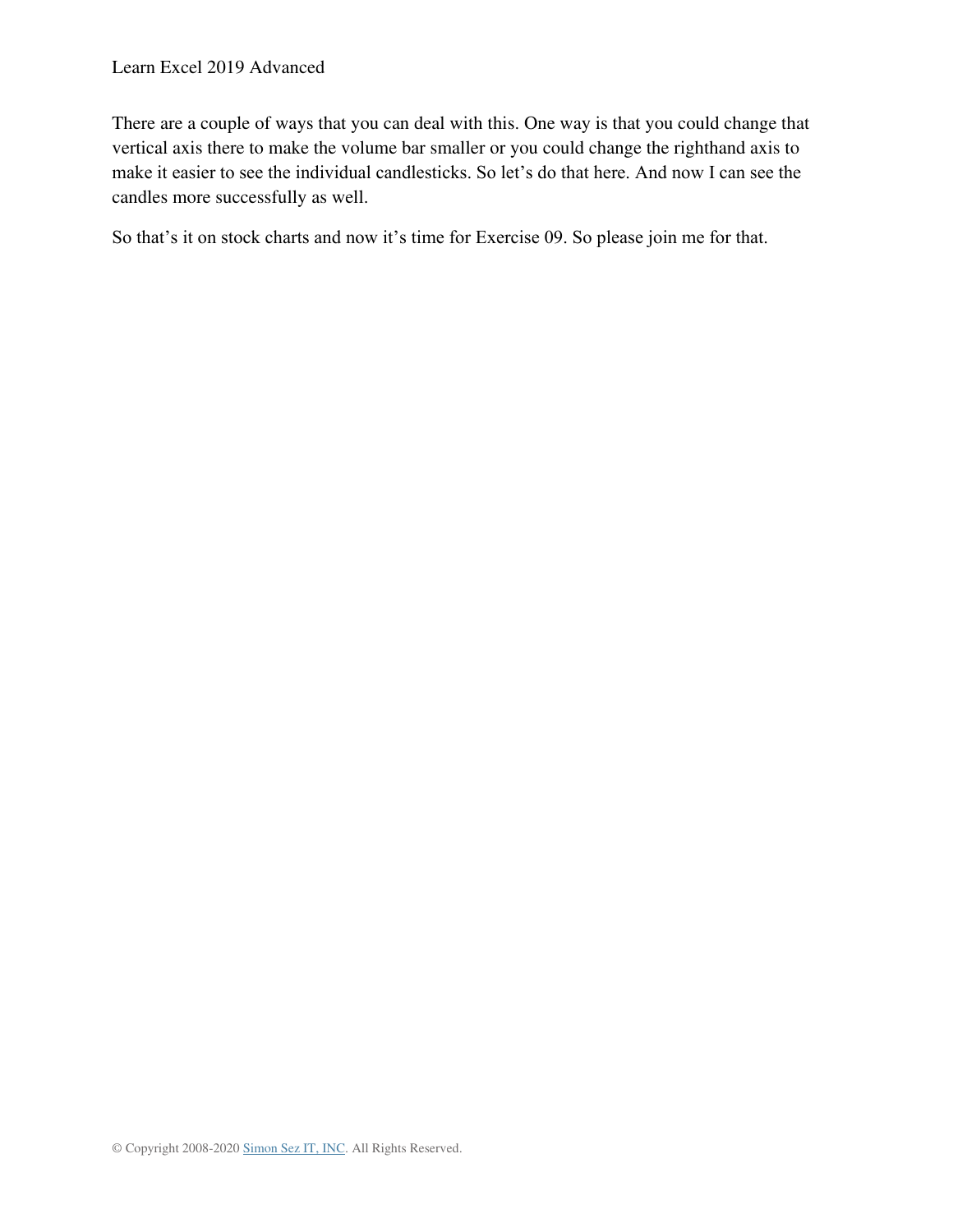#### **Video: Exercise 09**

**Deborah:** Hello again and welcome back to our course on Excel 2019 Advanced. It's time now for Exercise 09 and the source data for Exercise 09 are the Microsoft stock prices back to I think to the date when Microsoft first started.

Now this information is freely available on the web, so on places like Yahoo Finance, etcetera. So you'll be able to download all of those prices. If in case you can't find it or you don't have the facility to be able to do that the file Exercise 09.csv actually is the data downloaded and I've included that in the exercise files for the course.

And just looking at this data it's showing me day by day stock price data, adjusted closes on the right of course, and interestingly allowing for various dividends and splits. When you go back to the earliest of the adjusted close price they are a tiny fraction of a dollar. But we're only interested in about the last 20 working days. You may want to experiment with more than that. You may want to group the data into weeks, months, etcetera and it's a good idea to get plenty of practice working with these various types of charts.

Now Exercise 09 actually has two parts to it and the first part is to produce a Win/Loss Sparkline. Now I've got my Win/Loss Sparkline there and basically it's plotting the difference between adjusted closes on consecutive days. With Win/Loss if the price has gone up it's positive, so that's good news. It's a win block. If the price has gone down that's bad news and it's a negative block or a loss block. And one of the things I want you to be careful of when you're doing this is to note the sequence because the sequence in C1 there is left to right. So the oldest values are on the left and the newest values on the right. If you just insert a Sparkline with the data in the normal reverse chronological order it will be the other way round. Now you could reverse the data but I would rather you look at the Sparkline Tools Design tab options and realize that you can actually reverse the order in which it interprets that data. So that's the Win/Loss Sparkline.

The final part of Exercise 09 is to plot about the last 20 workings days. Plot the prices on one of those stock charts. Again notice it's been a bit of an up and down story. Format it to look as much like this one as possible but note that I have labeled the axes and also put a title in.

So that's Exercise 09 and you'll find my answer in the Exercise 09 Answer worksheet. But if you would like a bit of an additional challenge you could look at the extent in which you could automate the production of this chart and keep it up to date with the Microsoft stock price. You could even apply the same principle to trying to keep the Sparkline up to date as well. Both of those tasks are worth spending some additional time on.

That's it for Exercise 09. I will see you in the next section.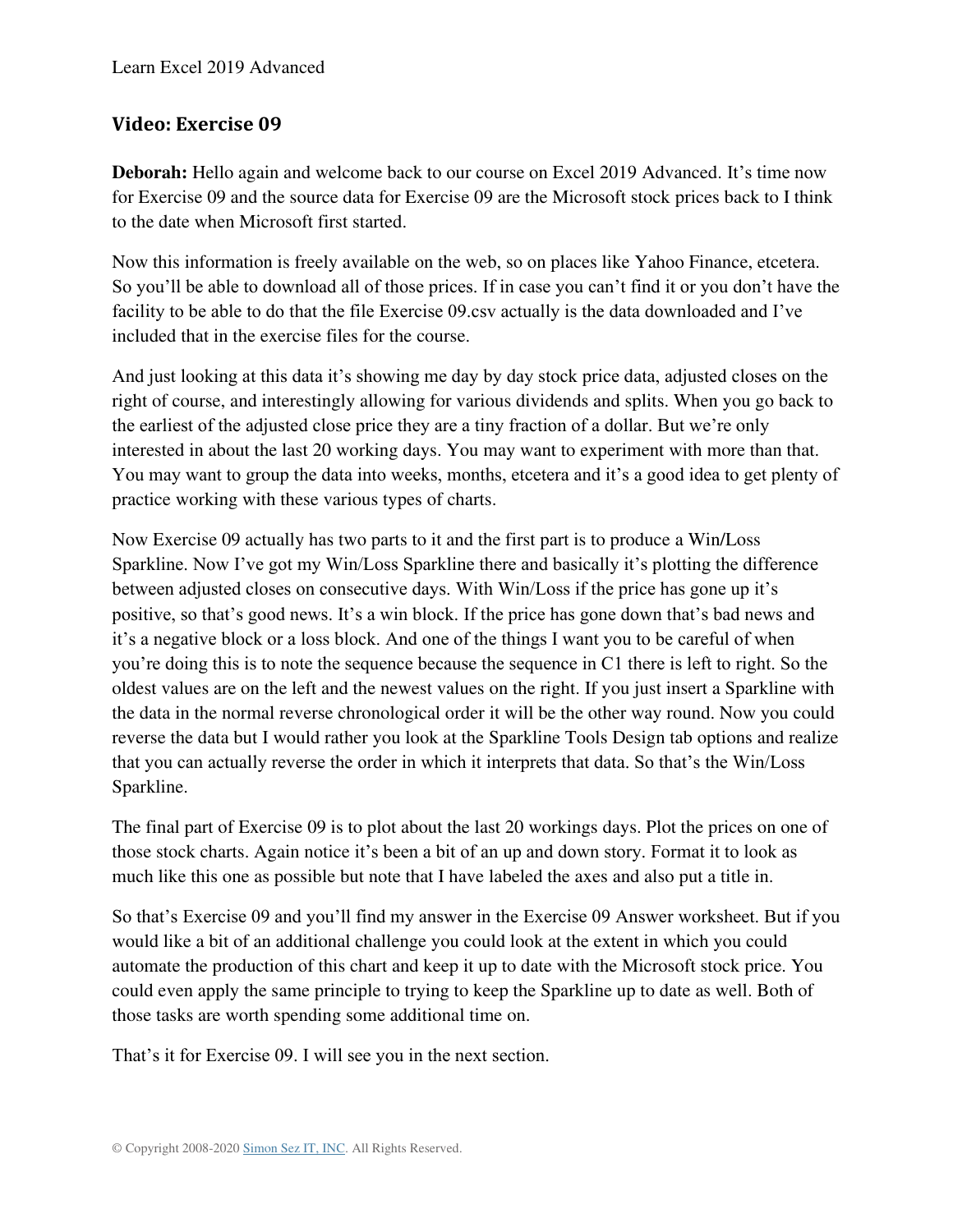# **Chapter 14 – Excel Web App**

## **Video: Introduction to Excel Web App**

**Deborah:** Hello again and welcome back to our course on Excel 2019 Advanced. In this section and the next one we're going to look at the Excel Web App. This is actually quite a difficult part of the course to cover because the Excel Web App tends to change at an alarmingly quick rate and whatever I show you in this couple of sections of the course is likely to have changed by the time you actually come to this part of the course yourself, possibly several months after I've recorded it.

So the first thing I need to explain is what the Excel Web App actually is. And that is that it's a facility available from Microsoft where you can edit workbooks using an internet browser rather than using the Excel desktop program.

Now the Excel Web App does a pretty good job, as I'm hoping to show you, but the important thing to remember is that it is a really quite restricted version of Excel. Whatever you may have read about the Excel Web App and bearing in mind that it has improved greatly in recent times, as you're going to see it is still quite restricted in what you can do with it. Having said that, even for some very advanced uses of Excel you may find it a very useful facility.

Now this is an Excel 2019 course and not an Office 365 course but you may well find that you have access to OneDrive, Mail, Calendar online through a personal Microsoft account. So if you have a Hotmail account or maybe a Live.com account it will give you access to the web versions of your applications. And also a lot of the time they come with a certain amount of free OneDrive storage. I'm not really primarily dealing with OneDrive itself, although I will be referencing it from time to time and I will of course be storing some workbooks in it. The important thing here is going to be Office 365 and in particular the Excel Web App.

Now at the moment I'm logged in to my Office 365 personal account and I'm looking at OneDrive. And I have here a workbook that I created a little while ago and it's called Opening Hours 2018.xlsx. Now if I open that document up you'll see that I'm now viewing it in a web browser.

Once my spreadsheet has been opened up in a browser I have the option of making minor edits in here. Alternatively I could click on the Open in Excel button which will open my spreadsheet in my desktop version of Excel, the full 2019 version. I'm going to stick with editing in the browser for the time being.

So now I can see my workbook and I can also see the ribbon that is available in the Excel Web App.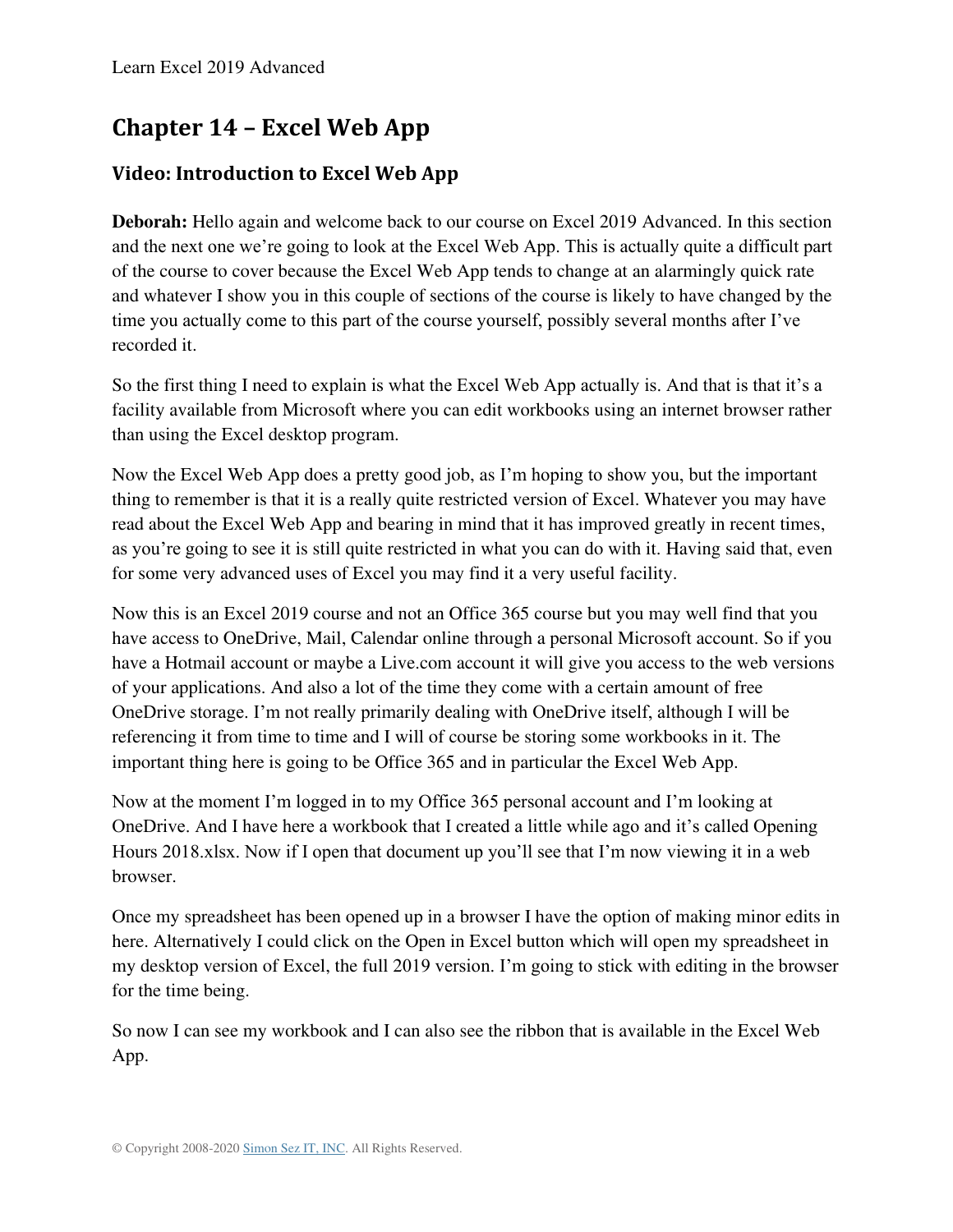You'll notice that there are less tabs on the ribbon than there are normally. One or two tabs such as the Review tab really has quite restricted options in comparison to the desktop version. And the View tab is also relatively considerably reduced compared to the desktop application. The Data tab again considerably reduced. And as far as Insert is concerned there are some notable omissions but you can for example do things like Insert Charts. And please always do remember to bear in mind that you have this Open in Excel button that you can click on at any time if you need to utilize functions that are not available in the web browser version.

Let's continue to move left through the tabs. The Home tab has quite a few options on it. So we can cut, copy and paste, we have some formatting options, AutoSum, and some reasonably comprehensive facilities for formatting cells and so on. Where we see a big difference though is on the File tab, the equivalent in the desktop application of Backstage View because we have an Open facility with a list of recent documents. But if I click Save As the first thing I see is where's the Save button? Click here to learn about saving in Excel online. So where is the Save button? Well there isn't one in Excel online because your workbook is being saved automatically. It's actually saved at very frequent intervals. Obviously you're working online. There is a danger that your internet connection could get broken so it's saved at frequent intervals. It's also saved with a default name. And what you can either do is use the Save As facility to save it as a different name or you also have a Rename facility as well which will allow you to just rename the default name of this workbook. Generally speaking you will use one or the other of those facilities when you're saving online.

You might also want to download a copy. So you have that option there as well.

Now the other options you can see in Excel online's version of Backstage View is a Print option and a Share option where you can invite other people to view or edit your workbooks. And then you have information such as information contained in About and of course you have access to Help here as well.

So we've had a little bit of a tour around the Excel Web App interface and we're going to create a workbook and do some work on it in the next section, but there are two or three things to show you now.

Earlier on we looked at the View tab on the ribbon and one of the options there is Reading View. If you switch to Reading View you no longer see the ribbon and this is the view that other users would see if you shared this workbook with them but without giving them the ability to edit this workbook. So they will essentially be in Read Only mode. For people who do have access to edit this workbook we can use the Edit Workbook button and choose to open in the desktop version of Excel or continue to edit in browser. And when you select that option you'll see that you get the ribbon back there with full access to the commands and functionality.

So let's suppose I've been working on this opening hours 2018 workbook and I do decide to save it to my PC. So I'm going to click on File, Save As, and I'm going to select Download a Copy.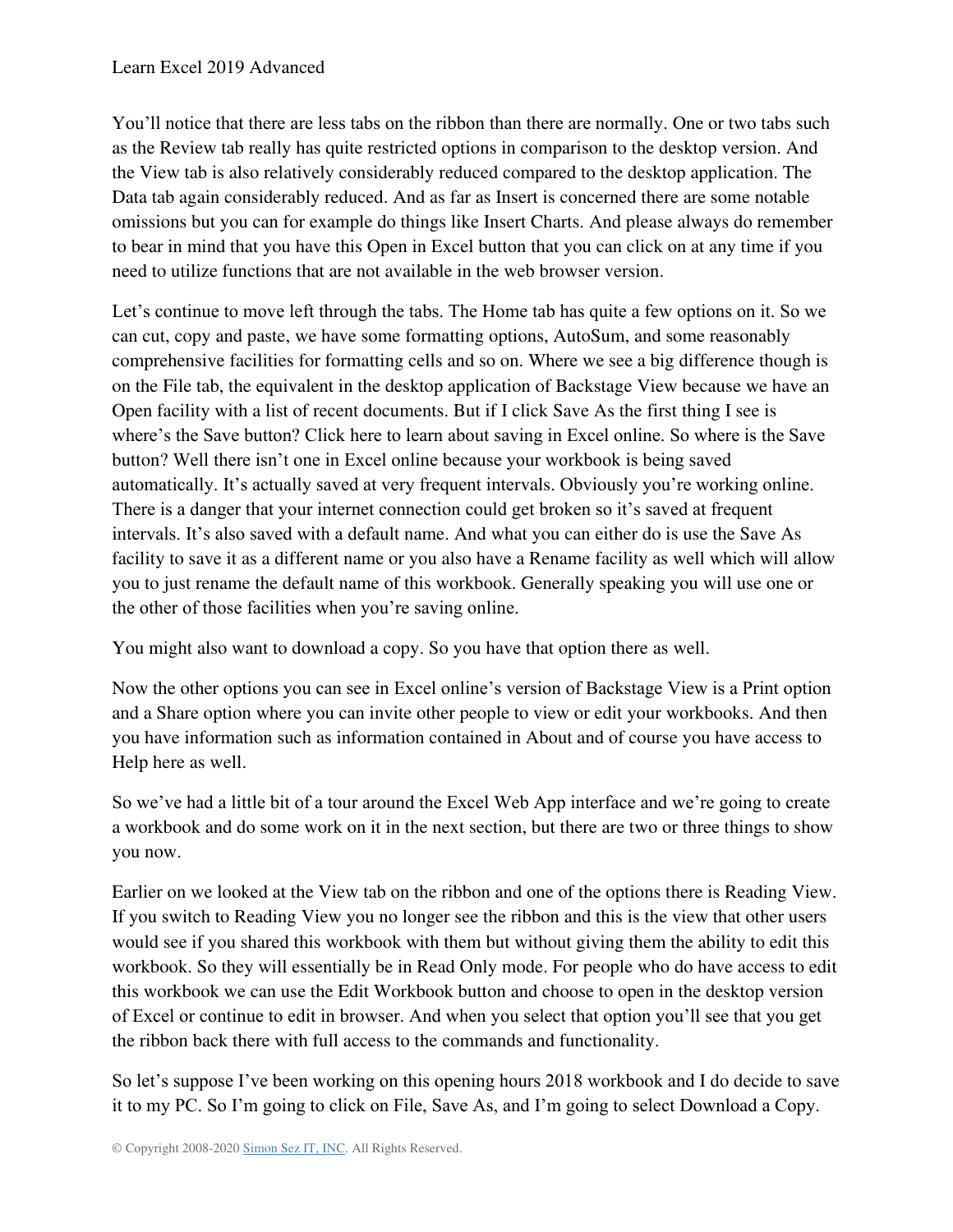And if you look down in the status bar at the bottom you can see it's downloading. And when it's doing that it's essentially saving it to my Downloads folder on my PC. Of course you can move that after the fact if you want to but that's where it goes by default. So if I want to now open it I can just click on my download and it will open in the desktop version of Excel. I'm going to click Enable Editing so that I can make changes and there we go. My document is essentially saved to my Downloads folder on my PC and I now have access to Excel's full functionality to make any edits to this workbook.

So you've just seen how to download a workbook from Excel online to your computer and open it in Excel 2019. Let's do the opposite now. This time I'm going to start with a workbook on the desktop that's got pivot tables and charts. And the thing is it's a pretty complex workbook this one and what I'm going to do is I'm going to save it into OneDrive. So I select File, Save As, and then I select the OneDrive folder I want to save it into. So I'm saving it into my OneDrive Personal and I'm going to quickly amend this name very slightly, just remove the Copy Of, and I'm going to click Save.

Now bear in mind that when you're saving this to OneDrive you're not actually going to open it in the Excel Web App automatically. And you may well just be going to save this workbook there without any intention of opening it using the Excel Web App. But what I'm going to do here is just close this desktop copy of Excel and I'm going to go back into my OneDrive and when you go back into OneDrive sometimes you might need to do a refresh of the browser but it doesn't look like I need to do that because I can see my file sitting there in my files list in OneDrive.

And let's check to make sure that we can open our stored data file by clicking on it. And there is the workbook open in the Excel Web App.

Now just because you can open it that doesn't mean that all aspects of a workbook will work. Some will and some won't, depending on the current facilities available in the Excel Web App. You certainly can't run things like macros in the web app. So no VBA code will work. But you can very easily save workbooks from your desktop Excel to OneDrive and from OneDrive you can open those workbooks and subject to what the workbook contains and what you want to do you may very well be able to work on that workbook in the web app.

So that's a bit of a tour of the web app. In the next section we're going to create a workbook and just get a feel of how you work on a workbook in Excel online. That's the next section. I will see you then.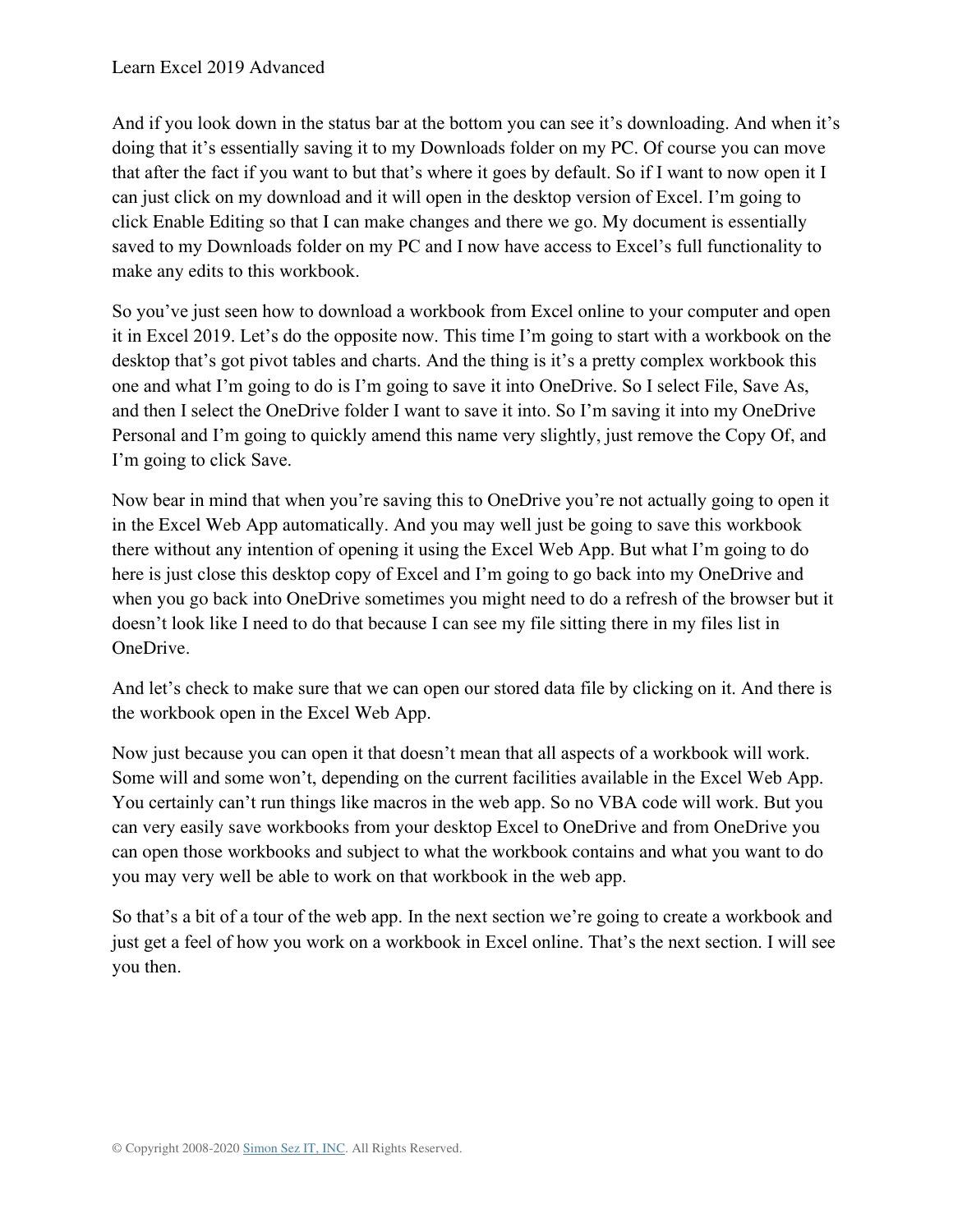#### **Video: Using the Excel Web App**

**Deborah:** Hello again and welcome back to our course on Excel 2019 Advanced. In the preceding section we took a look at the Excel Web App and in particular we looked at using workbooks that were created in the desktop version of Excel and also saving workbooks, uploading workbooks, downloading workbooks, and so on. In this section I'm actually going to create a workbook in the Excel Web App and talk about some of the facilities, some of the features, as well as some of the limitations.

Now first of all I've logged into my Office 365 account. This is my personal one that I got with a Hotmail account. And I'm at the login page. And the page you get when you first log in seems to also change on a fairly frequent basis. So this is what it looks like when I log in today. Bear in mind that depending on when you access this course what you see may look slightly different. And one of the things that I see when I log in at the moment is this set of icons along here under the heading Apps. And one of these icons will take me directly to Excel. So if I launch it it will take me into Excel online with the option of creating a new workbook.

Now just before I do that let me just go back to my home page here just by clicking on the tab at the top of my browser and note that I also have a link to OneDrive. And once I'm in OneDrive I can open any existing workbooks but note some of the options up here on the toolbar. I have an Upload option. So I can upload any existing documents, including an existing workbook. And I also have some New options as well. So I could create a new folder, a new Word document, Excel workbook, PowerPoint presentation, so on and so forth. So there are a number of ways of getting to that point where I can create a new Excel workbook from Office 365. So let me go back to Excel and I'm going to start with a new blank workbook.

So let's start exploring how we can add some data into this spreadsheet and then rename our workbook and make sure that everything is saved.

So I'm going to add some basic sample data. Having entered that data I'm now going to make a selection. So I'm just going to drag my mouse over my data, I'm going to go to the Insert tab and I'm going to insert a column chart. So let's have a 2-D column chart. And there it is. Now having created that chart you can see on the ribbon there is a Chart tools Chart tab and that gives me many of the standard chart formatting and customizing features. So I can do things like add a chart title, I can rename the axes, I can remove the legend or add a legend if I want to, change the data labels, so on and so forth. You don't get as many options as you do in the desktop version of Excel but you get quite a few and it's perfectly possible to make reasonably good charts through the Excel online Web App.

Now just one other thing to do before I move on to a second workbook. Note the name of this workbook. It's imaginatively titled as just Book, which isn't particularly meaningful. Now Excel will have been regularly saving copies of this workbook as I work on it but if I want to save it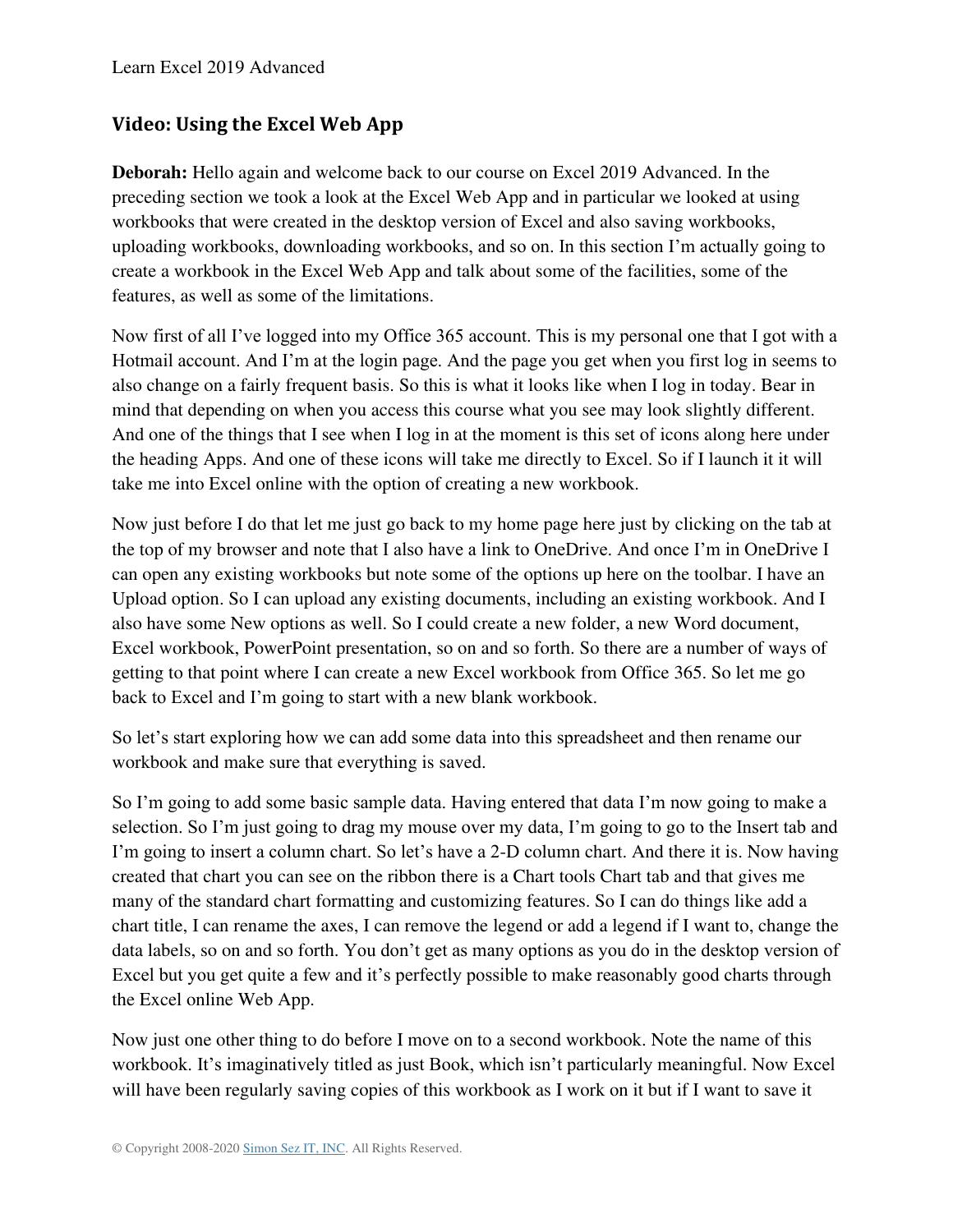with a more meaningful name I could go to the File tab, click on Save As and I could choose the Rename option. And I'm going to call this Fruity Chart and click on OK. And you can now see that my workbook has been named up at the top there.

So I've finished with this chart for now and I'm going to close that tab and if I go back to OneDrive and click on the Refresh button in the browser there of course is Fruity Chart.

I'm now going to create another Excel workbook and what I'm going to do this time is to create a workbook that uses one of the financial functions and take you through one or two of the other key features of working with the Excel Web App.

First of all I'm just going to zoom in a bit more. So I'm going to hold down my Control key and just use my mouse scroll wheel just to zoom in. and what I'm going to do is just put together a little loan affordability calculator. So let me first of all type in the text prompts for the values that need to be entered. And I can of course adjust the width of these columns.

It's worth noting that in the Excel Web App you don't get dialog box launchers. You do however get contextual menus. So if I right click here I get all of my contextual menu options such as Cut, Copy and Paste.

Now what I'm going to do is show you a little bit of cell formatting. The annual interest rate is basically going to be a percentage figure. So in the number group here on the ribbon one of the options is Percentage. So let's assume that the percentage here is going to be 5%. And again I can use my ribbon to take down those decimal places if I want to. The monthly payment we're able to make is €200 and I'm going to use pounds. So I'm going to go for Currency format. And again you can modify those decimal places if you feel the need to. So we're going to say that we are prepared to  $\epsilon$ 200 a month. The number of months, well I'm going to borrow it over five years. So that is 60 months. And now all I need to do is calculate the amount of the loan. And the function I'm going to use in this case is the PV function. So on the Insert tab select Function. Now although many of these things are visually different to what you see in the desktop app very often the function is very similar. And although you might not have quite as many options very often things are arranged in a very similar way. So I'm going to go in and find my PV function. I know that it is a financial function. And I also know that the functions are organized alphabetically so I'm going to use the scroll bar to scroll down to the P section and there we have PV. Click OK.

So let's start entering our options. So the first argument here is rate, so we want the annual interest rate and this is going to be a monthly loan so we do divide it by 12 as we've seen before in this course. And note that you do have the familiar prompts there to remind you of which argument to enter next. Now the number of periods that's going to be D6 and the payment is in D5. The future value is going to be blank so we'll put a zero in there and it's payments at the beginning of the period. So a one goes into the type. Close it off and hit the Enter key and we find that I can borrow  $\epsilon$ 10,642.30.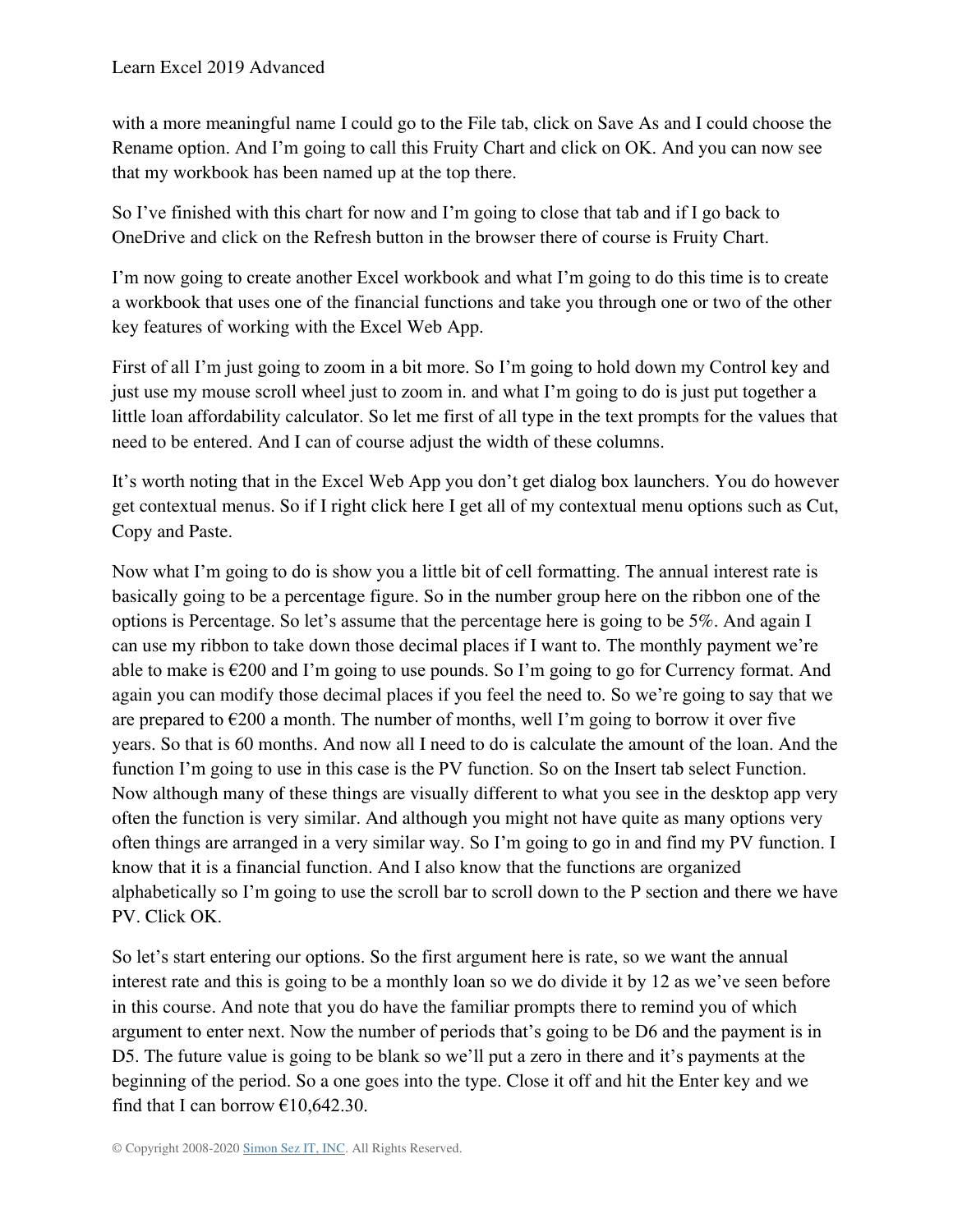Okay that's almost it for me on the web app but just a couple of important things to add. One of them is that when we uploaded the workbook with the pivot table and the pivot chart in it you probably thought that that wouldn't work because it appears in the Excel Web App that you can't actually process pivot tables and pivot charts, but there are many features in Excel that will work in the web app but you can't initiate in the web app.

The second thing to bear in mind is the facility to share a workbook. So for example this loan affordability calculator I might want to share it with other people. And I can choose down here where it says Recipients can edit, I can choose the level of access I want to give the people that I'm sharing the workbook with. So I might just want them to be able to view the workbook or I might want them to be able to edit that workbook.

And the third point is that if you would like a little exercise to do using the web app one very good option is a survey. If we go to the Insert ribbon you see you have the Survey option just here where you have the ability to create a new survey. This is one of the features of the Excel Web App which came in very early and it's really quite an impressive feature. So it's definitely giving that one a try. I'm not going through that in this course but it is a good one if you want to experiment a little by creating your own survey and try running that on the web as well.

So that's it for me on the web app. I will see you in the next section.